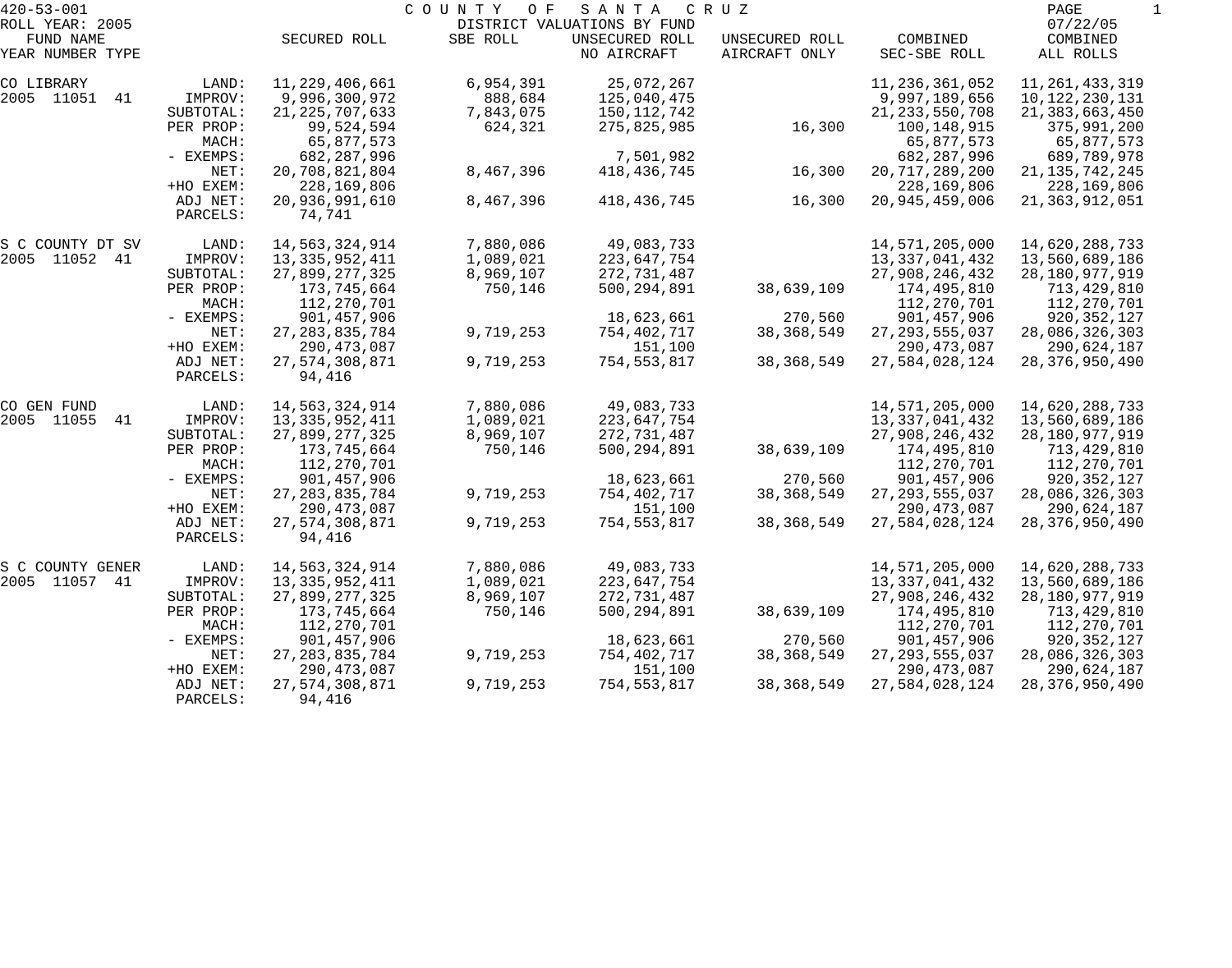| $420 - 53 - 001$                                 |                      | COUNTY<br>O F<br>SANTA<br>C R U Z<br>DISTRICT VALUATIONS BY FUND |              |                               |                                 |                          |                                   |  |
|--------------------------------------------------|----------------------|------------------------------------------------------------------|--------------|-------------------------------|---------------------------------|--------------------------|-----------------------------------|--|
| ROLL YEAR: 2005<br>FUND NAME<br>YEAR NUMBER TYPE |                      | SECURED ROLL                                                     | SBE ROLL     | UNSECURED ROLL<br>NO AIRCRAFT | UNSECURED ROLL<br>AIRCRAFT ONLY | COMBINED<br>SEC-SBE ROLL | 07/22/05<br>COMBINED<br>ALL ROLLS |  |
| UNITARY TAX RATE                                 | LAND:                |                                                                  | 26,178,927   |                               |                                 | 26, 178, 927             | 26,178,927                        |  |
| 2005 11058<br>41                                 | IMPROV:              |                                                                  | 172,162,415  |                               |                                 | 172,162,415              | 172,162,415                       |  |
|                                                  | SUBTOTAL:            |                                                                  | 198,341,342  |                               |                                 | 198,341,342              | 198,341,342                       |  |
|                                                  | PER PROP:<br>MACH:   |                                                                  | 53, 315, 400 |                               |                                 | 53, 315, 400             | 53, 315, 400                      |  |
|                                                  | - EXEMPS:            |                                                                  |              |                               |                                 |                          |                                   |  |
|                                                  | NET:                 |                                                                  | 251,656,742  |                               |                                 | 251,656,742              | 251,656,742                       |  |
|                                                  | +HO EXEM:            |                                                                  |              |                               |                                 |                          |                                   |  |
|                                                  | ADJ NET:<br>PARCELS: |                                                                  | 251,656,742  |                               |                                 | 251,656,742              | 251,656,742                       |  |
| UNITARY DEBT SVC                                 | LAND:                |                                                                  | 26,178,927   |                               |                                 | 26,178,927               | 26,178,927                        |  |
| 2005 11059<br>41                                 | IMPROV:              |                                                                  | 172,162,415  |                               |                                 | 172,162,415              | 172,162,415                       |  |
|                                                  | SUBTOTAL:            |                                                                  | 198,341,342  |                               |                                 | 198,341,342              | 198,341,342                       |  |
|                                                  | PER PROP:<br>MACH:   |                                                                  | 53, 315, 400 |                               |                                 | 53, 315, 400             | 53, 315, 400                      |  |
|                                                  | - EXEMPS:<br>NET:    |                                                                  | 251,656,742  |                               |                                 | 251,656,742              | 251,656,742                       |  |
|                                                  | +HO EXEM:            |                                                                  |              |                               |                                 |                          |                                   |  |
|                                                  | ADJ NET:<br>PARCELS: |                                                                  | 251,656,742  |                               |                                 | 251,656,742              | 251,656,742                       |  |
| CO FIRE                                          | LAND:                | 1,388,397,259                                                    | 301,227      | 1,392,006                     |                                 | 1,388,698,486            | 1,390,090,492                     |  |
| 23600<br>2005<br>41                              | IMPROV:              | 1,233,333,897                                                    | 65,460       | 23,537,529                    |                                 | 1, 233, 399, 357         | 1,256,936,886                     |  |
|                                                  | SUBTOTAL:            | 2,621,731,156                                                    | 366,687      | 24,929,535                    |                                 | 2,622,097,843            | 2,647,027,378                     |  |
|                                                  | PER PROP:            | 16,130,968                                                       | 37,473       | 23, 417, 878                  | 6,300                           | 16,168,441               | 39,592,619                        |  |
|                                                  | MACH:                | 60,572,643                                                       |              |                               |                                 | 60,572,643               | 60,572,643                        |  |
|                                                  | - EXEMPS:            | 80,499,200                                                       |              | 10,101                        |                                 | 80,499,200               | 80,509,301                        |  |
|                                                  | NET:                 | 2,617,935,567                                                    | 404,160      | 48, 337, 312                  | 6,300                           | 2,618,339,727            | 2,666,683,339                     |  |
|                                                  | +HO EXEM:            | 28, 340, 457                                                     |              |                               |                                 | 28,340,457               | 28,340,457                        |  |
|                                                  | ADJ NET:<br>PARCELS: | 2,646,276,024                                                    | 404,160      | 48, 337, 312                  | 6,300                           | 2,646,680,184            | 2,695,023,796                     |  |
|                                                  |                      | 9,703                                                            |              |                               |                                 |                          |                                   |  |
| SALSIPUEDES SNTA                                 | LAND:                | 58, 393, 424                                                     |              | 190,887                       |                                 | 58, 393, 424             | 58,584,311                        |  |
| 76000<br>2005<br>44                              | IMPROV:              | 63,109,068                                                       |              | 621,419                       |                                 | 63,109,068               | 63,730,487                        |  |
|                                                  | SUBTOTAL:            | 121,502,492                                                      |              | 812,306                       |                                 | 121,502,492              | 122,314,798                       |  |
|                                                  | PER PROP:<br>MACH:   | 56,168                                                           |              | 1,227,648                     |                                 | 56,168                   | 1,283,816                         |  |
|                                                  | - EXEMPS:            | 10,177,276                                                       |              |                               |                                 | 10,177,276               | 10,177,276                        |  |
|                                                  | NET:                 | 111,381,384                                                      |              | 2,039,954                     |                                 | 111,381,384              | 113,421,338                       |  |
|                                                  | +HO EXEM:            | 2,086,000                                                        |              |                               |                                 | 2,086,000                | 2,086,000                         |  |
|                                                  | ADJ NET:<br>PARCELS: | 113,467,384<br>491                                               |              | 2,039,954                     |                                 | 113,467,384              | 115,507,338                       |  |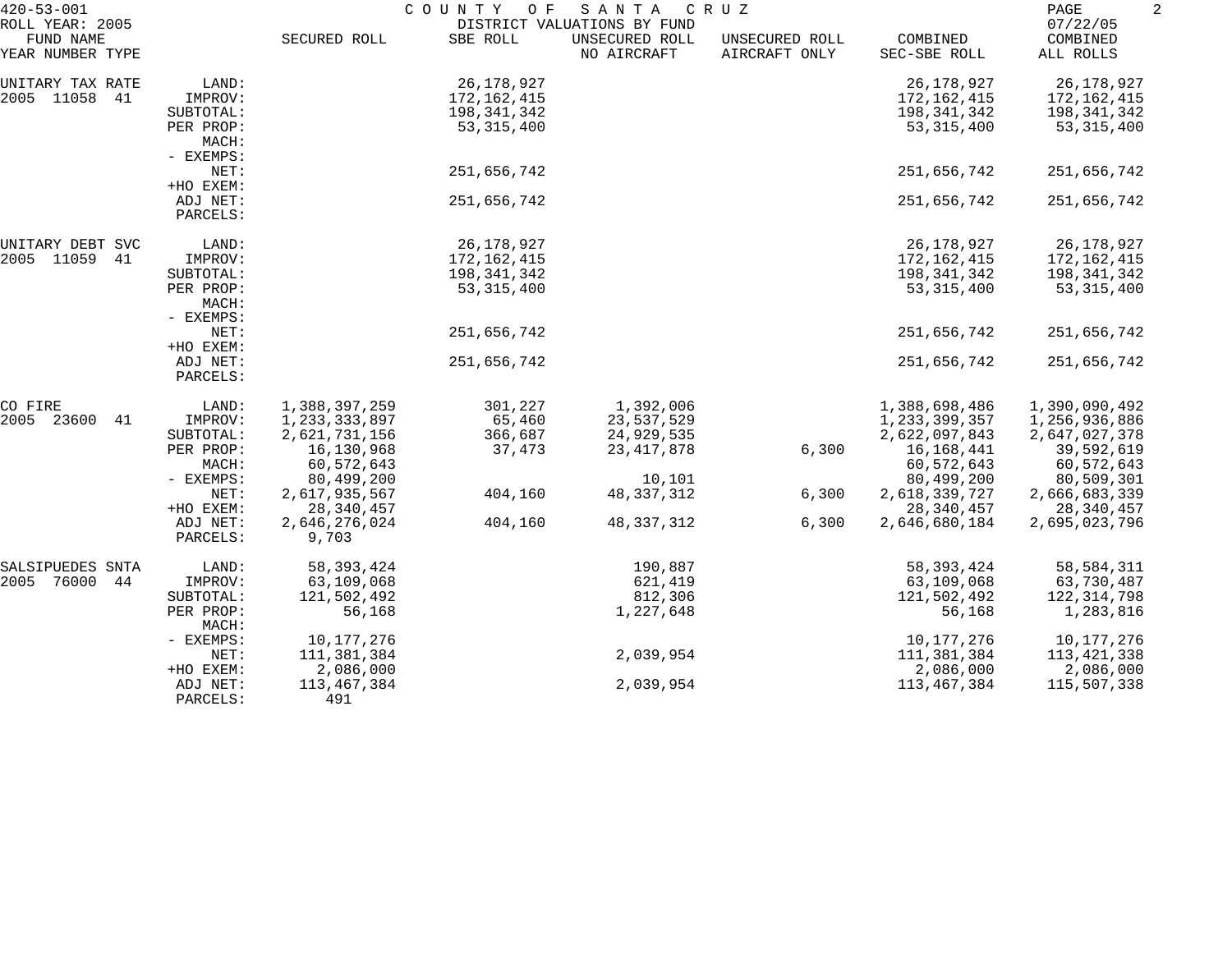| $420 - 53 - 001$                                 | COUNTY<br>O F<br>SANTA<br>C R U Z<br>DISTRICT VALUATIONS BY FUND |                      |          |                               |                                 |                          |                                   |
|--------------------------------------------------|------------------------------------------------------------------|----------------------|----------|-------------------------------|---------------------------------|--------------------------|-----------------------------------|
| ROLL YEAR: 2005<br>FUND NAME<br>YEAR NUMBER TYPE |                                                                  | SECURED ROLL         | SBE ROLL | UNSECURED ROLL<br>NO AIRCRAFT | UNSECURED ROLL<br>AIRCRAFT ONLY | COMBINED<br>SEC-SBE ROLL | 07/22/05<br>COMBINED<br>ALL ROLLS |
| APTOS SCH DT SV                                  | LAND:                                                            | 13,099,331           |          |                               |                                 | 13,099,331               | 13,099,331                        |
| 2005<br>77076<br>43                              | IMPROV:                                                          | 9,837,108            |          |                               |                                 | 9,837,108                | 9,837,108                         |
|                                                  | SUBTOTAL:                                                        | 22,936,439           |          |                               |                                 | 22,936,439               | 22,936,439                        |
|                                                  | PER PROP:<br>MACH:                                               | 4,000                |          | 115,260                       |                                 | 4,000                    | 119,260                           |
|                                                  | - EXEMPS:                                                        | 520,279              |          | 115,260                       |                                 | 520,279                  | 635,539                           |
|                                                  | NET:                                                             | 22,420,160           |          |                               |                                 | 22,420,160               | 22,420,160                        |
|                                                  | +HO EXEM:                                                        | 196,000              |          |                               |                                 | 196,000                  | 196,000                           |
|                                                  | ADJ NET:<br>PARCELS:                                             | 22,616,160<br>56     |          |                               |                                 | 22,616,160               | 22,616,160                        |
| AROMAS 2002 A                                    | LAND:                                                            | 5,644,825            | 30,883   |                               |                                 | 5,675,708                | 5,675,708                         |
| 2005<br>77120<br>43                              | IMPROV:                                                          | 3,475,612            | 23,186   | 38,591                        |                                 | 3,498,798                | 3,537,389                         |
|                                                  | SUBTOTAL:                                                        | 9,120,437            | 54,069   | 38,591                        |                                 | 9,174,506                | 9,213,097                         |
|                                                  | PER PROP:<br>MACH:                                               | 101,041              | 13,273   | 249,103                       |                                 | 114,314                  | 363,417                           |
|                                                  | - EXEMPS:                                                        | 100,892              |          |                               |                                 | 100,892                  | 100,892                           |
|                                                  | NET:                                                             | 9,120,586            | 67,342   | 287,694                       |                                 | 9,187,928                | 9,475,622                         |
|                                                  | +HO EXEM:                                                        | 98,000               |          |                               |                                 | 98,000                   | 98,000                            |
|                                                  | ADJ NET:<br>PARCELS:                                             | 9,218,586<br>67      | 67,342   | 287,694                       |                                 | 9,285,928                | 9,573,622                         |
| BNY DN SCH DIST                                  | LAND:                                                            | 201,014,158          |          | 104,714                       |                                 | 201,014,158              | 201, 118, 872                     |
| 2005 77126 43                                    | IMPROV:                                                          | 199,538,692          |          | 7,060,027                     |                                 | 199,538,692              | 206,598,719                       |
|                                                  | SUBTOTAL:                                                        | 400,552,850          |          | 7,164,741                     |                                 | 400,552,850              | 407,717,591                       |
|                                                  | PER PROP:                                                        | 2,978,219            |          | 3,016,793                     | 6,300                           | 2,978,219                | 6,001,312                         |
|                                                  | MACH:                                                            | 6, 114, 471          |          |                               |                                 | 6,114,471                | 6, 114, 471                       |
|                                                  | - EXEMPS:                                                        | 8,698,784            |          |                               |                                 | 8,698,784                | 8,698,784                         |
|                                                  | NET:                                                             | 400,946,756          |          | 10,181,534                    | 6,300                           | 400,946,756              | 411,134,590                       |
|                                                  | +HO EXEM:                                                        | 4,908,400            |          |                               |                                 | 4,908,400                | 4,908,400                         |
|                                                  | ADJ NET:<br>PARCELS:                                             | 405,855,156<br>1,288 |          | 10,181,534                    | 6,300                           | 405,855,156              | 416,042,990                       |
| BONNY DOON DS 19                                 | LAND:                                                            | 201,014,158          |          | 104,714                       |                                 | 201,014,158              | 201, 118, 872                     |
| 2005<br>77128<br>43                              | IMPROV:                                                          | 199,538,692          |          | 7,060,027                     |                                 | 199,538,692              | 206,598,719                       |
|                                                  | SUBTOTAL:                                                        | 400,552,850          |          | 7,164,741                     |                                 | 400,552,850              | 407,717,591                       |
|                                                  | PER PROP:                                                        | 2,978,219            |          | 3,016,793                     | 6,300                           | 2,978,219                | 6,001,312                         |
|                                                  | MACH:                                                            | 6, 114, 471          |          |                               |                                 | 6, 114, 471              | 6, 114, 471                       |
|                                                  | - EXEMPS:                                                        | 8,698,784            |          |                               |                                 | 8,698,784                | 8,698,784                         |
|                                                  | NET:                                                             | 400,946,756          |          | 10,181,534                    | 6,300                           | 400,946,756              | 411, 134, 590                     |
|                                                  | +HO EXEM:                                                        | 4,908,400            |          |                               |                                 | 4,908,400                | 4,908,400                         |
|                                                  | ADJ NET:                                                         | 405,855,156          |          | 10,181,534                    | 6,300                           | 405,855,156              | 416,042,990                       |
|                                                  | PARCELS:                                                         | 1,288                |          |                               |                                 |                          |                                   |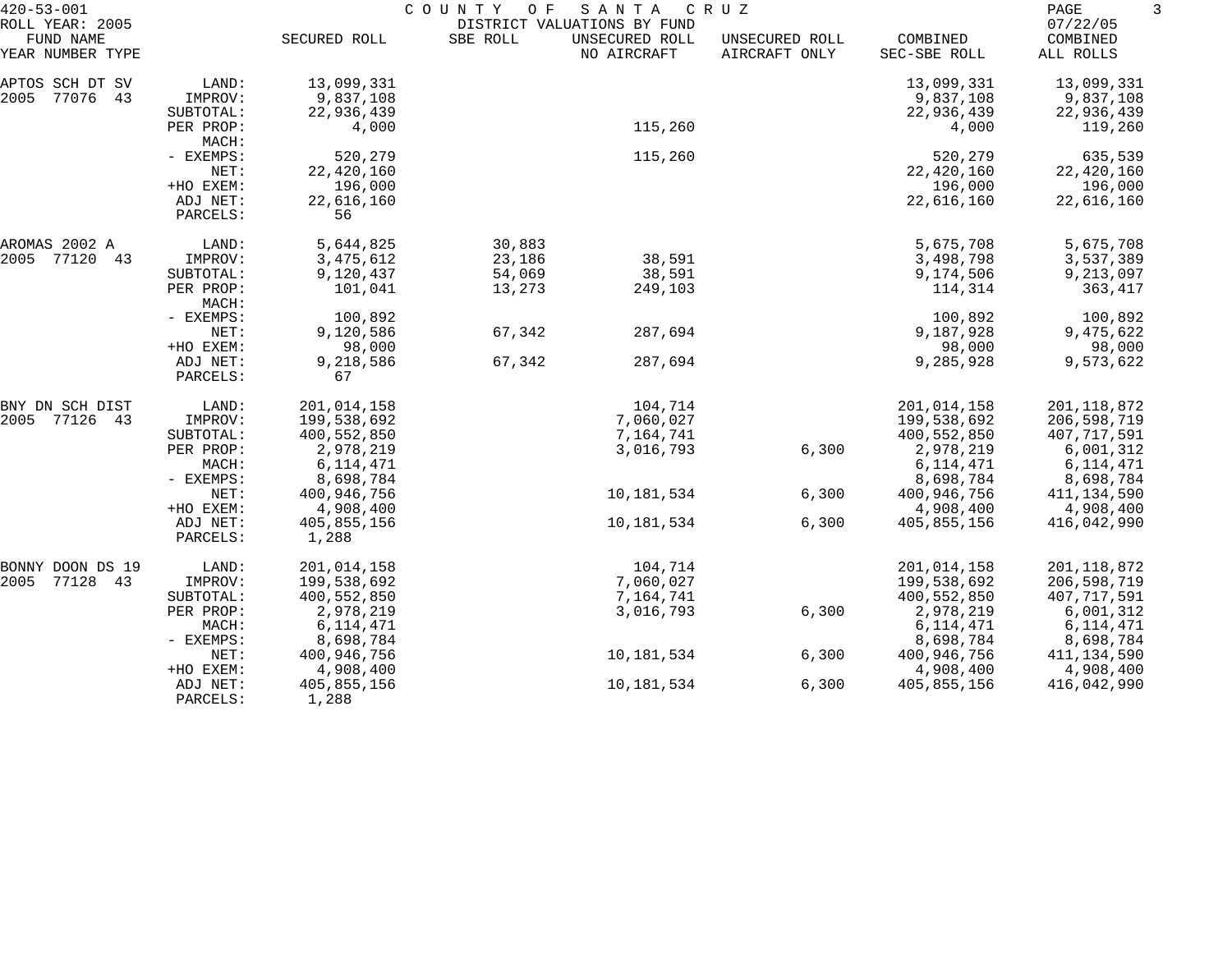| $420 - 53 - 001$                                 |                      |                                | COUNTY<br>O F | SANTA                                                        | C R U Z                         |                                | PAGE<br>4                         |
|--------------------------------------------------|----------------------|--------------------------------|---------------|--------------------------------------------------------------|---------------------------------|--------------------------------|-----------------------------------|
| ROLL YEAR: 2005<br>FUND NAME<br>YEAR NUMBER TYPE |                      | SECURED ROLL                   | SBE ROLL      | DISTRICT VALUATIONS BY FUND<br>UNSECURED ROLL<br>NO AIRCRAFT | UNSECURED ROLL<br>AIRCRAFT ONLY | COMBINED<br>SEC-SBE ROLL       | 07/22/05<br>COMBINED<br>ALL ROLLS |
| HPY VLY SCH DST                                  | LAND:                | 102,662,537                    |               |                                                              |                                 | 102,662,537                    | 102,662,537                       |
| 2005 77214 43                                    | IMPROV:              | 98,633,638                     |               |                                                              |                                 | 98,633,638                     | 98,633,638                        |
|                                                  | SUBTOTAL:            | 201, 296, 175                  |               |                                                              |                                 | 201, 296, 175                  | 201, 296, 175                     |
|                                                  | PER PROP:<br>MACH:   | 137,283                        |               | 244,129                                                      |                                 | 137,283                        | 381,412                           |
|                                                  | - EXEMPS:            | 4,034,354                      |               |                                                              |                                 | 4,034,354                      | 4,034,354                         |
|                                                  | NET:                 | 197,399,104                    |               | 244,129                                                      |                                 | 197,399,104                    | 197,643,233                       |
|                                                  | +HO EXEM:            | 2,384,200                      |               |                                                              |                                 | 2,384,200                      | 2,384,200                         |
|                                                  | ADJ NET:<br>PARCELS: | 199,783,304<br>574             |               | 244,129                                                      |                                 | 199,783,304                    | 200,027,433                       |
| LIVE OAK DS 92 S                                 | LAND:                | 1,254,828,655                  | 438,326       | 6,537,793                                                    |                                 | 1,255,266,981                  | 1,261,804,774                     |
| 2005 77259 43                                    | IMPROV:              | 988,661,163                    | 31,340        | 29, 175, 722                                                 |                                 | 988,692,503                    | 1,017,868,225                     |
|                                                  | SUBTOTAL:            | 2, 243, 489, 818               | 469,666       | 35,713,515                                                   |                                 | 2, 243, 959, 484               | 2, 279, 672, 999                  |
|                                                  | PER PROP:            | 9,110,658                      | 17,942        | 37,649,581                                                   |                                 | 9,128,600                      | 46,778,181                        |
|                                                  | MACH:                | 92,715                         |               |                                                              |                                 | 92,715                         | 92,715                            |
|                                                  | - EXEMPS:<br>NET:    | 47,682,851<br>2, 205, 010, 340 | 487,608       | 3,150,191<br>70, 212, 905                                    |                                 | 47,682,851<br>2, 205, 497, 948 | 50,833,042<br>2, 275, 710, 853    |
|                                                  | +HO EXEM:            | 21,527,589                     |               | 33,500                                                       |                                 | 21,527,589                     | 21,561,089                        |
|                                                  | ADJ NET:<br>PARCELS: | 2, 226, 537, 929<br>7,088      | 487,608       | 70, 246, 405                                                 |                                 | 2, 227, 025, 537               | 2, 297, 271, 942                  |
| LVE OAK DS 92 SR                                 | LAND:                | 1,254,828,655                  | 438,326       | 6,537,793                                                    |                                 | 1,255,266,981                  | 1,261,804,774                     |
| 2005 77260 43                                    | IMPROV:              | 988,661,163                    | 31,340        | 29, 175, 722                                                 |                                 | 988,692,503                    | 1,017,868,225                     |
|                                                  | SUBTOTAL:            | 2, 243, 489, 818               | 469,666       | 35,713,515                                                   |                                 | 2, 243, 959, 484               | 2, 279, 672, 999                  |
|                                                  | PER PROP:<br>MACH:   | 9,110,658<br>92,715            | 17,942        | 37,649,581                                                   |                                 | 9,128,600<br>92,715            | 46,778,181<br>92,715              |
|                                                  | - EXEMPS:            | 47,682,851                     |               | 3,150,191                                                    |                                 | 47,682,851                     | 50,833,042                        |
|                                                  | NET:                 | 2,205,010,340                  | 487,608       | 70, 212, 905                                                 |                                 | 2, 205, 497, 948               | 2, 275, 710, 853                  |
|                                                  | +HO EXEM:            | 21,527,589                     |               | 33,500                                                       |                                 | 21,527,589                     | 21,561,089                        |
|                                                  | ADJ NET:<br>PARCELS: | 2, 226, 537, 929<br>7,088      | 487,608       | 70, 246, 405                                                 |                                 | 2, 227, 025, 537               | 2, 297, 271, 942                  |
| LIVEOAK GODS 200                                 | LAND:                | 1,254,828,655                  | 438,326       | 6,537,793                                                    |                                 | 1,255,266,981                  | 1,261,804,774                     |
| 2005 77261<br>43                                 | IMPROV:              | 988,661,163                    | 31,340        | 29, 175, 722                                                 |                                 | 988,692,503                    | 1,017,868,225                     |
|                                                  | SUBTOTAL:            | 2, 243, 489, 818               | 469,666       | 35, 713, 515                                                 |                                 | 2, 243, 959, 484               | 2, 279, 672, 999                  |
|                                                  | PER PROP:<br>MACH:   | 9,110,658<br>92,715            | 17,942        | 37,649,581                                                   |                                 | 9,128,600<br>92,715            | 46,778,181<br>92,715              |
|                                                  | $-$ EXEMPS:          | 47,682,851                     |               | 3,150,191                                                    |                                 | 47,682,851                     | 50,833,042                        |
|                                                  | NET:                 | 2, 205, 010, 340               | 487,608       | 70,212,905                                                   |                                 | 2, 205, 497, 948               | 2, 275, 710, 853                  |
|                                                  | +HO EXEM:            | 21,527,589                     |               | 33,500                                                       |                                 | 21,527,589                     | 21,561,089                        |
|                                                  | ADJ NET:<br>PARCELS: | 2, 226, 537, 929<br>7,088      | 487,608       | 70, 246, 405                                                 |                                 | 2, 227, 025, 537               | 2, 297, 271, 942                  |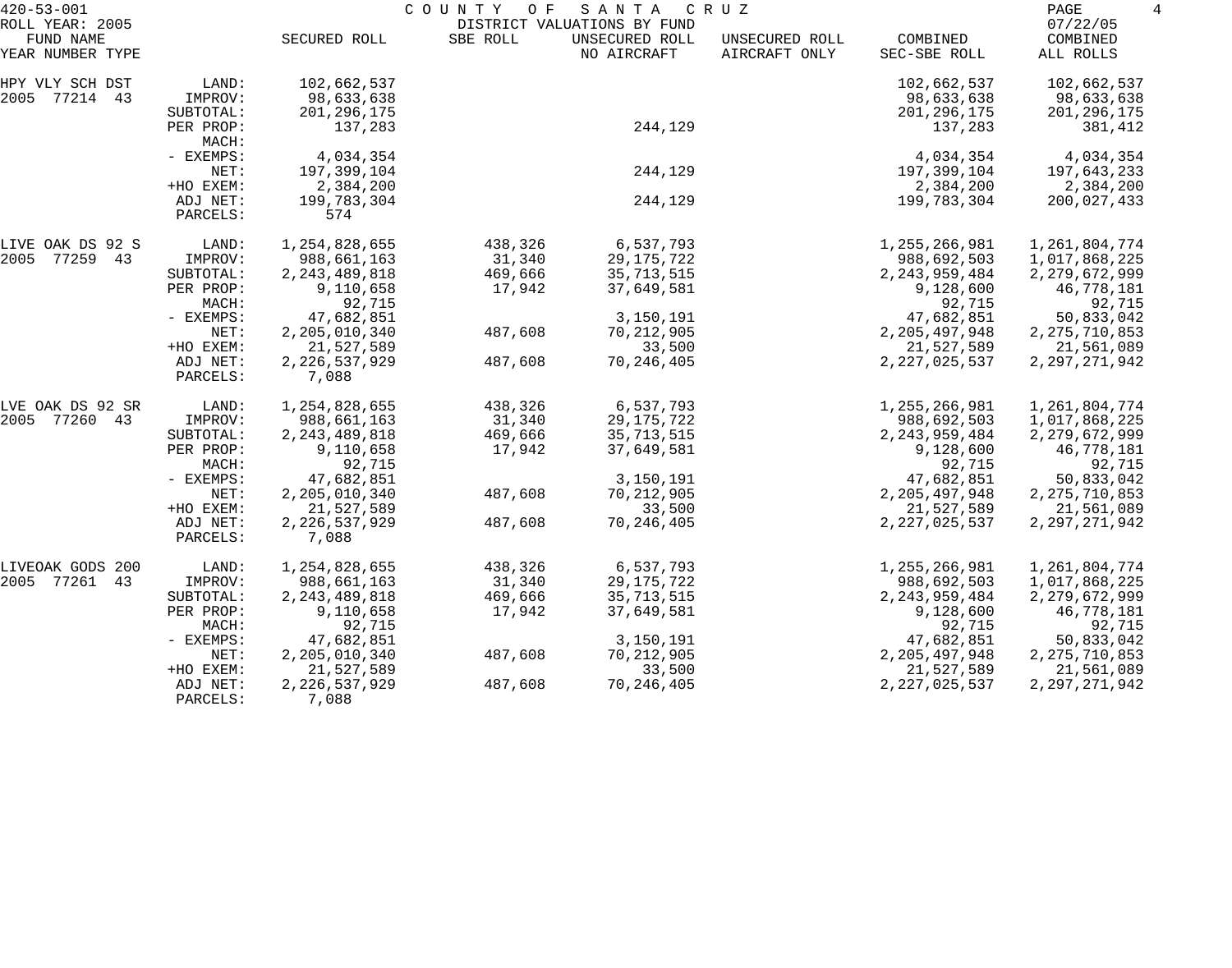| $420 - 53 - 001$              |                      |                         | COUNTY    | SANTA<br>C R U Z<br>O F       |                                 |                          |                       | 5 |
|-------------------------------|----------------------|-------------------------|-----------|-------------------------------|---------------------------------|--------------------------|-----------------------|---|
| ROLL YEAR: 2005               |                      |                         |           | DISTRICT VALUATIONS BY FUND   |                                 |                          | 07/22/05              |   |
| FUND NAME<br>YEAR NUMBER TYPE |                      | SECURED ROLL            | SBE ROLL  | UNSECURED ROLL<br>NO AIRCRAFT | UNSECURED ROLL<br>AIRCRAFT ONLY | COMBINED<br>SEC-SBE ROLL | COMBINED<br>ALL ROLLS |   |
| MOUNTN SCH DIST               | LAND:                | 90,564,756              |           |                               |                                 | 90,564,756               | 90,564,756            |   |
| 2005 77263 43                 | IMPROV:              | 82,752,409              |           | 2,905,558                     |                                 | 82,752,409               | 85,657,967            |   |
|                               | SUBTOTAL:            | 173, 317, 165           |           | 2,905,558                     |                                 | 173,317,165              | 176,222,723           |   |
|                               | PER PROP:<br>MACH:   | 144,443                 |           | 1,540,785                     |                                 | 144,443                  | 1,685,228             |   |
|                               | - EXEMPS:            | 3,614,994               |           |                               |                                 | 3,614,994                | 3,614,994             |   |
|                               | NET:                 | 169,846,614             |           | 4,446,343                     |                                 | 169,846,614              | 174,292,957           |   |
|                               | +HO EXEM:            | 2,044,000               |           |                               |                                 | 2,044,000                | 2,044,000             |   |
|                               | ADJ NET:<br>PARCELS: | 171,890,614<br>550      |           | 4,446,343                     |                                 | 171,890,614              | 176,336,957           |   |
| PACIFIC SCH DT S              | LAND:                | 52,997,113              | 92,484    | 40,575                        |                                 | 53,089,597               | 53, 130, 172          |   |
| 2005 77268 43                 | IMPROV:              | 29,139,400              | 8,059     | 8,258,509                     |                                 | 29,147,459               | 37,405,968            |   |
|                               | SUBTOTAL:            | 82, 136, 513            | 100,543   | 8,299,084                     |                                 | 82, 237, 056             | 90,536,140            |   |
|                               | PER PROP:            | 6,965,097               | 4,614     | 2,592,605                     |                                 | 6,969,711                | 9,562,316             |   |
|                               | MACH:                | 52,795,496              |           |                               |                                 | 52,795,496               | 52,795,496            |   |
|                               | - EXEMPS:            | 15,346,165              |           |                               |                                 | 15,346,165               | 15,346,165            |   |
|                               | NET:                 | 126,550,941             | 105,157   | 10,891,689                    |                                 | 126,656,098              | 137,547,787           |   |
|                               | +HO EXEM:            | 815,752                 |           |                               |                                 | 815,752                  | 815,752               |   |
|                               | ADJ NET:<br>PARCELS: | 127,366,693<br>458      | 105,157   | 10,891,689                    |                                 | 127,471,850              | 138,363,539           |   |
| SC ELEM DS 1998               | LAND:                | 2,959,716,736           | 804,475   | 15,780,533                    |                                 | 2,960,521,211            | 2,976,301,744         |   |
| 2005 77325 43                 | IMPROV:              | 2,834,166,088           | 184,653   | 58, 249, 536                  |                                 | 2,834,350,741            | 2,892,600,277         |   |
|                               | SUBTOTAL:            | 5,793,882,824           | 989,128   | 74,030,069                    |                                 | 5,794,871,952            | 5,868,902,021         |   |
|                               | PER PROP:            | 27, 147, 456            | 116,845   | 138,450,567                   |                                 | 27, 264, 301             | 165,714,868           |   |
|                               | MACH:                | 15,747,782              |           |                               |                                 | 15,747,782               | 15,747,782            |   |
|                               | - EXEMPS:            | 170, 274, 031           |           | 8,854,204                     |                                 | 170,274,031              | 179,128,235           |   |
|                               | NET:                 | 5,666,504,031           | 1,105,973 | 203,626,432                   |                                 | 5,667,610,004            | 5,871,236,436         |   |
|                               | +HO EXEM:            | 57,857,649              |           | 117,600                       |                                 | 57,857,649               | 57,975,249            |   |
|                               | ADJ NET:<br>PARCELS: | 5,724,361,680<br>17,446 | 1,105,973 | 203,744,032                   |                                 | 5,725,467,653            | 5,929,211,685         |   |
| SC ELEM DS 1998               | LAND:                | 2,959,716,736           | 804,475   | 15,780,533                    |                                 | 2,960,521,211            | 2,976,301,744         |   |
| 2005 77328 43                 | IMPROV:              | 2,834,166,088           | 184,653   | 58, 249, 536                  |                                 | 2,834,350,741            | 2,892,600,277         |   |
|                               | SUBTOTAL:            | 5,793,882,824           | 989,128   | 74,030,069                    |                                 | 5,794,871,952            | 5,868,902,021         |   |
|                               | PER PROP:            | 27, 147, 456            | 116,845   | 138,450,567                   |                                 | 27, 264, 301             | 165,714,868           |   |
|                               | MACH:                | 15,747,782              |           |                               |                                 | 15,747,782               | 15,747,782            |   |
|                               | - EXEMPS:            | 170,274,031             |           | 8,854,204                     |                                 | 170,274,031              | 179,128,235           |   |
|                               | NET:                 | 5,666,504,031           | 1,105,973 | 203,626,432                   |                                 | 5,667,610,004            | 5,871,236,436         |   |
|                               | +HO EXEM:            | 57,857,649              |           | 117,600                       |                                 | 57,857,649               | 57,975,249            |   |
|                               | ADJ NET:             | 5,724,361,680           | 1,105,973 | 203,744,032                   |                                 | 5,725,467,653            | 5,929,211,685         |   |
|                               | PARCELS:             | 17,446                  |           |                               |                                 |                          |                       |   |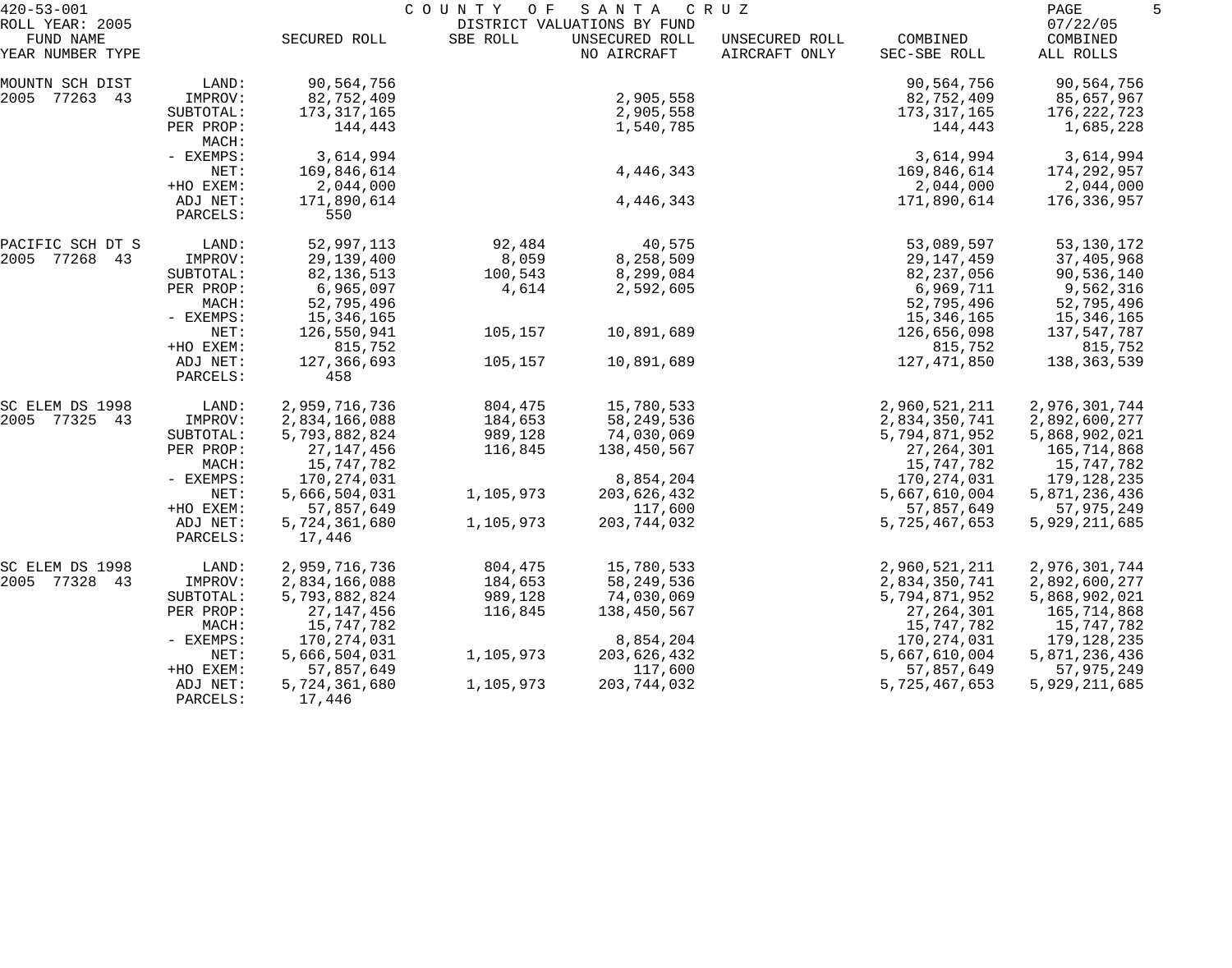| $420 - 53 - 001$                                 |                                            | COUNTY<br>O F<br>SANTA<br>C R U Z                        |                               |                                                              |                                 |                                                          |                                                           |
|--------------------------------------------------|--------------------------------------------|----------------------------------------------------------|-------------------------------|--------------------------------------------------------------|---------------------------------|----------------------------------------------------------|-----------------------------------------------------------|
| ROLL YEAR: 2005<br>FUND NAME<br>YEAR NUMBER TYPE |                                            | SECURED ROLL                                             | SBE ROLL                      | DISTRICT VALUATIONS BY FUND<br>UNSECURED ROLL<br>NO AIRCRAFT | UNSECURED ROLL<br>AIRCRAFT ONLY | COMBINED<br>SEC-SBE ROLL                                 | 07/22/05<br>COMBINED<br>ALL ROLLS                         |
|                                                  |                                            |                                                          |                               |                                                              |                                 |                                                          |                                                           |
| SC ELEM DS 1998<br>2005 77329 43                 | LAND:<br>IMPROV:<br>SUBTOTAL:              | 2,959,716,736<br>2,834,166,088<br>5,793,882,824          | 804,475<br>184,653<br>989,128 | 15,780,533<br>58, 249, 536<br>74,030,069                     |                                 | 2,960,521,211<br>2,834,350,741<br>5,794,871,952          | 2,976,301,744<br>2,892,600,277<br>5,868,902,021           |
|                                                  | PER PROP:<br>MACH:<br>- EXEMPS:            | 27, 147, 456<br>15,747,782<br>170,274,031                | 116,845                       | 138,450,567<br>8,854,204                                     |                                 | 27, 264, 301<br>15,747,782<br>170,274,031                | 165,714,868<br>15,747,782<br>179,128,235                  |
|                                                  | NET:<br>+HO EXEM:                          | 5,666,504,031<br>57,857,649                              | 1,105,973                     | 203,626,432<br>117,600                                       |                                 | 5,667,610,004<br>57,857,649                              | 5,871,236,436<br>57,975,249                               |
|                                                  | ADJ NET:<br>PARCELS:                       | 5,724,361,680<br>17,446                                  | 1,105,973                     | 203,744,032                                                  |                                 | 5,725,467,653                                            | 5,929,211,685                                             |
| SCT VAL SCH DT S<br>2005 77341 43                | LAND:<br>IMPROV:                           | 1,321,471,372<br>1,400,140,137                           | 50,000                        | 2,773,496<br>18,902,734                                      |                                 | 1,321,521,372<br>1,400,140,137                           | 1,324,294,868<br>1,419,042,871                            |
|                                                  | SUBTOTAL:<br>PER PROP:<br>MACH:            | 2,721,611,509<br>9,788,389<br>1,756,841                  | 50,000                        | 21,676,230<br>82,537,710                                     |                                 | 2,721,661,509<br>9,788,389<br>1,756,841                  | 2,743,337,739<br>92,326,099<br>1,756,841                  |
|                                                  | - EXEMPS:<br>NET:                          | 57,706,811<br>2,675,449,928                              | 50,000                        | 548,378<br>103,665,562                                       |                                 | 57,706,811<br>2,675,499,928                              | 58, 255, 189<br>2,779,165,490                             |
|                                                  | +HO EXEM:<br>ADJ NET:<br>PARCELS:          | 26,450,200<br>2,701,900,128<br>7,286                     | 50,000                        | 103,665,562                                                  |                                 | 26,450,200<br>2,701,950,128                              | 26,450,200<br>2,805,615,690                               |
| SV USD DS 94 SER                                 | LAND:                                      | 1,321,471,372                                            | 50,000                        | 2,773,496                                                    |                                 | 1,321,521,372                                            | 1,324,294,868                                             |
| 2005 77344 43                                    | IMPROV:<br>SUBTOTAL:<br>PER PROP:<br>MACH: | 1,400,140,137<br>2,721,611,509<br>9,788,389<br>1,756,841 | 50,000                        | 18,902,734<br>21,676,230<br>82,537,710                       |                                 | 1,400,140,137<br>2,721,661,509<br>9,788,389<br>1,756,841 | 1,419,042,871<br>2,743,337,739<br>92,326,099<br>1,756,841 |
|                                                  | - EXEMPS:<br>NET:                          | 57,706,811<br>2,675,449,928                              | 50,000                        | 548,378<br>103,665,562                                       |                                 | 57,706,811<br>2,675,499,928                              | 58, 255, 189<br>2,779,165,490                             |
|                                                  | +HO EXEM:<br>ADJ NET:<br>PARCELS:          | 26,450,200<br>2,701,900,128<br>7,286                     | 50,000                        | 103,665,562                                                  |                                 | 26,450,200<br>2,701,950,128                              | 26,450,200<br>2,805,615,690                               |
| SV USD 94 DS SER<br>2005 77345<br>43             | LAND:<br>IMPROV:                           | 1,321,471,372<br>1,400,140,137                           | 50,000                        | 2,773,496<br>18,902,734                                      |                                 | 1,321,521,372<br>1,400,140,137                           | 1,324,294,868<br>1,419,042,871                            |
|                                                  | SUBTOTAL:<br>PER PROP:<br>MACH:            | 2,721,611,509<br>9,788,389<br>1,756,841                  | 50,000                        | 21,676,230<br>82,537,710                                     |                                 | 2,721,661,509<br>9,788,389<br>1,756,841                  | 2,743,337,739<br>92,326,099<br>1,756,841                  |
|                                                  | - EXEMPS:<br>NET:                          | 57,706,811<br>2,675,449,928                              | 50,000                        | 548,378<br>103,665,562                                       |                                 | 57,706,811<br>2,675,499,928                              | 58, 255, 189<br>2,779,165,490                             |
|                                                  | +HO EXEM:<br>ADJ NET:<br>PARCELS:          | 26,450,200<br>2,701,900,128<br>7,286                     | 50,000                        | 103,665,562                                                  |                                 | 26,450,200<br>2,701,950,128                              | 26,450,200<br>2,805,615,690                               |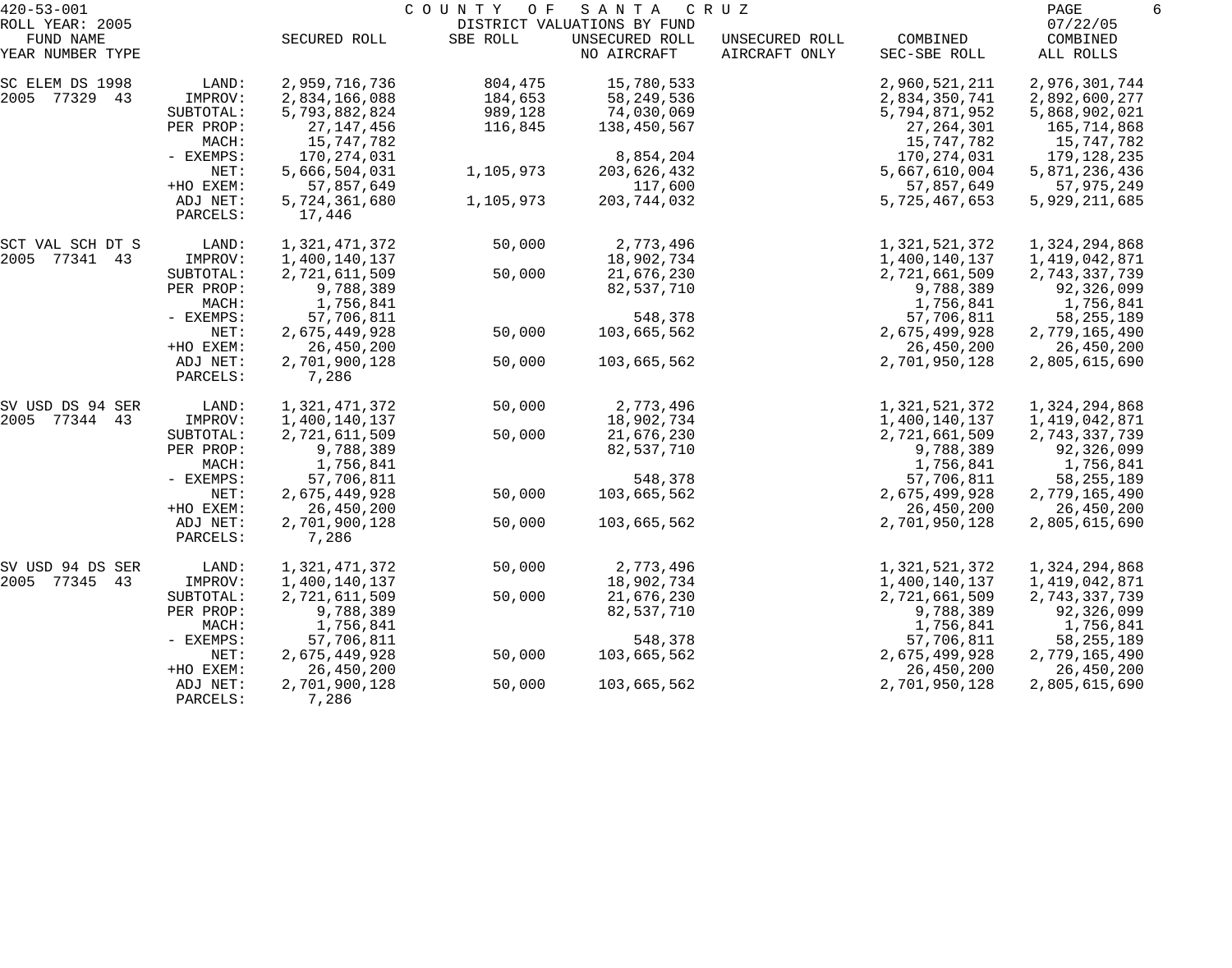| $420 - 53 - 001$                     |                      |                                 | COUNTY<br>O F        | SANTA                         | C R U Z                         |                               | PAGE                             | 7 |
|--------------------------------------|----------------------|---------------------------------|----------------------|-------------------------------|---------------------------------|-------------------------------|----------------------------------|---|
| ROLL YEAR: 2005                      |                      |                                 |                      | DISTRICT VALUATIONS BY FUND   |                                 |                               | 07/22/05                         |   |
| FUND NAME<br>YEAR NUMBER TYPE        |                      | SECURED ROLL                    | SBE ROLL             | UNSECURED ROLL<br>NO AIRCRAFT | UNSECURED ROLL<br>AIRCRAFT ONLY | COMBINED<br>SEC-SBE ROLL      | COMBINED<br>ALL ROLLS            |   |
| SOQUEL GO DS 200                     | LAND:                | 1,816,416,694                   | 4,620,811            | 5,952,505                     |                                 | 1,821,037,505                 | 1,826,990,010                    |   |
| 2005 77362 43                        | IMPROV:              | 1,628,778,229                   | 251,803              | 20,386,882                    |                                 | 1,629,030,032                 | 1,649,416,914                    |   |
|                                      | SUBTOTAL:            | 3, 445, 194, 923                | 4,872,614            | 26, 339, 387                  |                                 | 3,450,067,537                 | 3,476,406,924                    |   |
|                                      | PER PROP:            | 28,110,405                      | 144,148              | 57,079,921                    |                                 | 28, 254, 553                  | 85,334,474                       |   |
|                                      | MACH:                | 1,316,680                       |                      |                               |                                 | 1,316,680                     | 1,316,680                        |   |
|                                      | - EXEMPS:            | 196,295,980                     |                      | 2,496,408                     |                                 | 196,295,980                   | 198,792,388                      |   |
|                                      | NET:                 | 3, 278, 326, 028                | 5,016,762            | 80,922,900                    |                                 | 3, 283, 342, 790              | 3, 364, 265, 690                 |   |
|                                      | +HO EXEM:            | 33, 314, 400                    |                      |                               |                                 | 33, 314, 400                  | 33, 314, 400                     |   |
|                                      | ADJ NET:<br>PARCELS: | 3, 311, 640, 428<br>10,424      | 5,016,762            | 80,922,900                    |                                 | 3,316,657,190                 | 3,397,580,090                    |   |
| SOQUEL GO DS 200                     | LAND:                | 1,816,416,694                   | 4,620,811            | 5,952,505                     |                                 | 1,821,037,505                 | 1,826,990,010                    |   |
| 2005 77363<br>43                     | IMPROV:              | 1,628,778,229                   | 251,803              | 20,386,882                    |                                 | 1,629,030,032                 | 1,649,416,914                    |   |
|                                      | SUBTOTAL:            | 3, 445, 194, 923                | 4,872,614            | 26, 339, 387                  |                                 | 3,450,067,537                 | 3, 476, 406, 924                 |   |
|                                      | PER PROP:            | 28,110,405                      | 144,148              | 57,079,921                    |                                 | 28, 254, 553                  | 85,334,474                       |   |
|                                      | MACH:                | 1,316,680                       |                      |                               |                                 | 1,316,680                     | 1,316,680                        |   |
|                                      | - EXEMPS:            | 196,295,980                     |                      | 2,496,408                     |                                 | 196,295,980                   | 198,792,388                      |   |
|                                      | NET:                 | 3, 278, 326, 028                | 5,016,762            | 80,922,900                    |                                 | 3, 283, 342, 790              | 3, 364, 265, 690                 |   |
|                                      | +HO EXEM:            | 33, 314, 400                    |                      |                               |                                 | 33, 314, 400                  | 33, 314, 400                     |   |
|                                      | ADJ NET:<br>PARCELS: | 3, 311, 640, 428<br>10,424      | 5,016,762            | 80,922,900                    |                                 | 3,316,657,190                 | 3,397,580,090                    |   |
| SC HI SCH 1998 A                     | LAND:                | 6,478,200,649                   | 5,956,096            | 28, 416, 120                  |                                 | 6,484,156,745                 | 6,512,572,865                    |   |
| 2005 77400 43                        | IMPROV:              | 5,861,669,619                   | 475,855              | 126,036,234                   |                                 | 5,862,145,474                 | 5,988,181,708                    |   |
|                                      | SUBTOTAL:            | 12,339,870,268                  | 6,431,951            | 154,452,354                   |                                 | 12,346,302,219                | 12,500,754,573                   |   |
|                                      | PER PROP:            | 74,593,561                      | 283,549              | 240,574,381                   | 6,300                           | 74,877,110                    | 315,457,791                      |   |
|                                      | MACH:                | 76,067,144                      |                      |                               |                                 | 76,067,144                    | 76,067,144                       |   |
|                                      | - EXEMPS:            | 445,947,159                     |                      | 14,500,803                    |                                 | 445, 947, 159                 | 460,447,962                      |   |
|                                      | NET:                 | 12,044,583,814                  | 6,715,500            | 380, 525, 932                 | 6,300                           | 12,051,299,314                | 12, 431, 831, 546                |   |
|                                      | +HO EXEM:            | 122,851,990                     |                      | 151,100                       |                                 | 122,851,990                   | 123,003,090                      |   |
|                                      | ADJ NET:<br>PARCELS: | 12, 167, 435, 804<br>37,828     | 6,715,500            | 380,677,032                   | 6,300                           | 12, 174, 151, 304             | 12,554,834,636                   |   |
|                                      |                      |                                 |                      | 28, 416, 120                  |                                 | 6, 484, 156, 745              |                                  |   |
| SC HI SCH 1998 B<br>2005<br>77405 43 | LAND:<br>IMPROV:     | 6,478,200,649                   | 5,956,096            | 126,036,234                   |                                 | 5,862,145,474                 | 6,512,572,865                    |   |
|                                      | SUBTOTAL:            | 5,861,669,619<br>12,339,870,268 | 475,855              |                               |                                 |                               | 5,988,181,708<br>12,500,754,573  |   |
|                                      | PER PROP:            | 74,593,561                      | 6,431,951<br>283,549 | 154,452,354<br>240,574,381    |                                 | 12,346,302,219<br>74,877,110  |                                  |   |
|                                      |                      |                                 |                      |                               | 6,300                           |                               | 315,457,791                      |   |
|                                      | MACH:                | 76,067,144                      |                      |                               |                                 | 76,067,144<br>445, 947, 159   | 76,067,144                       |   |
|                                      | $-$ EXEMPS:          | 445,947,159                     | 6,715,500            | 14,500,803                    |                                 |                               | 460,447,962                      |   |
|                                      | NET:<br>+HO EXEM:    | 12,044,583,814<br>122,851,990   |                      | 380, 525, 932<br>151,100      | 6,300                           | 12,051,299,314<br>122,851,990 | 12, 431, 831, 546<br>123,003,090 |   |
|                                      |                      |                                 | 6,715,500            |                               |                                 |                               |                                  |   |
|                                      | ADJ NET:<br>PARCELS: | 12, 167, 435, 804<br>37,828     |                      | 380,677,032                   | 6,300                           | 12, 174, 151, 304             | 12,554,834,636                   |   |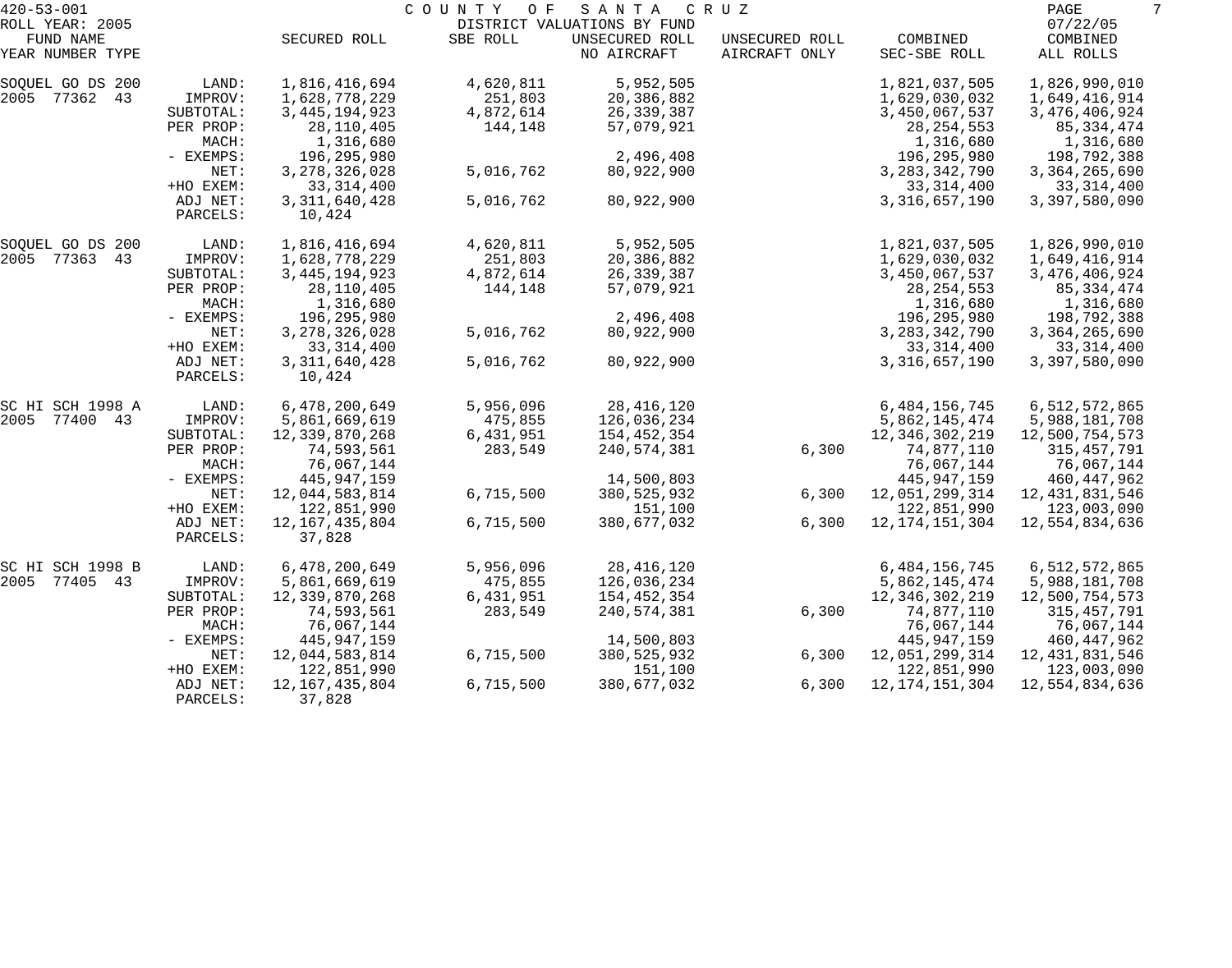| $420 - 53 - 001$                                 |                      |                               | COUNTY OF | SANTA                                                        | C R U Z                         |                           | PAGE                              | 8 |
|--------------------------------------------------|----------------------|-------------------------------|-----------|--------------------------------------------------------------|---------------------------------|---------------------------|-----------------------------------|---|
| ROLL YEAR: 2005<br>FUND NAME<br>YEAR NUMBER TYPE |                      | SECURED ROLL                  | SBE ROLL  | DISTRICT VALUATIONS BY FUND<br>UNSECURED ROLL<br>NO AIRCRAFT | UNSECURED ROLL<br>AIRCRAFT ONLY | COMBINED<br>SEC-SBE ROLL  | 07/22/05<br>COMBINED<br>ALL ROLLS |   |
|                                                  |                      |                               |           |                                                              |                                 |                           |                                   |   |
| SC HI SCH 1998 C                                 | LAND:                | 6,478,200,649                 | 5,956,096 | 28, 416, 120                                                 |                                 | 6,484,156,745             | 6,512,572,865                     |   |
| 2005 77408 43                                    | IMPROV:              | 5,861,669,619                 | 475,855   | 126,036,234                                                  |                                 | 5,862,145,474             | 5,988,181,708                     |   |
|                                                  | SUBTOTAL:            | 12,339,870,268                | 6,431,951 | 154,452,354                                                  |                                 | 12,346,302,219            | 12,500,754,573                    |   |
|                                                  | PER PROP:            | 74,593,561                    | 283,549   | 240,574,381                                                  | 6,300                           | 74,877,110                | 315, 457, 791                     |   |
|                                                  | MACH:<br>- EXEMPS:   | 76,067,144                    |           | 14,500,803                                                   |                                 | 76,067,144<br>445,947,159 | 76,067,144                        |   |
|                                                  | NET:                 | 445,947,159<br>12,044,583,814 | 6,715,500 | 380, 525, 932                                                | 6,300                           | 12,051,299,314            | 460,447,962<br>12, 431, 831, 546  |   |
|                                                  | +HO EXEM:            | 122,851,990                   |           | 151,100                                                      |                                 | 122,851,990               | 123,003,090                       |   |
|                                                  | ADJ NET:             | 12, 167, 435, 804             | 6,715,500 | 380,677,032                                                  | 6,300                           | 12, 174, 151, 304         | 12,554,834,636                    |   |
|                                                  | PARCELS:             | 37,828                        |           |                                                              |                                 |                           |                                   |   |
| SLV UNIF SCH DT                                  | LAND:                | 1,347,768,461                 | 762,189   | 3,287,534                                                    |                                 | 1,348,530,650             | 1,351,818,184                     |   |
| 2005 77546 43                                    | IMPROV:              | 1,193,170,165                 | 404,239   | 11,609,191                                                   |                                 | 1,193,574,404             | 1,205,183,595                     |   |
|                                                  | SUBTOTAL:            | 2,540,938,626                 | 1,166,428 | 14,896,725                                                   |                                 | 2,542,105,054             | 2,557,001,779                     |   |
|                                                  | PER PROP:            | 7,766,378                     | 346,994   | 13,938,491                                                   |                                 | 8, 113, 372               | 22,051,863                        |   |
|                                                  | MACH:                | 2,552,409                     |           |                                                              |                                 | 2,552,409                 | 2,552,409                         |   |
|                                                  | - EXEMPS:            | 97, 159, 774                  |           | 34,395                                                       |                                 | 97, 159, 774              | 97,194,169                        |   |
|                                                  | NET:                 | 2,454,097,639                 | 1,513,422 | 28,800,821                                                   |                                 | 2,455,611,061             | 2,484,411,882                     |   |
|                                                  | +HO EXEM:            | 37,723,560                    |           |                                                              |                                 | 37,723,560                | 37,723,560                        |   |
|                                                  | ADJ NET:<br>PARCELS: | 2,491,821,199<br>17,348       | 1,513,422 | 28,800,821                                                   |                                 | 2,493,334,621             | 2,522,135,442                     |   |
| SLVSD 2000 SER A                                 | LAND:                | 1,347,768,461                 | 762,189   | 3,287,534                                                    |                                 | 1,348,530,650             | 1,351,818,184                     |   |
| 2005<br>77592 43                                 | IMPROV:              | 1,193,170,165                 | 404,239   | 11,609,191                                                   |                                 | 1,193,574,404             | 1,205,183,595                     |   |
|                                                  | SUBTOTAL:            | 2,540,938,626                 | 1,166,428 | 14,896,725                                                   |                                 | 2,542,105,054             | 2,557,001,779                     |   |
|                                                  | PER PROP:            | 7,766,378                     | 346,994   | 13,938,491                                                   |                                 | 8, 113, 372               | 22,051,863                        |   |
|                                                  | MACH:                | 2,552,409                     |           |                                                              |                                 | 2,552,409                 | 2,552,409                         |   |
|                                                  | - EXEMPS:            | 97, 159, 774                  |           | 34,395                                                       |                                 | 97, 159, 774              | 97,194,169                        |   |
|                                                  | NET:                 | 2,454,097,639                 | 1,513,422 | 28,800,821                                                   |                                 | 2,455,611,061             | 2,484,411,882                     |   |
|                                                  | +HO EXEM:            | 37,723,560                    |           |                                                              |                                 | 37,723,560                | 37,723,560                        |   |
|                                                  | ADJ NET:<br>PARCELS: | 2,491,821,199<br>17,348       | 1,513,422 | 28,800,821                                                   |                                 | 2,493,334,621             | 2,522,135,442                     |   |
| SLVUSD 2000 SER                                  | LAND:                | 1,347,768,461                 | 762,189   | 3,287,534                                                    |                                 | 1,348,530,650             | 1,351,818,184                     |   |
| 2005 77593<br>43                                 | IMPROV:              | 1,193,170,165                 | 404,239   | 11,609,191                                                   |                                 | 1,193,574,404             | 1,205,183,595                     |   |
|                                                  | SUBTOTAL:            | 2,540,938,626                 | 1,166,428 | 14,896,725                                                   |                                 | 2,542,105,054             | 2,557,001,779                     |   |
|                                                  | PER PROP:            | 7,766,378                     | 346,994   | 13,938,491                                                   |                                 | 8, 113, 372               | 22,051,863                        |   |
|                                                  | MACH:                | 2,552,409                     |           |                                                              |                                 | 2,552,409                 | 2,552,409                         |   |
|                                                  | $-$ EXEMPS:          | 97, 159, 774                  |           | 34,395                                                       |                                 | 97, 159, 774              | 97,194,169                        |   |
|                                                  | NET:                 | 2,454,097,639                 | 1,513,422 | 28,800,821                                                   |                                 | 2,455,611,061             | 2,484,411,882                     |   |
|                                                  | +HO EXEM:            | 37,723,560                    |           |                                                              |                                 | 37,723,560                | 37,723,560                        |   |
|                                                  | ADJ NET:<br>PARCELS: | 2,491,821,199<br>17,348       | 1,513,422 | 28,800,821                                                   |                                 | 2,493,334,621             | 2,522,135,442                     |   |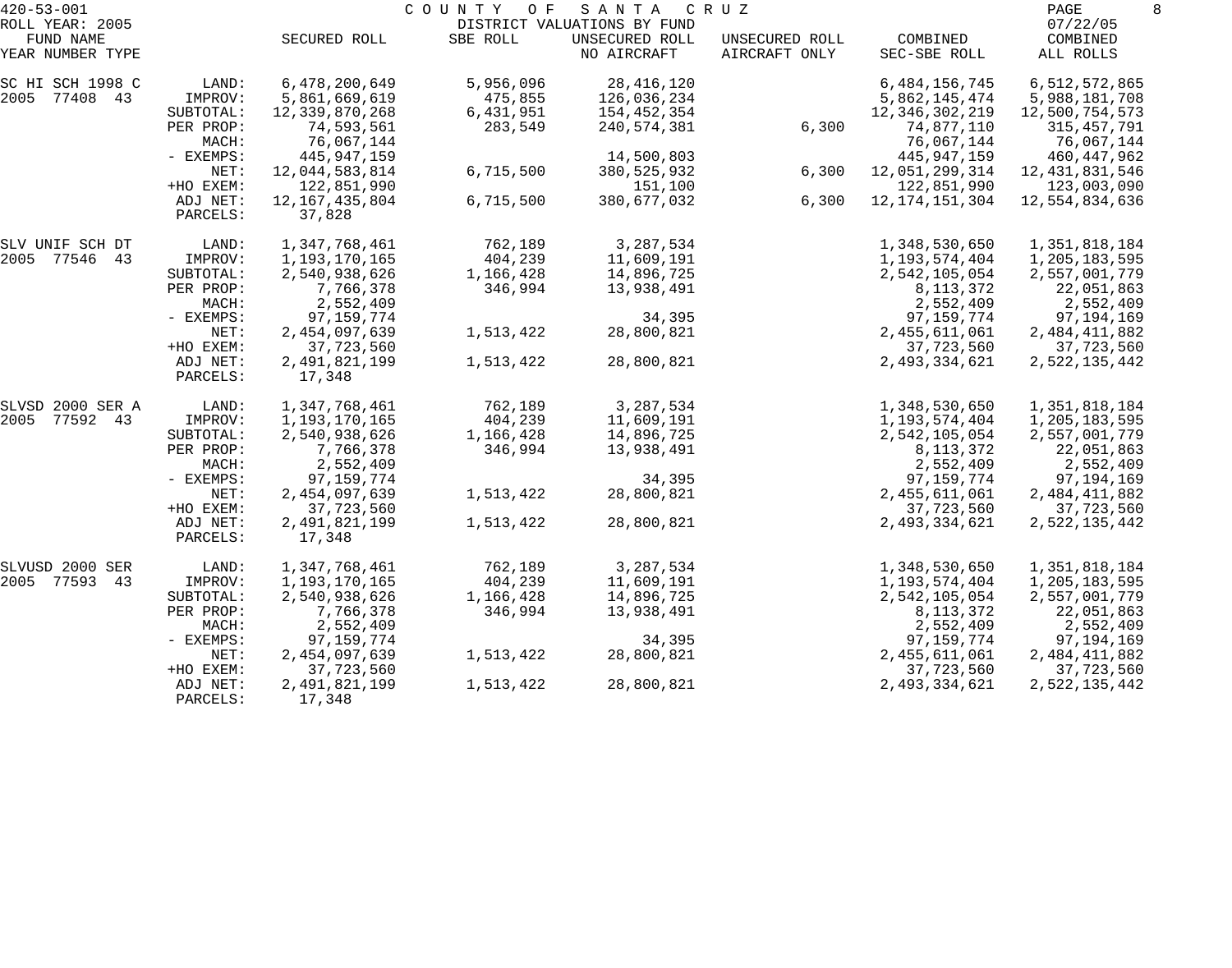| $420 - 53 - 001$              |                      |                             | COUNTY<br>O F | SANTA                         | C R U Z                         |                          | PAGE                  |  |
|-------------------------------|----------------------|-----------------------------|---------------|-------------------------------|---------------------------------|--------------------------|-----------------------|--|
| ROLL YEAR: 2005               |                      |                             |               | DISTRICT VALUATIONS BY FUND   |                                 |                          | 07/22/05              |  |
| FUND NAME<br>YEAR NUMBER TYPE |                      | SECURED ROLL                | SBE ROLL      | UNSECURED ROLL<br>NO AIRCRAFT | UNSECURED ROLL<br>AIRCRAFT ONLY | COMBINED<br>SEC-SBE ROLL | COMBINED<br>ALL ROLLS |  |
| SLVUSD 2000 SER               | LAND:                | 1,347,768,461               | 762,189       | 3,287,534                     |                                 | 1,348,530,650            | 1,351,818,184         |  |
| 2005 77594 43                 | IMPROV:              | 1,193,170,165               | 404,239       | 11,609,191                    |                                 | 1,193,574,404            | 1,205,183,595         |  |
|                               | SUBTOTAL:            | 2,540,938,626               | 1,166,428     | 14,896,725                    |                                 | 2,542,105,054            | 2,557,001,779         |  |
|                               | PER PROP:            | 7,766,378                   | 346,994       | 13,938,491                    |                                 | 8, 113, 372              | 22,051,863            |  |
|                               | MACH:                | 2,552,409                   |               |                               |                                 | 2,552,409                | 2,552,409             |  |
|                               | - EXEMPS:            | 97,159,774                  |               | 34,395                        |                                 | 97,159,774               | 97,194,169            |  |
|                               | NET:                 | 2,454,097,639               | 1,513,422     | 28,800,821                    |                                 | 2, 455, 611, 061         | 2,484,411,882         |  |
|                               | +HO EXEM:            | 37,723,560                  |               |                               |                                 | 37,723,560               | 37,723,560            |  |
|                               | ADJ NET:<br>PARCELS: | 2,491,821,199<br>17,348     | 1,513,422     | 28,800,821                    |                                 | 2,493,334,621            | 2,522,135,442         |  |
| CAB COL GODS 199              | LAND:                | 14, 144, 705, 923           | 7,880,086     | 49,054,498                    |                                 | 14, 152, 586, 009        | 14, 201, 640, 507     |  |
| 2005 77641 43                 | IMPROV:              | 12,943,499,182              | 1,089,021     | 223, 476, 793                 |                                 | 12,944,588,203           | 13,168,064,996        |  |
|                               | SUBTOTAL:            | 27,088,205,105              | 8,969,107     | 272,531,291                   |                                 | 27,097,174,212           | 27, 369, 705, 503     |  |
|                               | PER PROP:            | 172,411,915                 | 750,146       | 498,220,698                   | 38,639,109                      | 173,162,061              | 710,021,868           |  |
|                               | MACH:                | 112,270,701                 |               |                               |                                 | 112,270,701              | 112,270,701           |  |
|                               | - EXEMPS:            | 891,517,371                 |               | 18,623,661                    | 270,560                         | 891,517,371              | 910, 411, 592         |  |
|                               | NET:                 | 26, 481, 370, 350           | 9,719,253     | 752,128,328                   | 38, 368, 549                    | 26, 491, 089, 603        | 27, 281, 586, 480     |  |
|                               | +HO EXEM:            | 281,982,087                 |               | 151,100                       |                                 | 281,982,087              | 282, 133, 187         |  |
|                               | ADJ NET:<br>PARCELS: | 26, 763, 352, 437<br>92,070 | 9,719,253     | 752, 279, 428                 | 38, 368, 549                    | 26,773,071,690           | 27,563,719,667        |  |
| CAB COL GODS 199              | LAND:                | 14, 144, 705, 923           | 7,880,086     | 49,054,498                    |                                 | 14, 152, 586, 009        | 14, 201, 640, 507     |  |
| 2005 77645<br>43              | IMPROV:              | 12,943,499,182              | 1,089,021     | 223, 476, 793                 |                                 | 12,944,588,203           | 13,168,064,996        |  |
|                               | SUBTOTAL:            | 27,088,205,105              | 8,969,107     | 272,531,291                   |                                 | 27,097,174,212           | 27, 369, 705, 503     |  |
|                               | PER PROP:            | 172,411,915                 | 750,146       | 498,220,698                   | 38,639,109                      | 173,162,061              | 710,021,868           |  |
|                               | MACH:                | 112,270,701                 |               |                               |                                 | 112,270,701              | 112,270,701           |  |
|                               | - EXEMPS:            | 891,517,371                 |               | 18,623,661                    | 270,560                         | 891,517,371              | 910,411,592           |  |
|                               | NET:                 | 26, 481, 370, 350           | 9,719,253     | 752,128,328                   | 38, 368, 549                    | 26, 491, 089, 603        | 27, 281, 586, 480     |  |
|                               | +HO EXEM:            | 281,982,087                 |               | 151,100                       |                                 | 281,982,087              | 282, 133, 187         |  |
|                               | ADJ NET:             | 26, 763, 352, 437           | 9,719,253     | 752, 279, 428                 | 38, 368, 549                    | 26,773,071,690           | 27,563,719,667        |  |
|                               | PARCELS:             | 92,070                      |               |                               |                                 |                          |                       |  |
| CAB COL GODS 199              | LAND:                | 14, 144, 705, 923           | 7,880,086     | 49,054,498                    |                                 | 14, 152, 586, 009        | 14,201,640,507        |  |
| 2005<br>77650<br>43           | IMPROV:              | 12,943,499,182              | 1,089,021     | 223, 476, 793                 |                                 | 12,944,588,203           | 13,168,064,996        |  |
|                               | SUBTOTAL:            | 27,088,205,105              | 8,969,107     | 272,531,291                   |                                 | 27,097,174,212           | 27, 369, 705, 503     |  |
|                               | PER PROP:            | 172,411,915                 | 750,146       | 498,220,698                   | 38,639,109                      | 173,162,061              | 710,021,868           |  |
|                               | MACH:                | 112,270,701                 |               |                               |                                 | 112,270,701              | 112,270,701           |  |
|                               | - EXEMPS:            | 891,517,371                 |               | 18,623,661                    | 270,560                         | 891,517,371              | 910,411,592           |  |
|                               | NET:                 | 26, 481, 370, 350           | 9,719,253     | 752,128,328                   | 38, 368, 549                    | 26, 491, 089, 603        | 27, 281, 586, 480     |  |
|                               | +HO EXEM:            | 281,982,087                 |               | 151,100                       |                                 | 281,982,087              | 282,133,187           |  |
|                               | ADJ NET:             | 26, 763, 352, 437           | 9,719,253     | 752, 279, 428                 | 38, 368, 549                    | 26, 773, 071, 690        | 27,563,719,667        |  |
|                               | PARCELS:             | 92,070                      |               |                               |                                 |                          |                       |  |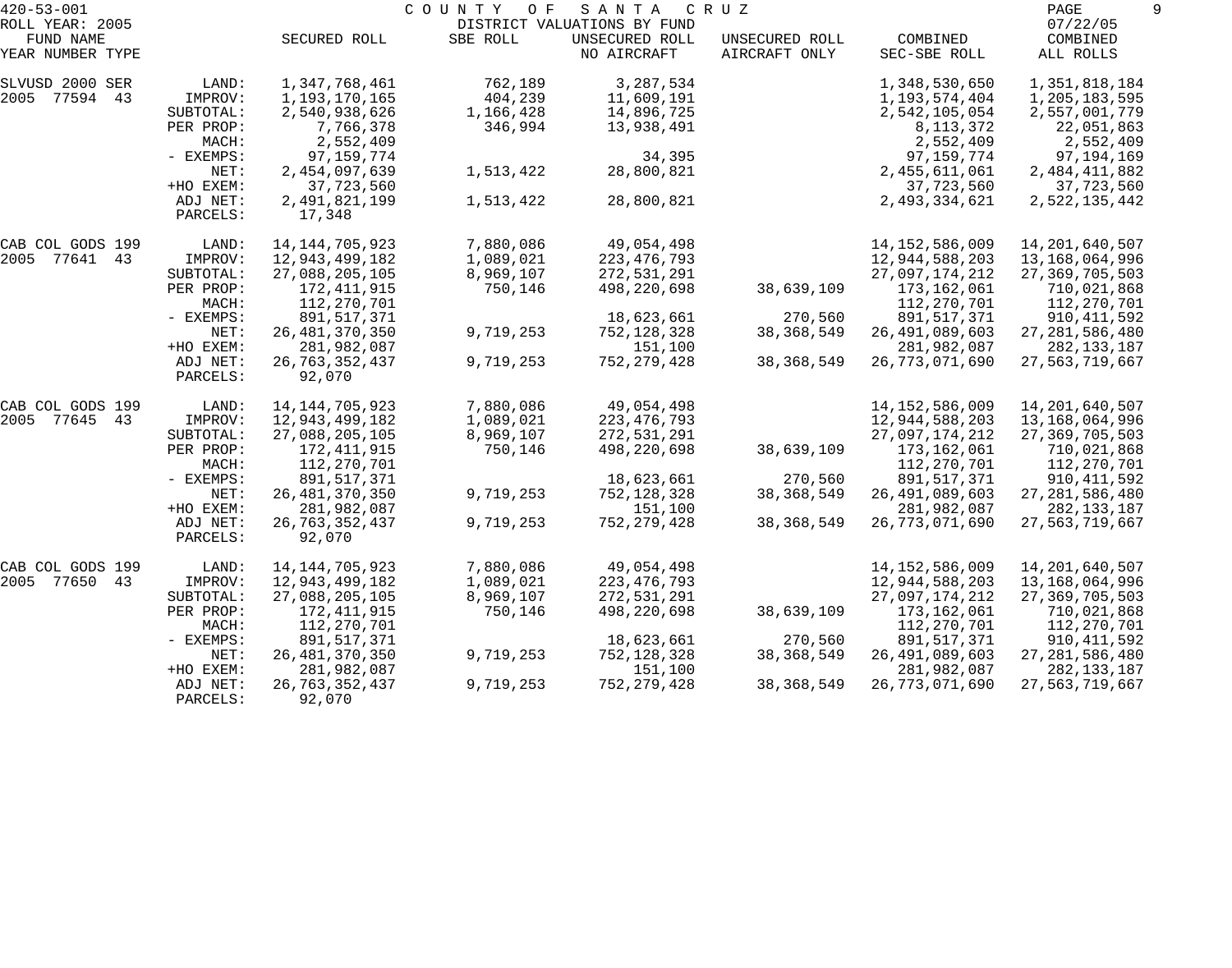| $420 - 53 - 001$    |                    |                   | COUNTY OF | SANTA                       | C R U Z        |                   | PAGE<br>10        |
|---------------------|--------------------|-------------------|-----------|-----------------------------|----------------|-------------------|-------------------|
| ROLL YEAR: 2005     |                    |                   |           | DISTRICT VALUATIONS BY FUND |                |                   | 07/22/05          |
| FUND NAME           |                    | SECURED ROLL      | SBE ROLL  | UNSECURED ROLL              | UNSECURED ROLL | COMBINED          | COMBINED          |
| YEAR NUMBER TYPE    |                    |                   |           | NO AIRCRAFT                 | AIRCRAFT ONLY  | SEC-SBE ROLL      | ALL ROLLS         |
| CAB COL GODS 199    | LAND:              | 14, 144, 705, 923 | 7,880,086 | 49,054,498                  |                | 14, 152, 586, 009 | 14, 201, 640, 507 |
| 2005 77655<br>43    | IMPROV:            | 12,943,499,182    | 1,089,021 | 223, 476, 793               |                | 12,944,588,203    | 13,168,064,996    |
|                     | SUBTOTAL:          | 27,088,205,105    | 8,969,107 | 272,531,291                 |                | 27,097,174,212    | 27, 369, 705, 503 |
|                     | PER PROP:          | 172,411,915       | 750,146   | 498,220,698                 | 38,639,109     | 173,162,061       | 710,021,868       |
|                     | MACH:              | 112,270,701       |           |                             |                | 112,270,701       | 112,270,701       |
|                     | - EXEMPS:          | 891,517,371       |           | 18,623,661                  | 270,560        | 891,517,371       | 910, 411, 592     |
|                     | NET:               | 26, 481, 370, 350 | 9,719,253 | 752,128,328                 | 38, 368, 549   | 26, 491, 089, 603 | 27, 281, 586, 480 |
|                     | +HO EXEM:          | 281,982,087       |           | 151,100                     |                | 281,982,087       | 282, 133, 187     |
|                     | ADJ NET:           | 26, 763, 352, 437 | 9,719,253 | 752, 279, 428               | 38, 368, 549   | 26, 773, 071, 690 | 27,563,719,667    |
|                     | PARCELS:           | 92,070            |           |                             |                |                   |                   |
| CAB COL GODS 200    | LAND:              | 14, 144, 705, 923 | 7,880,086 | 49,054,498                  |                | 14, 152, 586, 009 | 14, 201, 640, 507 |
| 2005<br>77660<br>43 | IMPROV:            | 12,943,499,182    | 1,089,021 | 223, 476, 793               |                | 12,944,588,203    | 13,168,064,996    |
|                     | SUBTOTAL:          | 27,088,205,105    | 8,969,107 | 272,531,291                 |                | 27,097,174,212    | 27, 369, 705, 503 |
|                     | PER PROP:          | 172,411,915       | 750,146   | 498,220,698                 | 38,639,109     | 173,162,061       | 710,021,868       |
|                     | MACH:              | 112,270,701       |           |                             |                | 112,270,701       | 112,270,701       |
|                     | - EXEMPS:          | 891,517,371       |           | 18,623,661                  | 270,560        | 891,517,371       | 910, 411, 592     |
|                     | NET:               | 26, 481, 370, 350 | 9,719,253 | 752,128,328                 | 38, 368, 549   | 26, 491, 089, 603 | 27, 281, 586, 480 |
|                     | +HO EXEM:          | 281,982,087       |           | 151,100                     |                | 281,982,087       | 282, 133, 187     |
|                     | ADJ NET:           | 26, 763, 352, 437 | 9,719,253 | 752, 279, 428               | 38, 368, 549   | 26, 773, 071, 690 | 27,563,719,667    |
|                     | PARCELS:           | 92,070            |           |                             |                |                   |                   |
| CAB COL 04 REF 9    | LAND:              | 14, 144, 705, 923 | 7,880,086 | 49,054,498                  |                | 14, 152, 586, 009 | 14, 201, 640, 507 |
| 2005<br>77665<br>43 | IMPROV:            | 12,943,499,182    | 1,089,021 | 223, 476, 793               |                | 12,944,588,203    | 13,168,064,996    |
|                     | SUBTOTAL:          | 27,088,205,105    | 8,969,107 | 272,531,291                 |                | 27,097,174,212    | 27, 369, 705, 503 |
|                     | PER PROP:          | 172,411,915       | 750,146   | 498,220,698                 | 38,639,109     | 173,162,061       | 710,021,868       |
|                     | MACH:              | 112,270,701       |           |                             |                | 112,270,701       | 112,270,701       |
|                     | - EXEMPS:          | 891,517,371       |           | 18,623,661                  | 270,560        | 891,517,371       | 910, 411, 592     |
|                     | NET:               | 26, 481, 370, 350 | 9,719,253 | 752,128,328                 | 38, 368, 549   | 26, 491, 089, 603 | 27, 281, 586, 480 |
|                     | +HO EXEM:          | 281,982,087       |           | 151,100                     |                | 281,982,087       | 282, 133, 187     |
|                     | ADJ NET:           | 26, 763, 352, 437 | 9,719,253 | 752, 279, 428               | 38, 368, 549   | 26, 773, 071, 690 | 27,563,719,667    |
|                     | PARCELS:           | 92,070            |           |                             |                |                   |                   |
| LMPCO CO WTR DT     | LAND:              | 55,493,250        |           |                             |                | 55,493,250        | 55,493,250        |
| 2005<br>77812<br>44 | IMPROV:            | 38,687,807        |           | 6,101                       |                | 38,687,807        | 38,693,908        |
|                     | SUBTOTAL:          | 94,181,057        |           | 6,101                       |                | 94,181,057        | 94, 187, 158      |
|                     | PER PROP:<br>MACH: |                   |           | 113,679                     |                |                   | 113,679           |
|                     | - EXEMPS:          | 3,013,583         |           |                             |                | 3,013,583         | 3,013,583         |
|                     | NET:               | 91, 167, 474      |           | 119,780                     |                | 91, 167, 474      | 91,287,254        |
|                     | +HO EXEM:          | 1,873,200         |           |                             |                | 1,873,200         | 1,873,200         |
|                     | ADJ NET:           | 93,040,674        |           | 119,780                     |                | 93,040,674        | 93,160,454        |
|                     | PARCELS:           | 1,637             |           |                             |                |                   |                   |
|                     |                    |                   |           |                             |                |                   |                   |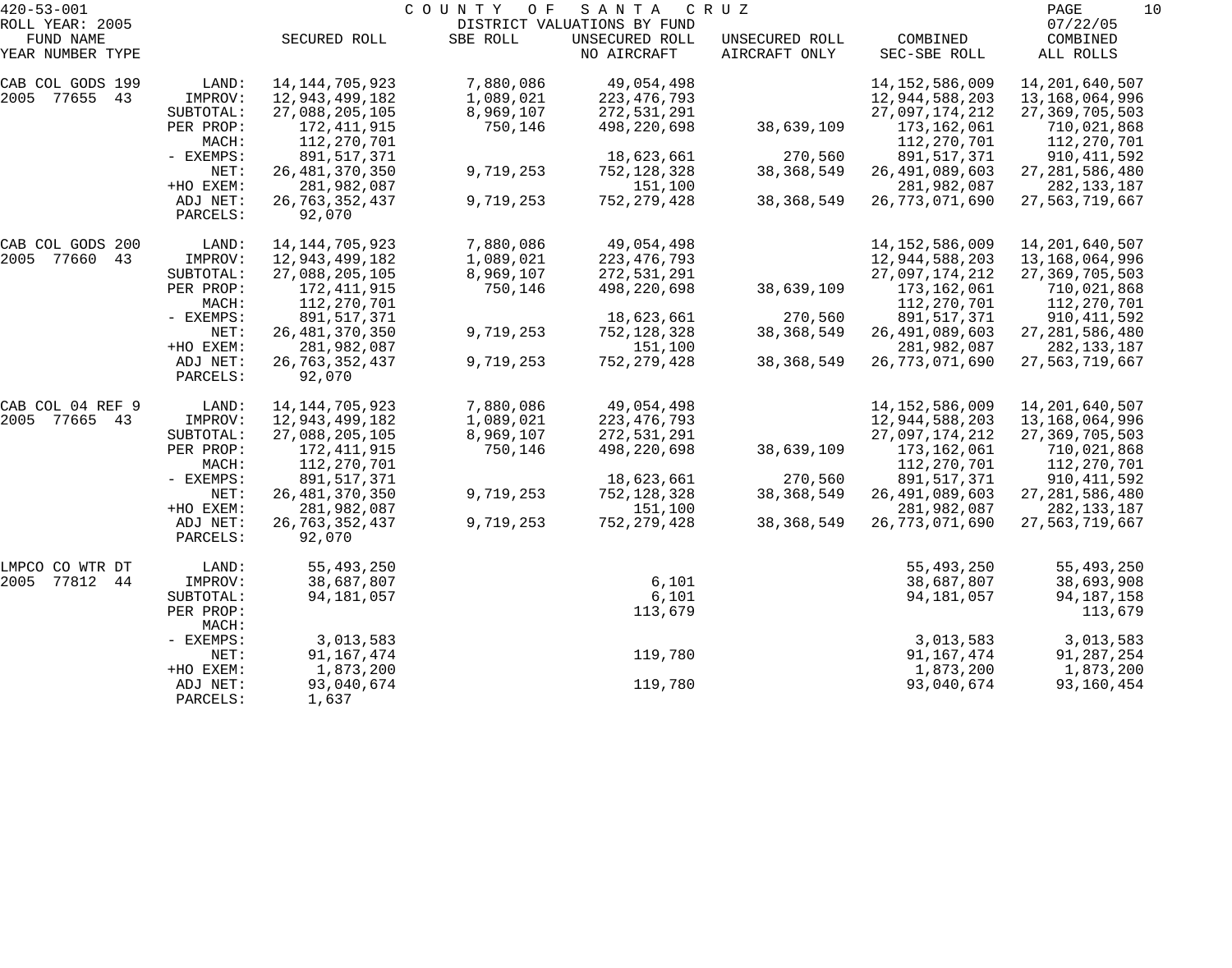| $420 - 53 - 001$                                 |                      |                        | COUNTY OF SANTA |                                                              | C R U Z                         |                          | PAGE<br>11                        |
|--------------------------------------------------|----------------------|------------------------|-----------------|--------------------------------------------------------------|---------------------------------|--------------------------|-----------------------------------|
| ROLL YEAR: 2005<br>FUND NAME<br>YEAR NUMBER TYPE |                      | SECURED ROLL           | SBE ROLL        | DISTRICT VALUATIONS BY FUND<br>UNSECURED ROLL<br>NO AIRCRAFT | UNSECURED ROLL<br>AIRCRAFT ONLY | COMBINED<br>SEC-SBE ROLL | 07/22/05<br>COMBINED<br>ALL ROLLS |
| SALSIPUEDES SAN                                  | LAND:                | 197,787,455            |                 | 749,334                                                      |                                 | 197,787,455              | 198,536,789                       |
| 2005 77878<br>44                                 | IMPROV:              | 190,861,856            |                 | 621,419                                                      |                                 | 190,861,856              | 191,483,275                       |
|                                                  | SUBTOTAL:            | 388,649,311            |                 | 1,370,753                                                    |                                 | 388,649,311              | 390,020,064                       |
|                                                  | PER PROP:<br>MACH:   | 56,168                 |                 | 1,814,661                                                    |                                 | 56,168                   | 1,870,829                         |
|                                                  | - EXEMPS:            | 17,911,415             |                 |                                                              |                                 | 17,911,415               | 17,911,415                        |
|                                                  | NET:                 | 370,794,064            |                 | 3, 185, 414                                                  |                                 | 370,794,064              | 373,979,478                       |
|                                                  | +HO EXEM:            | 6,349,000              |                 |                                                              |                                 | 6,349,000                | 6,349,000                         |
|                                                  | ADJ NET:<br>PARCELS: | 377, 143, 064<br>1,697 |                 | 3, 185, 414                                                  |                                 | 377, 143, 064            | 380, 328, 478                     |
| ZAYANTE FPD DT S                                 | LAND:                | 188, 359, 449          | 564,796         | 16,206                                                       |                                 | 188,924,245              | 188,940,451                       |
| 2005 77985 44                                    | IMPROV:              | 158,843,303            | 283,739         | 31,765                                                       |                                 | 159,127,042              | 159,158,807                       |
|                                                  | SUBTOTAL:            | 347, 202, 752          | 848,535         | 47,971                                                       |                                 | 348,051,287              | 348,099,258                       |
|                                                  | PER PROP:            | 682,236                | 243,558         | 574,655                                                      |                                 | 925,794                  | 1,500,449                         |
|                                                  | MACH:                | 1,241,639              |                 |                                                              |                                 | 1,241,639                | 1,241,639                         |
|                                                  | $-$ EXEMPS:          | 9,304,817              |                 |                                                              |                                 | 9,304,817                | 9,304,817                         |
|                                                  | NET:                 | 339,821,810            | 1,092,093       | 622,626                                                      |                                 | 340, 913, 903            | 341,536,529                       |
|                                                  | +HO EXEM:            | 5,682,600              |                 |                                                              |                                 | 5,682,600                | 5,682,600                         |
|                                                  | ADJ NET:<br>PARCELS: | 345,504,410<br>3,945   | 1,092,093       | 622,626                                                      |                                 | 346,596,503              | 347, 219, 129                     |
| AROMAS/S JUAN US                                 | LAND:                | 5,644,825              | 30,883          |                                                              |                                 | 5,675,708                | 5,675,708                         |
| 2005<br>79845 43                                 | IMPROV:              | 3,475,612              | 23,186          | 38,591                                                       |                                 | 3,498,798                | 3,537,389                         |
|                                                  | SUBTOTAL:            | 9,120,437              | 54,069          | 38,591                                                       |                                 | 9,174,506                | 9,213,097                         |
|                                                  | PER PROP:<br>MACH:   | 101,041                | 13,273          | 249,103                                                      |                                 | 114,314                  | 363,417                           |
|                                                  | - EXEMPS:            | 100,892                |                 |                                                              |                                 | 100,892                  | 100,892                           |
|                                                  | NET:                 | 9,120,586              | 67,342          | 287,694                                                      |                                 | 9,187,928                | 9,475,622                         |
|                                                  | +HO EXEM:            | 98,000                 |                 |                                                              |                                 | 98,000                   | 98,000                            |
|                                                  | ADJ NET:<br>PARCELS: | 9,218,586<br>67        | 67,342          | 287,694                                                      |                                 | 9,285,928                | 9,573,622                         |
| BNY DOON SCH                                     | LAND:                | 201,014,158            |                 | 104,714                                                      |                                 | 201,014,158              | 201, 118, 872                     |
| 2005<br>79902<br>43                              | IMPROV:              | 199,538,692            |                 | 7,060,027                                                    |                                 | 199,538,692              | 206,598,719                       |
|                                                  | SUBTOTAL:            | 400,552,850            |                 | 7,164,741                                                    |                                 | 400,552,850              | 407,717,591                       |
|                                                  | PER PROP:            | 2,978,219              |                 | 3,016,793                                                    | 6,300                           | 2,978,219                | 6,001,312                         |
|                                                  | MACH:                | 6, 114, 471            |                 |                                                              |                                 | 6, 114, 471              | 6, 114, 471                       |
|                                                  | - EXEMPS:            | 8,698,784              |                 |                                                              |                                 | 8,698,784                | 8,698,784                         |
|                                                  | NET:                 | 400,946,756            |                 | 10,181,534                                                   | 6,300                           | 400,946,756              | 411, 134, 590                     |
|                                                  | +HO EXEM:            | 4,908,400              |                 |                                                              |                                 | 4,908,400                | 4,908,400                         |
|                                                  | ADJ NET:<br>PARCELS: | 405,855,156<br>1,288   |                 | 10,181,534                                                   | 6,300                           | 405,855,156              | 416,042,990                       |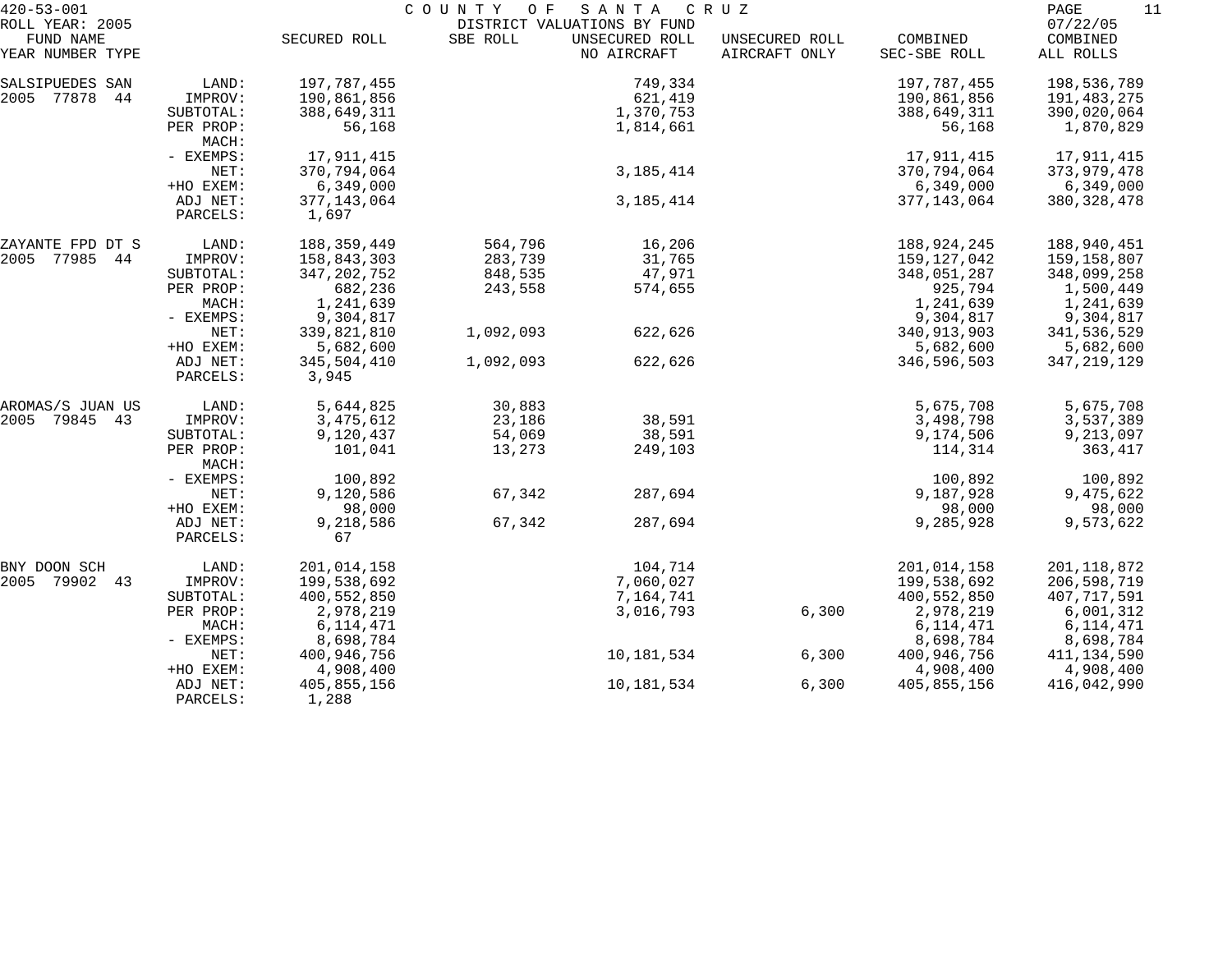| $420 - 53 - 001$                                 |                      | COUNTY OF<br>SANTA<br>C R U Z |          |                                                              |                                 |                          |                                   |  |
|--------------------------------------------------|----------------------|-------------------------------|----------|--------------------------------------------------------------|---------------------------------|--------------------------|-----------------------------------|--|
| ROLL YEAR: 2005<br>FUND NAME<br>YEAR NUMBER TYPE |                      | SECURED ROLL                  | SBE ROLL | DISTRICT VALUATIONS BY FUND<br>UNSECURED ROLL<br>NO AIRCRAFT | UNSECURED ROLL<br>AIRCRAFT ONLY | COMBINED<br>SEC-SBE ROLL | 07/22/05<br>COMBINED<br>ALL ROLLS |  |
| HPY VLY SCH                                      | LAND:                | 102,662,537                   |          |                                                              |                                 | 102,662,537              | 102,662,537                       |  |
| 2005 79911<br>43                                 | IMPROV:              | 98,633,638                    |          |                                                              |                                 | 98,633,638               | 98,633,638                        |  |
|                                                  | SUBTOTAL:            | 201, 296, 175                 |          |                                                              |                                 | 201, 296, 175            | 201, 296, 175                     |  |
|                                                  | PER PROP:<br>MACH:   | 137,283                       |          | 244,129                                                      |                                 | 137,283                  | 381,412                           |  |
|                                                  | - EXEMPS:            | 4,034,354                     |          |                                                              |                                 | 4,034,354                | 4,034,354                         |  |
|                                                  | NET:                 | 197,399,104                   |          | 244,129                                                      |                                 | 197,399,104              | 197,643,233                       |  |
|                                                  | +HO EXEM:            | 2,384,200                     |          |                                                              |                                 | 2,384,200                | 2,384,200                         |  |
|                                                  | ADJ NET:<br>PARCELS: | 199,783,304<br>574            |          | 244,129                                                      |                                 | 199,783,304              | 200,027,433                       |  |
| HPY VLY SCH-ST S                                 | LAND:                | 102,662,537                   |          |                                                              |                                 | 102,662,537              | 102,662,537                       |  |
| 2005<br>79912 43                                 | IMPROV:              | 98,633,638                    |          |                                                              |                                 | 98,633,638               | 98,633,638                        |  |
|                                                  | SUBTOTAL:            | 201, 296, 175                 |          |                                                              |                                 | 201, 296, 175            | 201, 296, 175                     |  |
|                                                  | PER PROP:<br>MACH:   | 137,283                       |          | 244,129                                                      |                                 | 137,283                  | 381,412                           |  |
|                                                  | - EXEMPS:            | 4,034,354                     |          |                                                              |                                 | 4,034,354                | 4,034,354                         |  |
|                                                  | NET:                 | 197,399,104                   |          | 244,129                                                      |                                 | 197,399,104              | 197,643,233                       |  |
|                                                  | +HO EXEM:            | 2,384,200                     |          |                                                              |                                 | 2,384,200                | 2,384,200                         |  |
|                                                  | ADJ NET:<br>PARCELS: | 199,783,304<br>574            |          | 244,129                                                      |                                 | 199,783,304              | 200,027,433                       |  |
| LIVE OAK SCH                                     | LAND:                | 1,254,828,655                 | 438,326  | 6,537,793                                                    |                                 | 1, 255, 266, 981         | 1, 261, 804, 774                  |  |
| 2005<br>79915<br>43                              | IMPROV:              | 988,661,163                   | 31,340   | 29, 175, 722                                                 |                                 | 988,692,503              | 1,017,868,225                     |  |
|                                                  | SUBTOTAL:            | 2, 243, 489, 818              | 469,666  | 35,713,515                                                   |                                 | 2, 243, 959, 484         | 2, 279, 672, 999                  |  |
|                                                  | PER PROP:            | 9,110,658                     | 17,942   | 37,649,581                                                   |                                 | 9,128,600                | 46,778,181                        |  |
|                                                  | MACH:                | 92,715                        |          |                                                              |                                 | 92,715                   | 92,715                            |  |
|                                                  | - EXEMPS:            | 47,682,851                    |          | 3,150,191                                                    |                                 | 47,682,851               | 50,833,042                        |  |
|                                                  | NET:                 | 2,205,010,340                 | 487,608  | 70, 212, 905                                                 |                                 | 2, 205, 497, 948         | 2, 275, 710, 853                  |  |
|                                                  | +HO EXEM:            | 21,527,589                    |          | 33,500                                                       |                                 | 21,527,589               | 21,561,089                        |  |
|                                                  | ADJ NET:<br>PARCELS: | 2, 226, 537, 929<br>7,088     | 487,608  | 70, 246, 405                                                 |                                 | 2, 227, 025, 537         | 2, 297, 271, 942                  |  |
| LIVE OAK ST SCH                                  | LAND:                | 1, 254, 828, 655              | 438,326  | 6,537,793                                                    |                                 | 1,255,266,981            | 1,261,804,774                     |  |
| 2005<br>79917<br>43                              | IMPROV:              | 988,661,163                   | 31,340   | 29, 175, 722                                                 |                                 | 988,692,503              | 1,017,868,225                     |  |
|                                                  | SUBTOTAL:            | 2, 243, 489, 818              | 469,666  | 35,713,515                                                   |                                 | 2, 243, 959, 484         | 2, 279, 672, 999                  |  |
|                                                  | PER PROP:<br>MACH:   | 9,110,658<br>92,715           | 17,942   | 37,649,581                                                   |                                 | 9,128,600<br>92,715      | 46,778,181<br>92,715              |  |
|                                                  | $-$ EXEMPS:          | 47,682,851                    |          | 3,150,191                                                    |                                 | 47,682,851               | 50,833,042                        |  |
|                                                  | NET:                 | 2,205,010,340                 | 487,608  | 70, 212, 905                                                 |                                 | 2, 205, 497, 948         | 2, 275, 710, 853                  |  |
|                                                  | +HO EXEM:            | 21,527,589                    |          | 33,500                                                       |                                 | 21,527,589               | 21,561,089                        |  |
|                                                  | ADJ NET:<br>PARCELS: | 2, 226, 537, 929<br>7,088     | 487,608  | 70, 246, 405                                                 |                                 | 2, 227, 025, 537         | 2, 297, 271, 942                  |  |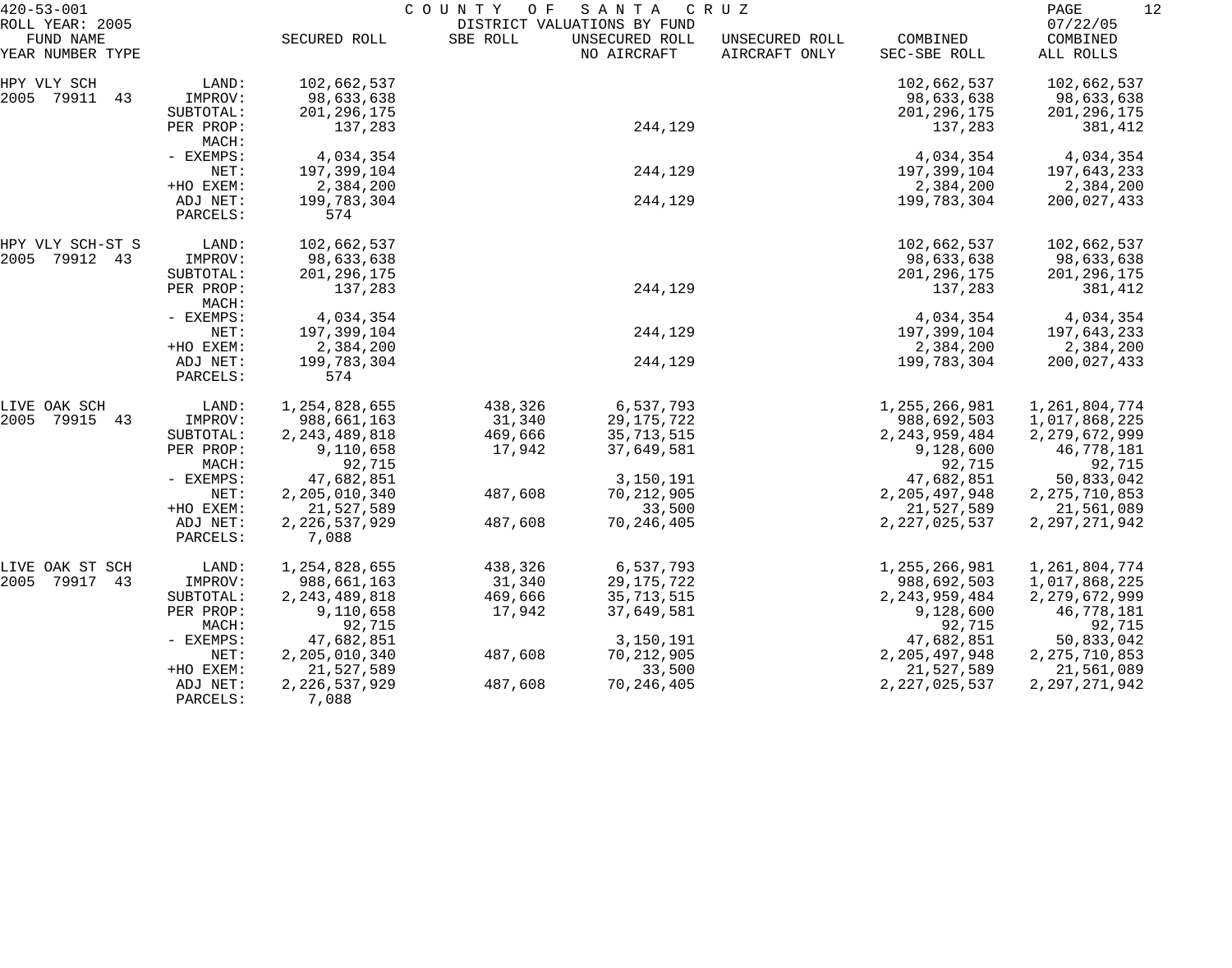| $420 - 53 - 001$                                 |                      |                         | COUNTY OF | S A N T A                                                    | C R U Z                         |                          | PAGE<br>13                        |
|--------------------------------------------------|----------------------|-------------------------|-----------|--------------------------------------------------------------|---------------------------------|--------------------------|-----------------------------------|
| ROLL YEAR: 2005<br>FUND NAME<br>YEAR NUMBER TYPE |                      | SECURED ROLL            | SBE ROLL  | DISTRICT VALUATIONS BY FUND<br>UNSECURED ROLL<br>NO AIRCRAFT | UNSECURED ROLL<br>AIRCRAFT ONLY | COMBINED<br>SEC-SBE ROLL | 07/22/05<br>COMBINED<br>ALL ROLLS |
| MTN SCH DIST                                     | LAND:                | 90,564,756              |           |                                                              |                                 | 90,564,756               | 90,564,756                        |
| 2005 79921 43                                    | IMPROV:              | 82,752,409              |           | 2,905,558                                                    |                                 | 82,752,409               | 85,657,967                        |
|                                                  | SUBTOTAL:            | 173, 317, 165           |           | 2,905,558                                                    |                                 | 173, 317, 165            | 176, 222, 723                     |
|                                                  | PER PROP:<br>MACH:   | 144,443                 |           | 1,540,785                                                    |                                 | 144,443                  | 1,685,228                         |
|                                                  | - EXEMPS:            | 3,614,994               |           |                                                              |                                 | 3,614,994                | 3,614,994                         |
|                                                  | NET:                 | 169,846,614             |           | 4,446,343                                                    |                                 | 169,846,614              | 174,292,957                       |
|                                                  | +HO EXEM:            | 2,044,000               |           |                                                              |                                 | 2,044,000                | 2,044,000                         |
|                                                  | ADJ NET:<br>PARCELS: | 171,890,614<br>550      |           | 4,446,343                                                    |                                 | 171,890,614              | 176,336,957                       |
|                                                  |                      |                         |           |                                                              |                                 |                          |                                   |
| MOUNTN SCH-ST SC                                 | LAND:                | 90,564,756              |           |                                                              |                                 | 90,564,756               | 90,564,756                        |
| 79922 43<br>2005                                 | IMPROV:              | 82,752,409              |           | 2,905,558                                                    |                                 | 82,752,409               | 85,657,967                        |
|                                                  | SUBTOTAL:            | 173, 317, 165           |           | 2,905,558                                                    |                                 | 173, 317, 165            | 176,222,723                       |
|                                                  | PER PROP:<br>MACH:   | 144,443                 |           | 1,540,785                                                    |                                 | 144,443                  | 1,685,228                         |
|                                                  | - EXEMPS:            | 3,614,994               |           |                                                              |                                 | 3,614,994                | 3,614,994                         |
|                                                  | NET:                 | 169,846,614             |           | 4,446,343                                                    |                                 | 169,846,614              | 174,292,957                       |
|                                                  | +HO EXEM:            | 2,044,000               |           |                                                              |                                 | 2,044,000                | 2,044,000                         |
|                                                  | ADJ NET:<br>PARCELS: | 171,890,614<br>550      |           | 4,446,343                                                    |                                 | 171,890,614              | 176,336,957                       |
| PFC SCH DIST                                     |                      | 52,997,113              | 92,484    |                                                              |                                 | 53,089,597               | 53, 130, 172                      |
| 2005<br>79925 43                                 | LAND:                | 29,139,400              | 8,059     | 40,575                                                       |                                 |                          |                                   |
|                                                  | IMPROV:              |                         |           | 8,258,509                                                    |                                 | 29, 147, 459             | 37,405,968                        |
|                                                  | SUBTOTAL:            | 82, 136, 513            | 100,543   | 8,299,084                                                    |                                 | 82, 237, 056             | 90,536,140                        |
|                                                  | PER PROP:            | 6,965,097               | 4,614     | 2,592,605                                                    |                                 | 6,969,711                | 9,562,316                         |
|                                                  | MACH:                | 52,795,496              |           |                                                              |                                 | 52,795,496               | 52,795,496                        |
|                                                  | - EXEMPS:            | 15,346,165              |           |                                                              |                                 | 15,346,165               | 15,346,165                        |
|                                                  | NET:                 | 126,550,941             | 105,157   | 10,891,689                                                   |                                 | 126,656,098              | 137,547,787                       |
|                                                  | +HO EXEM:            | 815,752                 |           |                                                              |                                 | 815,752                  | 815,752                           |
|                                                  | ADJ NET:<br>PARCELS: | 127,366,693<br>458      | 105,157   | 10,891,689                                                   |                                 | 127, 471, 850            | 138,363,539                       |
| S C ELEM SCH                                     | LAND:                | 2,959,716,736           | 804,475   | 15,780,533                                                   |                                 | 2,960,521,211            | 2,976,301,744                     |
| 2005 79933 43                                    | IMPROV:              | 2,834,166,088           | 184,653   | 58, 249, 536                                                 |                                 | 2,834,350,741            | 2,892,600,277                     |
|                                                  | SUBTOTAL:            | 5,793,882,824           | 989,128   | 74,030,069                                                   |                                 | 5,794,871,952            | 5,868,902,021                     |
|                                                  | PER PROP:            | 27, 147, 456            | 116,845   | 138,450,567                                                  |                                 | 27, 264, 301             | 165,714,868                       |
|                                                  | MACH:                | 15,747,782              |           |                                                              |                                 | 15,747,782               | 15,747,782                        |
|                                                  |                      |                         |           |                                                              |                                 |                          |                                   |
|                                                  | $-$ EXEMPS:          | 170,274,031             | 1,105,973 | 8,854,204                                                    |                                 | 170,274,031              | 179,128,235                       |
|                                                  | NET:                 | 5,666,504,031           |           | 203,626,432                                                  |                                 | 5,667,610,004            | 5,871,236,436                     |
|                                                  | +HO EXEM:            | 57,857,649              |           | 117,600                                                      |                                 | 57,857,649               | 57,975,249                        |
|                                                  | ADJ NET:<br>PARCELS: | 5,724,361,680<br>17,446 | 1,105,973 | 203,744,032                                                  |                                 | 5,725,467,653            | 5,929,211,685                     |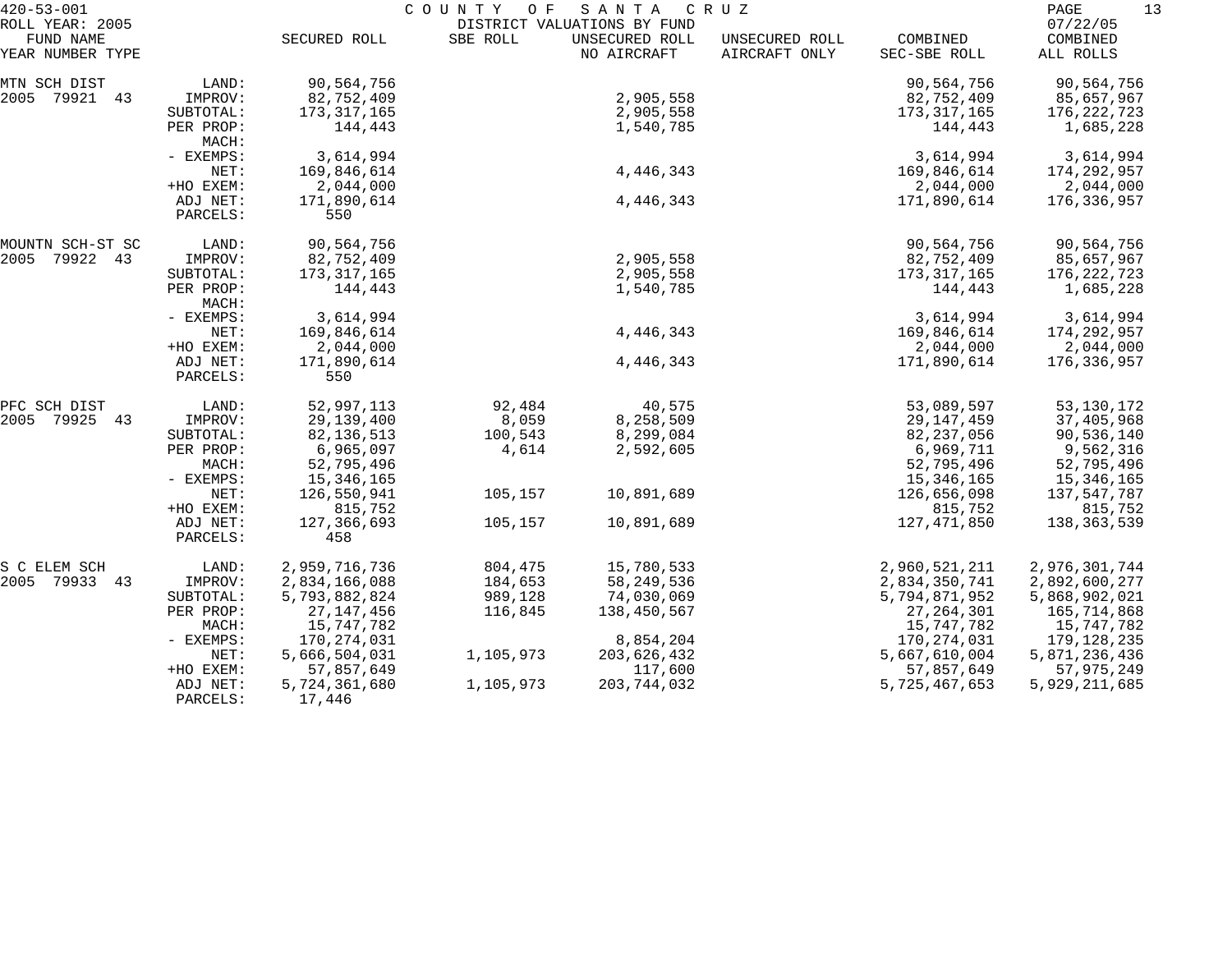| $420 - 53 - 001$ |           |                   | COUNTY OF | SANTA                       | C R U Z        |                   | 14<br>PAGE        |
|------------------|-----------|-------------------|-----------|-----------------------------|----------------|-------------------|-------------------|
| ROLL YEAR: 2005  |           |                   |           | DISTRICT VALUATIONS BY FUND |                |                   | 07/22/05          |
| FUND NAME        |           | SECURED ROLL      | SBE ROLL  | UNSECURED ROLL              | UNSECURED ROLL | COMBINED          | COMBINED          |
| YEAR NUMBER TYPE |           |                   |           | NO AIRCRAFT                 | AIRCRAFT ONLY  | SEC-SBE ROLL      | ALL ROLLS         |
| SV SCH ST SCH RP | LAND:     | 1,321,471,372     | 50,000    | 2,773,496                   |                | 1,321,521,372     | 1,324,294,868     |
| 2005 79946 43    | IMPROV:   | 1,400,140,137     |           | 18,902,734                  |                | 1,400,140,137     | 1,419,042,871     |
|                  | SUBTOTAL: | 2,721,611,509     | 50,000    | 21,676,230                  |                | 2,721,661,509     | 2,743,337,739     |
|                  | PER PROP: | 9,788,389         |           | 82,537,710                  |                | 9,788,389         | 92,326,099        |
|                  | MACH:     | 1,756,841         |           |                             |                | 1,756,841         | 1,756,841         |
|                  | - EXEMPS: | 57,706,811        |           | 548,378                     |                | 57,706,811        | 58, 255, 189      |
|                  | NET:      | 2,675,449,928     | 50,000    | 103,665,562                 |                | 2,675,499,928     | 2,779,165,490     |
|                  | +HO EXEM: | 26,450,200        |           |                             |                | 26,450,200        | 26,450,200        |
|                  | ADJ NET:  | 2,701,900,128     | 50,000    | 103,665,562                 |                | 2,701,950,128     | 2,805,615,690     |
|                  | PARCELS:  | 7,286             |           |                             |                |                   |                   |
| S V SCH DIST     | LAND:     | 1,321,471,372     | 50,000    | 2,773,496                   |                | 1,321,521,372     | 1,324,294,868     |
| 2005 79947 43    | IMPROV:   | 1,400,140,137     |           | 18,902,734                  |                | 1,400,140,137     | 1,419,042,871     |
|                  | SUBTOTAL: | 2,721,611,509     | 50,000    | 21,676,230                  |                | 2,721,661,509     | 2,743,337,739     |
|                  | PER PROP: | 9,788,389         |           | 82,537,710                  |                | 9,788,389         | 92,326,099        |
|                  | MACH:     | 1,756,841         |           |                             |                | 1,756,841         | 1,756,841         |
|                  | - EXEMPS: | 57,706,811        |           | 548,378                     |                | 57,706,811        | 58, 255, 189      |
|                  | NET:      | 2,675,449,928     | 50,000    | 103,665,562                 |                | 2,675,499,928     | 2,779,165,490     |
|                  | +HO EXEM: | 26,450,200        |           |                             |                | 26,450,200        | 26,450,200        |
|                  | ADJ NET:  | 2,701,900,128     | 50,000    | 103,665,562                 |                | 2,701,950,128     | 2,805,615,690     |
|                  | PARCELS:  | 7,286             |           |                             |                |                   |                   |
| SOQ SCH DIST     | LAND:     | 1,816,416,694     | 4,620,811 | 5,952,505                   |                | 1,821,037,505     | 1,826,990,010     |
| 79952 43<br>2005 | IMPROV:   | 1,628,778,229     | 251,803   | 20,386,882                  |                | 1,629,030,032     | 1,649,416,914     |
|                  | SUBTOTAL: | 3, 445, 194, 923  | 4,872,614 | 26,339,387                  |                | 3,450,067,537     | 3, 476, 406, 924  |
|                  | PER PROP: | 28, 110, 405      | 144,148   | 57,079,921                  |                | 28, 254, 553      | 85, 334, 474      |
|                  | MACH:     | 1,316,680         |           |                             |                | 1,316,680         | 1,316,680         |
|                  | - EXEMPS: | 196,295,980       |           | 2,496,408                   |                | 196,295,980       | 198,792,388       |
|                  | NET:      | 3, 278, 326, 028  | 5,016,762 | 80,922,900                  |                | 3, 283, 342, 790  | 3, 364, 265, 690  |
|                  | +HO EXEM: | 33, 314, 400      |           |                             |                | 33, 314, 400      | 33, 314, 400      |
|                  | ADJ NET:  | 3, 311, 640, 428  | 5,016,762 | 80,922,900                  |                | 3, 316, 657, 190  | 3,397,580,090     |
|                  | PARCELS:  | 10,424            |           |                             |                |                   |                   |
| S C HI SCH       | LAND:     | 6,478,200,649     | 5,956,096 | 28, 416, 120                |                | 6, 484, 156, 745  | 6,512,572,865     |
| 2005 79958<br>43 | IMPROV:   | 5,861,669,619     | 475,855   | 126,036,234                 |                | 5,862,145,474     | 5,988,181,708     |
|                  | SUBTOTAL: | 12,339,870,268    | 6,431,951 | 154,452,354                 |                | 12,346,302,219    | 12,500,754,573    |
|                  | PER PROP: | 74,593,561        | 283,549   | 240,574,381                 | 6,300          | 74,877,110        | 315,457,791       |
|                  | MACH:     | 76,067,144        |           |                             |                | 76,067,144        | 76,067,144        |
|                  | - EXEMPS: | 445, 947, 159     |           | 14,500,803                  |                | 445, 947, 159     | 460,447,962       |
|                  | NET:      | 12,044,583,814    | 6,715,500 | 380, 525, 932               | 6,300          | 12,051,299,314    | 12, 431, 831, 546 |
|                  | +HO EXEM: | 122,851,990       |           | 151,100                     |                | 122,851,990       | 123,003,090       |
|                  | ADJ NET:  | 12, 167, 435, 804 | 6,715,500 | 380,677,032                 | 6,300          | 12, 174, 151, 304 | 12,554,834,636    |
|                  | PARCELS:  | 37,828            |           |                             |                |                   |                   |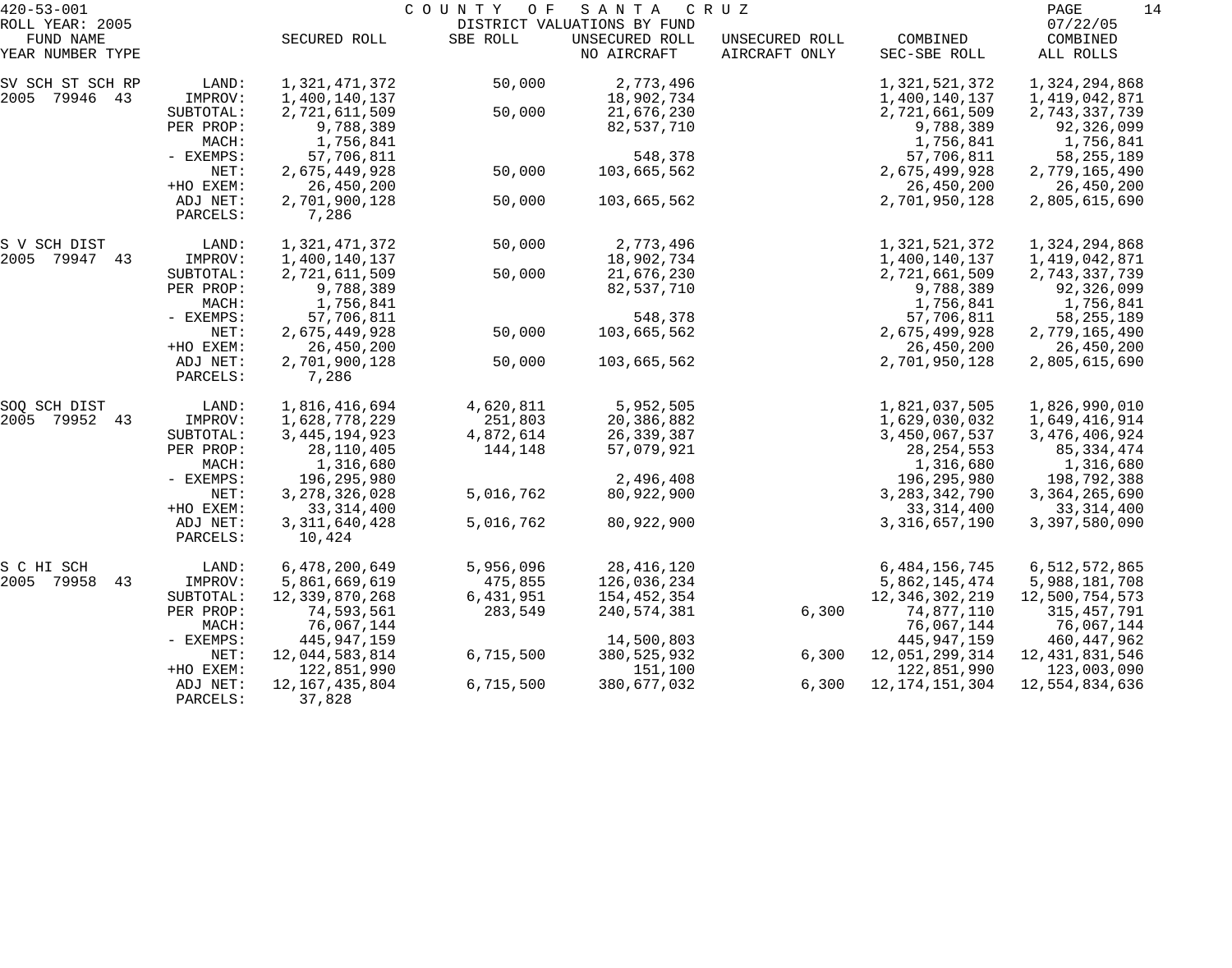| $420 - 53 - 001$     |           |                   | COUNTY<br>O F | SANTA                       | C R U Z        |                   | 15<br>PAGE        |
|----------------------|-----------|-------------------|---------------|-----------------------------|----------------|-------------------|-------------------|
| ROLL YEAR: 2005      |           |                   |               | DISTRICT VALUATIONS BY FUND |                |                   | 07/22/05          |
| FUND NAME            |           | SECURED ROLL      | SBE ROLL      | UNSECURED ROLL              | UNSECURED ROLL | COMBINED          | COMBINED          |
| YEAR NUMBER TYPE     |           |                   |               | NO AIRCRAFT                 | AIRCRAFT ONLY  | SEC-SBE ROLL      | ALL ROLLS         |
| S C HI SCH-ST SC     | LAND:     | 6,478,200,649     | 5,956,096     | 28, 416, 120                |                | 6, 484, 156, 745  | 6,512,572,865     |
| 2005<br>79963 43     | IMPROV:   | 5,861,669,619     | 475,855       | 126,036,234                 |                | 5,862,145,474     | 5,988,181,708     |
|                      | SUBTOTAL: | 12,339,870,268    | 6,431,951     | 154,452,354                 |                | 12,346,302,219    | 12,500,754,573    |
|                      | PER PROP: | 74,593,561        | 283,549       | 240,574,381                 | 6,300          | 74,877,110        | 315, 457, 791     |
|                      | MACH:     | 76,067,144        |               |                             |                | 76,067,144        | 76,067,144        |
|                      | - EXEMPS: | 445, 947, 159     |               | 14,500,803                  |                | 445, 947, 159     | 460,447,962       |
|                      | NET:      | 12,044,583,814    | 6,715,500     | 380, 525, 932               | 6,300          | 12,051,299,314    | 12, 431, 831, 546 |
|                      | +HO EXEM: | 122,851,990       |               | 151,100                     |                | 122,851,990       | 123,003,090       |
|                      | ADJ NET:  | 12, 167, 435, 804 | 6,715,500     | 380,677,032                 | 6,300          | 12, 174, 151, 304 | 12,554,834,636    |
|                      | PARCELS:  | 37,828            |               |                             |                |                   |                   |
| PAJ VAL GODS 200     | LAND:     | 4,983,933,665     | 1,080,918     | 14,577,348                  |                | 4,985,014,583     | 4,999,591,931     |
| 2005<br>79966<br>43  | IMPROV:   | 4,478,809,034     | 185,741       | 66,890,043                  |                | 4, 478, 994, 775  | 4,545,884,818     |
|                      | SUBTOTAL: | 9,462,742,699     | 1,266,659     | 81,467,391                  |                | 9,464,009,358     | 9,545,476,749     |
|                      | PER PROP: | 80, 162, 546      | 106,330       | 160,909,970                 | 38,632,809     | 80,268,876        | 279,811,655       |
|                      | MACH:     | 31,894,307        |               |                             |                | 31,894,307        | 31,894,307        |
|                      | - EXEMPS: | 290, 432, 174     |               | 3,540,085                   | 270,560        | 290, 432, 174     | 294, 242, 819     |
|                      | NET:      | 9, 284, 367, 378  | 1,372,989     | 238,837,276                 | 38, 362, 249   | 9,285,740,367     | 9,562,939,892     |
|                      | +HO EXEM: | 94,690,337        |               |                             |                | 94,690,337        | 94,690,337        |
|                      | ADJ NET:  | 9,379,057,715     | 1,372,989     | 238,837,276                 | 38, 362, 249   | 9,380,430,704     | 9,657,630,229     |
|                      | PARCELS:  | 29,494            |               |                             |                |                   |                   |
| PVUSD-EARLY RETI     | LAND:     | 4,983,933,665     | 1,080,918     | 14,577,348                  |                | 4,985,014,583     | 4,999,591,931     |
| 79967<br>43<br>2005  | IMPROV:   | 4,478,809,034     | 185,741       | 66,890,043                  |                | 4, 478, 994, 775  | 4,545,884,818     |
|                      | SUBTOTAL: | 9,462,742,699     | 1,266,659     | 81,467,391                  |                | 9,464,009,358     | 9,545,476,749     |
|                      | PER PROP: | 80,162,546        | 106,330       | 160,909,970                 | 38,632,809     | 80,268,876        | 279,811,655       |
|                      | MACH:     | 31,894,307        |               |                             |                | 31,894,307        | 31,894,307        |
|                      | - EXEMPS: | 290, 432, 174     |               | 3,540,085                   | 270,560        | 290, 432, 174     | 294, 242, 819     |
|                      | NET:      | 9, 284, 367, 378  | 1,372,989     | 238,837,276                 | 38, 362, 249   | 9,285,740,367     | 9,562,939,892     |
|                      | +HO EXEM: | 94,690,337        |               |                             |                | 94,690,337        | 94,690,337        |
|                      | ADJ NET:  | 9,379,057,715     | 1,372,989     | 238,837,276                 | 38, 362, 249   | 9,380,430,704     | 9,657,630,229     |
|                      | PARCELS:  | 29,494            |               |                             |                |                   |                   |
| PAJ VAL GODS<br>-200 | LAND:     | 4,983,933,665     | 1,080,918     | 14,577,348                  |                | 4,985,014,583     | 4,999,591,931     |
| 79968<br>2005<br>43  | IMPROV:   | 4,478,809,034     | 185,741       | 66,890,043                  |                | 4, 478, 994, 775  | 4,545,884,818     |
|                      | SUBTOTAL: | 9,462,742,699     | 1,266,659     | 81,467,391                  |                | 9,464,009,358     | 9,545,476,749     |
|                      | PER PROP: | 80,162,546        | 106,330       | 160,909,970                 | 38,632,809     | 80, 268, 876      | 279,811,655       |
|                      | MACH:     | 31,894,307        |               |                             |                | 31,894,307        | 31,894,307        |
|                      | - EXEMPS: | 290, 432, 174     |               | 3,540,085                   | 270,560        | 290, 432, 174     | 294, 242, 819     |
|                      | NET:      | 9, 284, 367, 378  | 1,372,989     | 238,837,276                 | 38, 362, 249   | 9,285,740,367     | 9,562,939,892     |
|                      | +HO EXEM: | 94,690,337        |               |                             |                | 94,690,337        | 94,690,337        |
|                      | ADJ NET:  | 9,379,057,715     | 1,372,989     | 238,837,276                 | 38, 362, 249   | 9,380,430,704     | 9,657,630,229     |
|                      | PARCELS:  | 29,494            |               |                             |                |                   |                   |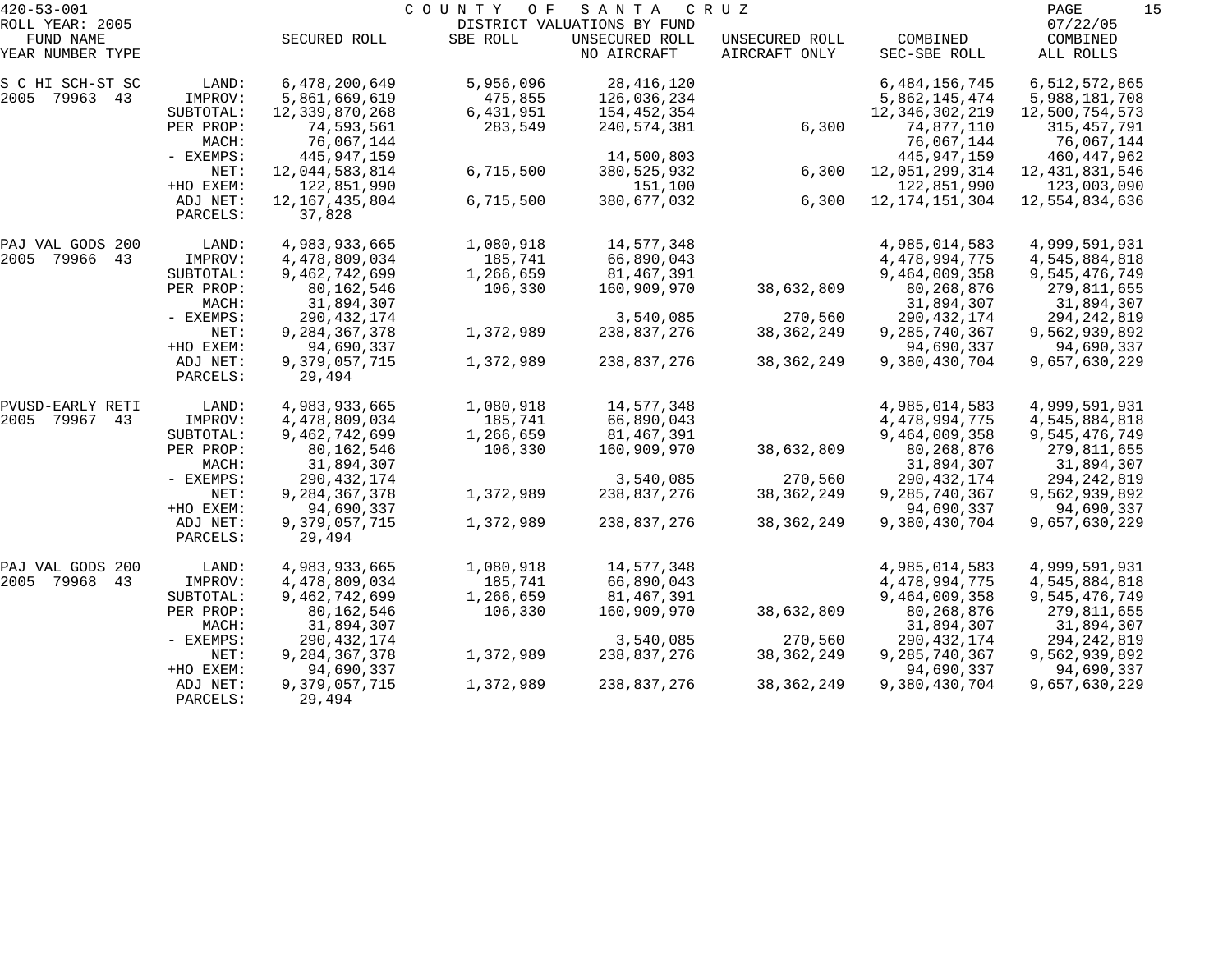| $420 - 53 - 001$    |                      |                         | COUNTY OF | S A N T A                   | C R U Z        |                  | PAGE<br>16    |
|---------------------|----------------------|-------------------------|-----------|-----------------------------|----------------|------------------|---------------|
| ROLL YEAR: 2005     |                      |                         |           | DISTRICT VALUATIONS BY FUND |                |                  | 07/22/05      |
| FUND NAME           |                      | SECURED ROLL            | SBE ROLL  | UNSECURED ROLL              | UNSECURED ROLL | COMBINED         | COMBINED      |
| YEAR NUMBER TYPE    |                      |                         |           | NO AIRCRAFT                 | AIRCRAFT ONLY  | SEC-SBE ROLL     | ALL ROLLS     |
| PAJ VLY U S D       | LAND:                | 4,983,933,665           | 1,080,918 | 14,577,348                  |                | 4,985,014,583    | 4,999,591,931 |
| 2005 79971 43       | IMPROV:              | 4,478,809,034           | 185,741   | 66,890,043                  |                | 4,478,994,775    | 4,545,884,818 |
|                     | SUBTOTAL:            | 9,462,742,699           | 1,266,659 | 81,467,391                  |                | 9,464,009,358    | 9,545,476,749 |
|                     | PER PROP:            | 80,162,546              | 106,330   | 160,909,970                 | 38,632,809     | 80, 268, 876     | 279,811,655   |
|                     | MACH:                | 31,894,307              |           |                             |                | 31,894,307       | 31,894,307    |
|                     | - EXEMPS:            | 290, 432, 174           |           | 3,540,085                   | 270,560        | 290, 432, 174    | 294, 242, 819 |
|                     | NET:                 | 9, 284, 367, 378        | 1,372,989 | 238,837,276                 | 38, 362, 249   | 9, 285, 740, 367 | 9,562,939,892 |
|                     | +HO EXEM:            | 94,690,337              |           |                             |                | 94,690,337       | 94,690,337    |
|                     | ADJ NET:<br>PARCELS: | 9,379,057,715<br>29,494 | 1,372,989 | 238,837,276                 | 38, 362, 249   | 9,380,430,704    | 9,657,630,229 |
| PAJ VAL SCH PROP    | LAND:                | 4,983,933,665           | 1,080,918 | 14,577,348                  |                | 4,985,014,583    | 4,999,591,931 |
| 2005 79972 43       | IMPROV:              | 4,478,809,034           | 185,741   | 66,890,043                  |                | 4,478,994,775    | 4,545,884,818 |
|                     | SUBTOTAL:            | 9,462,742,699           | 1,266,659 | 81,467,391                  |                | 9,464,009,358    | 9,545,476,749 |
|                     | PER PROP:            | 80,162,546              | 106,330   | 160,909,970                 | 38,632,809     | 80, 268, 876     | 279,811,655   |
|                     | MACH:                | 31,894,307              |           |                             |                | 31,894,307       | 31,894,307    |
|                     | - EXEMPS:            | 290, 432, 174           |           | 3,540,085                   | 270,560        | 290, 432, 174    | 294, 242, 819 |
|                     | NET:                 | 9, 284, 367, 378        | 1,372,989 | 238,837,276                 | 38, 362, 249   | 9, 285, 740, 367 | 9,562,939,892 |
|                     | +HO EXEM:            | 94,690,337              |           |                             |                | 94,690,337       | 94,690,337    |
|                     | ADJ NET:             | 9,379,057,715           | 1,372,989 | 238,837,276                 | 38, 362, 249   | 9,380,430,704    | 9,657,630,229 |
|                     | PARCELS:             | 29,494                  |           |                             |                |                  |               |
| PAJ VAL SCH-ST S    | LAND:                | 4,983,933,665           | 1,080,918 | 14,577,348                  |                | 4,985,014,583    | 4,999,591,931 |
| 2005<br>79976 43    | IMPROV:              | 4,478,809,034           | 185,741   | 66,890,043                  |                | 4,478,994,775    | 4,545,884,818 |
|                     | SUBTOTAL:            | 9,462,742,699           | 1,266,659 | 81,467,391                  |                | 9,464,009,358    | 9,545,476,749 |
|                     | PER PROP:            | 80,162,546              | 106,330   | 160,909,970                 | 38,632,809     | 80, 268, 876     | 279,811,655   |
|                     | MACH:                | 31,894,307              |           |                             |                | 31,894,307       | 31,894,307    |
|                     | - EXEMPS:            | 290, 432, 174           |           | 3,540,085                   | 270,560        | 290, 432, 174    | 294, 242, 819 |
|                     | NET:                 | 9, 284, 367, 378        | 1,372,989 | 238,837,276                 | 38, 362, 249   | 9, 285, 740, 367 | 9,562,939,892 |
|                     | +HO EXEM:            | 94,690,337              |           |                             |                | 94,690,337       | 94,690,337    |
|                     | ADJ NET:<br>PARCELS: | 9,379,057,715<br>29,494 | 1,372,989 | 238,837,276                 | 38, 362, 249   | 9,380,430,704    | 9,657,630,229 |
| SLV U S D           | LAND:                | 1,347,768,461           | 762,189   | 3,287,534                   |                | 1,348,530,650    | 1,351,818,184 |
| 2005<br>79978<br>43 | IMPROV:              | 1,193,170,165           | 404,239   | 11,609,191                  |                | 1,193,574,404    | 1,205,183,595 |
|                     | SUBTOTAL:            | 2,540,938,626           | 1,166,428 | 14,896,725                  |                | 2,542,105,054    | 2,557,001,779 |
|                     | PER PROP:            | 7,766,378               | 346,994   | 13,938,491                  |                | 8, 113, 372      | 22,051,863    |
|                     | MACH:                | 2,552,409               |           |                             |                | 2,552,409        | 2,552,409     |
|                     | $-$ EXEMPS:          | 97, 159, 774            |           | 34,395                      |                | 97, 159, 774     | 97,194,169    |
|                     | NET:                 | 2,454,097,639           | 1,513,422 | 28,800,821                  |                | 2,455,611,061    | 2,484,411,882 |
|                     | +HO EXEM:            | 37,723,560              |           |                             |                | 37,723,560       | 37,723,560    |
|                     | ADJ NET:             | 2,491,821,199           | 1,513,422 | 28,800,821                  |                | 2,493,334,621    | 2,522,135,442 |
|                     | PARCELS:             | 17,348                  |           |                             |                |                  |               |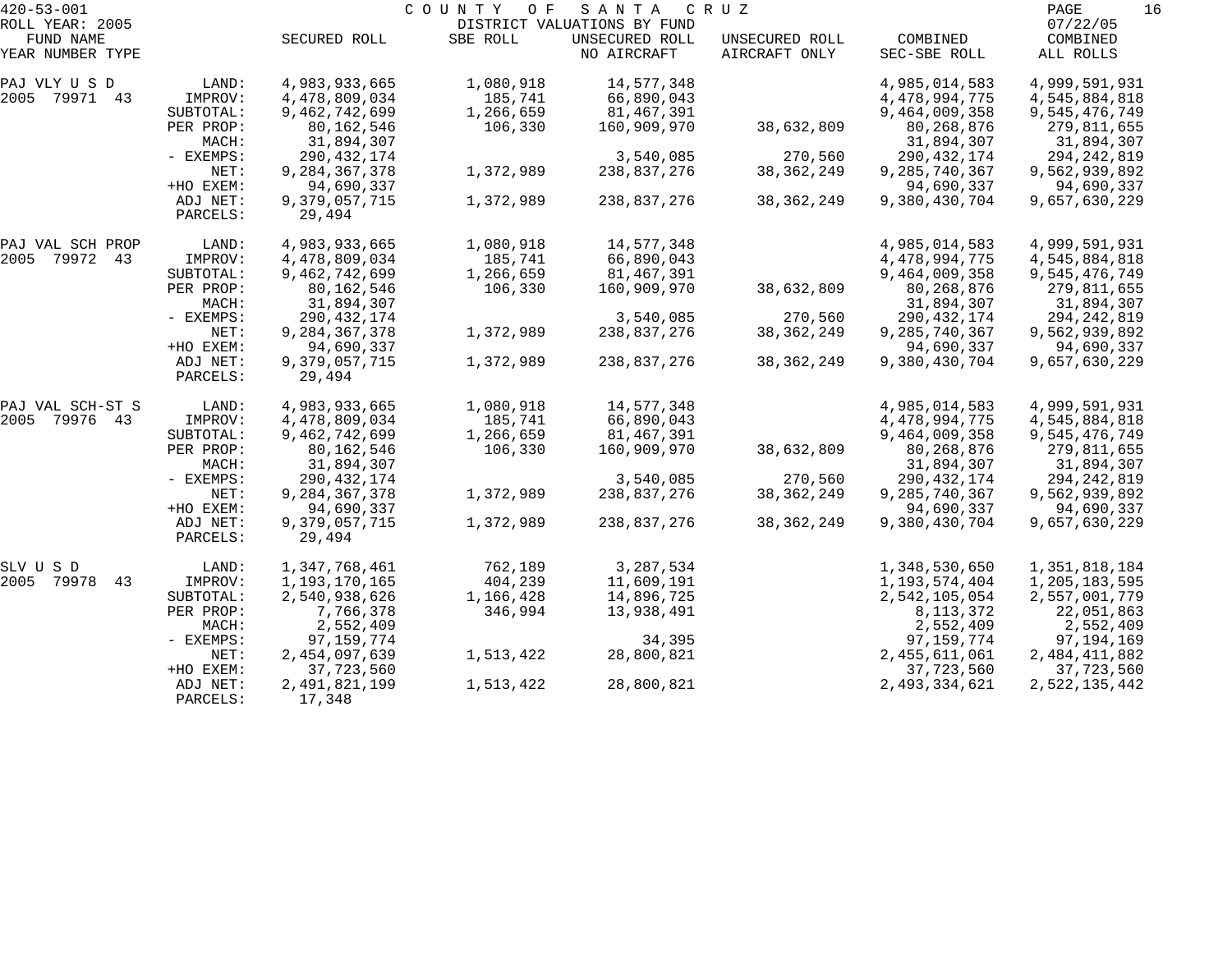| $420 - 53 - 001$              |                                   |                                            | COUNTY OF              | SANTA                         | C R U Z                         |                                  | 17<br>PAGE                          |
|-------------------------------|-----------------------------------|--------------------------------------------|------------------------|-------------------------------|---------------------------------|----------------------------------|-------------------------------------|
| ROLL YEAR: 2005               |                                   |                                            |                        | DISTRICT VALUATIONS BY FUND   |                                 |                                  | 07/22/05                            |
| FUND NAME<br>YEAR NUMBER TYPE |                                   | SECURED ROLL                               | SBE ROLL               | UNSECURED ROLL<br>NO AIRCRAFT | UNSECURED ROLL<br>AIRCRAFT ONLY | COMBINED<br>SEC-SBE ROLL         | COMBINED<br>ALL ROLLS               |
| CAB COMM COLL                 | LAND:                             | 14, 144, 705, 923                          | 7,880,086              | 49,054,498                    |                                 | 14, 152, 586, 009                | 14, 201, 640, 507                   |
| 2005 79981 43                 | IMPROV:<br>SUBTOTAL:              | 12,943,499,182<br>27,088,205,105           | 1,089,021<br>8,969,107 | 223, 476, 793<br>272,531,291  |                                 | 12,944,588,203<br>27,097,174,212 | 13,168,064,996<br>27, 369, 705, 503 |
|                               | PER PROP:<br>MACH:                | 172,411,915<br>112,270,701                 | 750,146                | 498,220,698                   | 38,639,109                      | 173,162,061<br>112,270,701       | 710,021,868<br>112,270,701          |
|                               | - EXEMPS:                         | 891,517,371                                |                        | 18,623,661                    | 270,560                         | 891,517,371                      | 910, 411, 592                       |
|                               | NET:                              | 26, 481, 370, 350                          | 9,719,253              | 752,128,328                   | 38, 368, 549                    | 26, 491, 089, 603                | 27, 281, 586, 480                   |
|                               | +HO EXEM:<br>ADJ NET:<br>PARCELS: | 281,982,087<br>26, 763, 352, 437<br>92,070 | 9,719,253              | 151,100<br>752, 279, 428      | 38, 368, 549                    | 281,982,087<br>26,773,071,690    | 282, 133, 187<br>27,563,719,667     |
|                               |                                   |                                            |                        |                               |                                 |                                  |                                     |
| CO SCH SVC                    | LAND:                             | 14, 137, 018, 972                          | 7,880,086              | 49,054,498                    |                                 | 14, 144, 899, 058                | 14, 193, 953, 556                   |
| 2005 79988<br>43              | IMPROV:<br>SUBTOTAL:              | 12,937,264,567<br>27,074,283,539           | 1,089,021<br>8,969,107 | 223, 476, 793<br>272,531,291  |                                 | 12,938,353,588<br>27,083,252,646 | 13,161,830,381<br>27, 355, 783, 937 |
|                               | PER PROP:                         | 172,411,915                                | 750,146                | 498,209,655                   | 38,639,109                      | 173,162,061                      | 710,010,825                         |
|                               | MACH:                             | 112,270,701                                |                        |                               |                                 | 112,270,701                      | 112,270,701                         |
|                               | - EXEMPS:                         | 891, 346, 810                              |                        | 18,623,661                    | 270,560                         | 891, 346, 810                    | 910, 241, 031                       |
|                               | NET:                              | 26, 467, 619, 345                          | 9,719,253              | 752, 117, 285                 | 38, 368, 549                    | 26, 477, 338, 598                | 27, 267, 824, 432                   |
|                               | +HO EXEM:                         | 281,814,087                                |                        | 151,100                       |                                 | 281,814,087                      | 281,965,187                         |
|                               | ADJ NET:<br>PARCELS:              | 26, 749, 433, 432<br>92,023                | 9,719,253              | 752, 268, 385                 | 38, 368, 549                    | 26,759,152,685                   | 27,549,789,619                      |
| CO SCH BLD AID                | LAND:                             | 14, 137, 018, 972                          | 7,880,086              | 49,054,498                    |                                 | 14, 144, 899, 058                | 14, 193, 953, 556                   |
| 2005 79996 43                 | IMPROV:                           | 12,937,264,567                             | 1,089,021              | 223, 476, 793                 |                                 | 12,938,353,588                   | 13,161,830,381                      |
|                               | SUBTOTAL:                         | 27,074,283,539                             | 8,969,107              | 272,531,291                   |                                 | 27,083,252,646                   | 27, 355, 783, 937                   |
|                               | PER PROP:                         | 172,411,915                                | 750,146                | 498,209,655                   | 38,639,109                      | 173,162,061                      | 710,010,825                         |
|                               | MACH:                             | 112,270,701                                |                        |                               |                                 | 112,270,701                      | 112,270,701                         |
|                               | - EXEMPS:                         | 891,346,810                                |                        | 18,623,661                    | 270,560                         | 891, 346, 810                    | 910, 241, 031                       |
|                               | NET:                              | 26, 467, 619, 345                          | 9,719,253              | 752,117,285                   | 38, 368, 549                    | 26, 477, 338, 598                | 27, 267, 824, 432                   |
|                               | +HO EXEM:<br>ADJ NET:             | 281,814,087<br>26, 749, 433, 432           | 9,719,253              | 151,100<br>752, 268, 385      | 38, 368, 549                    | 281,814,087<br>26,759,152,685    | 281,965,187<br>27,549,789,619       |
|                               | PARCELS:                          | 92,023                                     |                        |                               |                                 |                                  |                                     |
| APTOS SEASCPE CS              | LAND:                             | 399,544,183                                | 30,742                 | 2,068,874                     |                                 | 399, 574, 925                    | 401,643,799                         |
| 2005<br>80017<br>44           | IMPROV:                           | 300, 248, 744                              | 23,081                 | 364,221                       |                                 | 300, 271, 825                    | 300,636,046                         |
|                               | SUBTOTAL:                         | 699,792,927                                | 53,823                 | 2,433,095                     |                                 | 699,846,750                      | 702, 279, 845                       |
|                               | PER PROP:                         | 3,202,293                                  | 13,213                 | 1,281,363                     |                                 | 3, 215, 506                      | 4,496,869                           |
|                               | MACH:                             | 129,369                                    |                        |                               |                                 | 129,369                          | 129,369                             |
|                               | - EXEMPS:                         | 8,624,457                                  |                        | 10,040                        |                                 | 8,624,457                        | 8,634,497                           |
|                               | NET:                              | 694,500,132                                | 67,036                 | 3,704,418                     |                                 | 694,567,168                      | 698,271,586                         |
|                               | +HO EXEM:<br>ADJ NET:             | 3,859,800<br>698,359,932                   | 67,036                 | 3,704,418                     |                                 | 3,859,800<br>698, 426, 968       | 3,859,800<br>702,131,386            |
|                               | PARCELS:                          | 1,638                                      |                        |                               |                                 |                                  |                                     |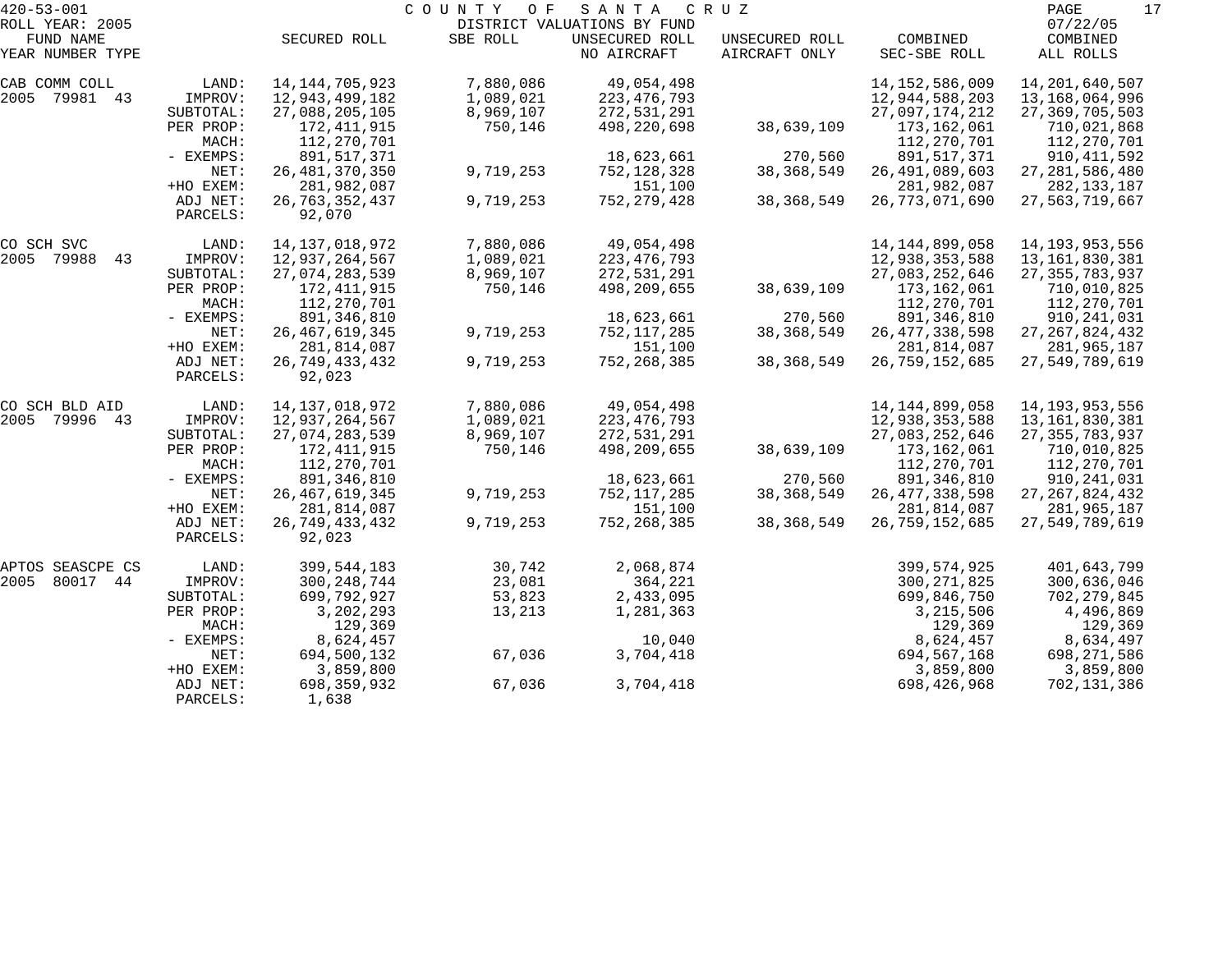| $420 - 53 - 001$                                 |                                   |                                             | COUNTY<br>O F        | SANTA                                                        | C R U Z                         |                                           | PAGE<br>18                                |
|--------------------------------------------------|-----------------------------------|---------------------------------------------|----------------------|--------------------------------------------------------------|---------------------------------|-------------------------------------------|-------------------------------------------|
| ROLL YEAR: 2005<br>FUND NAME<br>YEAR NUMBER TYPE |                                   | SECURED ROLL                                | SBE ROLL             | DISTRICT VALUATIONS BY FUND<br>UNSECURED ROLL<br>NO AIRCRAFT | UNSECURED ROLL<br>AIRCRAFT ONLY | COMBINED<br>SEC-SBE ROLL                  | 07/22/05<br>COMBINED<br>ALL ROLLS         |
| BOULDER CREEK CS<br>2005 81104 44                | LAND:<br>IMPROV:<br>SUBTOTAL:     | 44,733,713<br>41,709,804<br>86, 443, 517    |                      |                                                              |                                 | 44,733,713<br>41,709,804<br>86, 443, 517  | 44,733,713<br>41,709,804<br>86, 443, 517  |
|                                                  | PER PROP:<br>MACH:                |                                             |                      | 391,810                                                      |                                 |                                           | 391,810                                   |
|                                                  | - EXEMPS:<br>NET:<br>+HO EXEM:    | 1,198,062<br>85, 245, 455<br>977,200        |                      | 391,810                                                      |                                 | 1,198,062<br>85, 245, 455<br>977,200      | 1,198,062<br>85,637,265<br>977,200        |
|                                                  | ADJ NET:<br>PARCELS:              | 86, 222, 655<br>337                         |                      | 391,810                                                      |                                 | 86, 222, 655                              | 86,614,465                                |
| BRAEMOOR DR CSA<br>2005 81115<br>44              | LAND:<br>IMPROV:                  | 10,199,172<br>11,235,121                    |                      |                                                              |                                 | 10,199,172<br>11,235,121                  | 10,199,172<br>11,235,121                  |
|                                                  | SUBTOTAL:<br>PER PROP:<br>MACH:   | 21, 434, 293                                |                      |                                                              |                                 | 21, 434, 293                              | 21, 434, 293                              |
|                                                  | - EXEMPS:<br>NET:                 | 250,600<br>21, 183, 693                     |                      |                                                              |                                 | 250,600<br>21, 183, 693                   | 250,600<br>21, 183, 693                   |
|                                                  | +HO EXEM:<br>ADJ NET:<br>PARCELS: | 250,600<br>21, 434, 293<br>54               |                      |                                                              |                                 | 250,600<br>21, 434, 293                   | 250,600<br>21, 434, 293                   |
| COUNTY FPD CSA 4                                 | LAND:                             | 1,388,397,259                               | 301,227              | 1,392,006                                                    |                                 | 1,388,698,486                             | 1,390,090,492                             |
| 2005 81120<br>44                                 | IMPROV:<br>SUBTOTAL:              | 1,233,333,897<br>2,621,731,156              | 65,460<br>366,687    | 23,537,529<br>24,929,535                                     |                                 | 1, 233, 399, 357<br>2,622,097,843         | 1,256,936,886<br>2,647,027,378            |
|                                                  | PER PROP:<br>MACH:                | 16,130,968<br>60,572,643                    | 37,473               | 23, 417, 878                                                 | 6,300                           | 16,168,441<br>60,572,643                  | 39,592,619<br>60,572,643                  |
|                                                  | - EXEMPS:<br>NET:<br>+HO EXEM:    | 80,499,200<br>2,617,935,567<br>28, 340, 457 | 404,160              | 10,101<br>48, 337, 312                                       | 6,300                           | 80,499,200<br>2,618,339,727<br>28,340,457 | 80,509,301<br>2,666,683,339<br>28,340,457 |
|                                                  | ADJ NET:<br>PARCELS:              | 2,646,276,024<br>9,703                      | 404,160              | 48, 337, 312                                                 | 6,300                           | 2,646,680,184                             | 2,695,023,796                             |
| CO HWY CSA #9                                    | LAND:                             | 8,841,019,610                               | 5,506,652            | 16,400,425                                                   |                                 | 8,846,526,262                             | 8,862,926,687                             |
| 2005 81128 44                                    | IMPROV:<br>SUBTOTAL:              | 7,547,218,080<br>16,388,237,690             | 644,645<br>6,151,297 | 63,829,396<br>80,229,821                                     |                                 | 7,547,862,725<br>16,394,388,987           | 7,611,692,121<br>16,474,618,808           |
|                                                  | PER PROP:<br>MACH:                | 68,054,262<br>63, 335, 528                  | 484,617              | 128,789,725                                                  | 6,300                           | 68,538,879<br>63, 335, 528                | 197,334,904<br>63, 335, 528               |
|                                                  | - EXEMPS:                         | 536, 205, 596                               |                      | 5, 273, 120                                                  |                                 | 536,205,596                               | 541,478,716                               |
|                                                  | NET:<br>+HO EXEM:                 | 15,983,421,884<br>179, 272, 006             | 6,635,914            | 203,746,426                                                  | 6,300                           | 15,990,057,798<br>179,272,006             | 16, 193, 810, 524<br>179,272,006          |
|                                                  | ADJ NET:<br>PARCELS:              | 16, 162, 693, 890<br>60,292                 | 6,635,914            | 203, 746, 426                                                | 6,300                           | 16, 169, 329, 804                         | 16,373,082,530                            |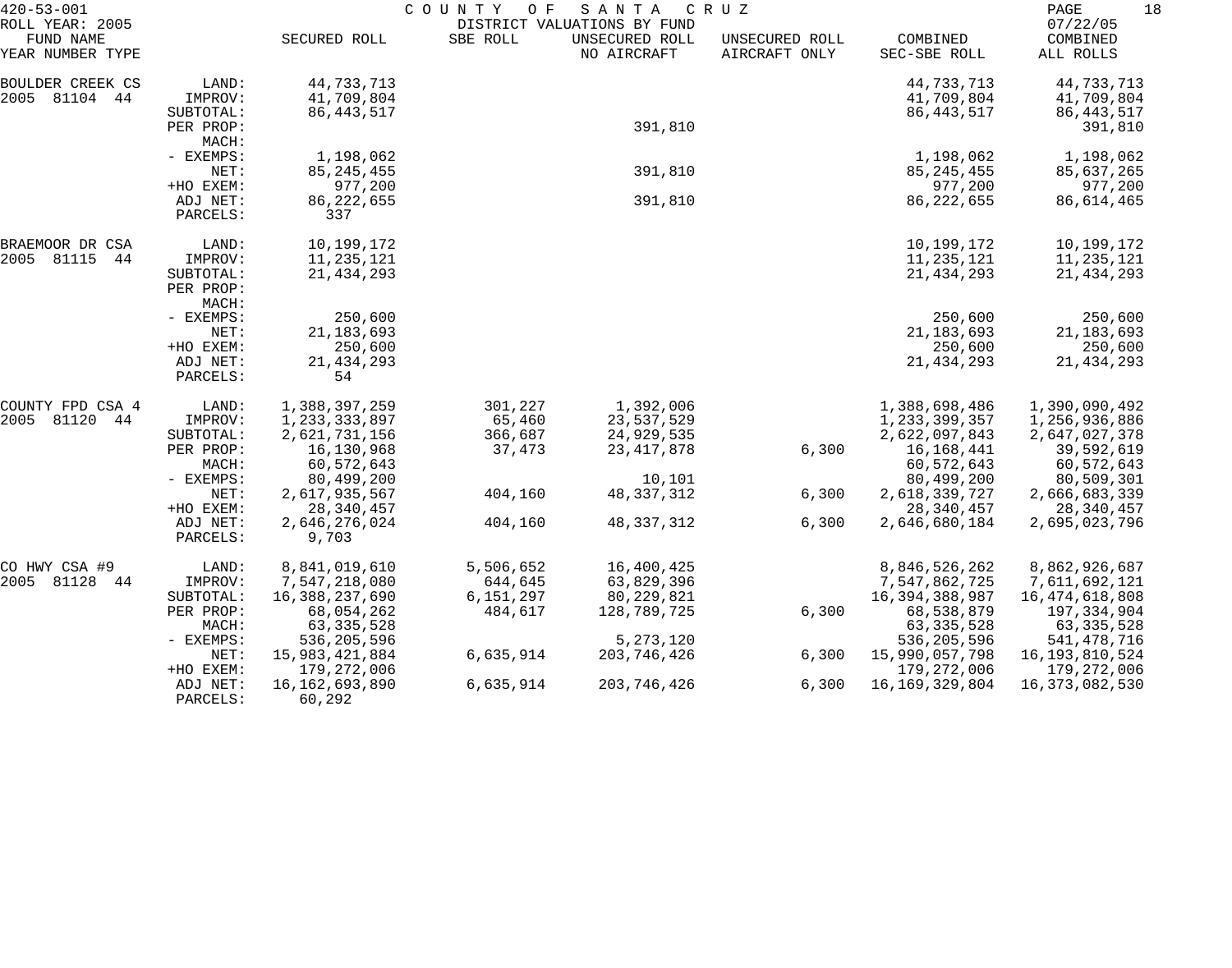| $420 - 53 - 001$              |                      |                         | COUNTY OF | S A N T A                     | C R U Z                         |                          | PAGE<br>19            |
|-------------------------------|----------------------|-------------------------|-----------|-------------------------------|---------------------------------|--------------------------|-----------------------|
| ROLL YEAR: 2005               |                      |                         |           | DISTRICT VALUATIONS BY FUND   |                                 |                          | 07/22/05              |
| FUND NAME<br>YEAR NUMBER TYPE |                      | SECURED ROLL            | SBE ROLL  | UNSECURED ROLL<br>NO AIRCRAFT | UNSECURED ROLL<br>AIRCRAFT ONLY | COMBINED<br>SEC-SBE ROLL | COMBINED<br>ALL ROLLS |
| CSA #9 ZN A                   | LAND:                | 3,515,398,320           | 4,121,360 | 12,268,867                    |                                 | 3,519,519,680            | 3,531,788,547         |
| 2005 81129<br>44              | IMPROV:              | 2,994,354,879           | 125,059   | 19,127,387                    |                                 | 2,994,479,938            | 3,013,607,325         |
|                               | SUBTOTAL:            | 6,509,753,199           | 4,246,419 | 31, 396, 254                  |                                 | 6,513,999,618            | 6,545,395,872         |
|                               | PER PROP:            | 39,543,690              | 90,663    | 66,269,094                    |                                 | 39,634,353               | 105,903,447           |
|                               | MACH:                | 53,479,625              |           |                               |                                 | 53, 479, 625             | 53,479,625            |
|                               | - EXEMPS:            | 296,420,412             |           | 3, 283, 148                   |                                 | 296,420,412              | 299,703,560           |
|                               | NET:                 | 6,306,356,102           | 4,337,082 | 94,382,200                    |                                 | 6,310,693,184            | 6,405,075,384         |
|                               | +HO EXEM:            | 74,495,301              |           |                               |                                 | 74,495,301               | 74,495,301            |
|                               | ADJ NET:             | 6,380,851,403           | 4,337,082 | 94,382,200                    |                                 | 6,385,188,485            | 6,479,570,685         |
|                               | PARCELS:             | 22,678                  |           |                               |                                 |                          |                       |
| CSA #9 ZN B                   | LAND:                | 1,192,447,624           | 364,279   | 2,896,145                     |                                 | 1,192,811,903            | 1,195,708,048         |
| 2005 81130<br>44              | IMPROV:              | 900, 218, 058           | 27,537    | 6,679,255                     |                                 | 900, 245, 595            | 906,924,850           |
|                               | SUBTOTAL:            | 2,092,665,682           | 391,816   | 9,575,400                     |                                 | 2,093,057,498            | 2,102,632,898         |
|                               | PER PROP:            | 3,600,250               | 15,764    | 17,680,687                    |                                 | 3,616,014                | 21,296,701            |
|                               | MACH:                | 92,715                  |           |                               |                                 | 92,715                   | 92,715                |
|                               | - EXEMPS:            | 43,935,730              |           | 1,107,788                     |                                 | 43,935,730               | 45,043,518            |
|                               | NET:                 | 2,052,422,917           | 407,580   | 26, 148, 299                  |                                 | 2,052,830,497            | 2,078,978,796         |
|                               | +HO EXEM:            | 21, 282, 589            |           |                               |                                 | 21, 282, 589             | 21,282,589            |
|                               | ADJ NET:<br>PARCELS: | 2,073,705,506<br>6,976  | 407,580   | 26, 148, 299                  |                                 | 2,074,113,086            | 2,100,261,385         |
| CSA #9 ZN C                   | LAND:                | 9,686,256,427           | 5,506,652 | 19,173,921                    |                                 | 9,691,763,079            | 9,710,937,000         |
| 2005 81131<br>44              | IMPROV:              | 8,490,907,137           | 644,645   | 82,023,362                    |                                 | 8,491,551,782            | 8, 573, 575, 144      |
|                               | SUBTOTAL:            | 18, 177, 163, 564       | 6,151,297 | 101,197,283                   |                                 | 18, 183, 314, 861        | 18, 284, 512, 144     |
|                               | PER PROP:            | 75,971,761              | 484,617   | 209,903,694                   | 6,300                           | 76,456,378               | 286,366,372           |
|                               | MACH:                | 64,805,794              |           |                               |                                 | 64,805,794               | 64,805,794            |
|                               | - EXEMPS:            | 577,960,629             |           | 5,816,026                     |                                 | 577,960,629              | 583,776,655           |
|                               | NET:                 | 17,739,980,490          | 6,635,914 | 305, 284, 951                 | 6,300                           | 17,746,616,404           | 18,051,907,655        |
|                               | +HO EXEM:            | 194,949,206             |           |                               |                                 | 194,949,206              | 194,949,206           |
|                               | ADJ NET:             | 17,934,929,696          | 6,635,914 | 305, 284, 951                 | 6,300                           | 17,941,565,610           | 18, 246, 856, 861     |
|                               | PARCELS:             | 64,434                  |           |                               |                                 |                          |                       |
| CSA #9D1                      | LAND:                | 2,954,124,899           | 1,040,332 | 4,028,585                     |                                 | 2,955,165,231            | 2,959,193,816         |
| 2005 81132<br>44              | IMPROV:              | 2,716,321,965           | 428,439   | 31,536,924                    |                                 | 2,716,750,404            | 2,748,287,328         |
|                               | SUBTOTAL:            | 5,670,446,864           | 1,468,771 | 35,565,509                    |                                 | 5,671,915,635            | 5,707,481,144         |
|                               | PER PROP:            | 21,789,138              | 360,848   | 31,169,045                    | 6,300                           | 22, 149, 986             | 53, 325, 331          |
|                               | MACH:                | 61,818,018              |           |                               |                                 | 61,818,018               | 61,818,018            |
|                               | $-$ EXEMPS:          | 186,775,429             |           | 702,820                       |                                 | 186,775,429              | 187,478,249           |
|                               | NET:                 | 5,567,278,591           | 1,829,619 | 66,031,734                    | 6,300                           | 5,569,108,210            | 5,635,146,244         |
|                               | +HO EXEM:            | 74,076,280              |           |                               |                                 | 74,076,280               | 74,076,280            |
|                               | ADJ NET:<br>PARCELS: | 5,641,354,871<br>27,808 | 1,829,619 | 66,031,734                    | 6,300                           | 5,643,184,490            | 5,709,222,524         |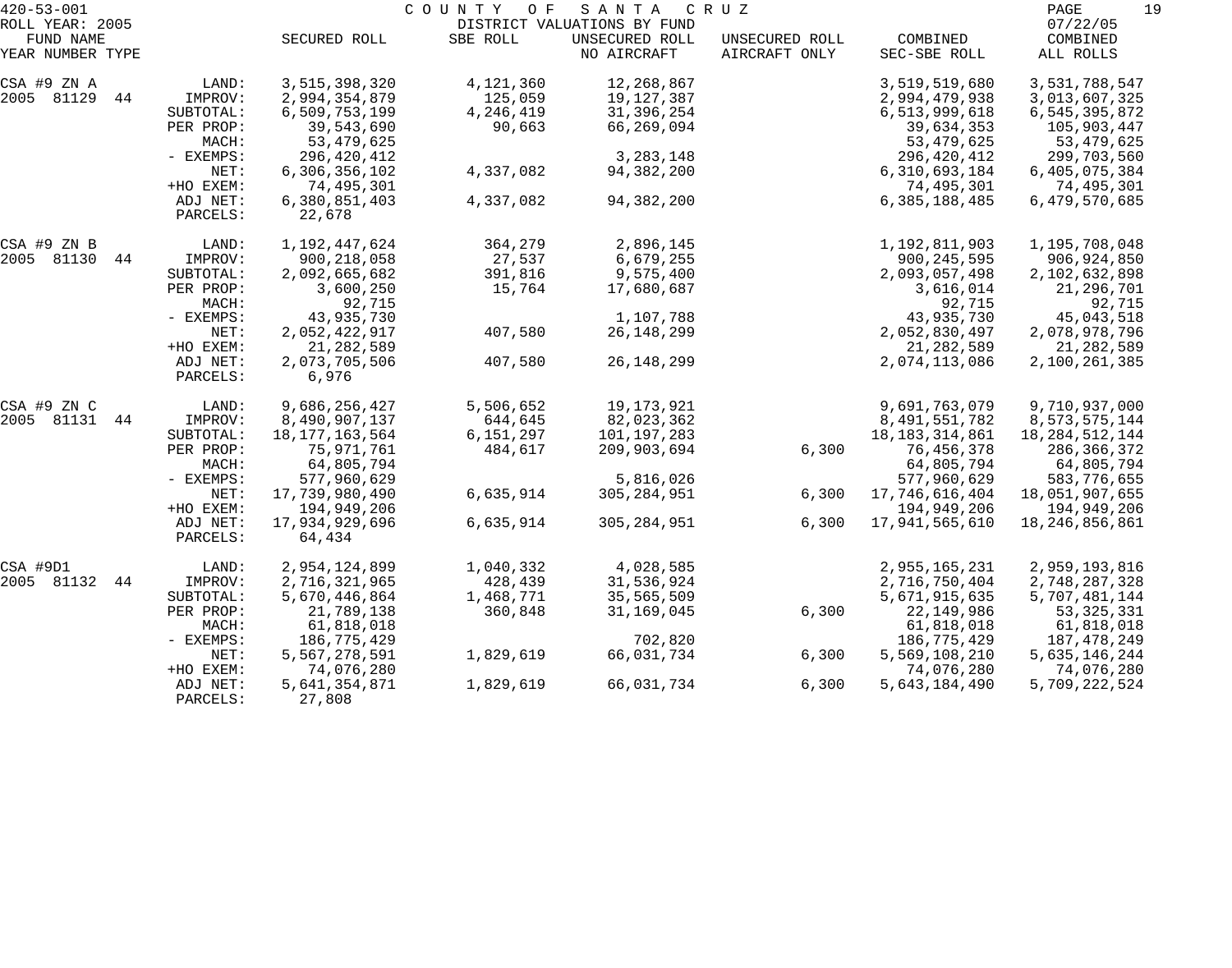| $420 - 53 - 001$              |                      |                            | COUNTY<br>O F | SANTA                         | C R U Z                         |                          | PAGE                  | 20 |
|-------------------------------|----------------------|----------------------------|---------------|-------------------------------|---------------------------------|--------------------------|-----------------------|----|
| ROLL YEAR: 2005               |                      |                            |               | DISTRICT VALUATIONS BY FUND   |                                 |                          | 07/22/05              |    |
| FUND NAME<br>YEAR NUMBER TYPE |                      | SECURED ROLL               | SBE ROLL      | UNSECURED ROLL<br>NO AIRCRAFT | UNSECURED ROLL<br>AIRCRAFT ONLY | COMBINED<br>SEC-SBE ROLL | COMBINED<br>ALL ROLLS |    |
| CSA #9D2                      | LAND:                | 7,057,613,504              | 4,686,124     | 15,451,873                    |                                 | 7,062,299,628            | 7,077,751,501         |    |
| 2005 81133<br>44              | IMPROV:              | 5,949,179,910              | 253,081       | 45,269,350                    |                                 | 5,949,432,991            | 5,994,702,341         |    |
|                               | SUBTOTAL:            | 13,006,793,414             | 4,939,205     | 60,721,223                    |                                 | 13,011,732,619           | 13,072,453,842        |    |
|                               | PER PROP:            | 51,006,237                 | 163,658       | 111,147,032                   |                                 | 51,169,895               | 162,316,927           |    |
|                               | MACH:                | 1,691,766                  |               |                               |                                 | 1,691,766                | 1,691,766             |    |
|                               | - EXEMPS:            | 432,064,960                |               | 4,963,089                     |                                 | 432,064,960              | 437,028,049           |    |
|                               | NET:                 | 12,627,426,457             | 5,102,863     | 166,905,166                   |                                 | 12,632,529,320           | 12,799,434,486        |    |
|                               | +HO EXEM:            | 135,015,654                |               |                               |                                 | 135,015,654              | 135,015,654           |    |
|                               | ADJ NET:             | 12,762,442,111             | 5,102,863     | 166,905,166                   |                                 | 12,767,544,974           | 12,934,450,140        |    |
|                               | PARCELS:             | 41,277                     |               |                               |                                 |                          |                       |    |
| CSA #9D3                      | LAND:                | 3, 463, 792, 397           | 347,369       | 6,167,732                     |                                 | 3,464,139,766            | 3,470,307,498         |    |
| 2005 81134<br>44              | IMPROV:              | 2,844,449,699              | 131,189       | 17,838,488                    |                                 | 2,844,580,888            | 2,862,419,376         |    |
|                               | SUBTOTAL:            | 6,308,242,096              | 478,558       | 24,006,220                    |                                 | 6,308,720,654            | 6, 332, 726, 874      |    |
|                               | PER PROP:            | 14, 141, 184               | 75,100        | 52, 491, 529                  |                                 | 14, 216, 284             | 66,707,813            |    |
|                               | MACH:                | 867,425                    |               |                               |                                 | 867,425                  | 867,425               |    |
|                               | - EXEMPS:            | 178, 116, 568              |               | 2,396,925                     |                                 | 178, 116, 568            | 180,513,493           |    |
|                               | NET:                 | 6, 145, 134, 137           | 553,658       | 74,100,824                    |                                 | 6, 145, 687, 795         | 6, 219, 788, 619      |    |
|                               | +HO EXEM:            | 62,847,337                 |               |                               |                                 | 62,847,337               | 62,847,337            |    |
|                               | ADJ NET:<br>PARCELS: | 6, 207, 981, 474<br>19,201 | 553,658       | 74,100,824                    |                                 | 6,208,535,132            | 6,282,635,956         |    |
| COUNTRY ESTS CSA              | LAND:                | 4,665,576                  |               |                               |                                 | 4,665,576                | 4,665,576             |    |
| 2005 81140<br>44              | IMPROV:              | 5,928,733                  |               |                               |                                 | 5,928,733                | 5,928,733             |    |
|                               | SUBTOTAL:            | 10,594,309                 |               |                               |                                 | 10,594,309               | 10,594,309            |    |
|                               | PER PROP:            |                            |               | 48,011                        |                                 |                          | 48,011                |    |
|                               | MACH:                |                            |               |                               |                                 |                          |                       |    |
|                               | - EXEMPS:            | 137,291                    |               |                               |                                 | 137,291                  | 137,291               |    |
|                               | NET:                 | 10,457,018                 |               | 48,011                        |                                 | 10,457,018               | 10,505,029            |    |
|                               | +HO EXEM:            | 133,000                    |               |                               |                                 | 133,000                  | 133,000               |    |
|                               | ADJ NET:             | 10,590,018                 |               | 48,011                        |                                 | 10,590,018               | 10,638,029            |    |
|                               | PARCELS:             | 34                         |               |                               |                                 |                          |                       |    |
| DAVENPORT SANITA              | LAND:                | 10,825,119                 | 6,871         |                               |                                 | 10,831,990               | 10,831,990            |    |
| 2005 82202 44                 | IMPROV:              | 8,684,396                  | 5,158         | 472,955                       |                                 | 8,689,554                | 9,162,509             |    |
|                               | SUBTOTAL:            | 19,509,515                 | 12,029        | 472,955                       |                                 | 19,521,544               | 19,994,499            |    |
|                               | PER PROP:            | 2,000                      | 2,953         | 606,876                       |                                 | 4,953                    | 611,829               |    |
|                               | MACH:                |                            |               |                               |                                 |                          |                       |    |
|                               | - EXEMPS:            | 601,508                    |               |                               |                                 | 601,508                  | 601,508               |    |
|                               | NET:                 | 18,910,007                 | 14,982        | 1,079,831                     |                                 | 18,924,989               | 20,004,820            |    |
|                               | +HO EXEM:            | 381,752                    |               |                               |                                 | 381,752                  | 381,752               |    |
|                               | ADJ NET:             | 19,291,759                 | 14,982        | 1,079,831                     |                                 | 19,306,741               | 20,386,572            |    |
|                               | PARCELS:             | 120                        |               |                               |                                 |                          |                       |    |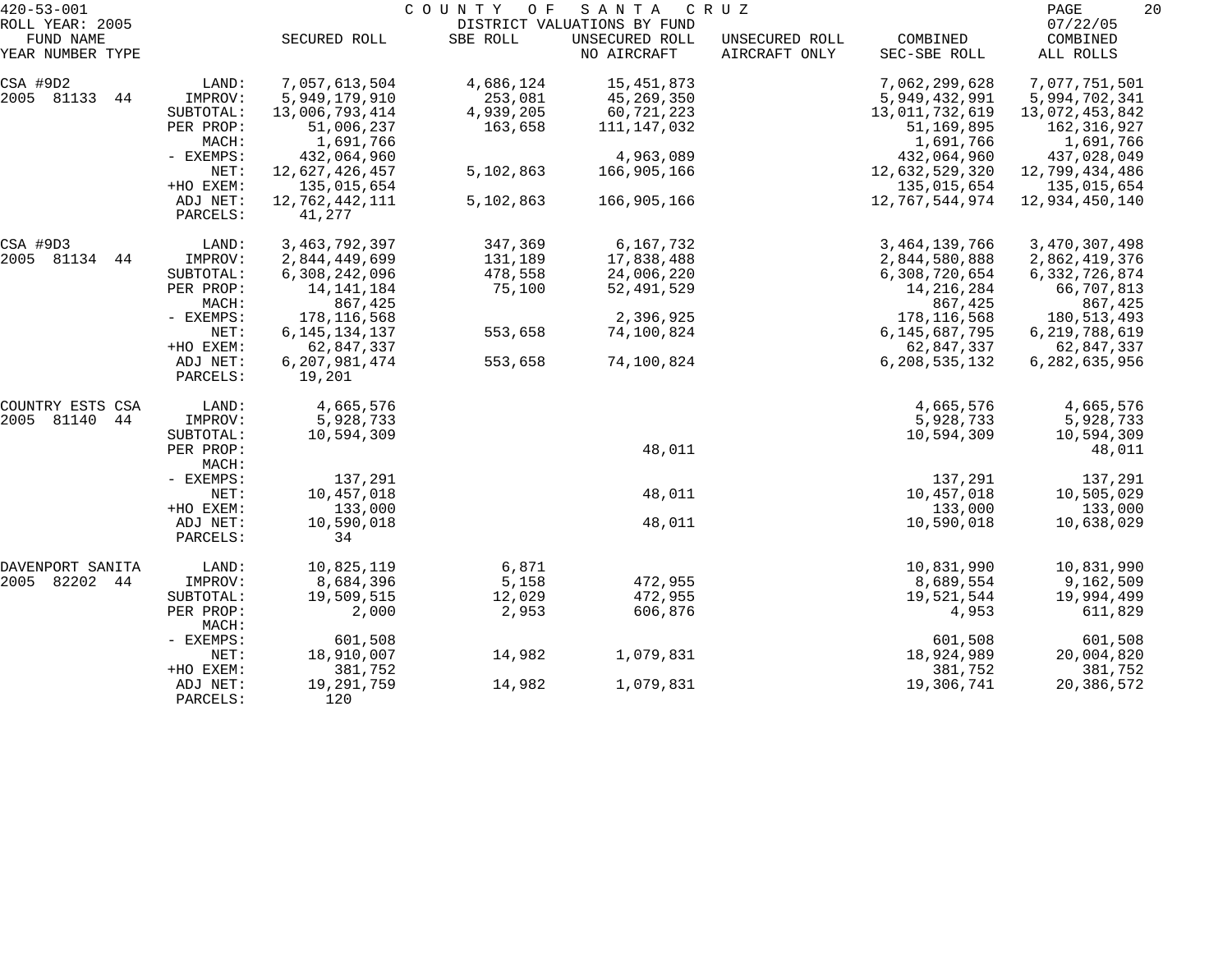| $420 - 53 - 001$                                 |                       | COUNTY<br>O F<br>SANTA<br>C R U Z |           |                                                              |                                 |                          |                                   | 21<br>PAGE |  |
|--------------------------------------------------|-----------------------|-----------------------------------|-----------|--------------------------------------------------------------|---------------------------------|--------------------------|-----------------------------------|------------|--|
| ROLL YEAR: 2005<br>FUND NAME<br>YEAR NUMBER TYPE |                       | SECURED ROLL                      | SBE ROLL  | DISTRICT VALUATIONS BY FUND<br>UNSECURED ROLL<br>NO AIRCRAFT | UNSECURED ROLL<br>AIRCRAFT ONLY | COMBINED<br>SEC-SBE ROLL | 07/22/05<br>COMBINED<br>ALL ROLLS |            |  |
| EMPIRE ACRES CSA                                 | LAND:                 | 6,872,090                         |           |                                                              |                                 | 6,872,090                | 6,872,090                         |            |  |
| 82247<br>44<br>2005                              | IMPROV:               | 7,008,355                         |           |                                                              |                                 | 7,008,355                | 7,008,355                         |            |  |
|                                                  | SUBTOTAL:             | 13,880,445                        |           |                                                              |                                 | 13,880,445               | 13,880,445                        |            |  |
|                                                  | PER PROP:             |                                   |           | 16,070                                                       |                                 |                          | 16,070                            |            |  |
|                                                  | MACH:                 |                                   |           |                                                              |                                 |                          |                                   |            |  |
|                                                  | - EXEMPS:             | 238,395                           |           |                                                              |                                 | 238,395                  | 238,395                           |            |  |
|                                                  | NET:                  | 13,642,050                        |           | 16,070                                                       |                                 | 13,642,050               | 13,658,120                        |            |  |
|                                                  | +HO EXEM:<br>ADJ NET: | 238,000<br>13,880,050             |           | 16,070                                                       |                                 | 238,000<br>13,880,050    | 238,000<br>13,896,120             |            |  |
|                                                  | PARCELS:              | 53                                |           |                                                              |                                 |                          |                                   |            |  |
| EXT POL PRO CSA                                  | LAND:                 | 8,837,776,911                     | 5,506,652 | 16,400,425                                                   |                                 | 8,843,283,563            | 8,859,683,988                     |            |  |
| 82250<br>2005<br>44                              | IMPROV:               | 7,545,055,053                     | 644,645   | 63,829,396                                                   |                                 | 7,545,699,698            | 7,609,529,094                     |            |  |
|                                                  | SUBTOTAL:             | 16,382,831,964                    | 6,151,297 | 80,229,821                                                   |                                 | 16, 388, 983, 261        | 16,469,213,082                    |            |  |
|                                                  | PER PROP:             | 68,054,262                        | 484,617   | 128,789,725                                                  | 6,300                           | 68,538,879               | 197,334,904                       |            |  |
|                                                  | MACH:                 | 63, 335, 528                      |           |                                                              |                                 | 63, 335, 528             | 63, 335, 528                      |            |  |
|                                                  | - EXEMPS:             | 536, 128, 596                     |           | 5, 273, 120                                                  |                                 | 536,128,596              | 541, 401, 716                     |            |  |
|                                                  | NET:                  | 15,978,093,158                    | 6,635,914 | 203, 746, 426                                                | 6,300                           | 15,984,729,072           | 16, 188, 481, 798                 |            |  |
|                                                  | +HO EXEM:             | 179,195,006                       |           |                                                              |                                 | 179,195,006              | 179,195,006                       |            |  |
|                                                  | ADJ NET:<br>PARCELS:  | 16, 157, 288, 164<br>60,274       | 6,635,914 | 203,746,426                                                  | 6,300                           | 16, 163, 924, 078        | 16,367,676,804                    |            |  |
| BONITAENCINO CSA                                 | LAND:                 | 12,094,905                        |           |                                                              |                                 | 12,094,905               | 12,094,905                        |            |  |
| 83334<br>2005<br>44                              | IMPROV:               | 8,576,740                         |           |                                                              |                                 | 8,576,740                | 8,576,740                         |            |  |
|                                                  | SUBTOTAL:             | 20,671,645                        |           |                                                              |                                 | 20,671,645               | 20,671,645                        |            |  |
|                                                  | PER PROP:<br>MACH:    |                                   |           | 27,075                                                       |                                 |                          | 27,075                            |            |  |
|                                                  | - EXEMPS:             | 239,933                           |           |                                                              |                                 | 239,933                  | 239,933                           |            |  |
|                                                  | NET:                  | 20, 431, 712                      |           | 27,075                                                       |                                 | 20, 431, 712             | 20,458,787                        |            |  |
|                                                  | +HO EXEM:             | 238,000                           |           |                                                              |                                 | 238,000                  | 238,000                           |            |  |
|                                                  | ADJ NET:              | 20,669,712                        |           | 27,075                                                       |                                 | 20,669,712               | 20,696,787                        |            |  |
|                                                  | PARCELS:              | 82                                |           |                                                              |                                 |                          |                                   |            |  |
| FOREST GLEN CSA                                  | LAND:                 | 10,102,706                        |           |                                                              |                                 | 10,102,706               | 10,102,706                        |            |  |
| 2005 83335<br>44                                 | IMPROV:               | 10,020,386                        |           |                                                              |                                 | 10,020,386               | 10,020,386                        |            |  |
|                                                  | SUBTOTAL:             | 20, 123, 092                      |           |                                                              |                                 | 20, 123, 092             | 20, 123, 092                      |            |  |
|                                                  | PER PROP:<br>MACH:    |                                   |           |                                                              |                                 |                          |                                   |            |  |
|                                                  | - EXEMPS:             | 270,248                           |           |                                                              |                                 | 270,248                  | 270,248                           |            |  |
|                                                  | NET:                  | 19,852,844                        |           |                                                              |                                 | 19,852,844               | 19,852,844                        |            |  |
|                                                  | +HO EXEM:             | 266,000                           |           |                                                              |                                 | 266,000                  | 266,000                           |            |  |
|                                                  | ADJ NET:              | 20, 118, 844                      |           |                                                              |                                 | 20, 118, 844             | 20, 118, 844                      |            |  |
|                                                  | PARCELS:              | 81                                |           |                                                              |                                 |                          |                                   |            |  |
|                                                  |                       |                                   |           |                                                              |                                 |                          |                                   |            |  |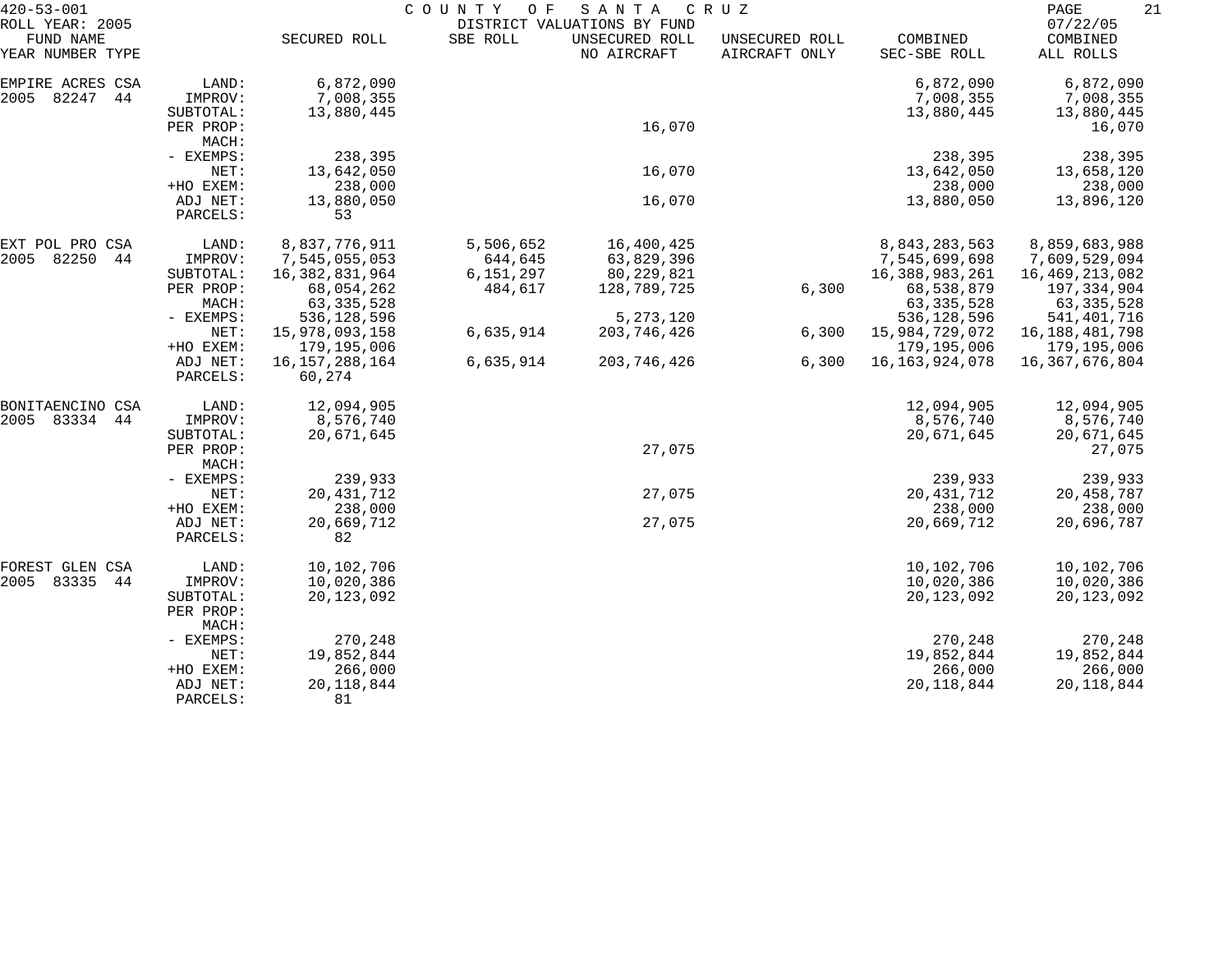| $420 - 53 - 001$              |                        | COUNTY<br>O F<br>SANTA<br>C R U Z |                                           |                                 |                          |                       |  |  |
|-------------------------------|------------------------|-----------------------------------|-------------------------------------------|---------------------------------|--------------------------|-----------------------|--|--|
| ROLL YEAR: 2005               |                        |                                   | DISTRICT VALUATIONS BY FUND               |                                 |                          | 07/22/05              |  |  |
| FUND NAME<br>YEAR NUMBER TYPE |                        | SECURED ROLL                      | SBE ROLL<br>UNSECURED ROLL<br>NO AIRCRAFT | UNSECURED ROLL<br>AIRCRAFT ONLY | COMBINED<br>SEC-SBE ROLL | COMBINED<br>ALL ROLLS |  |  |
| FELTON GROVE CSA              | LAND:                  | 7,495,808                         |                                           |                                 | 7,495,808                | 7,495,808             |  |  |
| 2005<br>83340<br>44           | IMPROV:                | 5,225,646                         |                                           |                                 | 5,225,646                | 5,225,646             |  |  |
|                               | SUBTOTAL:              | 12,721,454                        |                                           |                                 | 12,721,454               | 12,721,454            |  |  |
|                               | PER PROP:<br>MACH:     | 2,000                             | 40,034                                    |                                 | 2,000                    | 42,034                |  |  |
|                               | - EXEMPS:              | 199,438                           |                                           |                                 | 199,438                  | 199,438               |  |  |
|                               | NET:                   | 12,524,016                        | 40,034                                    |                                 | 12,524,016               | 12,564,050            |  |  |
|                               | +HO EXEM:              | 196,000                           |                                           |                                 | 196,000                  | 196,000               |  |  |
|                               | ADJ NET:<br>PARCELS:   | 12,720,016<br>56                  | 40,034                                    |                                 | 12,720,016               | 12,760,050            |  |  |
| FREEDOM CO SAN D              | LAND:                  | 161,635,357                       | 1,265,815                                 |                                 | 161,635,357              | 162,901,172           |  |  |
| 2005 83344 70                 | IMPROV:                | 153,526,745                       | 146,927                                   |                                 | 153,526,745              | 153,673,672           |  |  |
|                               | SUBTOTAL:              | 315, 162, 102                     | 1,412,742                                 |                                 | 315, 162, 102            | 316,574,844           |  |  |
|                               | PER PROP:<br>MACH:     | 94,144                            | 1,195,529                                 |                                 | 94,144                   | 1,289,673             |  |  |
|                               | - EXEMPS:              | 18,793,765                        | 6,090                                     |                                 | 18,793,765               | 18,799,855            |  |  |
|                               | NET:                   | 296, 462, 481                     | 2,602,181                                 |                                 | 296, 462, 481            | 299,064,662           |  |  |
|                               | +HO EXEM:              | 6,718,600                         |                                           |                                 | 6,718,600                | 6,718,600             |  |  |
|                               | ADJ NET:<br>PARCELS:   | 303,181,081<br>1,519              | 2,602,181                                 |                                 | 303,181,081              | 305,783,262           |  |  |
| FREEDOM CO SAN E              | LAND:                  | 161,635,357                       | 1,265,815                                 |                                 | 161,635,357              | 162,901,172           |  |  |
| 2005<br>83347 44              | IMPROV:                | 153,526,745                       | 146,927                                   |                                 | 153,526,745              | 153,673,672           |  |  |
|                               | SUBTOTAL:              | 315, 162, 102                     | 1,412,742                                 |                                 | 315, 162, 102            | 316,574,844           |  |  |
|                               | PER PROP:<br>MACH:     | 94,144                            | 1,195,529                                 |                                 | 94,144                   | 1,289,673             |  |  |
|                               | - EXEMPS:              | 18,793,765                        | 6,090                                     |                                 | 18,793,765               | 18,799,855            |  |  |
|                               | NET:                   | 296, 462, 481                     | 2,602,181                                 |                                 | 296,462,481              | 299,064,662           |  |  |
|                               | +HO EXEM:              | 6,718,600                         |                                           |                                 | 6,718,600                | 6,718,600             |  |  |
|                               | ADJ NET:               | 303, 181, 081                     | 2,602,181                                 |                                 | 303, 181, 081            | 305,783,262           |  |  |
|                               | PARCELS:               | 1,519                             |                                           |                                 |                          |                       |  |  |
| GLENWD ACRES CSA              | LAND:                  | 2,666,413                         |                                           |                                 | 2,666,413                | 2,666,413             |  |  |
| 2005<br>83380<br>44           | IMPROV:                | 3,400,851                         |                                           |                                 | 3,400,851                | 3,400,851             |  |  |
|                               | SUBTOTAL:<br>PER PROP: | 6,067,264                         |                                           |                                 | 6,067,264                | 6,067,264             |  |  |
|                               | MACH:                  |                                   |                                           |                                 |                          |                       |  |  |
|                               | - EXEMPS:              | 70,000                            |                                           |                                 | 70,000                   | 70,000                |  |  |
|                               | NET:                   | 5,997,264                         |                                           |                                 | 5,997,264                | 5,997,264             |  |  |
|                               | +HO EXEM:              | 70,000                            |                                           |                                 | 70,000                   | 70,000                |  |  |
|                               | ADJ NET:<br>PARCELS:   | 6,067,264<br>22                   |                                           |                                 | 6,067,264                | 6,067,264             |  |  |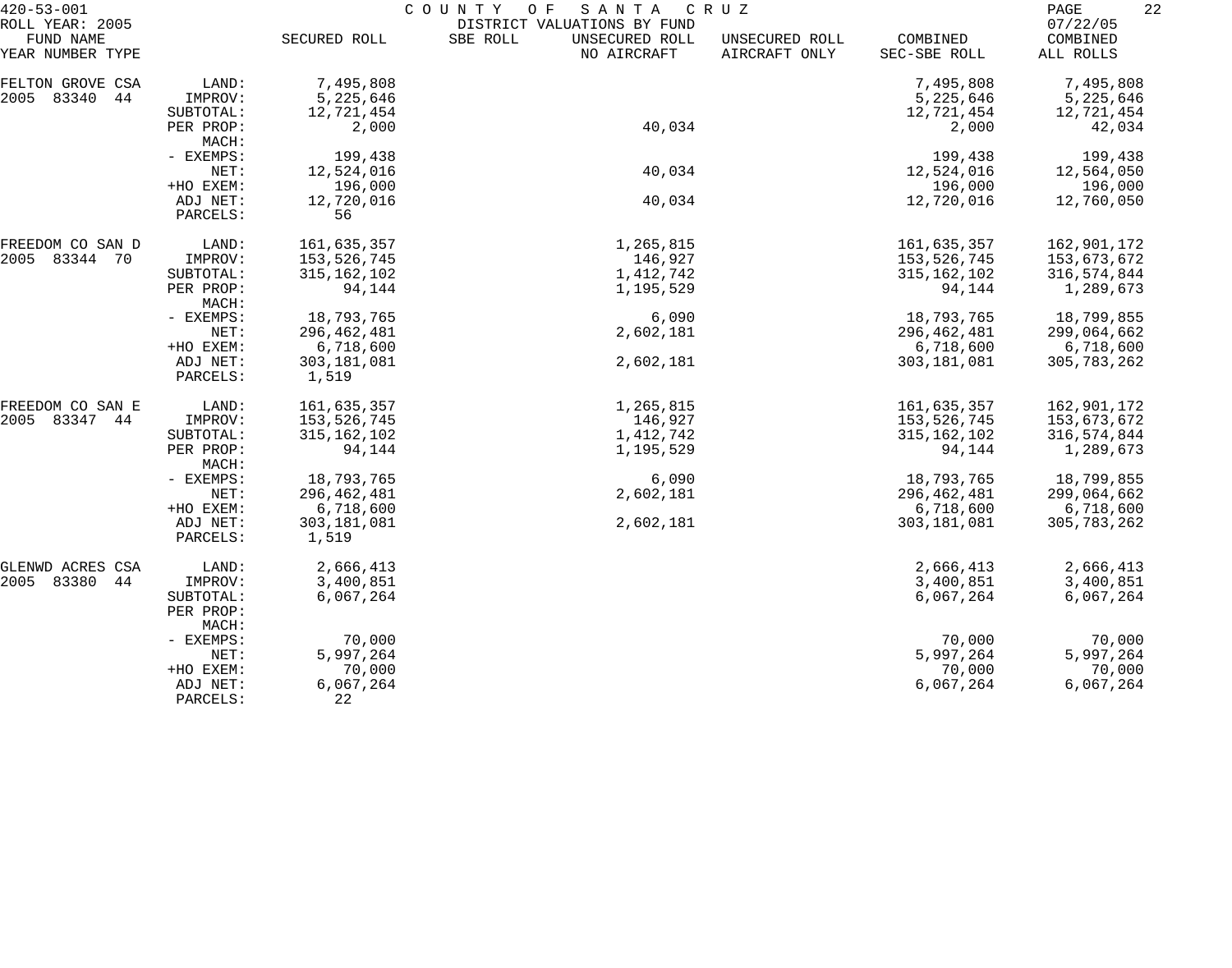| FUND NAME<br>SECURED ROLL<br>SBE ROLL<br>UNSECURED ROLL<br>COMBINED<br>COMBINED<br>UNSECURED ROLL<br>AIRCRAFT ONLY<br>YEAR NUMBER TYPE<br>NO AIRCRAFT<br>SEC-SBE ROLL<br>ALL ROLLS<br>LAND:<br>20,046,915<br>20,046,915<br>20,046,915<br>HDDN VALLEY CSA<br>2005<br>84420<br>44<br>20,878,979<br>20,878,979<br>IMPROV:<br>20,878,979<br>40,925,894<br>40,925,894<br>40,925,894<br>SUBTOTAL:<br>73,688<br>PER PROP:<br>73,688<br>MACH:<br>491,701<br>491,701<br>- EXEMPS:<br>491,701<br>73,688<br>40, 434, 193<br>NET:<br>40, 434, 193<br>40,507,881<br>+HO EXEM:<br>390,600<br>390,600<br>390,600<br>73,688<br>ADJ NET:<br>40,824,793<br>40,824,793<br>40,898,481<br>87<br>PARCELS:<br>9,529,194<br>9,529,194<br>9,529,194<br>LAND:<br>HOPKINS GLCH CSA<br>84430<br>7,153,503<br>7,153,503<br>2005<br>44<br>IMPROV:<br>7,153,503<br>16,682,697<br>16,682,697<br>SUBTOTAL:<br>16,682,697<br>57,988<br>PER PROP:<br>27,702<br>27,702<br>85,690<br>MACH:<br>182,122<br>182,122<br>182,122<br>- EXEMPS:<br>16,528,277<br>57,988<br>16,528,277<br>16,586,265<br>NET:<br>+HO EXEM:<br>182,000<br>182,000<br>182,000<br>57,988<br>16,710,277<br>16,710,277<br>ADJ NET:<br>16,768,265<br>69<br>PARCELS:<br>6,733,434<br>6,733,434<br>6,733,434<br>HCKLBRRY WDS CSA<br>LAND:<br>8,202,862<br>2005<br>84434<br>IMPROV:<br>8,202,862<br>8,202,862<br>44<br>14,936,296<br>14,936,296<br>14,936,296<br>SUBTOTAL:<br>17,000<br>17,000<br>PER PROP:<br>MACH:<br>290,278<br>290,278<br>- EXEMPS:<br>290,278<br>14,646,018<br>17,000<br>14,646,018<br>NET:<br>14,663,018<br>+HO EXEM:<br>280,000<br>280,000<br>280,000<br>14,926,018<br>17,000<br>ADJ NET:<br>14,926,018<br>14,943,018<br>PARCELS:<br>83<br>33,730,124<br>33,730,124<br>33,730,124<br>CSA<br>LAND:<br>HTCHNSON RD<br>2005 84435<br>44<br>36, 394, 844<br>36, 394, 844<br>36, 394, 844<br>IMPROV:<br>70,124,968<br>70,124,968<br>70,124,968<br>SUBTOTAL:<br>94,659<br>94,659<br>PER PROP:<br>MACH:<br>812,209<br>812,209<br>812,209<br>- EXEMPS:<br>94,659<br>69, 312, 759<br>NET:<br>69, 312, 759<br>69,407,418<br>810,600<br>810,600<br>810,600<br>+HO EXEM:<br>94,659<br>70,123,359<br>70,123,359<br>70,218,018<br>ADJ NET:<br>178<br>PARCELS: | $420 - 53 - 001$ |  | COUNTY<br>SANTA<br>O F      | CRUZ | 23<br>PAGE |
|-------------------------------------------------------------------------------------------------------------------------------------------------------------------------------------------------------------------------------------------------------------------------------------------------------------------------------------------------------------------------------------------------------------------------------------------------------------------------------------------------------------------------------------------------------------------------------------------------------------------------------------------------------------------------------------------------------------------------------------------------------------------------------------------------------------------------------------------------------------------------------------------------------------------------------------------------------------------------------------------------------------------------------------------------------------------------------------------------------------------------------------------------------------------------------------------------------------------------------------------------------------------------------------------------------------------------------------------------------------------------------------------------------------------------------------------------------------------------------------------------------------------------------------------------------------------------------------------------------------------------------------------------------------------------------------------------------------------------------------------------------------------------------------------------------------------------------------------------------------------------------------------------------------------------------------------------------------------------------------------------------------------------------------------------------------------------------------------------------------------------------------------------------------------------------------------------|------------------|--|-----------------------------|------|------------|
|                                                                                                                                                                                                                                                                                                                                                                                                                                                                                                                                                                                                                                                                                                                                                                                                                                                                                                                                                                                                                                                                                                                                                                                                                                                                                                                                                                                                                                                                                                                                                                                                                                                                                                                                                                                                                                                                                                                                                                                                                                                                                                                                                                                                 | ROLL YEAR: 2005  |  | DISTRICT VALUATIONS BY FUND |      | 07/22/05   |
|                                                                                                                                                                                                                                                                                                                                                                                                                                                                                                                                                                                                                                                                                                                                                                                                                                                                                                                                                                                                                                                                                                                                                                                                                                                                                                                                                                                                                                                                                                                                                                                                                                                                                                                                                                                                                                                                                                                                                                                                                                                                                                                                                                                                 |                  |  |                             |      |            |
|                                                                                                                                                                                                                                                                                                                                                                                                                                                                                                                                                                                                                                                                                                                                                                                                                                                                                                                                                                                                                                                                                                                                                                                                                                                                                                                                                                                                                                                                                                                                                                                                                                                                                                                                                                                                                                                                                                                                                                                                                                                                                                                                                                                                 |                  |  |                             |      |            |
|                                                                                                                                                                                                                                                                                                                                                                                                                                                                                                                                                                                                                                                                                                                                                                                                                                                                                                                                                                                                                                                                                                                                                                                                                                                                                                                                                                                                                                                                                                                                                                                                                                                                                                                                                                                                                                                                                                                                                                                                                                                                                                                                                                                                 |                  |  |                             |      |            |
|                                                                                                                                                                                                                                                                                                                                                                                                                                                                                                                                                                                                                                                                                                                                                                                                                                                                                                                                                                                                                                                                                                                                                                                                                                                                                                                                                                                                                                                                                                                                                                                                                                                                                                                                                                                                                                                                                                                                                                                                                                                                                                                                                                                                 |                  |  |                             |      |            |
|                                                                                                                                                                                                                                                                                                                                                                                                                                                                                                                                                                                                                                                                                                                                                                                                                                                                                                                                                                                                                                                                                                                                                                                                                                                                                                                                                                                                                                                                                                                                                                                                                                                                                                                                                                                                                                                                                                                                                                                                                                                                                                                                                                                                 |                  |  |                             |      |            |
|                                                                                                                                                                                                                                                                                                                                                                                                                                                                                                                                                                                                                                                                                                                                                                                                                                                                                                                                                                                                                                                                                                                                                                                                                                                                                                                                                                                                                                                                                                                                                                                                                                                                                                                                                                                                                                                                                                                                                                                                                                                                                                                                                                                                 |                  |  |                             |      |            |
|                                                                                                                                                                                                                                                                                                                                                                                                                                                                                                                                                                                                                                                                                                                                                                                                                                                                                                                                                                                                                                                                                                                                                                                                                                                                                                                                                                                                                                                                                                                                                                                                                                                                                                                                                                                                                                                                                                                                                                                                                                                                                                                                                                                                 |                  |  |                             |      |            |
|                                                                                                                                                                                                                                                                                                                                                                                                                                                                                                                                                                                                                                                                                                                                                                                                                                                                                                                                                                                                                                                                                                                                                                                                                                                                                                                                                                                                                                                                                                                                                                                                                                                                                                                                                                                                                                                                                                                                                                                                                                                                                                                                                                                                 |                  |  |                             |      |            |
|                                                                                                                                                                                                                                                                                                                                                                                                                                                                                                                                                                                                                                                                                                                                                                                                                                                                                                                                                                                                                                                                                                                                                                                                                                                                                                                                                                                                                                                                                                                                                                                                                                                                                                                                                                                                                                                                                                                                                                                                                                                                                                                                                                                                 |                  |  |                             |      |            |
|                                                                                                                                                                                                                                                                                                                                                                                                                                                                                                                                                                                                                                                                                                                                                                                                                                                                                                                                                                                                                                                                                                                                                                                                                                                                                                                                                                                                                                                                                                                                                                                                                                                                                                                                                                                                                                                                                                                                                                                                                                                                                                                                                                                                 |                  |  |                             |      |            |
|                                                                                                                                                                                                                                                                                                                                                                                                                                                                                                                                                                                                                                                                                                                                                                                                                                                                                                                                                                                                                                                                                                                                                                                                                                                                                                                                                                                                                                                                                                                                                                                                                                                                                                                                                                                                                                                                                                                                                                                                                                                                                                                                                                                                 |                  |  |                             |      |            |
|                                                                                                                                                                                                                                                                                                                                                                                                                                                                                                                                                                                                                                                                                                                                                                                                                                                                                                                                                                                                                                                                                                                                                                                                                                                                                                                                                                                                                                                                                                                                                                                                                                                                                                                                                                                                                                                                                                                                                                                                                                                                                                                                                                                                 |                  |  |                             |      |            |
|                                                                                                                                                                                                                                                                                                                                                                                                                                                                                                                                                                                                                                                                                                                                                                                                                                                                                                                                                                                                                                                                                                                                                                                                                                                                                                                                                                                                                                                                                                                                                                                                                                                                                                                                                                                                                                                                                                                                                                                                                                                                                                                                                                                                 |                  |  |                             |      |            |
|                                                                                                                                                                                                                                                                                                                                                                                                                                                                                                                                                                                                                                                                                                                                                                                                                                                                                                                                                                                                                                                                                                                                                                                                                                                                                                                                                                                                                                                                                                                                                                                                                                                                                                                                                                                                                                                                                                                                                                                                                                                                                                                                                                                                 |                  |  |                             |      |            |
|                                                                                                                                                                                                                                                                                                                                                                                                                                                                                                                                                                                                                                                                                                                                                                                                                                                                                                                                                                                                                                                                                                                                                                                                                                                                                                                                                                                                                                                                                                                                                                                                                                                                                                                                                                                                                                                                                                                                                                                                                                                                                                                                                                                                 |                  |  |                             |      |            |
|                                                                                                                                                                                                                                                                                                                                                                                                                                                                                                                                                                                                                                                                                                                                                                                                                                                                                                                                                                                                                                                                                                                                                                                                                                                                                                                                                                                                                                                                                                                                                                                                                                                                                                                                                                                                                                                                                                                                                                                                                                                                                                                                                                                                 |                  |  |                             |      |            |
|                                                                                                                                                                                                                                                                                                                                                                                                                                                                                                                                                                                                                                                                                                                                                                                                                                                                                                                                                                                                                                                                                                                                                                                                                                                                                                                                                                                                                                                                                                                                                                                                                                                                                                                                                                                                                                                                                                                                                                                                                                                                                                                                                                                                 |                  |  |                             |      |            |
|                                                                                                                                                                                                                                                                                                                                                                                                                                                                                                                                                                                                                                                                                                                                                                                                                                                                                                                                                                                                                                                                                                                                                                                                                                                                                                                                                                                                                                                                                                                                                                                                                                                                                                                                                                                                                                                                                                                                                                                                                                                                                                                                                                                                 |                  |  |                             |      |            |
|                                                                                                                                                                                                                                                                                                                                                                                                                                                                                                                                                                                                                                                                                                                                                                                                                                                                                                                                                                                                                                                                                                                                                                                                                                                                                                                                                                                                                                                                                                                                                                                                                                                                                                                                                                                                                                                                                                                                                                                                                                                                                                                                                                                                 |                  |  |                             |      |            |
|                                                                                                                                                                                                                                                                                                                                                                                                                                                                                                                                                                                                                                                                                                                                                                                                                                                                                                                                                                                                                                                                                                                                                                                                                                                                                                                                                                                                                                                                                                                                                                                                                                                                                                                                                                                                                                                                                                                                                                                                                                                                                                                                                                                                 |                  |  |                             |      |            |
|                                                                                                                                                                                                                                                                                                                                                                                                                                                                                                                                                                                                                                                                                                                                                                                                                                                                                                                                                                                                                                                                                                                                                                                                                                                                                                                                                                                                                                                                                                                                                                                                                                                                                                                                                                                                                                                                                                                                                                                                                                                                                                                                                                                                 |                  |  |                             |      |            |
|                                                                                                                                                                                                                                                                                                                                                                                                                                                                                                                                                                                                                                                                                                                                                                                                                                                                                                                                                                                                                                                                                                                                                                                                                                                                                                                                                                                                                                                                                                                                                                                                                                                                                                                                                                                                                                                                                                                                                                                                                                                                                                                                                                                                 |                  |  |                             |      |            |
|                                                                                                                                                                                                                                                                                                                                                                                                                                                                                                                                                                                                                                                                                                                                                                                                                                                                                                                                                                                                                                                                                                                                                                                                                                                                                                                                                                                                                                                                                                                                                                                                                                                                                                                                                                                                                                                                                                                                                                                                                                                                                                                                                                                                 |                  |  |                             |      |            |
|                                                                                                                                                                                                                                                                                                                                                                                                                                                                                                                                                                                                                                                                                                                                                                                                                                                                                                                                                                                                                                                                                                                                                                                                                                                                                                                                                                                                                                                                                                                                                                                                                                                                                                                                                                                                                                                                                                                                                                                                                                                                                                                                                                                                 |                  |  |                             |      |            |
|                                                                                                                                                                                                                                                                                                                                                                                                                                                                                                                                                                                                                                                                                                                                                                                                                                                                                                                                                                                                                                                                                                                                                                                                                                                                                                                                                                                                                                                                                                                                                                                                                                                                                                                                                                                                                                                                                                                                                                                                                                                                                                                                                                                                 |                  |  |                             |      |            |
|                                                                                                                                                                                                                                                                                                                                                                                                                                                                                                                                                                                                                                                                                                                                                                                                                                                                                                                                                                                                                                                                                                                                                                                                                                                                                                                                                                                                                                                                                                                                                                                                                                                                                                                                                                                                                                                                                                                                                                                                                                                                                                                                                                                                 |                  |  |                             |      |            |
|                                                                                                                                                                                                                                                                                                                                                                                                                                                                                                                                                                                                                                                                                                                                                                                                                                                                                                                                                                                                                                                                                                                                                                                                                                                                                                                                                                                                                                                                                                                                                                                                                                                                                                                                                                                                                                                                                                                                                                                                                                                                                                                                                                                                 |                  |  |                             |      |            |
|                                                                                                                                                                                                                                                                                                                                                                                                                                                                                                                                                                                                                                                                                                                                                                                                                                                                                                                                                                                                                                                                                                                                                                                                                                                                                                                                                                                                                                                                                                                                                                                                                                                                                                                                                                                                                                                                                                                                                                                                                                                                                                                                                                                                 |                  |  |                             |      |            |
|                                                                                                                                                                                                                                                                                                                                                                                                                                                                                                                                                                                                                                                                                                                                                                                                                                                                                                                                                                                                                                                                                                                                                                                                                                                                                                                                                                                                                                                                                                                                                                                                                                                                                                                                                                                                                                                                                                                                                                                                                                                                                                                                                                                                 |                  |  |                             |      |            |
|                                                                                                                                                                                                                                                                                                                                                                                                                                                                                                                                                                                                                                                                                                                                                                                                                                                                                                                                                                                                                                                                                                                                                                                                                                                                                                                                                                                                                                                                                                                                                                                                                                                                                                                                                                                                                                                                                                                                                                                                                                                                                                                                                                                                 |                  |  |                             |      |            |
|                                                                                                                                                                                                                                                                                                                                                                                                                                                                                                                                                                                                                                                                                                                                                                                                                                                                                                                                                                                                                                                                                                                                                                                                                                                                                                                                                                                                                                                                                                                                                                                                                                                                                                                                                                                                                                                                                                                                                                                                                                                                                                                                                                                                 |                  |  |                             |      |            |
|                                                                                                                                                                                                                                                                                                                                                                                                                                                                                                                                                                                                                                                                                                                                                                                                                                                                                                                                                                                                                                                                                                                                                                                                                                                                                                                                                                                                                                                                                                                                                                                                                                                                                                                                                                                                                                                                                                                                                                                                                                                                                                                                                                                                 |                  |  |                             |      |            |
|                                                                                                                                                                                                                                                                                                                                                                                                                                                                                                                                                                                                                                                                                                                                                                                                                                                                                                                                                                                                                                                                                                                                                                                                                                                                                                                                                                                                                                                                                                                                                                                                                                                                                                                                                                                                                                                                                                                                                                                                                                                                                                                                                                                                 |                  |  |                             |      |            |
|                                                                                                                                                                                                                                                                                                                                                                                                                                                                                                                                                                                                                                                                                                                                                                                                                                                                                                                                                                                                                                                                                                                                                                                                                                                                                                                                                                                                                                                                                                                                                                                                                                                                                                                                                                                                                                                                                                                                                                                                                                                                                                                                                                                                 |                  |  |                             |      |            |
|                                                                                                                                                                                                                                                                                                                                                                                                                                                                                                                                                                                                                                                                                                                                                                                                                                                                                                                                                                                                                                                                                                                                                                                                                                                                                                                                                                                                                                                                                                                                                                                                                                                                                                                                                                                                                                                                                                                                                                                                                                                                                                                                                                                                 |                  |  |                             |      |            |
|                                                                                                                                                                                                                                                                                                                                                                                                                                                                                                                                                                                                                                                                                                                                                                                                                                                                                                                                                                                                                                                                                                                                                                                                                                                                                                                                                                                                                                                                                                                                                                                                                                                                                                                                                                                                                                                                                                                                                                                                                                                                                                                                                                                                 |                  |  |                             |      |            |
|                                                                                                                                                                                                                                                                                                                                                                                                                                                                                                                                                                                                                                                                                                                                                                                                                                                                                                                                                                                                                                                                                                                                                                                                                                                                                                                                                                                                                                                                                                                                                                                                                                                                                                                                                                                                                                                                                                                                                                                                                                                                                                                                                                                                 |                  |  |                             |      |            |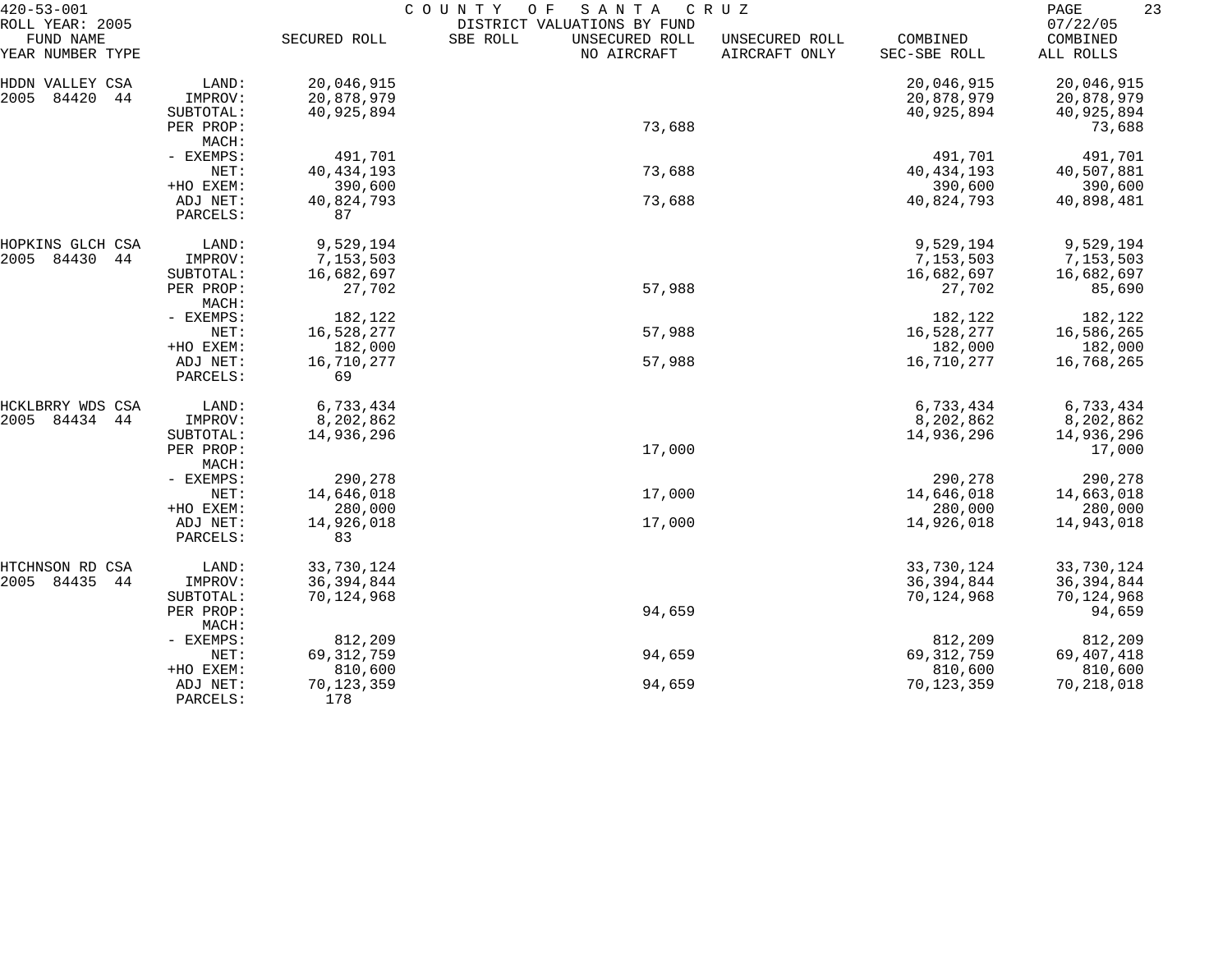| $420 - 53 - 001$                                 |                      | COUNTY<br>SANTA<br>O F<br>C R U Z |                                                                          |                                 |                          |                                   |  |
|--------------------------------------------------|----------------------|-----------------------------------|--------------------------------------------------------------------------|---------------------------------|--------------------------|-----------------------------------|--|
| ROLL YEAR: 2005<br>FUND NAME<br>YEAR NUMBER TYPE |                      | SECURED ROLL                      | DISTRICT VALUATIONS BY FUND<br>SBE ROLL<br>UNSECURED ROLL<br>NO AIRCRAFT | UNSECURED ROLL<br>AIRCRAFT ONLY | COMBINED<br>SEC-SBE ROLL | 07/22/05<br>COMBINED<br>ALL ROLLS |  |
| KELLY HILL CSA 2                                 | LAND:                | 1,030,051                         |                                                                          |                                 | 1,030,051                | 1,030,051                         |  |
| 2005<br>84475<br>44                              | IMPROV:              | 1,428,286                         |                                                                          |                                 | 1,428,286                | 1,428,286                         |  |
|                                                  | SUBTOTAL:            | 2,458,337                         |                                                                          |                                 | 2,458,337                | 2,458,337                         |  |
|                                                  | PER PROP:            |                                   |                                                                          |                                 |                          |                                   |  |
|                                                  | MACH:                |                                   |                                                                          |                                 |                          |                                   |  |
|                                                  | - EXEMPS:            | 37,422                            |                                                                          |                                 | 37,422                   | 37,422                            |  |
|                                                  | NET:                 | 2,420,915                         |                                                                          |                                 | 2,420,915                | 2,420,915                         |  |
|                                                  | +HO EXEM:            | 35,000                            |                                                                          |                                 | 35,000                   | 35,000                            |  |
|                                                  | ADJ NET:             | 2,455,915                         |                                                                          |                                 | 2,455,915                | 2,455,915                         |  |
|                                                  | PARCELS:             | 18                                |                                                                          |                                 |                          |                                   |  |
| LARSEN RD CSA 34                                 | LAND:                | 6,803,658                         |                                                                          |                                 | 6,803,658                | 6,803,658                         |  |
| 85505<br>2005<br>44                              | IMPROV:              | 6,627,975                         |                                                                          |                                 | 6,627,975                | 6,627,975                         |  |
|                                                  | SUBTOTAL:            | 13, 431, 633                      |                                                                          |                                 | 13, 431, 633             | 13,431,633                        |  |
|                                                  | PER PROP:            |                                   | 31,000                                                                   |                                 |                          | 31,000                            |  |
|                                                  | MACH:                |                                   |                                                                          |                                 |                          |                                   |  |
|                                                  | - EXEMPS:            | 169,364                           |                                                                          |                                 | 169,364                  | 169,364                           |  |
|                                                  | NET:                 | 13, 262, 269                      | 31,000                                                                   |                                 | 13, 262, 269             | 13,293,269                        |  |
|                                                  | +HO EXEM:            | 168,000                           |                                                                          |                                 | 168,000                  | 168,000                           |  |
|                                                  | ADJ NET:<br>PARCELS: | 13,430,269<br>54                  | 31,000                                                                   |                                 | 13,430,269               | 13,461,269                        |  |
| LOMA PRIETA CSA                                  | LAND:                | 11,986,303                        |                                                                          |                                 | 11,986,303               | 11,986,303                        |  |
| 85506<br>2005<br>-44                             | IMPROV:              | 10,291,485                        |                                                                          |                                 | 10,291,485               | 10,291,485                        |  |
|                                                  | SUBTOTAL:            | 22, 277, 788                      |                                                                          |                                 | 22, 277, 788             | 22, 277, 788                      |  |
|                                                  | PER PROP:            |                                   |                                                                          |                                 |                          |                                   |  |
|                                                  | MACH:                |                                   |                                                                          |                                 |                          |                                   |  |
|                                                  | - EXEMPS:            | 287,895                           |                                                                          |                                 | 287,895                  | 287,895                           |  |
|                                                  | NET:                 | 21,989,893                        |                                                                          |                                 | 21,989,893               | 21,989,893                        |  |
|                                                  | +HO EXEM:            | 287,000                           |                                                                          |                                 | 287,000                  | 287,000<br>22, 276, 893           |  |
|                                                  | ADJ NET:<br>PARCELS: | 22, 276, 893<br>102               |                                                                          |                                 | 22, 276, 893             |                                   |  |
| LOMOND TERR CSA                                  | LAND:                | 11,927,824                        |                                                                          |                                 | 11,927,824               | 11,927,824                        |  |
| 85515<br>2005<br>44                              | IMPROV:              | 12,527,036                        |                                                                          |                                 | 12,527,036               | 12,527,036                        |  |
|                                                  | SUBTOTAL:            | 24, 454, 860                      |                                                                          |                                 | 24, 454, 860             | 24, 454, 860                      |  |
|                                                  | PER PROP:            |                                   | 206,532                                                                  |                                 |                          | 206,532                           |  |
|                                                  | MACH:                |                                   |                                                                          |                                 |                          |                                   |  |
|                                                  | - EXEMPS:            | 406,882                           |                                                                          |                                 | 406,882                  | 406,882                           |  |
|                                                  | NET:                 | 24,047,978                        | 206,532                                                                  |                                 | 24,047,978               | 24, 254, 510                      |  |
|                                                  | +HO EXEM:            | 404,600                           |                                                                          |                                 | 404,600                  | 404,600                           |  |
|                                                  | ADJ NET:             | 24, 452, 578                      | 206,532                                                                  |                                 | 24, 452, 578             | 24,659,110                        |  |
|                                                  | PARCELS:             | 94                                |                                                                          |                                 |                          |                                   |  |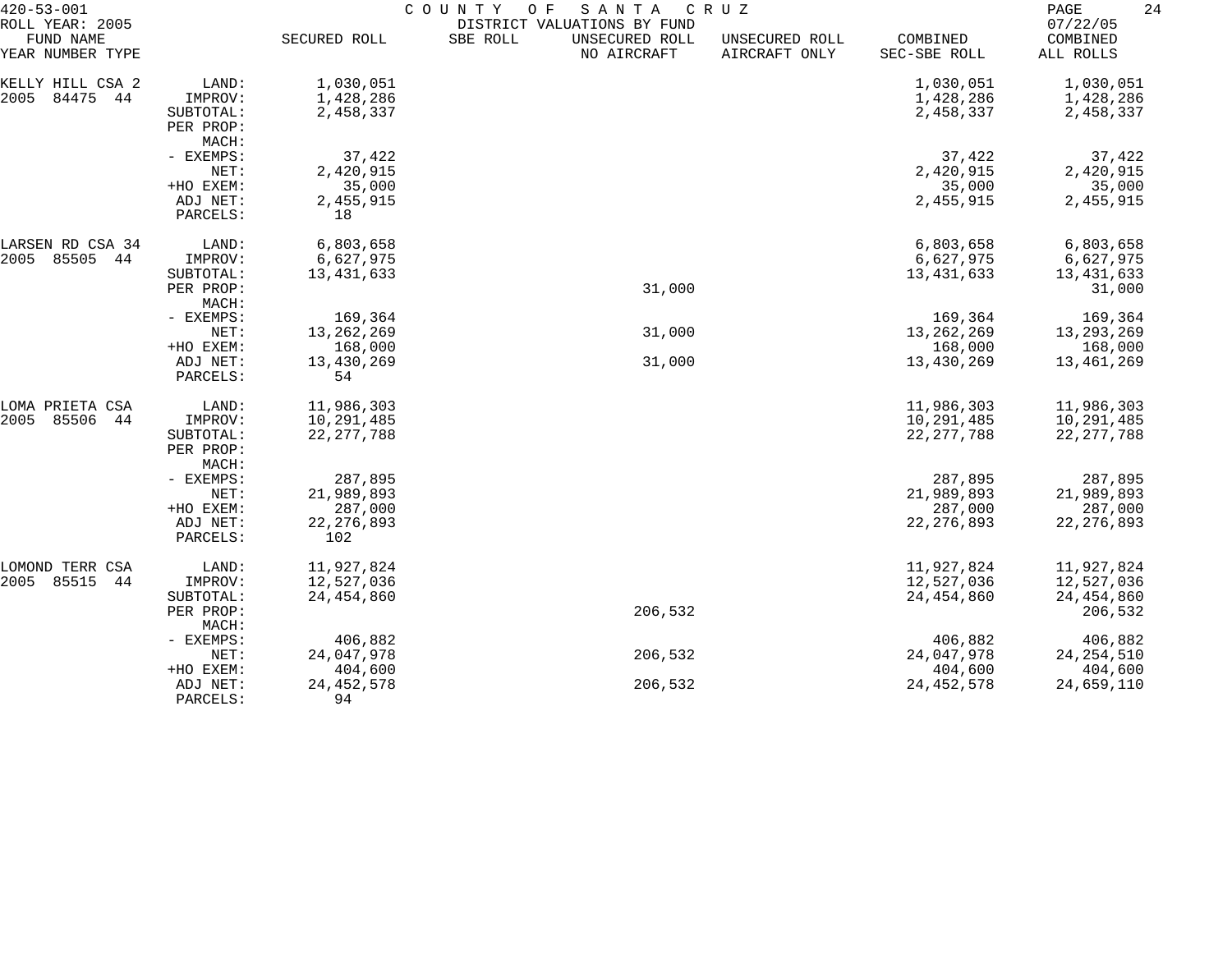| $420 - 53 - 001$                                 |                                 |                          | COUNTY<br>O F | SANTA                                                        | C R U Z                         |                          | 25<br>PAGE                        |
|--------------------------------------------------|---------------------------------|--------------------------|---------------|--------------------------------------------------------------|---------------------------------|--------------------------|-----------------------------------|
| ROLL YEAR: 2005<br>FUND NAME<br>YEAR NUMBER TYPE |                                 | SECURED ROLL             | SBE ROLL      | DISTRICT VALUATIONS BY FUND<br>UNSECURED ROLL<br>NO AIRCRAFT | UNSECURED ROLL<br>AIRCRAFT ONLY | COMBINED<br>SEC-SBE ROLL | 07/22/05<br>COMBINED<br>ALL ROLLS |
| MCGAFFIN ROADCSA                                 | LAND:                           | 1,279,700                |               |                                                              |                                 | 1,279,700                | 1,279,700                         |
| 2005 85520<br>44                                 | IMPROV:                         | 1,635,870                |               |                                                              |                                 | 1,635,870                | 1,635,870                         |
|                                                  | SUBTOTAL:                       | 2,915,570                |               |                                                              |                                 | 2,915,570                | 2,915,570                         |
|                                                  | PER PROP:                       |                          |               | 6,018                                                        |                                 |                          | 6,018                             |
|                                                  | MACH:                           |                          |               |                                                              |                                 |                          |                                   |
|                                                  | - EXEMPS:                       | 90,109                   |               |                                                              |                                 | 90,109                   | 90,109                            |
|                                                  | NET:                            | 2,825,461                |               | 6,018                                                        |                                 | 2,825,461                | 2,831,479                         |
|                                                  | +HO EXEM:                       | 70,000                   |               |                                                              |                                 | 70,000                   | 70,000                            |
|                                                  | ADJ NET:<br>PARCELS:            | 2,895,461<br>69          |               | 6,018                                                        |                                 | 2,895,461                | 2,901,479                         |
| MOSOUITO CSA #53                                 | LAND:                           | 10, 127, 815, 053        | 6,135,581     | 24,813,035                                                   |                                 | 10, 133, 950, 634        | 10,158,763,669                    |
| 2005<br>86540<br>44                              | IMPROV:                         | 9,053,745,962            | 674,216       | 114, 175, 245                                                |                                 | 9,054,420,178            | 9,168,595,423                     |
|                                                  | SUBTOTAL:                       | 19,181,561,015           | 6,809,797     | 138,988,280                                                  |                                 | 19,188,370,812           | 19, 327, 359, 092                 |
|                                                  | PER PROP:                       | 131,218,826              | 501,546       | 241,984,869                                                  | 38,639,109                      | 131,720,372              | 412,344,350                       |
|                                                  | MACH:                           | 94,302,108               |               |                                                              |                                 | 94,302,108               | 94,302,108                        |
|                                                  | - EXEMPS:                       | 664,795,368              |               | 7,074,233                                                    | 270,560                         | 664,795,368              | 672,140,161                       |
|                                                  | NET:                            | 18,742,286,581           | 7,311,343     | 373,898,916                                                  | 38, 368, 549                    | 18,749,597,924           | 19,161,865,389                    |
|                                                  | +HO EXEM:                       | 209,545,606              |               |                                                              |                                 | 209,545,606              | 209,545,606                       |
|                                                  | ADJ NET:<br>PARCELS:            | 18,951,832,187<br>69,733 | 7,311,343     | 373,898,916                                                  | 38, 368, 549                    | 18,959,143,530           | 19,371,410,995                    |
| OLD RANCH RD CSA                                 | LAND:                           | 8,145,829                |               |                                                              |                                 | 8,145,829                | 8,145,829                         |
| 2005<br>86570<br>44                              | IMPROV:                         | 6,454,288                |               |                                                              |                                 | 6,454,288                | 6,454,288                         |
|                                                  | SUBTOTAL:<br>PER PROP:<br>MACH: | 14,600,117               |               |                                                              |                                 | 14,600,117               | 14,600,117                        |
|                                                  | - EXEMPS:                       | 129,534                  |               |                                                              |                                 | 129,534                  | 129,534                           |
|                                                  | NET:                            | 14,470,583               |               |                                                              |                                 | 14,470,583               | 14,470,583                        |
|                                                  | +HO EXEM:                       | 126,000                  |               |                                                              |                                 | 126,000                  | 126,000                           |
|                                                  | ADJ NET:                        | 14,596,583               |               |                                                              |                                 | 14,596,583               | 14,596,583                        |
|                                                  | PARCELS:                        | 42                       |               |                                                              |                                 |                          |                                   |
| PAJARO STORM DRA                                 | LAND:                           | 2, 276, 585, 973         | 668,061       | 9,960,055                                                    |                                 | 2, 277, 254, 034         | 2, 287, 214, 089                  |
| 86685<br>2005<br>44                              | IMPROV:                         | 2,332,056,505            | 58,950        | 57, 161, 461                                                 |                                 | 2, 332, 115, 455         | 2,389,276,916                     |
|                                                  | SUBTOTAL:                       | 4,608,642,478            | 727,011       | 67, 121, 516                                                 |                                 | 4,609,369,489            | 4,676,491,005                     |
|                                                  | PER PROP:                       | 72,875,331               | 33,747        | 135, 201, 373                                                | 38,632,809                      | 72,909,078               | 246,743,260                       |
|                                                  | MACH:                           | 31, 172, 091             |               |                                                              |                                 | 31, 172, 091             | 31,172,091                        |
|                                                  | - EXEMPS:                       | 211,534,446              |               | 2,182,712                                                    | 270,560                         | 211,534,446              | 213,987,718                       |
|                                                  | NET:                            | 4,501,155,454            | 760,758       | 200,140,177                                                  | 38, 362, 249                    | 4,501,916,212            | 4,740,418,638                     |
|                                                  | +HO EXEM:                       | 51, 193, 737             |               |                                                              |                                 | 51, 193, 737             | 51, 193, 737                      |
|                                                  | ADJ NET:<br>PARCELS:            | 4,552,349,191<br>16,050  | 760,758       | 200,140,177                                                  | 38, 362, 249                    | 4,553,109,949            | 4,791,612,375                     |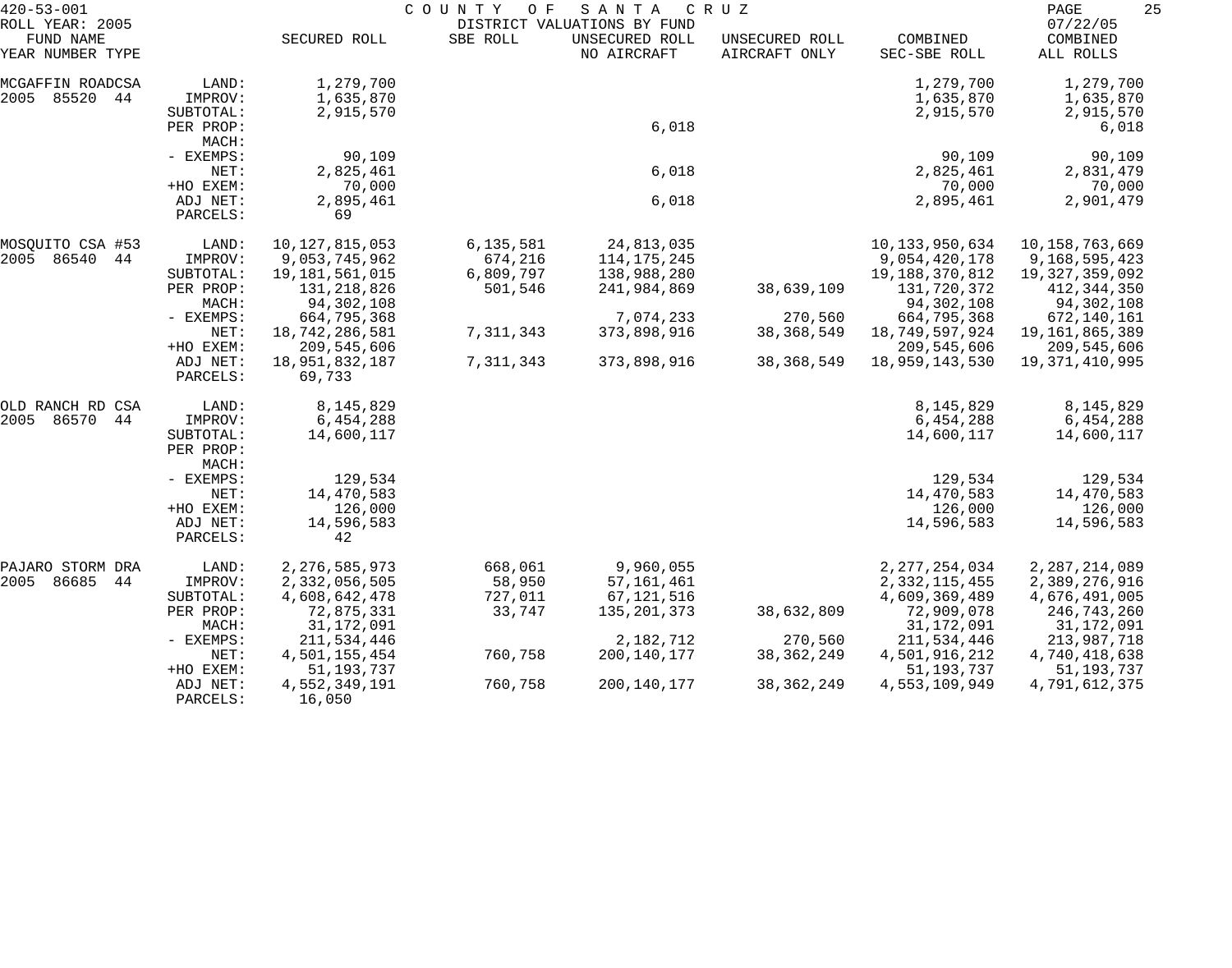| $420 - 53 - 001$                                 |                      |                    | COUNTY<br>O F<br>SANTA<br>DISTRICT VALUATIONS BY FUND | C R U Z                         |                          | $\mathop{\mathrm{PAGE}}$<br>26<br>07/22/05 |
|--------------------------------------------------|----------------------|--------------------|-------------------------------------------------------|---------------------------------|--------------------------|--------------------------------------------|
| ROLL YEAR: 2005<br>FUND NAME<br>YEAR NUMBER TYPE |                      | SECURED ROLL       | SBE ROLL<br>UNSECURED ROLL<br>NO AIRCRAFT             | UNSECURED ROLL<br>AIRCRAFT ONLY | COMBINED<br>SEC-SBE ROLL | COMBINED<br>ALL ROLLS                      |
| PAJARO DUNES CSA                                 | LAND:                | 159,560,885        |                                                       |                                 | 159,560,885              | 159,560,885                                |
| 2005<br>86687<br>44                              | IMPROV:              | 103,086,113        | 444,872                                               |                                 | 103,086,113              | 103,530,985                                |
|                                                  | SUBTOTAL:            | 262,646,998        | 444,872                                               |                                 | 262,646,998              | 263,091,870                                |
|                                                  | PER PROP:<br>MACH:   | 157,135            | 69,022                                                |                                 | 157,135                  | 226,157                                    |
|                                                  | - EXEMPS:            | 212,225            |                                                       |                                 | 212,225                  | 212,225                                    |
|                                                  | NET:                 | 262,591,908        | 513,894                                               |                                 | 262,591,908              | 263, 105, 802                              |
|                                                  | +HO EXEM:            | 210,000            |                                                       |                                 | 210,000                  | 210,000                                    |
|                                                  | ADJ NET:<br>PARCELS: | 262,801,908<br>625 | 513,894                                               |                                 | 262,801,908              | 263, 315, 802                              |
| PINECREST DR CSA                                 | LAND:                | 5, 212, 740        |                                                       |                                 | 5, 212, 740              | 5, 212, 740                                |
| 2005<br>86691<br>44                              | IMPROV:              | 5, 235, 942        |                                                       |                                 | 5,235,942                | 5,235,942                                  |
|                                                  | SUBTOTAL:            | 10,448,682         |                                                       |                                 | 10,448,682               | 10,448,682                                 |
|                                                  | PER PROP:            |                    | 6,318                                                 |                                 |                          | 6,318                                      |
|                                                  | MACH:                |                    |                                                       |                                 |                          |                                            |
|                                                  | - EXEMPS:            | 229,324            |                                                       |                                 | 229,324                  | 229,324                                    |
|                                                  | NET:                 | 10,219,358         | 6,318                                                 |                                 | 10,219,358               | 10,225,676                                 |
|                                                  | +HO EXEM:            | 119,000            |                                                       |                                 | 119,000                  | 119,000                                    |
|                                                  | ADJ NET:<br>PARCELS: | 10,338,358<br>61   | 6,318                                                 |                                 | 10,338,358               | 10,344,676                                 |
| PINE RIDGE CSA 2                                 | LAND:                | 14,738,281         |                                                       |                                 | 14,738,281               | 14,738,281                                 |
| 86697<br>2005<br>44                              | IMPROV:              | 17,796,883         |                                                       |                                 | 17,796,883               | 17,796,883                                 |
|                                                  | SUBTOTAL:            | 32,535,164         |                                                       |                                 | 32,535,164               | 32,535,164                                 |
|                                                  | PER PROP:            |                    | 63,159                                                |                                 |                          | 63,159                                     |
|                                                  | MACH:                |                    |                                                       |                                 |                          |                                            |
|                                                  | - EXEMPS:            | 490,182            |                                                       |                                 | 490,182                  | 490,182                                    |
|                                                  | NET:                 | 32,044,982         | 63,159                                                |                                 | 32,044,982               | 32,108,141                                 |
|                                                  | +HO EXEM:            | 490,000            |                                                       |                                 | 490,000                  | 490,000                                    |
|                                                  | ADJ NET:<br>PARCELS: | 32,534,982<br>97   | 63,159                                                |                                 | 32,534,982               | 32,598,141                                 |
| PLACE DE MER CSA                                 | LAND:                | 30,487,368         |                                                       |                                 | 30,487,368               | 30,487,368                                 |
| 86698<br>2005<br>44                              | IMPROV:              | 17,380,047         |                                                       |                                 | 17,380,047               | 17,380,047                                 |
|                                                  | SUBTOTAL:            | 47,867,415         |                                                       |                                 | 47,867,415               | 47,867,415                                 |
|                                                  | PER PROP:<br>MACH:   |                    |                                                       |                                 |                          |                                            |
|                                                  | - EXEMPS:            | 166,256            |                                                       |                                 | 166,256                  | 166,256                                    |
|                                                  | NET:                 | 47,701,159         |                                                       |                                 | 47,701,159               | 47,701,159                                 |
|                                                  | +HO EXEM:            | 161,000            |                                                       |                                 | 161,000                  | 161,000                                    |
|                                                  | ADJ NET:             | 47,862,159         |                                                       |                                 | 47,862,159               | 47,862,159                                 |
|                                                  | PARCELS:             | 110                |                                                       |                                 |                          |                                            |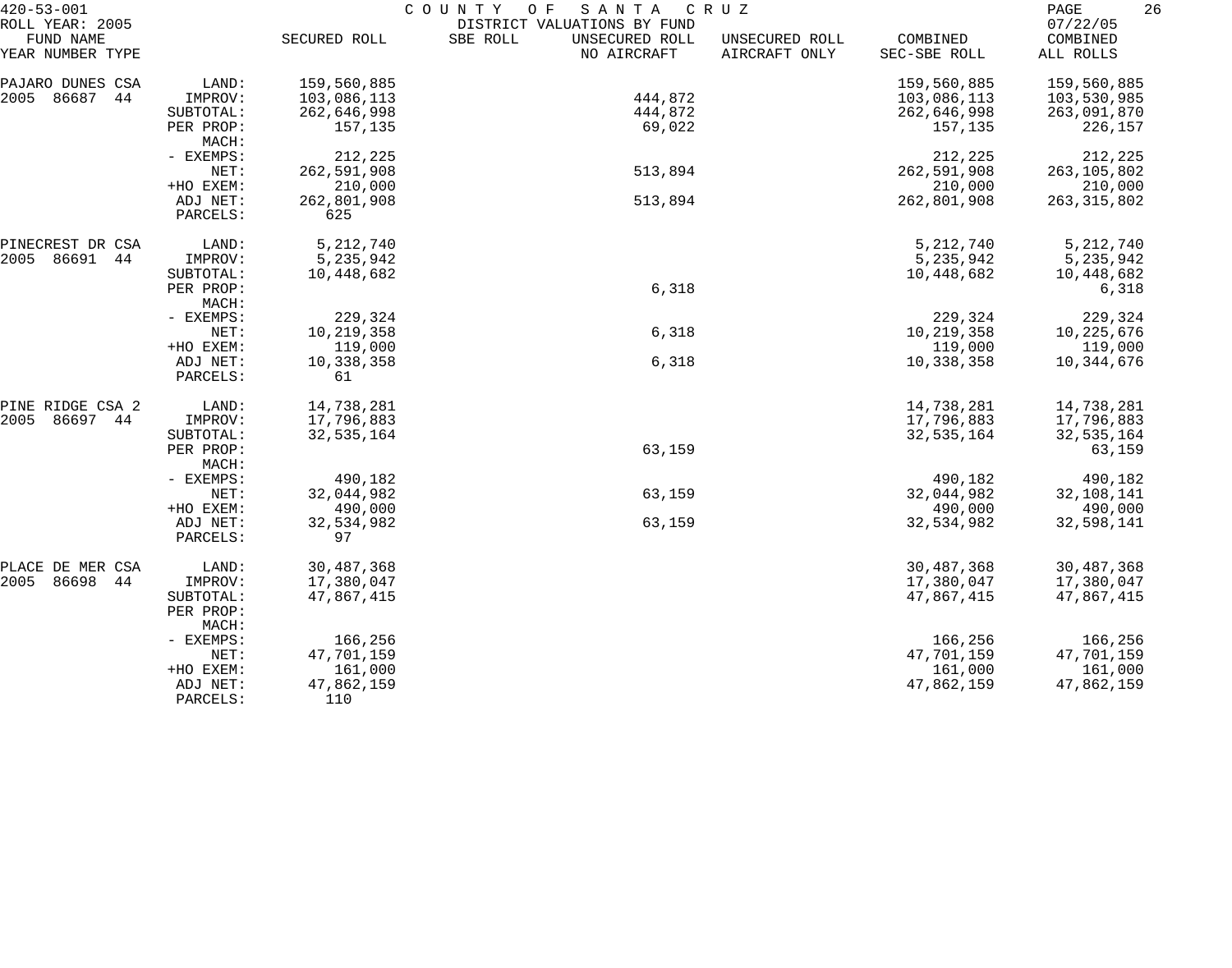| $420 - 53 - 001$<br>ROLL YEAR: 2005 |                                                        | COUNTY<br>SANTA<br>C R U Z<br>O F<br>DISTRICT VALUATIONS BY FUND |                      |                                         |                                 |                                                       | 27<br>PAGE<br>07/22/05                                |  |
|-------------------------------------|--------------------------------------------------------|------------------------------------------------------------------|----------------------|-----------------------------------------|---------------------------------|-------------------------------------------------------|-------------------------------------------------------|--|
| FUND NAME<br>YEAR NUMBER TYPE       |                                                        | SECURED ROLL                                                     | SBE ROLL             | UNSECURED ROLL<br>NO AIRCRAFT           | UNSECURED ROLL<br>AIRCRAFT ONLY | COMBINED<br>SEC-SBE ROLL                              | COMBINED<br>ALL ROLLS                                 |  |
| RALSTON WAY CSA<br>2005 86699<br>44 | LAND:<br>IMPROV:<br>SUBTOTAL:<br>PER PROP:<br>MACH:    | 3,633,579<br>3,148,660<br>6,782,239                              |                      |                                         |                                 | 3,633,579<br>3,148,660<br>6,782,239                   | 3,633,579<br>3,148,660<br>6,782,239                   |  |
|                                     | - EXEMPS:<br>NET:<br>+HO EXEM:<br>ADJ NET:<br>PARCELS: | 57,000<br>6,725,239<br>56,000<br>6,781,239<br>17                 |                      |                                         |                                 | 57,000<br>6,725,239<br>56,000<br>6,781,239            | 57,000<br>6,725,239<br>56,000<br>6,781,239            |  |
| SOQ VLG BUSN IMP                    | LAND:                                                  | 636, 513, 265                                                    | 3,606,765            | 3,369,421                               |                                 | 640,120,030                                           | 643,489,451                                           |  |
| 2005<br>87101 41                    | IMPROV:<br>SUBTOTAL:<br>PER PROP:<br>MACH:             | 664,833,393<br>1,301,346,658<br>23,903,373<br>566,135            | 3,606,765            | 7,648,540<br>11,017,961<br>32, 397, 735 |                                 | 664,833,393<br>1,304,953,423<br>23,903,373<br>566,135 | 672,481,933<br>1,315,971,384<br>56,301,108<br>566,135 |  |
|                                     | - EXEMPS:                                              | 151,494,169                                                      |                      | 2,105,671                               |                                 | 151,494,169                                           | 153,599,840                                           |  |
|                                     | NET:<br>+HO EXEM:                                      | 1, 174, 321, 997<br>13,260,800                                   | 3,606,765            | 41,310,025                              |                                 | 1,177,928,762<br>13,260,800                           | 1, 219, 238, 787<br>13,260,800                        |  |
|                                     | ADJ NET:<br>PARCELS:                                   | 1,187,582,797<br>3,987                                           | 3,606,765            | 41,310,025                              |                                 | 1,191,189,562                                         | 1,232,499,587                                         |  |
| SOQ VLG PKG IMP                     | LAND:                                                  | 636, 513, 265                                                    | 3,606,765            | 3,369,421                               |                                 | 640,120,030                                           | 643,489,451                                           |  |
| 2005<br>87102<br>41                 | IMPROV:<br>SUBTOTAL:                                   | 664,833,393<br>1,301,346,658                                     | 3,606,765            | 7,648,540<br>11,017,961                 |                                 | 664,833,393<br>1,304,953,423                          | 672,481,933<br>1,315,971,384                          |  |
|                                     | PER PROP:<br>MACH:                                     | 23,903,373<br>566,135                                            |                      | 32, 397, 735                            |                                 | 23,903,373<br>566,135                                 | 56,301,108<br>566,135                                 |  |
|                                     | - EXEMPS:                                              | 151,494,169                                                      |                      | 2,105,671                               |                                 | 151,494,169                                           | 153,599,840                                           |  |
|                                     | NET:<br>+HO EXEM:                                      | 1, 174, 321, 997<br>13,260,800                                   | 3,606,765            | 41,310,025                              |                                 | 1,177,928,762<br>13,260,800                           | 1, 219, 238, 787<br>13,260,800                        |  |
|                                     | ADJ NET:<br>PARCELS:                                   | 1,187,582,797<br>3,987                                           | 3,606,765            | 41,310,025                              |                                 | 1,191,189,562                                         | 1,232,499,587                                         |  |
| PARKS & REC CSA                     | LAND:                                                  | 8,058,801,400                                                    | 5, 451, 451          | 16,400,425                              |                                 | 8,064,252,851                                         | 8,080,653,276                                         |  |
| 2005 87704<br>44                    | IMPROV:                                                | 6,911,081,406                                                    | 603,202              | 62,367,086                              |                                 | 6,911,684,608                                         | 6,974,051,694                                         |  |
|                                     | SUBTOTAL:<br>PER PROP:                                 | 14,969,882,806<br>67,261,056                                     | 6,054,653<br>460,893 | 78,767,511<br>123,636,148               | 6,300                           | 14, 975, 937, 459<br>67,721,949                       | 15,054,704,970<br>191,364,397                         |  |
|                                     | MACH:                                                  | 63, 335, 528                                                     |                      |                                         |                                 | 63, 335, 528                                          | 63, 335, 528                                          |  |
|                                     | - EXEMPS:                                              | 502,591,142                                                      |                      | 5, 273, 120                             |                                 | 502,591,142                                           | 507,864,262                                           |  |
|                                     | NET:                                                   | 14,597,888,248                                                   | 6,515,546            | 197,130,539                             | 6,300                           | 14,604,403,794                                        | 14,801,540,633                                        |  |
|                                     | +HO EXEM:<br>ADJ NET:<br>PARCELS:                      | 160,205,406<br>14,758,093,654<br>52,416                          | 6,515,546            | 197,130,539                             | 6,300                           | 160,205,406<br>14,764,609,200                         | 160,205,406<br>14,961,746,039                         |  |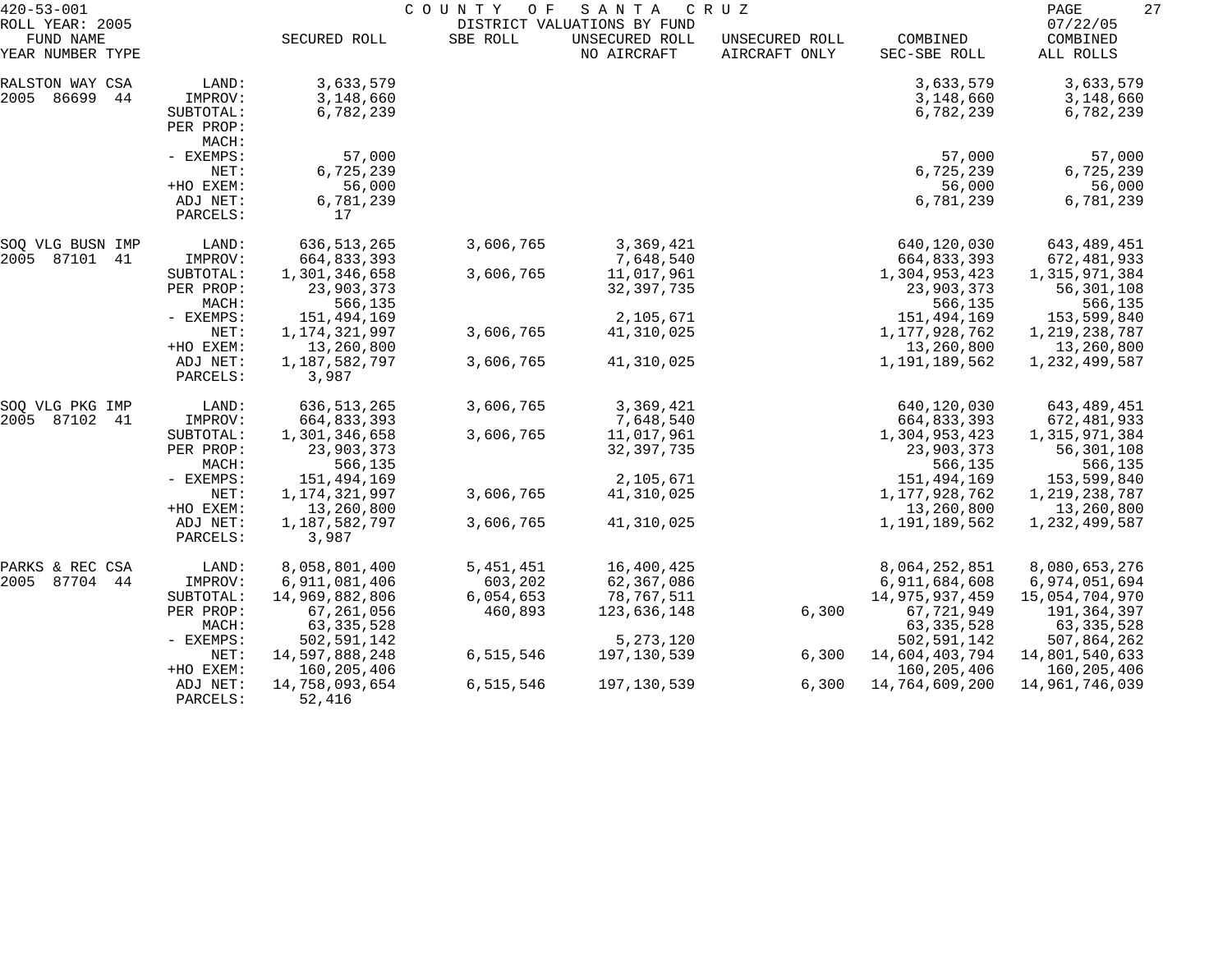| $420 - 53 - 001$    |                                 |               | COUNTY OF | SANTA                       | C R U Z        |               | 28<br>PAGE    |
|---------------------|---------------------------------|---------------|-----------|-----------------------------|----------------|---------------|---------------|
| ROLL YEAR: 2005     |                                 |               |           | DISTRICT VALUATIONS BY FUND |                |               | 07/22/05      |
| FUND NAME           |                                 | SECURED ROLL  | SBE ROLL  | UNSECURED ROLL              | UNSECURED ROLL | COMBINED      | COMBINED      |
| YEAR NUMBER TYPE    |                                 |               |           | NO AIRCRAFT                 | AIRCRAFT ONLY  | SEC-SBE ROLL  | ALL ROLLS     |
| STREETSCAPE CSA     | LAND:                           | 1,998,380,767 | 3,971,044 | 6, 265, 566                 |                | 2,002,351,811 | 2,008,617,377 |
| 2005 87705<br>44    | IMPROV:                         | 1,687,301,937 | 27,537    | 14,673,548                  |                | 1,687,329,474 | 1,702,003,022 |
|                     | SUBTOTAL:                       | 3,685,682,704 | 3,998,581 | 20,939,114                  |                | 3,689,681,285 | 3,710,620,399 |
|                     | PER PROP:                       | 27,527,944    | 15,764    | 50,939,846                  |                | 27,543,708    | 78,483,554    |
|                     | MACH:                           | 658,850       |           |                             |                | 658,850       | 658,850       |
|                     | - EXEMPS:                       | 199,934,471   |           | 3, 213, 459                 |                | 199,934,471   | 203, 147, 930 |
|                     | NET:                            | 3,513,935,027 | 4,014,345 | 68,665,501                  |                | 3,517,949,372 | 3,586,614,873 |
|                     | +HO EXEM:                       | 38,681,789    |           |                             |                | 38,681,789    | 38,681,789    |
|                     | ADJ NET:                        | 3,552,616,816 | 4,014,345 | 68,665,501                  |                | 3,556,631,161 | 3,625,296,662 |
|                     | PARCELS:                        | 11,856        |           |                             |                |               |               |
| REDWOOD DR CSA 3    | LAND:                           | 19,416,269    |           |                             |                | 19,416,269    | 19,416,269    |
| 87710<br>2005<br>44 | IMPROV:                         | 17,640,228    |           |                             |                | 17,640,228    | 17,640,228    |
|                     | SUBTOTAL:                       | 37,056,497    |           |                             |                | 37,056,497    | 37,056,497    |
|                     | PER PROP:<br>MACH:              | 57,478        |           | 38,500                      |                | 57,478        | 95,978        |
|                     | - EXEMPS:                       | 1,506,528     |           |                             |                | 1,506,528     | 1,506,528     |
|                     | NET:                            | 35,607,447    |           | 38,500                      |                | 35,607,447    | 35,645,947    |
|                     | +HO EXEM:                       | 551,600       |           |                             |                | 551,600       | 551,600       |
|                     | ADJ NET:                        | 36,159,047    |           | 38,500                      |                | 36, 159, 047  | 36, 197, 547  |
|                     | PARCELS:                        | 288           |           |                             |                |               |               |
| REED ST CSA 39      | LAND:                           | 1,932,292     |           |                             |                | 1,932,292     | 1,932,292     |
| 87711<br>2005<br>44 | IMPROV:                         | 1,137,316     |           |                             |                | 1,137,316     | 1,137,316     |
|                     | SUBTOTAL:<br>PER PROP:<br>MACH: | 3,069,608     |           |                             |                | 3,069,608     | 3,069,608     |
|                     | - EXEMPS:                       | 29,830        |           |                             |                | 29,830        | 29,830        |
|                     | NET:                            | 3,039,778     |           |                             |                | 3,039,778     | 3,039,778     |
|                     | +HO EXEM:                       | 28,000        |           |                             |                | 28,000        | 28,000        |
|                     | ADJ NET:                        | 3,067,778     |           |                             |                | 3,067,778     | 3,067,778     |
|                     | PARCELS:                        | 14            |           |                             |                |               |               |
| ROBERTS RD CSA 3    | LAND:                           | 6,881,680     |           |                             |                | 6,881,680     | 6,881,680     |
| 2005 87712<br>44    | IMPROV:                         | 6,427,537     |           |                             |                | 6,427,537     | 6,427,537     |
|                     | SUBTOTAL:                       | 13,309,217    |           |                             |                | 13,309,217    | 13,309,217    |
|                     | PER PROP:<br>MACH:              |               |           | 12,635                      |                |               | 12,635        |
|                     | - EXEMPS:                       | 231,918       |           |                             |                | 231,918       | 231,918       |
|                     | NET:                            | 13,077,299    |           | 12,635                      |                | 13,077,299    | 13,089,934    |
|                     | +HO EXEM:                       | 203,000       |           |                             |                | 203,000       | 203,000       |
|                     | ADJ NET:                        | 13,280,299    |           | 12,635                      |                | 13,280,299    | 13,292,934    |
|                     | PARCELS:                        | 99            |           |                             |                |               |               |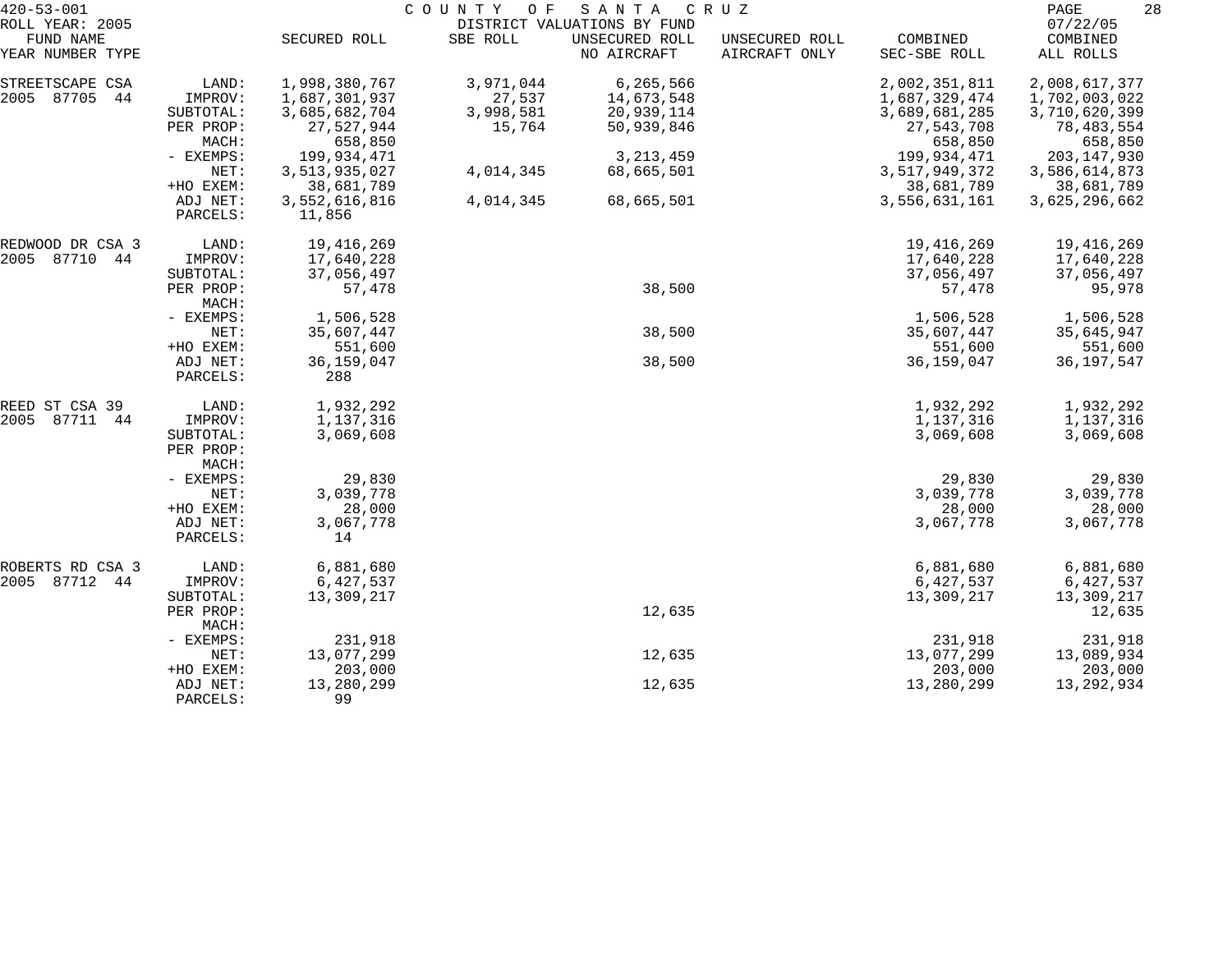| $420 - 53 - 001$                                 |                      | COUNTY<br>SANTA<br>O F<br>C R U Z |                                                                          |                                 |                          |                                   |  |
|--------------------------------------------------|----------------------|-----------------------------------|--------------------------------------------------------------------------|---------------------------------|--------------------------|-----------------------------------|--|
| ROLL YEAR: 2005<br>FUND NAME<br>YEAR NUMBER TYPE |                      | SECURED ROLL                      | DISTRICT VALUATIONS BY FUND<br>SBE ROLL<br>UNSECURED ROLL<br>NO AIRCRAFT | UNSECURED ROLL<br>AIRCRAFT ONLY | COMBINED<br>SEC-SBE ROLL | 07/22/05<br>COMBINED<br>ALL ROLLS |  |
| RIDGE DRIVE CSA                                  | LAND:                | 2,774,882                         |                                                                          |                                 | 2,774,882                | 2,774,882                         |  |
| 87730<br>44<br>2005                              | IMPROV:              | 1,570,746                         |                                                                          |                                 | 1,570,746                | 1,570,746                         |  |
|                                                  | SUBTOTAL:            | 4,345,628                         |                                                                          |                                 | 4,345,628                | 4,345,628                         |  |
|                                                  | PER PROP:<br>MACH:   |                                   | 8,145                                                                    |                                 |                          | 8,145                             |  |
|                                                  | - EXEMPS:            | 36,425                            |                                                                          |                                 | 36,425                   | 36,425                            |  |
|                                                  | NET:                 | 4,309,203                         | 8,145                                                                    |                                 | 4,309,203                | 4,317,348                         |  |
|                                                  | +HO EXEM:            | 35,000                            |                                                                          |                                 | 35,000                   | 35,000                            |  |
|                                                  | ADJ NET:             | 4,344,203                         | 8,145                                                                    |                                 | 4,344,203                | 4,352,348                         |  |
|                                                  | PARCELS:             | 23                                |                                                                          |                                 |                          |                                   |  |
| ROBAK DR CSA 16                                  | LAND:                | 13,087,315                        |                                                                          |                                 | 13,087,315               | 13,087,315                        |  |
| 2005<br>87737<br>44                              | IMPROV:              | 11,003,196                        |                                                                          |                                 | 11,003,196               | 11,003,196                        |  |
|                                                  | SUBTOTAL:            | 24,090,511                        |                                                                          |                                 | 24,090,511               | 24,090,511                        |  |
|                                                  | PER PROP:            |                                   | 29,656                                                                   |                                 |                          | 29,656                            |  |
|                                                  | MACH:                |                                   |                                                                          |                                 |                          |                                   |  |
|                                                  | - EXEMPS:<br>NET:    | 294,782<br>23,795,729             | 29,656                                                                   |                                 | 294,782<br>23,795,729    | 294,782<br>23,825,385             |  |
|                                                  | +HO EXEM:            | 292,600                           |                                                                          |                                 | 292,600                  | 292,600                           |  |
|                                                  | ADJ NET:             | 24,088,329                        | 29,656                                                                   |                                 | 24,088,329               | 24, 117, 985                      |  |
|                                                  | PARCELS:             | 77                                |                                                                          |                                 |                          |                                   |  |
| ROLLING WDS CSA                                  | LAND:                | 6,950,856                         |                                                                          |                                 | 6,950,856                | 6,950,856                         |  |
| 2005<br>87738<br>44                              | IMPROV:              | 6,798,481                         |                                                                          |                                 | 6,798,481                | 6,798,481                         |  |
|                                                  | SUBTOTAL:            | 13,749,337                        |                                                                          |                                 | 13,749,337               | 13,749,337                        |  |
|                                                  | PER PROP:<br>MACH:   |                                   | 9,188                                                                    |                                 |                          | 9,188                             |  |
|                                                  | - EXEMPS:            | 183,103                           |                                                                          |                                 | 183,103                  | 183,103                           |  |
|                                                  | NET:                 | 13,566,234                        | 9,188                                                                    |                                 | 13,566,234               | 13,575,422                        |  |
|                                                  | +HO EXEM:            | 182,000                           |                                                                          |                                 | 182,000                  | 182,000                           |  |
|                                                  | ADJ NET:<br>PARCELS: | 13,748,234<br>38                  | 9,188                                                                    |                                 | 13,748,234               | 13,757,422                        |  |
| SND DLLR BCH CSA                                 | LAND:                | 46,625,082                        | 9,547                                                                    |                                 | 46,625,082               | 46,634,629                        |  |
| 88832<br>2005<br>44                              | IMPROV:              | 35,700,114                        | 9,547                                                                    |                                 | 35,700,114               | 35,709,661                        |  |
|                                                  | SUBTOTAL:            | 82, 325, 196                      | 19,094                                                                   |                                 | 82, 325, 196             | 82, 344, 290                      |  |
|                                                  | PER PROP:<br>MACH:   |                                   | 5,500                                                                    |                                 |                          | 5,500                             |  |
|                                                  | - EXEMPS:            | 343,000                           |                                                                          |                                 | 343,000                  | 343,000                           |  |
|                                                  | NET:                 | 81,982,196                        | 24,594                                                                   |                                 | 81,982,196               | 82,006,790                        |  |
|                                                  | +HO EXEM:            | 343,000                           |                                                                          |                                 | 343,000                  | 343,000                           |  |
|                                                  | ADJ NET:             | 82, 325, 196                      | 24,594                                                                   |                                 | 82, 325, 196             | 82, 349, 790                      |  |
|                                                  | PARCELS:             | 190                               |                                                                          |                                 |                          |                                   |  |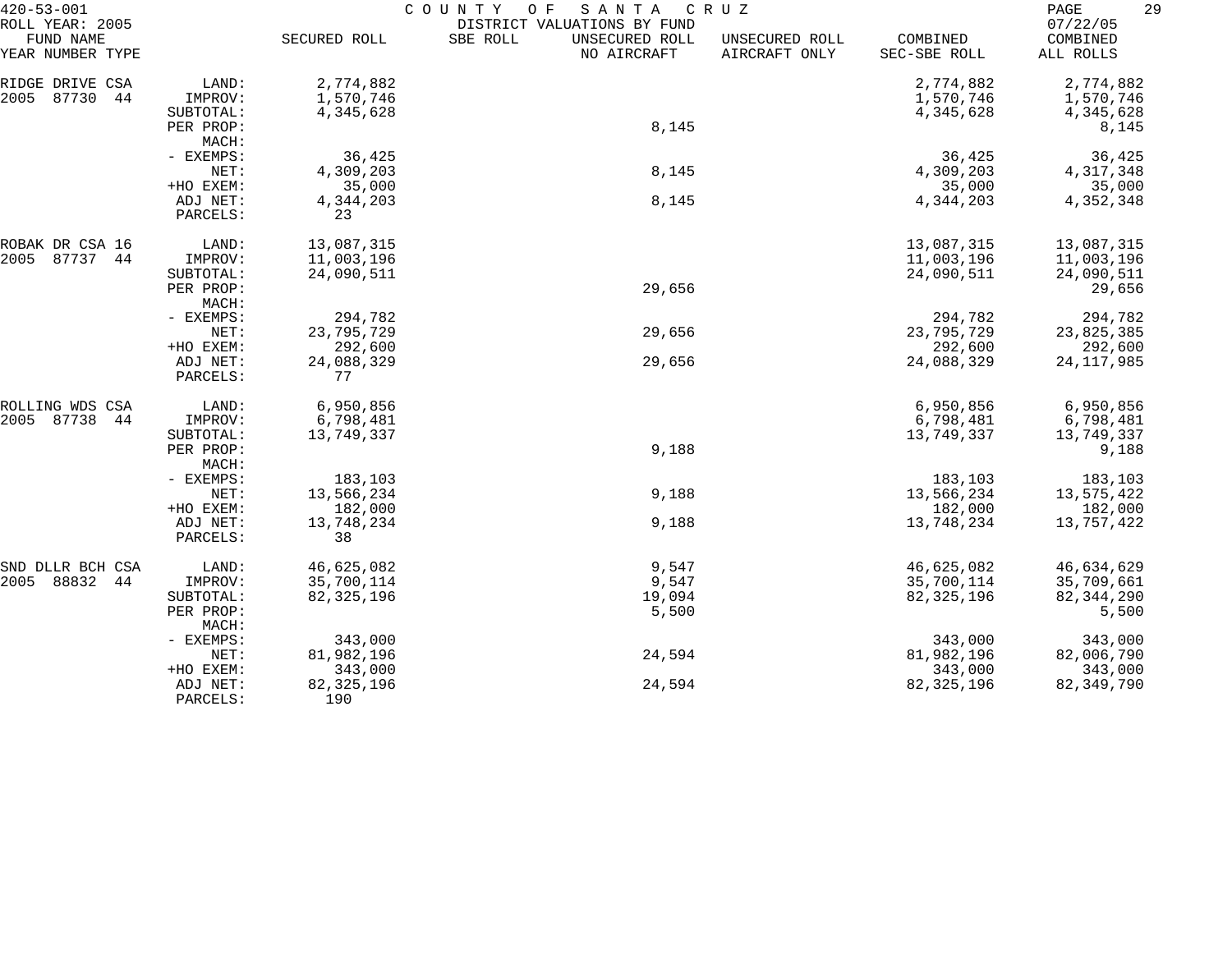| $420 - 53 - 001$             |                      |                          | COUNTY<br>O F | SANTA                                         | C R U Z        |                   | PAGE<br>30           |
|------------------------------|----------------------|--------------------------|---------------|-----------------------------------------------|----------------|-------------------|----------------------|
| ROLL YEAR: 2005<br>FUND NAME |                      | SECURED ROLL             | SBE ROLL      | DISTRICT VALUATIONS BY FUND<br>UNSECURED ROLL | UNSECURED ROLL | COMBINED          | 07/22/05<br>COMBINED |
| YEAR NUMBER TYPE             |                      |                          |               | NO AIRCRAFT                                   | AIRCRAFT ONLY  | SEC-SBE ROLL      | ALL ROLLS            |
| SC FLD CT & WC Z             | LAND:                | 14,562,671,040           | 7,880,086     | 49,083,733                                    |                | 14,570,551,126    | 14,619,634,859       |
| 2005 88836 70                | IMPROV:              | 13, 335, 195, 358        | 1,089,021     | 223,647,754                                   |                | 13, 336, 284, 379 | 13,559,932,133       |
|                              | SUBTOTAL:            | 27,897,866,398           | 8,969,107     | 272,731,487                                   |                | 27,906,835,505    | 28, 179, 566, 992    |
|                              | PER PROP:            | 173,745,664              | 750,146       | 500,294,891                                   | 38,639,109     | 174,495,810       | 713,429,810          |
|                              | MACH:                | 112,270,701              |               |                                               |                | 112,270,701       | 112,270,701          |
|                              | - EXEMPS:            | 901,443,906              |               | 18,623,661                                    | 270,560        | 901, 443, 906     | 920,338,127          |
|                              | NET:                 | 27, 282, 438, 857        | 9,719,253     | 754,402,717                                   | 38, 368, 549   | 27, 292, 158, 110 | 28,084,929,376       |
|                              | +HO EXEM:            | 290, 459, 087            |               | 151,100                                       |                | 290, 459, 087     | 290,610,187          |
|                              | ADJ NET:<br>PARCELS: | 27,572,897,944<br>94,412 | 9,719,253     | 754,553,817                                   | 38, 368, 549   | 27,582,617,197    | 28, 375, 539, 563    |
| SC FLD CT & WC Z             | LAND:                | 2,865,063,300            | 5,034,926     | 8,777,555                                     |                | 2,870,098,226     | 2,878,875,781        |
| 2005 88837 70                | IMPROV:              | 2, 419, 735, 868         | 264,967       | 45, 226, 017                                  |                | 2,420,000,835     | 2,465,226,852        |
|                              | SUBTOTAL:            | 5, 284, 799, 168         | 5,299,893     | 54,003,572                                    |                | 5,290,099,061     | 5, 344, 102, 633     |
|                              | PER PROP:            | 36,850,301               | 151,685       | 84, 132, 374                                  |                | 37,001,986        | 121,134,360          |
|                              | MACH:                | 1,409,395                |               |                                               |                | 1,409,395         | 1,409,395            |
|                              | - EXEMPS:            | 238,748,023              |               | 4,605,664                                     |                | 238,748,023       | 243, 353, 687        |
|                              | NET:                 | 5,084,310,841            | 5,451,578     | 133,530,282                                   |                | 5,089,762,419     | 5, 223, 292, 701     |
|                              | +HO EXEM:            | 50,692,389               |               |                                               |                | 50,692,389        | 50,692,389           |
|                              | ADJ NET:             | 5,135,003,230            | 5, 451, 578   | 133,530,282                                   |                | 5, 140, 454, 808  | 5, 273, 985, 090     |
|                              | PARCELS:             | 16,426                   |               |                                               |                |                   |                      |
| SC FLD CT & WC G             | LAND:                | 14,563,324,914           | 7,880,086     | 49,083,733                                    |                | 14,571,205,000    | 14,620,288,733       |
| 2005 88838 70                | IMPROV:              | 13, 335, 952, 411        | 1,089,021     | 223,647,754                                   |                | 13,337,041,432    | 13,560,689,186       |
|                              | SUBTOTAL:            | 27,899,277,325           | 8,969,107     | 272, 731, 487                                 |                | 27,908,246,432    | 28,180,977,919       |
|                              | PER PROP:            | 173,745,664              | 750,146       | 500, 294, 891                                 | 38,639,109     | 174,495,810       | 713,429,810          |
|                              | MACH:                | 112,270,701              |               |                                               |                | 112,270,701       | 112,270,701          |
|                              | - EXEMPS:            | 901,457,906              |               | 18,623,661                                    | 270,560        | 901, 457, 906     | 920,352,127          |
|                              | NET:                 | 27, 283, 835, 784        | 9,719,253     | 754,402,717                                   | 38, 368, 549   | 27, 293, 555, 037 | 28,086,326,303       |
|                              | +HO EXEM:            | 290, 473, 087            |               | 151,100                                       |                | 290, 473, 087     | 290,624,187          |
|                              | ADJ NET:<br>PARCELS: | 27,574,308,871<br>94,416 | 9,719,253     | 754,553,817                                   | 38, 368, 549   | 27,584,028,124    | 28, 376, 950, 490    |
| SC FLD CT & WC Z             | LAND:                | 1,361,918,569            | 762,189       | 2,660,290                                     |                | 1,362,680,758     | 1,365,341,048        |
| 2005 88839 44                | IMPROV:              | 1,205,025,523            | 404,239       | 7,343,894                                     |                | 1,205,429,762     | 1,212,773,656        |
|                              | SUBTOTAL:            | 2,566,944,092            | 1,166,428     | 10,004,184                                    |                | 2,568,110,520     | 2,578,114,704        |
|                              | PER PROP:            | 6,128,804                | 346,994       | 13,999,075                                    |                | 6,475,798         | 20, 474, 873         |
|                              | MACH:                | 1,266,918                |               |                                               |                | 1,266,918         | 1,266,918            |
|                              | - EXEMPS:            | 96,168,081               |               | 34,395                                        |                | 96,168,081        | 96,202,476           |
|                              | NET:                 | 2, 478, 171, 733         | 1,513,422     | 23,968,864                                    |                | 2,479,685,155     | 2,503,654,019        |
|                              | +HO EXEM:            | 38, 213, 560             |               |                                               |                | 38, 213, 560      | 38, 213, 560         |
|                              | ADJ NET:             | 2,516,385,293            | 1,513,422     | 23,968,864                                    |                | 2,517,898,715     | 2,541,867,579        |
|                              | PARCELS:             | 17,402                   |               |                                               |                |                   |                      |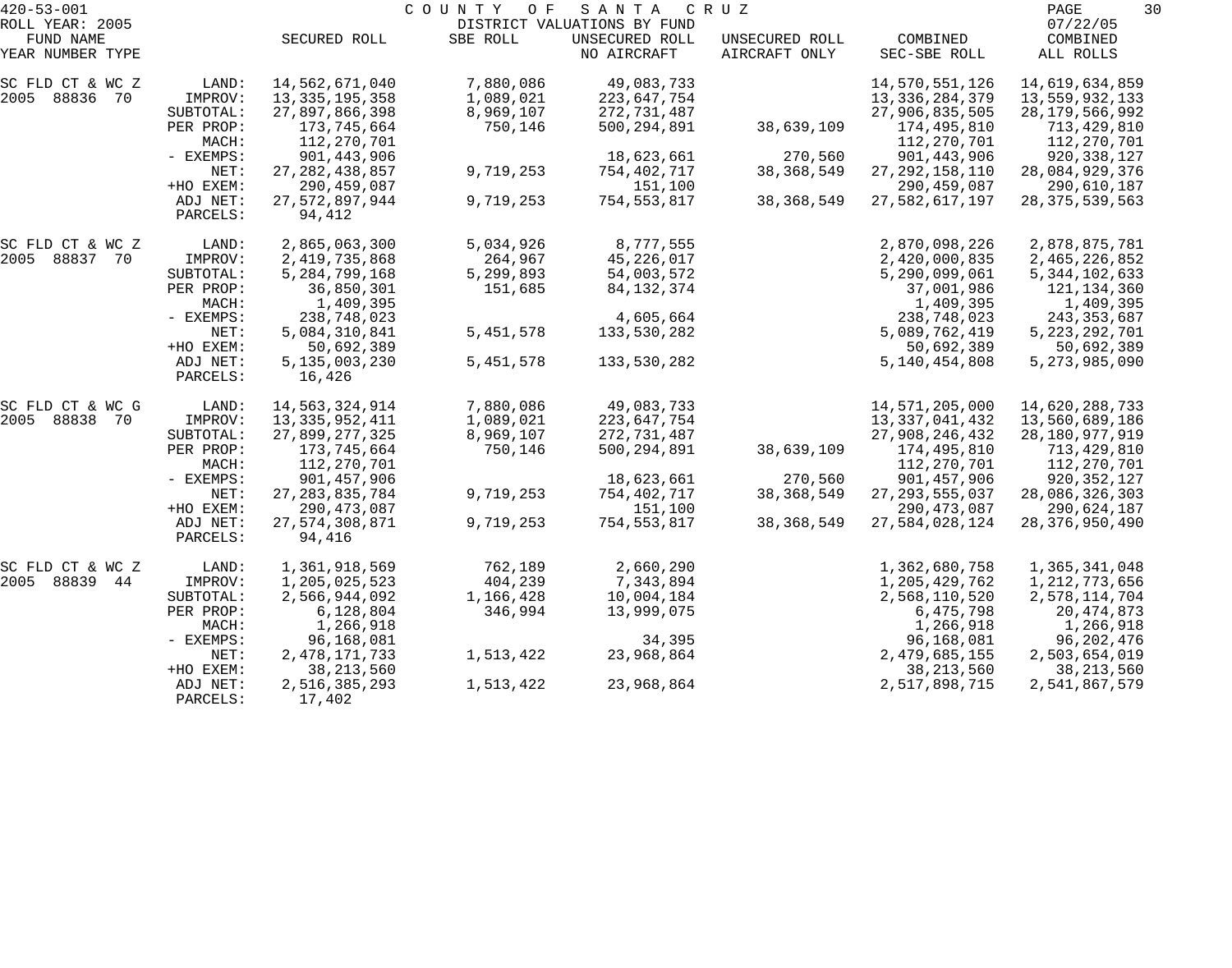| $420 - 53 - 001$<br>ROLL YEAR: 2005 |                    | COUNTY OF<br>SANTA CRUZ<br>DISTRICT VALUATIONS BY FUND |           |                |                |                  |                      |  |
|-------------------------------------|--------------------|--------------------------------------------------------|-----------|----------------|----------------|------------------|----------------------|--|
| FUND NAME                           |                    | SECURED ROLL                                           | SBE ROLL  | UNSECURED ROLL | UNSECURED ROLL | COMBINED         | 07/22/05<br>COMBINED |  |
| YEAR NUMBER TYPE                    |                    |                                                        |           | NO AIRCRAFT    | AIRCRAFT ONLY  | SEC-SBE ROLL     | ALL ROLLS            |  |
| SC FLD CT & WC Z                    | LAND:              | 1,768,065,314                                          | 289,845   | 4,562,016      |                | 1,768,355,159    | 1,772,917,175        |  |
| 2005 88843<br>70                    | IMPROV:            | 1,313,807,986                                          | 101,614   | 8,946,915      |                | 1,313,909,600    | 1,322,856,515        |  |
|                                     | SUBTOTAL:          | 3,081,873,300                                          | 391,459   | 13,508,931     |                | 3,082,264,759    | 3,095,773,690        |  |
|                                     | PER PROP:          | 5,120,583                                              | 58,170    | 18,970,581     |                | 5,178,753        | 24, 149, 334         |  |
|                                     | MACH:              | 515,551                                                |           |                |                | 515,551          | 515,551              |  |
|                                     | - EXEMPS:          | 49,270,897                                             |           | 1,462,532      |                | 49,270,897       | 50,733,429           |  |
|                                     | NET:               | 3,038,238,537                                          | 449,629   | 31,016,980     |                | 3,038,688,166    | 3,069,705,146        |  |
|                                     | +HO EXEM:          | 26, 154, 800                                           |           |                |                | 26, 154, 800     | 26,154,800           |  |
|                                     | ADJ NET:           | 3,064,393,337                                          | 449,629   | 31,016,980     |                | 3,064,842,966    | 3,095,859,946        |  |
|                                     | PARCELS:           | 8,343                                                  |           |                |                |                  |                      |  |
| SC FLD CT & WC Z                    | LAND:              | 2, 276, 585, 973                                       | 668,061   | 9,960,055      |                | 2, 277, 254, 034 | 2, 287, 214, 089     |  |
| 2005<br>88844 44                    | IMPROV:            | 2,332,056,505                                          | 58,950    | 57, 161, 461   |                | 2, 332, 115, 455 | 2,389,276,916        |  |
|                                     | SUBTOTAL:          | 4,608,642,478                                          | 727,011   | 67,121,516     |                | 4,609,369,489    | 4,676,491,005        |  |
|                                     | PER PROP:          | 72,875,331                                             | 33,747    | 135, 201, 373  | 38,632,809     | 72,909,078       | 246,743,260          |  |
|                                     | MACH:              | 31,172,091                                             |           |                |                | 31,172,091       | 31,172,091           |  |
|                                     | - EXEMPS:          | 211,534,446                                            |           | 2,182,712      | 270,560        | 211,534,446      | 213,987,718          |  |
|                                     | NET:               | 4,501,155,454                                          | 760,758   | 200,140,177    | 38, 362, 249   | 4,501,916,212    | 4,740,418,638        |  |
|                                     | +HO EXEM:          | 51, 193, 737                                           |           |                |                | 51, 193, 737     | 51,193,737           |  |
|                                     | ADJ NET:           | 4,552,349,191                                          | 760,758   | 200,140,177    | 38, 362, 249   | 4,553,109,949    | 4,791,612,375        |  |
|                                     | PARCELS:           | 16,050                                                 |           |                |                |                  |                      |  |
| SUMMIT WEST CSA                     | LAND:              | 43, 341, 772                                           |           |                |                | 43, 341, 772     | 43, 341, 772         |  |
| 2005<br>88845<br>44                 | IMPROV:            | 43,930,077                                             |           |                |                | 43,930,077       | 43,930,077           |  |
|                                     | SUBTOTAL:          | 87, 271, 849                                           |           |                |                | 87, 271, 849     | 87, 271, 849         |  |
|                                     | PER PROP:<br>MACH: |                                                        |           | 111,914        |                |                  | 111,914              |  |
|                                     | - EXEMPS:          | 968,356                                                |           |                |                | 968,356          | 968,356              |  |
|                                     | NET:               | 86, 303, 493                                           |           | 111,914        |                | 86, 303, 493     | 86, 415, 407         |  |
|                                     | +HO EXEM:          | 964,600                                                |           |                |                | 964,600          | 964,600              |  |
|                                     | ADJ NET:           | 87,268,093                                             |           | 111,914        |                | 87, 268, 093     | 87,380,007           |  |
|                                     | PARCELS:           | 222                                                    |           |                |                |                  |                      |  |
| SEPTNK MGMT CSA1                    | LAND:              | 2,595,668,703                                          | 856,087   | 3,823,300      |                | 2,596,524,790    | 2,600,348,090        |  |
| 2005<br>88877<br>41                 | IMPROV:            | 2,398,242,594                                          | 409,448   | 21, 227, 719   |                | 2,398,652,042    | 2,419,879,761        |  |
|                                     | SUBTOTAL:          | 4,993,911,297                                          | 1,265,535 | 25,051,019     |                | 4,995,176,832    | 5,020,227,851        |  |
|                                     | PER PROP:          | 14, 474, 735                                           | 349,976   | 22,024,917     |                | 14,824,711       | 36,849,628           |  |
|                                     | MACH:              | 8,953,455                                              |           |                |                | 8,953,455        | 8,953,455            |  |
|                                     | - EXEMPS:          | 140,093,330                                            |           | 186,265        |                | 140,093,330      | 140,279,595          |  |
|                                     | NET:               | 4,877,246,157                                          | 1,615,511 | 46,889,671     |                | 4,878,861,668    | 4,925,751,339        |  |
|                                     | +HO EXEM:          | 65,634,728                                             |           |                |                | 65,634,728       | 65,634,728           |  |
|                                     | ADJ NET:           | 4,942,880,885                                          | 1,615,511 | 46,889,671     |                | 4,944,496,396    | 4,991,386,067        |  |
|                                     | PARCELS:           | 25,266                                                 |           |                |                |                  |                      |  |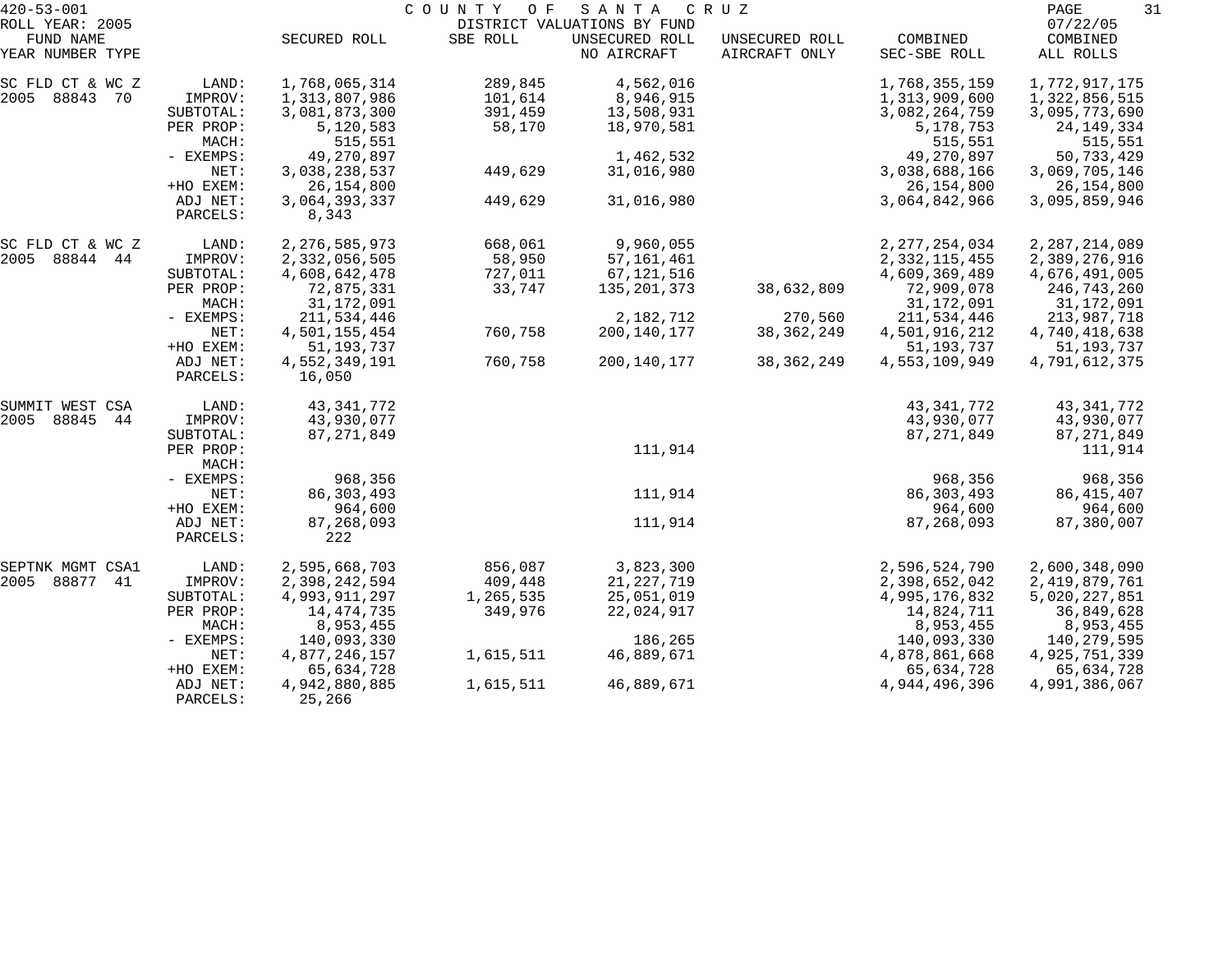| $420 - 53 - 001$                                 |                                   |                                                    | COUNTY<br>O F                     | SANTA                                                        | C R U Z                         |                                                  | 32<br>PAGE                                         |
|--------------------------------------------------|-----------------------------------|----------------------------------------------------|-----------------------------------|--------------------------------------------------------------|---------------------------------|--------------------------------------------------|----------------------------------------------------|
| ROLL YEAR: 2005<br>FUND NAME<br>YEAR NUMBER TYPE |                                   | SECURED ROLL                                       | SBE ROLL                          | DISTRICT VALUATIONS BY FUND<br>UNSECURED ROLL<br>NO AIRCRAFT | UNSECURED ROLL<br>AIRCRAFT ONLY | COMBINED<br>SEC-SBE ROLL                         | 07/22/05<br>COMBINED<br>ALL ROLLS                  |
| SEP TNK MNT CSA<br>2005<br>88878<br>41           | LAND:<br>IMPROV:<br>SUBTOTAL:     | 4, 448, 832, 472<br>4,017,267,072<br>8,466,099,544 | 1,252,180<br>520,313<br>1,772,493 | 4,289,097<br>38,848,185<br>43, 137, 282                      |                                 | 4,450,084,652<br>4,017,787,385<br>8,467,872,037  | 4, 454, 373, 749<br>4,056,635,570<br>8,511,009,319 |
|                                                  | PER PROP:<br>MACH:                | 33, 356, 323<br>62, 161, 127                       | 413,441                           | 53,087,996                                                   | 6,300                           | 33,769,764<br>62, 161, 127                       | 86,864,060<br>62,161,127                           |
|                                                  | - EXEMPS:<br>NET:<br>+HO EXEM:    | 248, 410, 733<br>8, 313, 206, 261<br>102, 255, 865 | 2,185,934                         | 571,875<br>95,653,403                                        | 6,300                           | 248,410,733<br>8, 315, 392, 195<br>102, 255, 865 | 248,982,608<br>8, 411, 051, 898<br>102, 255, 865   |
|                                                  | ADJ NET:<br>PARCELS:              | 8, 415, 462, 126<br>36,348                         | 2,185,934                         | 95,653,403                                                   | 6,300                           | 8,417,648,060                                    | 8,513,307,763                                      |
| SUNLIT LANE CSA<br>2005<br>88880<br>44           | LAND:<br>IMPROV:                  | 7,534,708<br>8,586,300                             |                                   |                                                              |                                 | 7,534,708<br>8,586,300                           | 7,534,708<br>8,586,300                             |
|                                                  | SUBTOTAL:<br>PER PROP:<br>MACH:   | 16,121,008                                         |                                   | 66,996                                                       | 6,300                           | 16, 121, 008                                     | 16,121,008<br>73,296                               |
|                                                  | - EXEMPS:<br>NET:                 | 196,000<br>15,925,008                              |                                   | 66,996                                                       | 6,300                           | 196,000<br>15,925,008                            | 196,000<br>15,998,304                              |
|                                                  | +HO EXEM:<br>ADJ NET:<br>PARCELS: | 196,000<br>16,121,008<br>44                        |                                   | 66,996                                                       | 6,300                           | 196,000<br>16, 121, 008                          | 196,000<br>16,194,304                              |
| SUNBEAM WDS CSA<br>2005<br>88881<br>44           | LAND:<br>IMPROV:                  | 4,762,801<br>4,407,655                             |                                   |                                                              |                                 | 4,762,801<br>4,407,655                           | 4,762,801<br>4,407,655                             |
|                                                  | SUBTOTAL:<br>PER PROP:<br>MACH:   | 9,170,456                                          |                                   |                                                              |                                 | 9,170,456                                        | 9,170,456                                          |
|                                                  | - EXEMPS:<br>NET:                 | 199,522<br>8,970,934                               |                                   |                                                              |                                 | 199,522<br>8,970,934                             | 199,522<br>8,970,934                               |
|                                                  | +HO EXEM:<br>ADJ NET:<br>PARCELS: | 196,000<br>9,166,934<br>65                         |                                   |                                                              |                                 | 196,000<br>9,166,934                             | 196,000<br>9,166,934                               |
| VINEYARD CSA 50<br>2005 88883<br>44              | LAND:<br>IMPROV:                  | 8,071,030<br>10,591,710                            |                                   |                                                              |                                 | 8,071,030<br>10,591,710                          | 8,071,030<br>10,591,710                            |
|                                                  | SUBTOTAL:<br>PER PROP:<br>MACH:   | 18,662,740                                         |                                   | 15,289                                                       |                                 | 18,662,740                                       | 18,662,740<br>15,289                               |
|                                                  | - EXEMPS:<br>NET:                 | 281,654<br>18,381,086                              |                                   | 15,289                                                       |                                 | 281,654<br>18,381,086                            | 281,654<br>18,396,375                              |
|                                                  | +HO EXEM:<br>ADJ NET:<br>PARCELS: | 280,000<br>18,661,086<br>57                        |                                   | 15,289                                                       |                                 | 280,000<br>18,661,086                            | 280,000<br>18,676,375                              |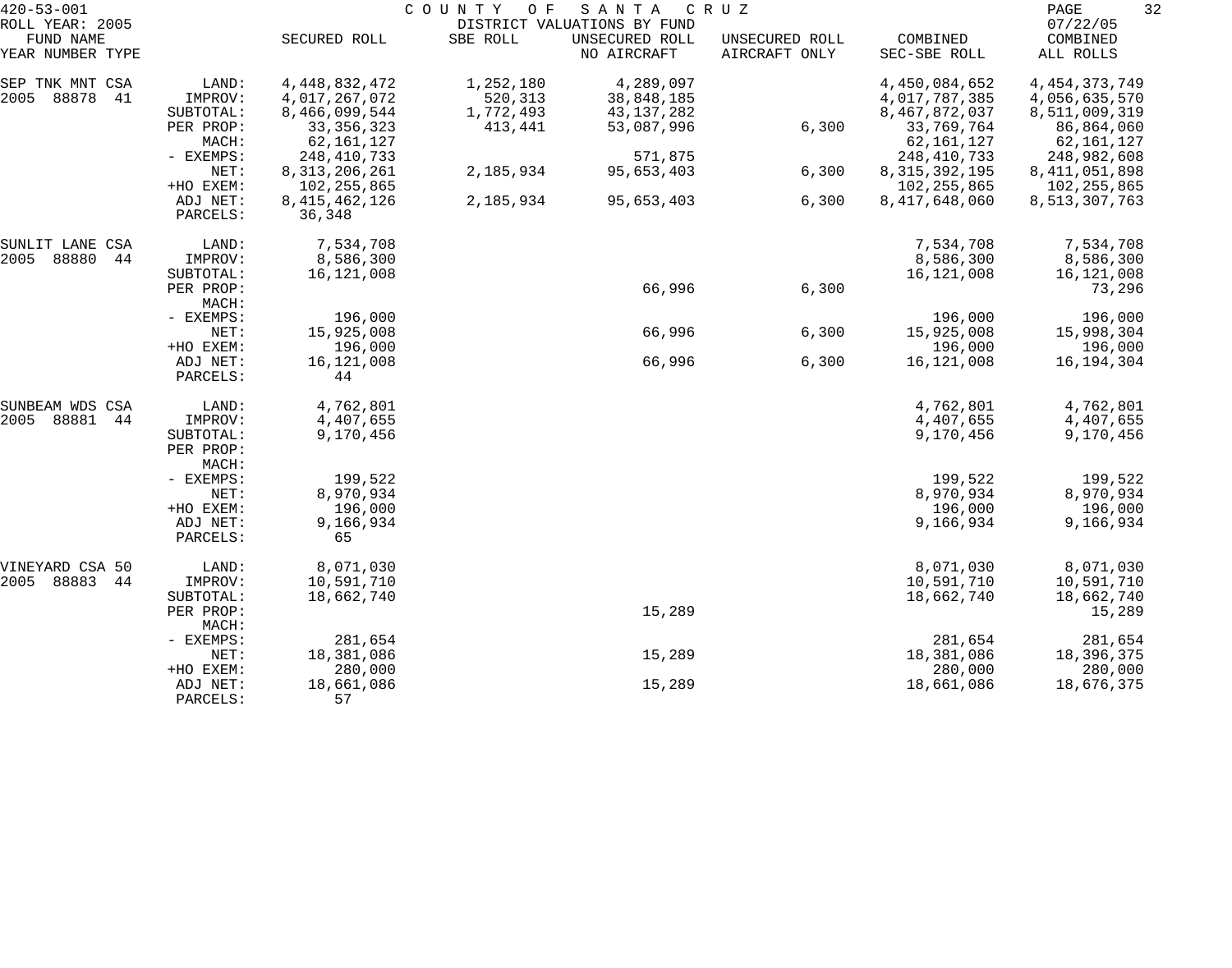| $420 - 53 - 001$             |                       | COUNTY<br>SANTA<br>O F<br>CRUZ |                                                           |         |                |                     |                      | 33<br>PAGE |  |
|------------------------------|-----------------------|--------------------------------|-----------------------------------------------------------|---------|----------------|---------------------|----------------------|------------|--|
| ROLL YEAR: 2005<br>FUND NAME |                       | SECURED ROLL                   | DISTRICT VALUATIONS BY FUND<br>UNSECURED ROLL<br>SBE ROLL |         | UNSECURED ROLL | COMBINED            | 07/22/05<br>COMBINED |            |  |
| YEAR NUMBER TYPE             |                       |                                | NO AIRCRAFT                                               |         | AIRCRAFT ONLY  | SEC-SBE ROLL        | ALL ROLLS            |            |  |
| TRESTLE BCH CSA              | LAND:                 | 6,628,946                      |                                                           |         |                | 6,628,946           | 6,628,946            |            |  |
| 88885<br>2005<br>44          | IMPROV:               | 3,435,339                      |                                                           |         |                | 3, 435, 339         | 3, 435, 339          |            |  |
|                              | SUBTOTAL:             | 10,064,285                     |                                                           |         |                | 10,064,285          | 10,064,285           |            |  |
|                              | PER PROP:             |                                |                                                           |         |                |                     |                      |            |  |
|                              | MACH:                 |                                |                                                           |         |                |                     |                      |            |  |
|                              | - EXEMPS:             | 35,000                         |                                                           |         |                | 35,000              | 35,000               |            |  |
|                              | NET:                  | 10,029,285                     |                                                           |         |                | 10,029,285          | 10,029,285           |            |  |
|                              | +HO EXEM:             | 35,000                         |                                                           |         |                | 35,000              | 35,000               |            |  |
|                              | ADJ NET:              | 10,064,285                     |                                                           |         |                | 10,064,285          | 10,064,285           |            |  |
|                              | PARCELS:              | 24                             |                                                           |         |                |                     |                      |            |  |
| VIEW CIRCLE<br>CSA           | LAND:                 | 1,338,842                      |                                                           |         |                | 1,338,842           | 1,338,842            |            |  |
| 89960<br>2005<br>44          | IMPROV:               | 1,671,143                      |                                                           |         |                | 1,671,143           | 1,671,143            |            |  |
|                              | SUBTOTAL:             | 3,009,985                      |                                                           |         |                | 3,009,985           | 3,009,985            |            |  |
|                              | PER PROP:             |                                |                                                           |         |                |                     |                      |            |  |
|                              | MACH:                 |                                |                                                           |         |                |                     |                      |            |  |
|                              | - EXEMPS:             | 49,000                         |                                                           |         |                | 49,000              | 49,000               |            |  |
|                              | NET:                  | 2,960,985                      |                                                           |         |                | 2,960,985           | 2,960,985            |            |  |
|                              | +HO EXEM:<br>ADJ NET: | 49,000<br>3,009,985            |                                                           |         |                | 49,000<br>3,009,985 | 49,000<br>3,009,985  |            |  |
|                              | PARCELS:              | 11                             |                                                           |         |                |                     |                      |            |  |
| VIEW PNT RD CSA              | LAND:                 | 13,671,180                     |                                                           |         |                | 13,671,180          | 13,671,180           |            |  |
| 2005<br>89965<br>44          | IMPROV:               | 12,593,936                     |                                                           |         |                | 12,593,936          | 12,593,936           |            |  |
|                              | SUBTOTAL:             | 26, 265, 116                   |                                                           |         |                | 26, 265, 116        | 26, 265, 116         |            |  |
|                              | PER PROP:             |                                |                                                           | 18,000  |                |                     | 18,000               |            |  |
|                              | MACH:                 |                                |                                                           |         |                |                     |                      |            |  |
|                              | - EXEMPS:             | 280,562                        |                                                           |         |                | 280,562             | 280,562              |            |  |
|                              | NET:                  | 25,984,554                     |                                                           | 18,000  |                | 25,984,554          | 26,002,554           |            |  |
|                              | +HO EXEM:             | 280,000                        |                                                           |         |                | 280,000             | 280,000              |            |  |
|                              | ADJ NET:              | 26, 264, 554                   |                                                           | 18,000  |                | 26, 264, 554        | 26, 282, 554         |            |  |
|                              | PARCELS:              | 56                             |                                                           |         |                |                     |                      |            |  |
| UPPR PLSNT VLY #             | LAND:                 | 11,253,695                     |                                                           |         |                | 11,253,695          | 11,253,695           |            |  |
| 89971 44<br>2005             | IMPROV:               | 13,017,459                     |                                                           |         |                | 13,017,459          | 13,017,459           |            |  |
|                              | SUBTOTAL:             | 24, 271, 154                   |                                                           |         |                | 24, 271, 154        | 24, 271, 154         |            |  |
|                              | PER PROP:<br>MACH:    |                                |                                                           | 130,717 |                |                     | 130,717              |            |  |
|                              | - EXEMPS:             | 255,295                        |                                                           |         |                | 255,295             | 255,295              |            |  |
|                              | NET:                  | 24,015,859                     |                                                           | 130,717 |                | 24,015,859          | 24, 146, 576         |            |  |
|                              | +HO EXEM:             | 154,000                        |                                                           |         |                | 154,000             | 154,000              |            |  |
|                              | ADJ NET:              | 24, 169, 859                   |                                                           | 130,717 |                | 24,169,859          | 24,300,576           |            |  |
|                              | PARCELS:              | 49                             |                                                           |         |                |                     |                      |            |  |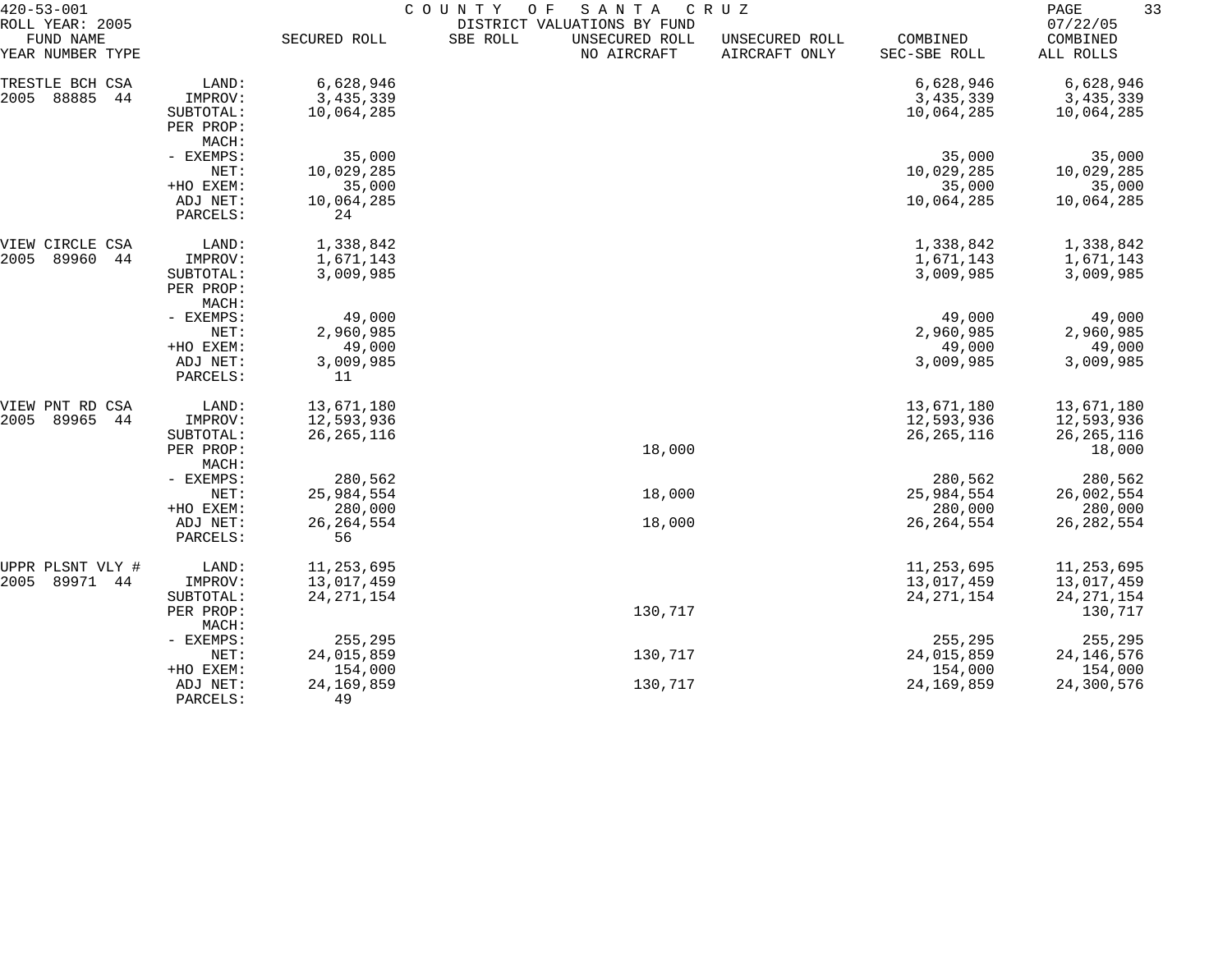| $420 - 53 - 001$                                 |                      | COUNTY<br>O F<br>SANTA<br>C R U Z |                                                                          |                                 |                          |                                   |  |
|--------------------------------------------------|----------------------|-----------------------------------|--------------------------------------------------------------------------|---------------------------------|--------------------------|-----------------------------------|--|
| ROLL YEAR: 2005<br>FUND NAME<br>YEAR NUMBER TYPE |                      | SECURED ROLL                      | DISTRICT VALUATIONS BY FUND<br>SBE ROLL<br>UNSECURED ROLL<br>NO AIRCRAFT | UNSECURED ROLL<br>AIRCRAFT ONLY | COMBINED<br>SEC-SBE ROLL | 07/22/05<br>COMBINED<br>ALL ROLLS |  |
| RIVERDALE PK CSA                                 | LAND:                | 5,038,616                         |                                                                          |                                 | 5,038,616                | 5,038,616                         |  |
| 2005<br>89972<br>44                              | IMPROV:              | 3,015,750                         |                                                                          |                                 | 3,015,750                | 3,015,750                         |  |
|                                                  | SUBTOTAL:            | 8,054,366                         |                                                                          |                                 | 8,054,366                | 8,054,366                         |  |
|                                                  | PER PROP:            |                                   |                                                                          |                                 |                          |                                   |  |
|                                                  | MACH:                |                                   |                                                                          |                                 |                          |                                   |  |
|                                                  | - EXEMPS:            | 166,970                           |                                                                          |                                 | 166,970                  | 166,970                           |  |
|                                                  | NET:                 | 7,887,396                         |                                                                          |                                 | 7,887,396                | 7,887,396                         |  |
|                                                  | +HO EXEM:            | 140,000                           |                                                                          |                                 | 140,000                  | 140,000                           |  |
|                                                  | ADJ NET:             | 8,027,396                         |                                                                          |                                 | 8,027,396                | 8,027,396                         |  |
|                                                  | PARCELS:             | 72                                |                                                                          |                                 |                          |                                   |  |
| WESTDALE CSA 21                                  | LAND:                | 5, 413, 125                       |                                                                          |                                 | 5, 413, 125              | 5, 413, 125                       |  |
| 89973<br>2005<br>44                              | IMPROV:              | 5,948,529                         | 1,091                                                                    |                                 | 5,948,529                | 5,949,620                         |  |
|                                                  | SUBTOTAL:            | 11,361,654                        | 1,091                                                                    |                                 | 11,361,654               | 11,362,745                        |  |
|                                                  | PER PROP:            |                                   | 29,586                                                                   |                                 |                          | 29,586                            |  |
|                                                  | MACH:                |                                   |                                                                          |                                 |                          |                                   |  |
|                                                  | - EXEMPS:            | 159,600                           |                                                                          |                                 | 159,600                  | 159,600                           |  |
|                                                  | NET:                 | 11,202,054                        | 30,677                                                                   |                                 | 11,202,054               | 11, 232, 731                      |  |
|                                                  | +HO EXEM:            | 159,600                           |                                                                          |                                 | 159,600                  | 159,600                           |  |
|                                                  | ADJ NET:             | 11,361,654                        | 30,677                                                                   |                                 | 11,361,654               | 11,392,331                        |  |
|                                                  | PARCELS:             | 39                                |                                                                          |                                 |                          |                                   |  |
| GRAHAM HILL CSA                                  | LAND:                | 17, 118, 816                      |                                                                          |                                 | 17, 118, 816             | 17,118,816                        |  |
| 2005<br>89975<br>44                              | IMPROV:              | 15,487,193                        | 10,645                                                                   |                                 | 15,487,193               | 15,497,838                        |  |
|                                                  | SUBTOTAL:            | 32,606,009                        | 10,645                                                                   |                                 | 32,606,009               | 32,616,654                        |  |
|                                                  | PER PROP:            |                                   | 15,206                                                                   |                                 |                          | 15,206                            |  |
|                                                  | MACH:                |                                   |                                                                          |                                 |                          |                                   |  |
|                                                  | - EXEMPS:            | 42,000                            |                                                                          |                                 | 42,000                   | 42,000                            |  |
|                                                  | NET:                 | 32,564,009                        | 25,851                                                                   |                                 | 32,564,009               | 32,589,860                        |  |
|                                                  | +HO EXEM:            | 42,000                            |                                                                          |                                 | 42,000                   | 42,000                            |  |
|                                                  | ADJ NET:<br>PARCELS: | 32,606,009<br>68                  | 25,851                                                                   |                                 | 32,606,009               | 32,631,860                        |  |
| WHTHS CYN RD CSA                                 | LAND:                | 5,073,728                         |                                                                          |                                 | 5,073,728                | 5,073,728                         |  |
| 89982<br>2005<br>44                              | IMPROV:              | 2,425,247                         |                                                                          |                                 | 2,425,247                | 2,425,247                         |  |
|                                                  | SUBTOTAL:            | 7,498,975                         |                                                                          |                                 | 7,498,975                | 7,498,975                         |  |
|                                                  | PER PROP:            | 100,767                           |                                                                          |                                 | 100,767                  | 100,767                           |  |
|                                                  | MACH:                |                                   |                                                                          |                                 |                          |                                   |  |
|                                                  | - EXEMPS:            | 557,420                           |                                                                          |                                 | 557,420                  | 557,420                           |  |
|                                                  | NET:                 | 7,042,322                         |                                                                          |                                 | 7,042,322                | 7,042,322                         |  |
|                                                  | +HO EXEM:            | 91,000                            |                                                                          |                                 | 91,000                   | 91,000                            |  |
|                                                  | ADJ NET:             | 7,133,322                         |                                                                          |                                 | 7,133,322                | 7,133,322                         |  |
|                                                  | PARCELS:             | 65                                |                                                                          |                                 |                          |                                   |  |
|                                                  |                      |                                   |                                                                          |                                 |                          |                                   |  |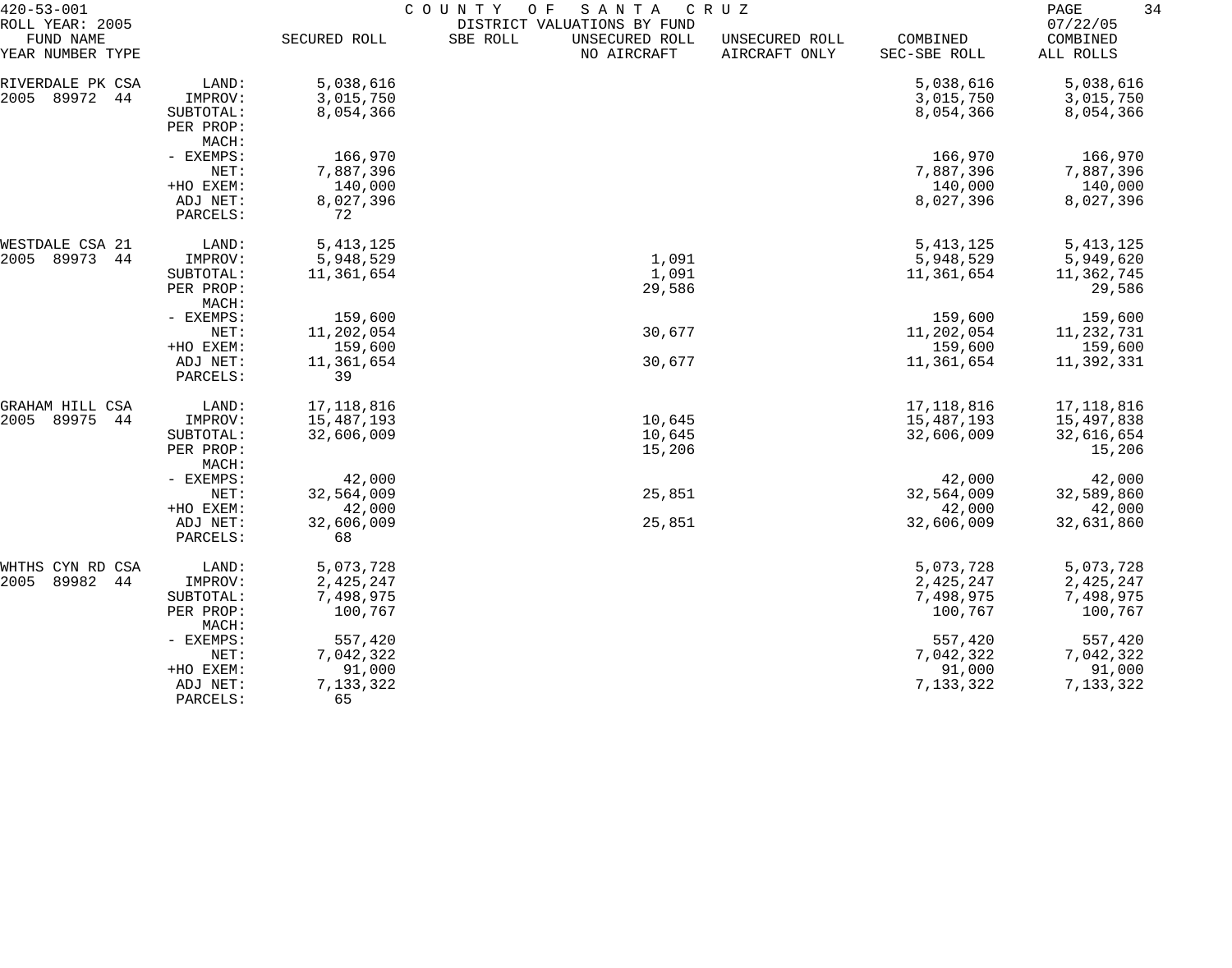| $420 - 53 - 001$                                 |                      | COUNTY<br>O F<br>S A N T A<br>C R U Z<br>DISTRICT VALUATIONS BY FUND |          |                               |                                 |                          |                                   |
|--------------------------------------------------|----------------------|----------------------------------------------------------------------|----------|-------------------------------|---------------------------------|--------------------------|-----------------------------------|
| ROLL YEAR: 2005<br>FUND NAME<br>YEAR NUMBER TYPE |                      | SECURED ROLL                                                         | SBE ROLL | UNSECURED ROLL<br>NO AIRCRAFT | UNSECURED ROLL<br>AIRCRAFT ONLY | COMBINED<br>SEC-SBE ROLL | 07/22/05<br>COMBINED<br>ALL ROLLS |
| ALBA REC & PARK                                  | LAND:                | 4,105,476                                                            |          |                               |                                 | 4,105,476                | 4,105,476                         |
| 2005 90004 44                                    | IMPROV:              | 4,436,551                                                            |          |                               |                                 | 4,436,551                | 4,436,551                         |
|                                                  | SUBTOTAL:            | 8,542,027                                                            |          |                               |                                 | 8,542,027                | 8,542,027                         |
|                                                  | PER PROP:            |                                                                      |          |                               |                                 |                          |                                   |
|                                                  | MACH:                |                                                                      |          |                               |                                 |                          |                                   |
|                                                  | - EXEMPS:            | 1,513,806                                                            |          |                               |                                 | 1,513,806                | 1,513,806                         |
|                                                  | NET:                 | 7,028,221                                                            |          |                               |                                 | 7,028,221                | 7,028,221                         |
|                                                  | +HO EXEM:            | 88,200                                                               |          |                               |                                 | 88,200                   | 88,200                            |
|                                                  | ADJ NET:             | 7,116,421                                                            |          |                               |                                 | 7,116,421                | 7,116,421                         |
|                                                  | PARCELS:             | 46                                                                   |          |                               |                                 |                          |                                   |
| APTOS LA SELVA F                                 | LAND:                | 2, 416, 824, 476                                                     | 378,905  | 4,577,263                     |                                 | 2, 417, 203, 381         | 2,421,780,644                     |
| 2005<br>90100 44                                 | IMPROV:              | 1,875,083,887                                                        | 114,910  | 9,462,639                     |                                 | 1,875,198,797            | 1,884,661,436                     |
|                                                  | SUBTOTAL:            | 4, 291, 908, 363                                                     | 493,815  | 14,039,902                    |                                 | 4, 292, 402, 178         | 4,306,442,080                     |
|                                                  | PER PROP:            | 5,432,916                                                            | 65,782   | 20,674,494                    |                                 | 5,498,698                | 26, 173, 192                      |
|                                                  | MACH:                | 515,551                                                              |          |                               |                                 | 515,551                  | 515,551                           |
|                                                  | - EXEMPS:            | 68, 144, 541                                                         |          | 1,462,532                     |                                 | 68,144,541               | 69,607,073                        |
|                                                  | NET:                 | 4, 229, 712, 289                                                     | 559,597  | 33,251,864                    |                                 | 4,230,271,886            | 4, 263, 523, 750                  |
|                                                  | +HO EXEM:            | 38,236,800                                                           |          |                               |                                 | 38,236,800               | 38,236,800                        |
|                                                  | ADJ NET:<br>PARCELS: | 4,267,949,089<br>11,864                                              | 559,597  | 33, 251, 864                  |                                 | 4,268,508,686            | 4,301,760,550                     |
| LA SELVA SPEC LE                                 | LAND:                | 301, 347, 936                                                        | 56,524   | 15,247                        |                                 | 301,404,460              | 301, 419, 707                     |
| 2005 90101<br>44                                 | IMPROV:              | 240, 475, 346                                                        | 42,436   | 30,940                        |                                 | 240,517,782              | 240,548,722                       |
|                                                  | SUBTOTAL:            | 541,823,282                                                          | 98,960   | 46,187                        |                                 | 541,922,242              | 541,968,429                       |
|                                                  | PER PROP:<br>MACH:   | 76,827                                                               | 24,293   | 582,010                       |                                 | 101,120                  | 683,130                           |
|                                                  | - EXEMPS:            | 7,215,060                                                            |          |                               |                                 | 7,215,060                | 7,215,060                         |
|                                                  | NET:                 | 534,685,049                                                          | 123,253  | 628,197                       |                                 | 534,808,302              | 535, 436, 499                     |
|                                                  | +HO EXEM:            | 4,139,800                                                            |          |                               |                                 | 4,139,800                | 4,139,800                         |
|                                                  | ADJ NET:             | 538,824,849                                                          | 123,253  | 628,197                       |                                 | 538,948,102              | 539,576,299                       |
|                                                  | PARCELS:             | 1,352                                                                |          |                               |                                 |                          |                                   |
| DAY VALLEY LEVY                                  | LAND:                | 102,197,558                                                          |          |                               |                                 | 102,197,558              | 102,197,558                       |
| 2005 90102<br>44                                 | IMPROV:              | 101,082,088                                                          |          |                               |                                 | 101,082,088              | 101,082,088                       |
|                                                  | SUBTOTAL:            | 203, 279, 646                                                        |          |                               |                                 | 203, 279, 646            | 203, 279, 646                     |
|                                                  | PER PROP:<br>MACH:   | 72,977                                                               |          | 447,921                       |                                 | 72,977                   | 520,898                           |
|                                                  | - EXEMPS:            | 2,854,896                                                            |          |                               |                                 | 2,854,896                | 2,854,896                         |
|                                                  | NET:                 | 200, 497, 727                                                        |          | 447,921                       |                                 | 200, 497, 727            | 200,945,648                       |
|                                                  | +HO EXEM:            | 2,392,600                                                            |          |                               |                                 | 2,392,600                | 2,392,600                         |
|                                                  | ADJ NET:             | 202,890,327                                                          |          | 447,921                       |                                 | 202,890,327              | 203, 338, 248                     |
|                                                  | PARCELS:             | 497                                                                  |          |                               |                                 |                          |                                   |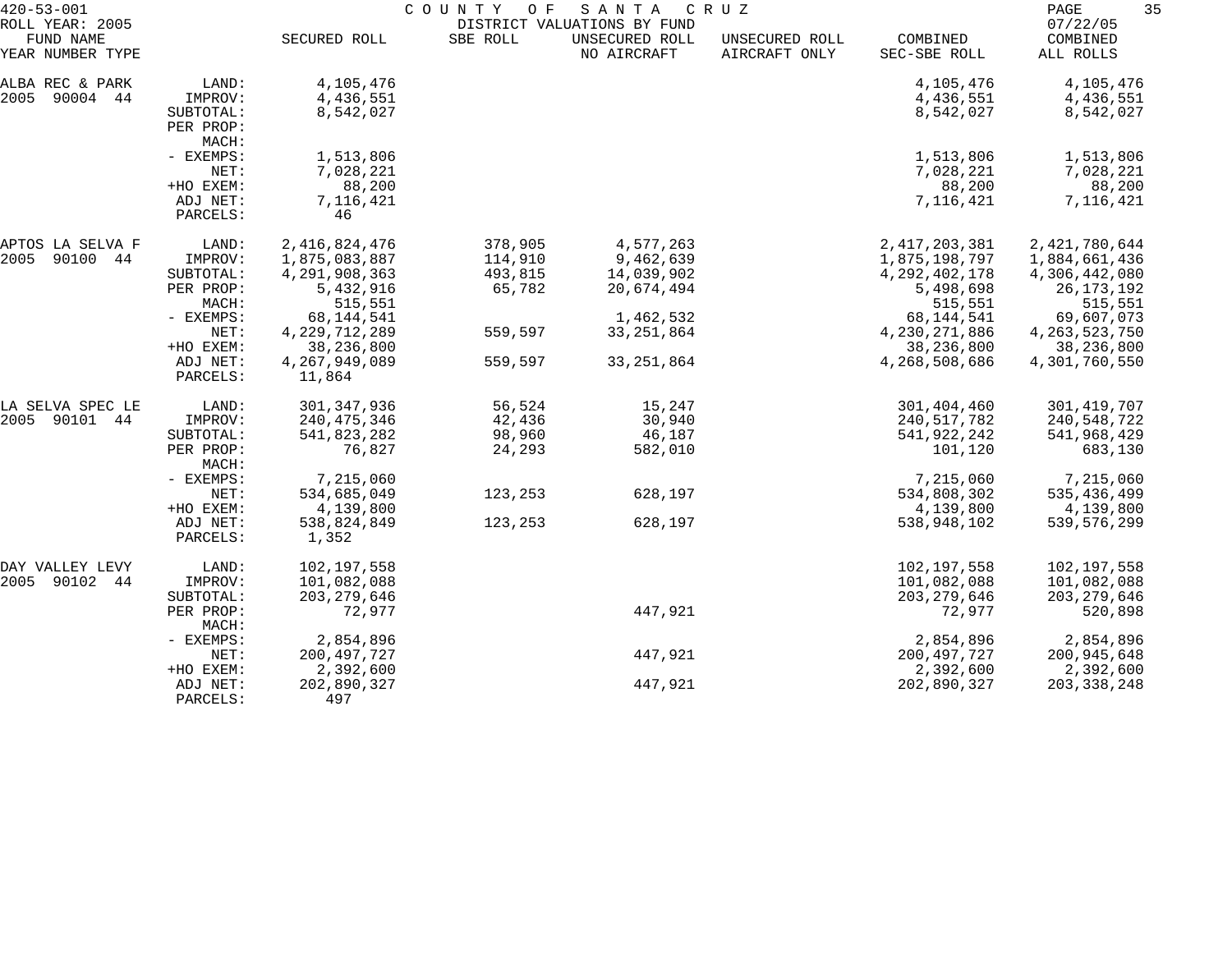| $420 - 53 - 001$             |                      |                        | COUNTY<br>O F<br>SANTA                                    | C R U Z        |               | 36<br>PAGE           |
|------------------------------|----------------------|------------------------|-----------------------------------------------------------|----------------|---------------|----------------------|
| ROLL YEAR: 2005<br>FUND NAME |                      | SECURED ROLL           | DISTRICT VALUATIONS BY FUND<br>SBE ROLL<br>UNSECURED ROLL | UNSECURED ROLL | COMBINED      | 07/22/05<br>COMBINED |
| YEAR NUMBER TYPE             |                      |                        | NO AIRCRAFT                                               | AIRCRAFT ONLY  | SEC-SBE ROLL  | ALL ROLLS            |
| BEN LOMOND FPD               | LAND:                | 251, 453, 249          | 13,551                                                    |                | 251, 453, 249 | 251,466,800          |
| 2005 91113 44                | IMPROV:              | 244,569,755            | 223,327                                                   |                | 244,569,755   | 244,793,082          |
|                              | SUBTOTAL:            | 496,023,004            | 236,878                                                   |                | 496,023,004   | 496,259,882          |
|                              | PER PROP:            | 805,777                | 1,573,024                                                 |                | 805,777       | 2,378,801            |
|                              | MACH:                | 19,986                 |                                                           |                | 19,986        | 19,986               |
|                              | - EXEMPS:            | 15,400,232             | 34,395                                                    |                | 15,400,232    | 15,434,627           |
|                              | NET:                 | 481,448,535            | 1,775,507                                                 |                | 481,448,535   | 483, 224, 042        |
|                              | +HO EXEM:            | 7,956,200              |                                                           |                | 7,956,200     | 7,956,200            |
|                              | ADJ NET:<br>PARCELS: | 489, 404, 735<br>2,677 | 1,775,507                                                 |                | 489,404,735   | 491,180,242          |
| BOULDER CREEK FP             | LAND:                | 539,924,322            |                                                           |                | 539,924,322   | 539,924,322          |
| 2005 91119 44                | IMPROV:              | 462,958,266            | 1,102,712                                                 |                | 462,958,266   | 464,060,978          |
|                              | SUBTOTAL:            | 1,002,882,588          | 1,102,712                                                 |                | 1,002,882,588 | 1,003,985,300        |
|                              | PER PROP:<br>MACH:   | 764,985                | 4,024,334                                                 |                | 764,985       | 4,789,319            |
|                              | - EXEMPS:            | 26, 205, 547           |                                                           |                | 26, 205, 547  | 26,205,547           |
|                              | NET:                 | 977,442,026            | 5,127,046                                                 |                | 977,442,026   | 982,569,072          |
|                              | +HO EXEM:            | 14,659,400             |                                                           |                | 14,659,400    | 14,659,400           |
|                              | ADJ NET:<br>PARCELS: | 992,101,426<br>6,619   | 5,127,046                                                 |                | 992,101,426   | 997, 228, 472        |
| BOULDER CREEK RE             | LAND:                | 538,655,539            |                                                           |                | 538,655,539   | 538,655,539          |
| 2005 91121 44                | IMPROV:              | 462,359,545            | 1,102,712                                                 |                | 462,359,545   | 463,462,257          |
|                              | SUBTOTAL:            | 1,001,015,084          | 1,102,712                                                 |                | 1,001,015,084 | 1,002,117,796        |
|                              | PER PROP:<br>MACH:   | 764,985                | 4,036,969                                                 |                | 764,985       | 4,801,954            |
|                              | - EXEMPS:            | 26, 235, 808           |                                                           |                | 26, 235, 808  | 26, 235, 808         |
|                              | NET:                 | 975,544,261            | 5,139,681                                                 |                | 975,544,261   | 980,683,942          |
|                              | +HO EXEM:            | 14,673,400             |                                                           |                | 14,673,400    | 14,673,400           |
|                              | ADJ NET:<br>PARCELS: | 990,217,661<br>6,654   | 5,139,681                                                 |                | 990,217,661   | 995, 357, 342        |
| BRANCIFORTE FPD              | LAND:                | 125,806,861            |                                                           |                | 125,806,861   | 125,806,861          |
| 2005 91127<br>44             | IMPROV:              | 120,040,703            |                                                           |                | 120,040,703   | 120,040,703          |
|                              | SUBTOTAL:            | 245,847,564            |                                                           |                | 245,847,564   | 245,847,564          |
|                              | PER PROP:<br>MACH:   | 184,002                | 285,629                                                   |                | 184,002       | 469,631              |
|                              | - EXEMPS:            | 4,600,659              |                                                           |                | 4,600,659     | 4,600,659            |
|                              | NET:                 | 241,430,907            | 285,629                                                   |                | 241,430,907   | 241,716,536          |
|                              | +HO EXEM:            | 2,937,200              |                                                           |                | 2,937,200     | 2,937,200            |
|                              | ADJ NET:<br>PARCELS: | 244, 368, 107<br>745   | 285,629                                                   |                | 244, 368, 107 | 244,653,736          |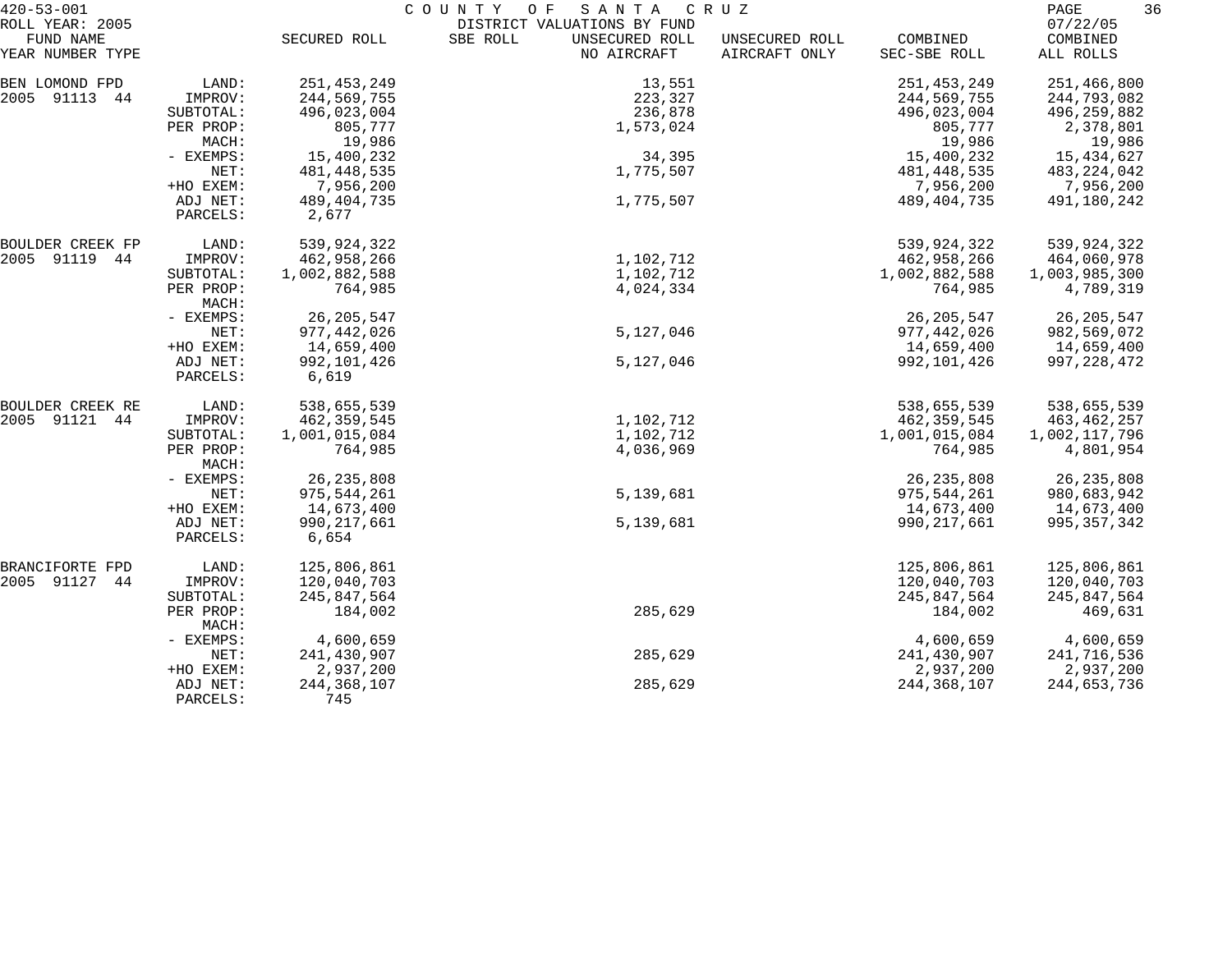| $420 - 53 - 001$              |                      | COUNTY OF<br>S A N T A<br>C R U Z |           |                               |                                 |                          |                       |  |
|-------------------------------|----------------------|-----------------------------------|-----------|-------------------------------|---------------------------------|--------------------------|-----------------------|--|
| ROLL YEAR: 2005               |                      |                                   |           | DISTRICT VALUATIONS BY FUND   |                                 |                          | 07/22/05              |  |
| FUND NAME<br>YEAR NUMBER TYPE |                      | SECURED ROLL                      | SBE ROLL  | UNSECURED ROLL<br>NO AIRCRAFT | UNSECURED ROLL<br>AIRCRAFT ONLY | COMBINED<br>SEC-SBE ROLL | COMBINED<br>ALL ROLLS |  |
| CENTRAL FPD                   | LAND:                | 3,137,090,856                     | 5,056,134 | 8,848,650                     |                                 | 3, 142, 146, 990         | 3,150,995,640         |  |
| 2005 91129<br>44              | IMPROV:              | 2,673,629,187                     | 280,889   | 47,193,189                    |                                 | 2,673,910,076            | 2,721,103,265         |  |
|                               | SUBTOTAL:            | 5,810,720,043                     | 5,337,023 | 56,041,839                    |                                 | 5,816,057,066            | 5,872,098,905         |  |
|                               | PER PROP:            | 37, 325, 387                      | 160,799   | 84,759,882                    |                                 | 37,486,186               | 122,246,068           |  |
|                               | MACH:                | 1,409,395                         |           |                               |                                 | 1,409,395                | 1,409,395             |  |
|                               | - EXEMPS:            | 246,619,792                       |           | 3,488,936                     |                                 | 246,619,792              | 250,108,728           |  |
|                               | NET:                 | 5,602,835,033                     | 5,497,822 | 137, 312, 785                 |                                 | 5,608,332,855            | 5,745,645,640         |  |
|                               | +HO EXEM:            | 56, 325, 989                      |           |                               |                                 | 56, 325, 989             | 56,325,989            |  |
|                               | ADJ NET:<br>PARCELS: | 5,659,161,022<br>17,895           | 5,497,822 | 137, 312, 785                 |                                 | 5,664,658,844            | 5,801,971,629         |  |
| CENTRAL WATER                 | LAND:                | 198,940,217                       | 71,348    |                               |                                 | 199,011,565              | 199,011,565           |  |
| 2005 92201 44                 | IMPROV:              | 193, 316, 269                     |           | 82,500                        |                                 | 193,316,269              | 193,398,769           |  |
|                               | SUBTOTAL:            | 392, 256, 486                     | 71,348    | 82,500                        |                                 | 392, 327, 834            | 392,410,334           |  |
|                               | PER PROP:<br>MACH:   | 174,243                           |           | 1,367,762                     |                                 | 174,243                  | 1,542,005             |  |
|                               | - EXEMPS:            | 6,638,698                         |           |                               |                                 | 6,638,698                | 6,638,698             |  |
|                               | NET:                 | 385,792,031                       | 71,348    | 1,450,262                     |                                 | 385,863,379              | 387, 313, 641         |  |
|                               | +HO EXEM:            | 4,866,400                         |           |                               |                                 | 4,866,400                | 4,866,400             |  |
|                               | ADJ NET:<br>PARCELS: | 390,658,431<br>1,102              | 71,348    | 1,450,262                     |                                 | 390,729,779              | 392,180,041           |  |
| FELTON FPD                    | LAND:                | 314,545,960                       | 197,393   | 2,620,370                     |                                 | 314,743,353              | 317, 363, 723         |  |
| 94347<br>2005<br>44           | IMPROV:              | 288,898,876                       | 120,500   | 5,007,547                     |                                 | 289,019,376              | 294,026,923           |  |
|                               | SUBTOTAL:            | 603, 444, 836                     | 317,893   | 7,627,917                     |                                 | 603,762,729              | 611,390,646           |  |
|                               | PER PROP:<br>MACH:   | 3,572,375<br>5,293                | 103,436   | 7,270,668                     |                                 | 3,675,811<br>5,293       | 10,946,479<br>5,293   |  |
|                               | - EXEMPS:            | 40,083,750                        |           |                               |                                 | 40,083,750               | 40,083,750            |  |
|                               | NET:                 | 566,938,754                       | 421,329   | 14,898,585                    |                                 | 567,360,083              | 582,258,668           |  |
|                               | +HO EXEM:            | 8,718,360                         |           |                               |                                 | 8,718,360                | 8,718,360             |  |
|                               | ADJ NET:<br>PARCELS: | 575,657,114<br>2,970              | 421,329   | 14,898,585                    |                                 | 576,078,443              | 590, 977, 028         |  |
| LA SELVA REC                  | LAND:                | 149,849,623                       | 55,201    |                               |                                 | 149,904,824              | 149,904,824           |  |
| 2005 95504 44                 | IMPROV:              | 119,955,242                       | 41,443    | 15,693                        |                                 | 119,996,685              | 120,012,378           |  |
|                               | SUBTOTAL:            | 269,804,865                       | 96,644    | 15,693                        |                                 | 269,901,509              | 269,917,202           |  |
|                               | PER PROP:<br>MACH:   | 3,900                             | 23,724    | 447,521                       |                                 | 27,624                   | 475,145               |  |
|                               | - EXEMPS:            | 4,497,806                         |           |                               |                                 | 4,497,806                | 4,497,806             |  |
|                               | NET:                 | 265, 310, 959                     | 120,368   | 463,214                       |                                 | 265, 431, 327            | 265,894,541           |  |
|                               | +HO EXEM:            | 3,021,200                         |           |                               |                                 | 3,021,200                | 3,021,200             |  |
|                               | ADJ NET:<br>PARCELS: | 268, 332, 159<br>835              | 120,368   | 463,214                       |                                 | 268, 452, 527            | 268,915,741           |  |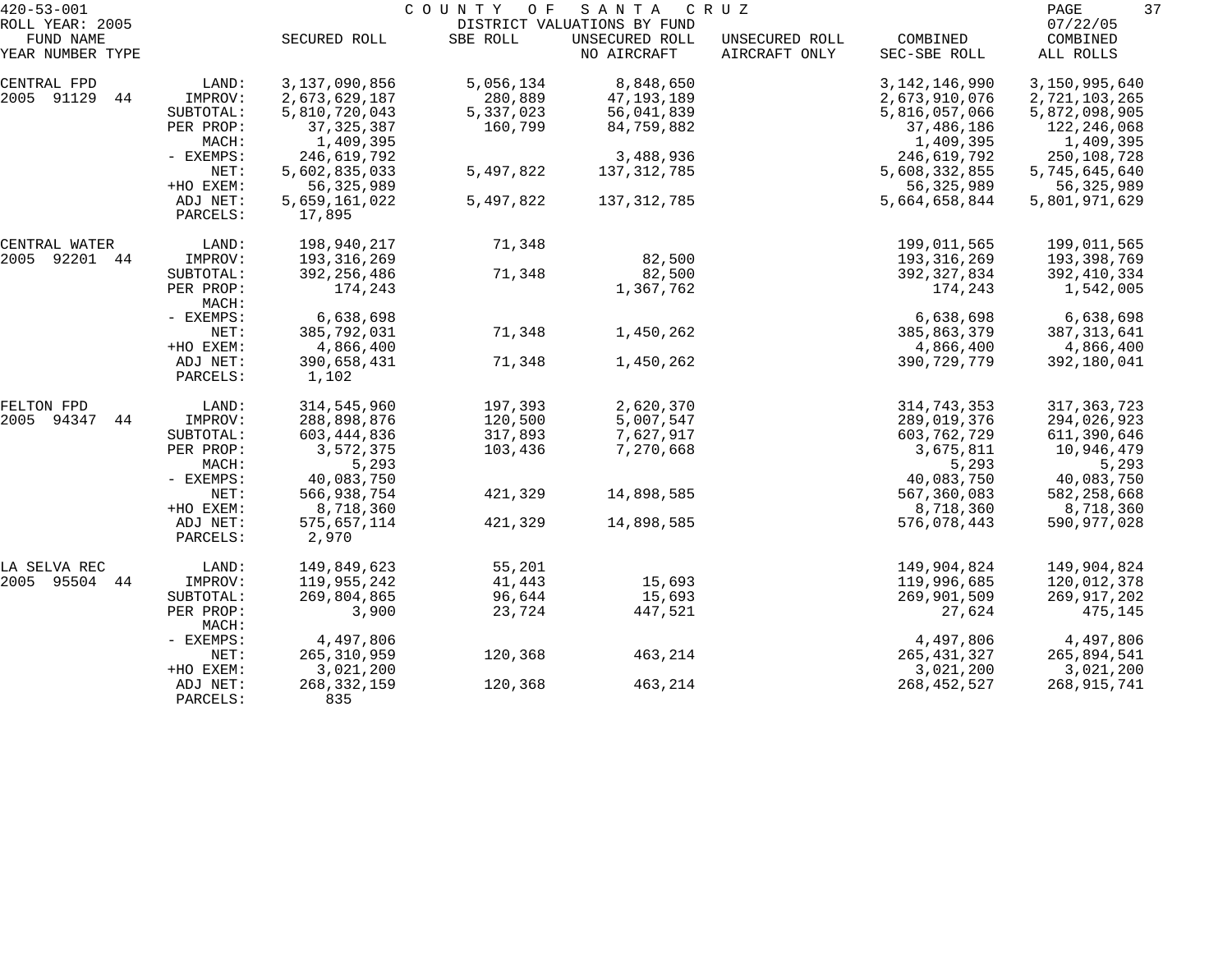| $420 - 53 - 001$                                 |                      | COUNTY<br>SANTA<br>O F<br>C R U Z |          |                                                              |                                 |                  |                      |  |
|--------------------------------------------------|----------------------|-----------------------------------|----------|--------------------------------------------------------------|---------------------------------|------------------|----------------------|--|
| ROLL YEAR: 2005<br>FUND NAME<br>YEAR NUMBER TYPE |                      | SECURED ROLL                      | SBE ROLL | DISTRICT VALUATIONS BY FUND<br>UNSECURED ROLL<br>NO AIRCRAFT | UNSECURED ROLL<br>AIRCRAFT ONLY | COMBINED         | 07/22/05<br>COMBINED |  |
|                                                  |                      |                                   |          |                                                              |                                 | SEC-SBE ROLL     | ALL ROLLS            |  |
| LOMPICO WATER                                    | LAND:                | 55,493,250                        |          |                                                              |                                 | 55, 493, 250     | 55,493,250           |  |
| 2005 96609 44                                    | IMPROV:              | 38,687,807                        |          | 6,101                                                        |                                 | 38,687,807       | 38,693,908           |  |
|                                                  | SUBTOTAL:            | 94,181,057                        |          | 6,101                                                        |                                 | 94,181,057       | 94, 187, 158         |  |
|                                                  | PER PROP:<br>MACH:   |                                   |          | 113,679                                                      |                                 |                  | 113,679              |  |
|                                                  | - EXEMPS:            | 3,013,583                         |          |                                                              |                                 | 3,013,583        | 3,013,583            |  |
|                                                  | NET:                 | 91, 167, 474                      |          | 119,780                                                      |                                 | 91,167,474       | 91,287,254           |  |
|                                                  | +HO EXEM:            | 1,873,200                         |          |                                                              |                                 | 1,873,200        | 1,873,200            |  |
|                                                  | ADJ NET:             | 93,040,674                        |          | 119,780                                                      |                                 | 93,040,674       | 93,160,454           |  |
|                                                  | PARCELS:             | 1,637                             |          |                                                              |                                 |                  |                      |  |
| OPAL CLFS REC                                    | LAND:                | 98,436,996                        |          |                                                              |                                 | 98,436,996       | 98,436,996           |  |
| 2005<br>96612 44                                 | IMPROV:              | 54,406,821                        |          | 343,905                                                      |                                 | 54,406,821       | 54,750,726           |  |
|                                                  | SUBTOTAL:            | 152,843,817                       |          | 343,905                                                      |                                 | 152,843,817      | 153,187,722          |  |
|                                                  | PER PROP:<br>MACH:   | 24,321                            |          | 684,413                                                      |                                 | 24,321           | 708,734              |  |
|                                                  | - EXEMPS:            | 1,402,034                         |          |                                                              |                                 | 1,402,034        | 1,402,034            |  |
|                                                  | NET:                 | 151,466,104                       |          | 1,028,318                                                    |                                 | 151,466,104      | 152,494,422          |  |
|                                                  | +HO EXEM:            | 1,318,800                         |          |                                                              |                                 | 1,318,800        | 1,318,800            |  |
|                                                  | ADJ NET:<br>PARCELS: | 152,784,904<br>379                |          | 1,028,318                                                    |                                 | 152,784,904      | 153,813,222          |  |
| PV CEMETERY                                      | LAND:                | 2,620,623,646                     | 668,061  | 9,960,055                                                    |                                 | 2,621,291,707    | 2,631,251,762        |  |
| 2005 96615<br>44                                 | IMPROV:              | 2,652,855,312                     | 58,950   | 57, 194, 297                                                 |                                 | 2,652,914,262    | 2,710,108,559        |  |
|                                                  | SUBTOTAL:            | 5, 273, 478, 958                  | 727,011  | 67, 154, 352                                                 |                                 | 5, 274, 205, 969 | 5, 341, 360, 321     |  |
|                                                  | PER PROP:            | 73,053,720                        | 33,747   | 138,759,047                                                  | 38,632,809                      | 73,087,467       | 250,479,323          |  |
|                                                  | MACH:                | 31,172,091                        |          |                                                              |                                 | 31,172,091       | 31,172,091           |  |
|                                                  | - EXEMPS:            | 218, 363, 371                     |          | 2,015,319                                                    | 270,560                         | 218, 363, 371    | 220,649,250          |  |
|                                                  | NET:                 | 5, 159, 341, 398                  | 760,758  | 203,898,080                                                  | 38, 362, 249                    | 5,160,102,156    | 5,402,362,485        |  |
|                                                  | +HO EXEM:            | 58, 447, 137                      |          |                                                              |                                 | 58, 447, 137     | 58, 447, 137         |  |
|                                                  | ADJ NET:<br>PARCELS: | 5, 217, 788, 535<br>17,962        | 760,758  | 203,898,080                                                  | 38, 362, 249                    | 5, 218, 549, 293 | 5,460,809,622        |  |
| PAJARO VALLEY FP                                 | LAND:                | 567,967,072                       |          | 1,490,311                                                    |                                 | 567,967,072      | 569, 457, 383        |  |
| 2005<br>96619 44                                 | IMPROV:              | 523,566,001                       |          | 5,700,002                                                    |                                 | 523,566,001      | 529,266,003          |  |
|                                                  | SUBTOTAL:            | 1,091,533,073                     |          | 7,190,313                                                    |                                 | 1,091,533,073    | 1,098,723,386        |  |
|                                                  | PER PROP:            | 8,575,201                         |          | 14,383,856                                                   |                                 | 8,575,201        | 22,959,057           |  |
|                                                  | MACH:                | 34,991                            |          |                                                              |                                 | 34,991           | 34,991               |  |
|                                                  | - EXEMPS:            | 60,308,487                        |          | 381,599                                                      |                                 | 60,308,487       | 60,690,086           |  |
|                                                  | NET:                 | 1,039,834,778                     |          | 21, 192, 570                                                 |                                 | 1,039,834,778    | 1,061,027,348        |  |
|                                                  | +HO EXEM:            | 15,642,200                        |          |                                                              |                                 | 15,642,200       | 15,642,200           |  |
|                                                  | ADJ NET:             | 1,055,476,978                     |          | 21, 192, 570                                                 |                                 | 1,055,476,978    | 1,076,669,548        |  |
|                                                  | PARCELS:             | 4,148                             |          |                                                              |                                 |                  |                      |  |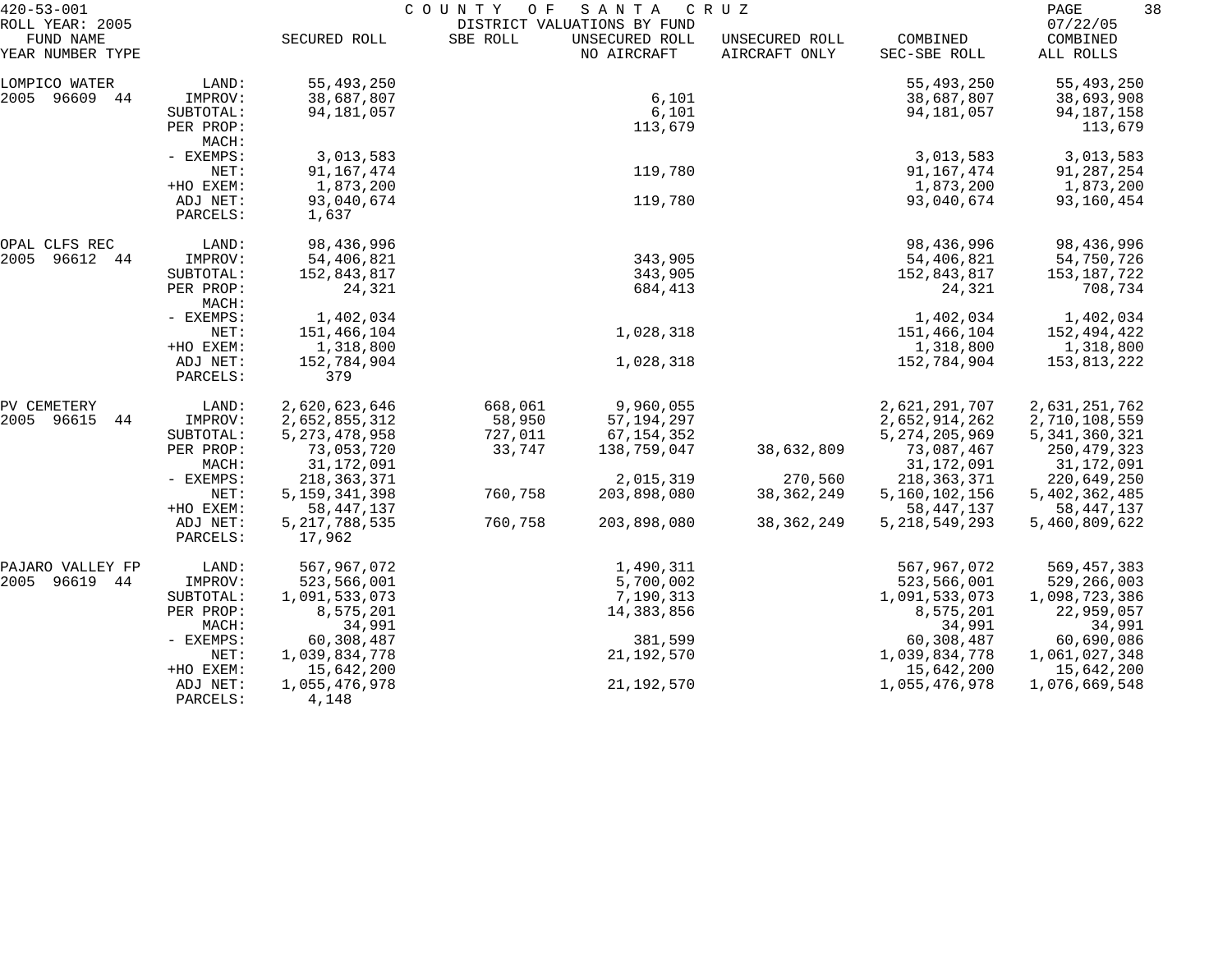| $420 - 53 - 001$                                 |                        | COUNTY OF<br>SANTA<br>C R U Z    |                      |                                                              |                                 |                                 |                                    |  |
|--------------------------------------------------|------------------------|----------------------------------|----------------------|--------------------------------------------------------------|---------------------------------|---------------------------------|------------------------------------|--|
| ROLL YEAR: 2005<br>FUND NAME<br>YEAR NUMBER TYPE |                        | SECURED ROLL                     | SBE ROLL             | DISTRICT VALUATIONS BY FUND<br>UNSECURED ROLL<br>NO AIRCRAFT | UNSECURED ROLL<br>AIRCRAFT ONLY | COMBINED<br>SEC-SBE ROLL        | 07/22/05<br>COMBINED<br>ALL ROLLS  |  |
|                                                  |                        |                                  |                      |                                                              |                                 |                                 |                                    |  |
| SCOTTS VLY FPD<br>2005<br>98861<br>44            | LAND:<br>IMPROV:       | 1,356,102,401<br>1,438,597,334   | 50,000               | 2,790,264<br>19,087,676                                      |                                 | 1,356,152,401<br>1,438,597,334  | 1,358,942,665<br>1,457,685,010     |  |
|                                                  | SUBTOTAL:<br>PER PROP: | 2,794,699,735<br>9,822,130       | 50,000               | 21,877,940<br>82,843,516                                     |                                 | 2,794,749,735<br>9,822,130      | 2,816,627,675<br>92,665,646        |  |
|                                                  | MACH:<br>- EXEMPS:     | 1,756,841<br>58, 377, 268        |                      | 553,378                                                      |                                 | 1,756,841<br>58, 377, 268       | 1,756,841<br>58,930,646            |  |
|                                                  | NET:<br>+HO EXEM:      | 2,747,901,438<br>27,018,600      | 50,000               | 104,168,078                                                  |                                 | 2,747,951,438<br>27,018,600     | 2,852,119,516<br>27,018,600        |  |
|                                                  | ADJ NET:<br>PARCELS:   | 2,774,920,038<br>7,429           | 50,000               | 104,168,078                                                  |                                 | 2,774,970,038                   | 2,879,138,116                      |  |
| SV FPD ZN A<br>2005 98862                        | LAND:                  | 173,950,022                      |                      | 587,496                                                      |                                 | 173,950,022                     | 173,950,022                        |  |
| 44                                               | IMPROV:<br>SUBTOTAL:   | 161,951,333<br>335,901,355       |                      | 587,496                                                      |                                 | 161,951,333<br>335,901,355      | 162,538,829<br>336,488,851         |  |
|                                                  | PER PROP:<br>MACH:     | 997,645<br>25,572                |                      | 272,597                                                      |                                 | 997,645<br>25,572               | 1,270,242<br>25,572                |  |
|                                                  | - EXEMPS:              | 3,884,762                        |                      |                                                              |                                 | 3,884,762                       | 3,884,762                          |  |
|                                                  | NET:<br>+HO EXEM:      | 333,039,810<br>3,770,200         |                      | 860,093                                                      |                                 | 333,039,810<br>3,770,200        | 333,899,903<br>3,770,200           |  |
|                                                  | ADJ NET:<br>PARCELS:   | 336,810,010<br>860               |                      | 860,093                                                      |                                 | 336,810,010                     | 337,670,103                        |  |
| SV FPD CITY SVC                                  | LAND:                  | 844,758,600                      |                      | 2,773,496                                                    |                                 | 844,758,600                     | 847,532,096                        |  |
| 2005<br>98866<br>44                              | IMPROV:<br>SUBTOTAL:   | 942,994,283<br>1,787,752,883     |                      | 18,193,966<br>20,967,462                                     |                                 | 942,994,283<br>1,787,752,883    | 961,188,249<br>1,808,720,345       |  |
|                                                  | PER PROP:<br>MACH:     | 7,917,499<br>1,470,266           |                      | 81, 113, 969                                                 |                                 | 7,917,499<br>1,470,266          | 89,031,468<br>1,470,266            |  |
|                                                  | - EXEMPS:              | 41,748,033                       |                      | 542,906                                                      |                                 | 41,748,033                      | 42,290,939                         |  |
|                                                  | NET:<br>+HO EXEM:      | 1,755,392,615<br>15,670,200      |                      | 101,538,525                                                  |                                 | 1,755,392,615<br>15,670,200     | 1,856,931,140<br>15,670,200        |  |
|                                                  | ADJ NET:<br>PARCELS:   | 1,771,062,815<br>4,139           |                      | 101,538,525                                                  |                                 | 1,771,062,815                   | 1,872,601,340                      |  |
| RESOURCE CONS                                    | LAND:                  | 9,606,838,721                    | 6,579,338            | 18,975,125                                                   |                                 | 9,613,418,059                   | 9,632,393,184                      |  |
| 2005 98867<br>60                                 | IMPROV:<br>SUBTOTAL:   | 8,182,946,047<br>17,789,784,768  | 888,684<br>7,468,022 | 94,185,006<br>113,160,131                                    |                                 | 8,183,834,731<br>17,797,252,790 | 8, 278, 019, 737<br>17,910,412,921 |  |
|                                                  | PER PROP:              | 75,636,654                       | 624,321              | 159,505,893                                                  | 6,300                           | 76,260,975                      | 235,773,168                        |  |
|                                                  | MACH:<br>- EXEMPS:     | 64,086,073<br>568,102,377        |                      | 6, 115, 451                                                  |                                 | 64,086,073<br>568,102,377       | 64,086,073<br>574, 217, 828        |  |
|                                                  | NET:<br>+HO EXEM:      | 17, 361, 405, 118<br>190,148,606 | 8,092,343            | 266,550,573                                                  | 6,300                           | 17,369,497,461<br>190, 148, 606 | 17,636,054,334<br>190,148,606      |  |
|                                                  | ADJ NET:<br>PARCELS:   | 17,551,553,724<br>64,548         | 8,092,343            | 266,550,573                                                  | 6,300                           | 17,559,646,067                  | 17,826,202,940                     |  |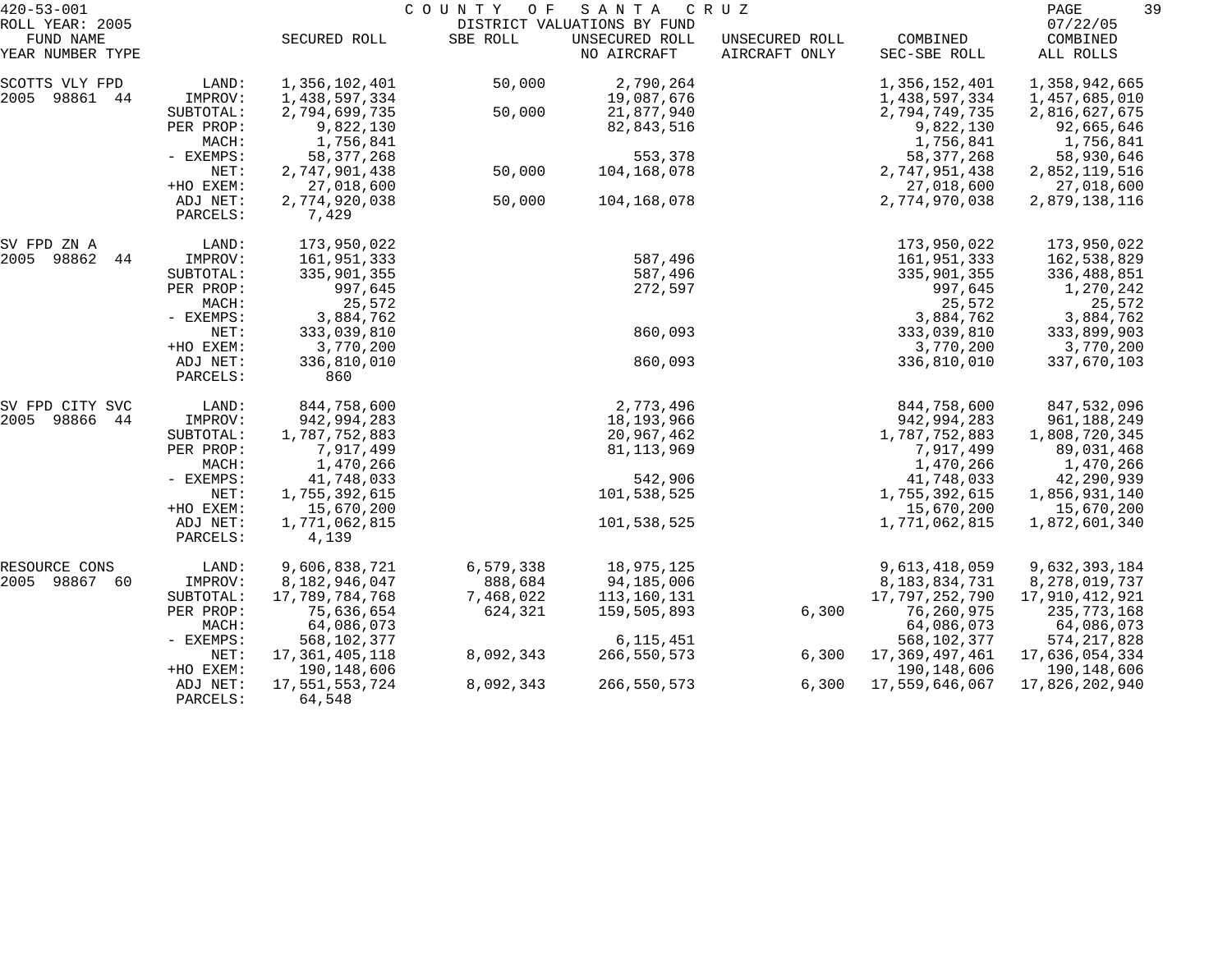| $420 - 53 - 001$             |           |               | COUNTY OF | SANTA                                         | C R U Z        |                  | PAGE<br>40           |
|------------------------------|-----------|---------------|-----------|-----------------------------------------------|----------------|------------------|----------------------|
| ROLL YEAR: 2005<br>FUND NAME |           | SECURED ROLL  | SBE ROLL  | DISTRICT VALUATIONS BY FUND<br>UNSECURED ROLL | UNSECURED ROLL | COMBINED         | 07/22/05<br>COMBINED |
| YEAR NUMBER TYPE             |           |               |           | NO AIRCRAFT                                   | AIRCRAFT ONLY  | SEC-SBE ROLL     | ALL ROLLS            |
| SC CO SAN                    | LAND:     | 4,629,757,710 | 5,319,888 | 13,410,666                                    |                | 4,635,077,598    | 4,648,488,264        |
| 2005<br>98869<br>70          | IMPROV:   | 3,731,144,883 | 362,914   | 53, 495, 727                                  |                | 3,731,507,797    | 3,785,003,524        |
|                              | SUBTOTAL: | 8,360,902,593 | 5,682,802 | 66,906,393                                    |                | 8,366,585,395    | 8, 433, 491, 788     |
|                              | PER PROP: | 41,970,884    | 207,756   | 102,254,797                                   |                | 42,178,640       | 144,433,437          |
|                              | MACH:     | 1,924,946     |           |                                               |                | 1,924,946        | 1,924,946            |
|                              | - EXEMPS: | 287,962,436   |           | 4,810,070                                     |                | 287,962,436      | 292,772,506          |
|                              | NET:      | 8,116,835,987 | 5,890,558 | 164,351,120                                   |                | 8, 122, 726, 545 | 8,287,077,665        |
|                              | +HO EXEM: | 76,791,189    |           |                                               |                | 76,791,189       | 76,791,189           |
|                              | ADJ NET:  | 8,193,627,176 | 5,890,558 | 164,351,120                                   |                | 8,199,517,734    | 8, 363, 868, 854     |
|                              | PARCELS:  | 24,739        |           |                                               |                |                  |                      |
| SC CO SAN                    | LAND:     | 4,629,757,710 | 5,319,888 | 13,410,666                                    |                | 4,635,077,598    | 4,648,488,264        |
| 2005<br>98885<br>44          | IMPROV:   | 3,731,144,883 | 362,914   | 53, 495, 727                                  |                | 3,731,507,797    | 3,785,003,524        |
|                              | SUBTOTAL: | 8,360,902,593 | 5,682,802 | 66,906,393                                    |                | 8,366,585,395    | 8, 433, 491, 788     |
|                              | PER PROP: | 41,970,884    | 207,756   | 102,254,797                                   |                | 42,178,640       | 144,433,437          |
|                              | MACH:     | 1,924,946     |           |                                               |                | 1,924,946        | 1,924,946            |
|                              | - EXEMPS: | 287,962,436   |           | 4,810,070                                     |                | 287,962,436      | 292,772,506          |
|                              | NET:      | 8,116,835,987 | 5,890,558 | 164,351,120                                   |                | 8,122,726,545    | 8,287,077,665        |
|                              | +HO EXEM: | 76,791,189    |           |                                               |                | 76,791,189       | 76,791,189           |
|                              | ADJ NET:  | 8,193,627,176 | 5,890,558 | 164,351,120                                   |                | 8,199,517,734    | 8, 363, 868, 854     |
|                              | PARCELS:  | 24,739        |           |                                               |                |                  |                      |
| ZAYANTE FPD                  | LAND:     | 188, 359, 449 | 564,796   | 16,206                                        |                | 188,924,245      | 188,940,451          |
| 2005 99350<br>44             | IMPROV:   | 158,843,303   | 283,739   | 31,765                                        |                | 159,127,042      | 159,158,807          |
|                              | SUBTOTAL: | 347, 202, 752 | 848,535   | 47,971                                        |                | 348,051,287      | 348,099,258          |
|                              | PER PROP: | 682,236       | 243,558   | 574,655                                       |                | 925,794          | 1,500,449            |
|                              | MACH:     | 1,241,639     |           |                                               |                | 1,241,639        | 1,241,639            |
|                              | - EXEMPS: | 9,304,817     |           |                                               |                | 9,304,817        | 9,304,817            |
|                              | NET:      | 339,821,810   | 1,092,093 | 622,626                                       |                | 340, 913, 903    | 341,536,529          |
|                              | +HO EXEM: | 5,682,600     |           |                                               |                | 5,682,600        | 5,682,600            |
|                              | ADJ NET:  | 345,504,410   | 1,092,093 | 622,626                                       |                | 346,596,503      | 347, 219, 129        |
|                              | PARCELS:  | 3,945         |           |                                               |                |                  |                      |
| AROMAS FPD                   | LAND:     | 6,117,280     | 30,883    |                                               |                | 6,148,163        | 6,148,163            |
| 2005<br>99800<br>44          | IMPROV:   | 3,479,910     | 23,186    | 38,591                                        |                | 3,503,096        | 3,541,687            |
|                              | SUBTOTAL: | 9,597,190     | 54,069    | 38,591                                        |                | 9,651,259        | 9,689,850            |
|                              | PER PROP: | 101,041       | 13,273    | 249,103                                       |                | 114,314          | 363,417              |
|                              | MACH:     |               |           |                                               |                |                  |                      |
|                              | - EXEMPS: | 100,892       |           |                                               |                | 100,892          | 100,892              |
|                              | NET:      | 9,597,339     | 67,342    | 287,694                                       |                | 9,664,681        | 9,952,375            |
|                              | +HO EXEM: | 98,000        |           |                                               |                | 98,000           | 98,000               |
|                              | ADJ NET:  | 9,695,339     | 67,342    | 287,694                                       |                | 9,762,681        | 10,050,375           |
|                              | PARCELS:  | 70            |           |                                               |                |                  |                      |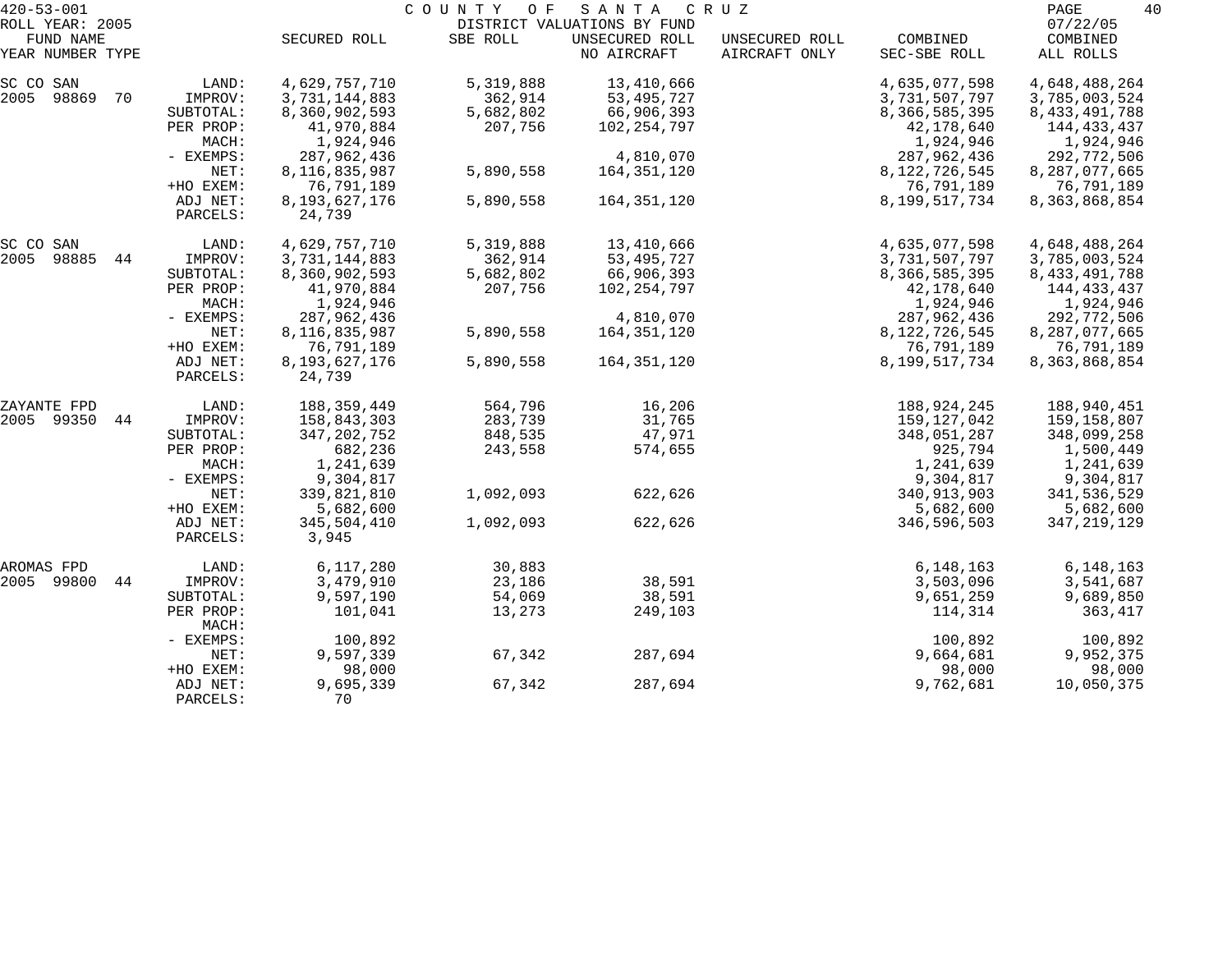| $420 - 53 - 001$             |           | COUNTY<br>O F<br>SANTA<br>C R U Z |          |                                               |                |              |                      |  |
|------------------------------|-----------|-----------------------------------|----------|-----------------------------------------------|----------------|--------------|----------------------|--|
| ROLL YEAR: 2005<br>FUND NAME |           | SECURED ROLL                      | SBE ROLL | DISTRICT VALUATIONS BY FUND<br>UNSECURED ROLL | UNSECURED ROLL | COMBINED     | 07/22/05<br>COMBINED |  |
| YEAR NUMBER TYPE             |           |                                   |          | NO AIRCRAFT                                   | AIRCRAFT ONLY  | SEC-SBE ROLL | ALL ROLLS            |  |
| SC EASTSIDE RDA              | LAND:     | 64,521,668                        |          |                                               |                | 64,521,668   | 64,521,668           |  |
| 2005 99801<br>44             | IMPROV:   | 77,036,305                        |          | 8, 162, 275                                   |                | 77,036,305   | 85,198,580           |  |
|                              | SUBTOTAL: | 141,557,973                       |          | 8, 162, 275                                   |                | 141,557,973  | 149,720,248          |  |
|                              | PER PROP: | 1,675,236                         |          | 17,631,091                                    |                | 1,675,236    | 19,306,327           |  |
|                              | MACH:     | 514,106                           |          |                                               |                | 514,106      | 514,106              |  |
|                              | - EXEMPS: | 24,774,396                        |          | 5,737,703                                     |                | 24,774,396   | 30,512,099           |  |
|                              | NET:      | 118,972,919                       |          | 20,055,663                                    |                | 118,972,919  | 139,028,582          |  |
|                              | +HO EXEM: | 77,000                            |          |                                               |                | 77,000       | 77,000               |  |
|                              | ADJ NET:  | 119,049,919                       |          | 20,055,663                                    |                | 119,049,919  | 139,105,582          |  |
|                              | PARCELS:  | 243                               |          |                                               |                |              |                      |  |
| SL RIVER 1991 RD             | LAND:     | 271,564,610                       | 444,417  | 3,595,525                                     |                | 272,009,027  | 275,604,552          |  |
| 2005 99802<br>44             | IMPROV:   | 360, 765, 722                     | 52,711   | 21,543,688                                    |                | 360,818,433  | 382,362,121          |  |
|                              | SUBTOTAL: | 632, 330, 332                     | 497,128  | 25, 139, 213                                  |                | 632,827,460  | 657,966,673          |  |
|                              | PER PROP: | 19,905,883                        | 30,175   | 54,843,678                                    |                | 19,936,058   | 74,779,736           |  |
|                              | MACH:     | 13,801,498                        |          |                                               |                | 13,801,498   | 13,801,498           |  |
|                              | - EXEMPS: | 11,723,139                        |          | 337,510                                       |                | 11,723,139   | 12,060,649           |  |
|                              | NET:      | 654, 314, 574                     | 527,303  | 79,645,381                                    |                | 654,841,877  | 734,487,258          |  |
|                              | +HO EXEM: | 875,000                           |          |                                               |                | 875,000      | 875,000              |  |
|                              | ADJ NET:  | 655, 189, 574                     | 527,303  | 79,645,381                                    |                | 655,716,877  | 735,362,258          |  |
|                              | PARCELS:  | 1,062                             |          |                                               |                |              |                      |  |
| SC N MALL 1991 R             | LAND:     | 2,706,951                         |          |                                               |                | 2,706,951    | 2,706,951            |  |
| 2005<br>99803 44             | IMPROV:   | 7,645,437                         |          | 433,542                                       |                | 7,645,437    | 8,078,979            |  |
|                              | SUBTOTAL: | 10,352,388                        |          | 433,542                                       |                | 10,352,388   | 10,785,930           |  |
|                              | PER PROP: | 50,000                            |          | 627,432                                       |                | 50,000       | 677,432              |  |
|                              | MACH:     |                                   |          |                                               |                |              |                      |  |
|                              | - EXEMPS: |                                   |          |                                               |                |              |                      |  |
|                              | NET:      | 10,402,388                        |          | 1,060,974                                     |                | 10,402,388   | 11,463,362           |  |
|                              | +HO EXEM: |                                   |          |                                               |                |              |                      |  |
|                              | ADJ NET:  | 10,402,388                        |          | 1,060,974                                     |                | 10,402,388   | 11,463,362           |  |
|                              | PARCELS:  | 5                                 |          |                                               |                |              |                      |  |
| SCOTTS VALLEY RD             | LAND:     | 358,041,189                       |          | 1,198,924                                     |                | 358,041,189  | 359, 240, 113        |  |
| 99805<br>2005<br>44          | IMPROV:   | 434,655,300                       |          | 15,248,848                                    |                | 434,655,300  | 449,904,148          |  |
|                              | SUBTOTAL: | 792,696,489                       |          | 16,447,772                                    |                | 792,696,489  | 809, 144, 261        |  |
|                              | PER PROP: | 5,883,872                         |          | 68,269,796                                    |                | 5,883,872    | 74,153,668           |  |
|                              | MACH:     | 1,470,266                         |          |                                               |                | 1,470,266    | 1,470,266            |  |
|                              | - EXEMPS: | 13,048,295                        |          | 411,462                                       |                | 13,048,295   | 13,459,757           |  |
|                              | NET:      | 787,002,332                       |          | 84,306,106                                    |                | 787,002,332  | 871,308,438          |  |
|                              | +HO EXEM: | 4,251,800                         |          |                                               |                | 4,251,800    | 4,251,800            |  |
|                              | ADJ NET:  | 791,254,132                       |          | 84,306,106                                    |                | 791,254,132  | 875,560,238          |  |
|                              | PARCELS:  | 1,459                             |          |                                               |                |              |                      |  |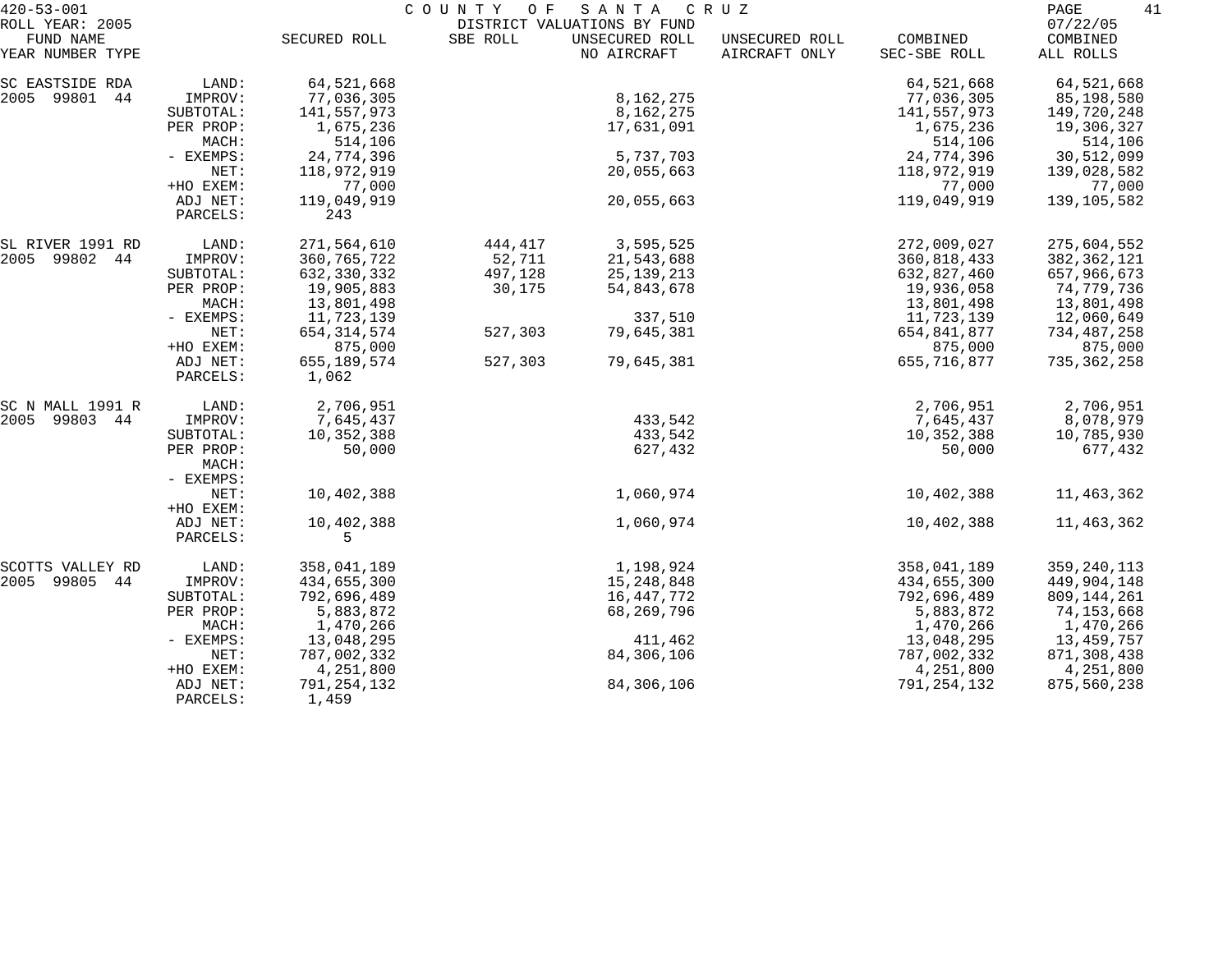| $420 - 53 - 001$              |                      |                         | COUNTY<br>O F | SANTA                         | C R U Z                         |                          | 42<br>PAGE            |
|-------------------------------|----------------------|-------------------------|---------------|-------------------------------|---------------------------------|--------------------------|-----------------------|
| ROLL YEAR: 2005               |                      |                         |               | DISTRICT VALUATIONS BY FUND   |                                 |                          | 07/22/05              |
| FUND NAME<br>YEAR NUMBER TYPE |                      | SECURED ROLL            | SBE ROLL      | UNSECURED ROLL<br>NO AIRCRAFT | UNSECURED ROLL<br>AIRCRAFT ONLY | COMBINED<br>SEC-SBE ROLL | COMBINED<br>ALL ROLLS |
| CAPITOLA RDA                  | LAND:                | 93, 317, 713            | 68,981        |                               |                                 | 93,386,694               | 93,386,694            |
| 2005 99810<br>44              | IMPROV:              | 108,033,442             |               | 19,246,594                    |                                 | 108,033,442              | 127,280,036           |
|                               | SUBTOTAL:            | 201, 351, 155           | 68,981        | 19,246,594                    |                                 | 201,420,136              | 220,666,730           |
|                               | PER PROP:            | 6,090,622               |               | 12,910,902                    |                                 | 6,090,622                | 19,001,524            |
|                               | MACH:                | 129,163                 |               |                               |                                 | 129,163                  | 129,163               |
|                               | - EXEMPS:            | 3,850,327               |               |                               |                                 | 3,850,327                | 3,850,327             |
|                               | NET:                 | 203,720,613             | 68,981        | 32, 157, 496                  |                                 | 203,789,594              | 235,947,090           |
|                               | +HO EXEM:            | 448,000                 |               |                               |                                 | 448,000                  | 448,000               |
|                               | ADJ NET:<br>PARCELS: | 204, 168, 613<br>201    | 68,981        | 32, 157, 496                  |                                 | 204, 237, 594            | 236,395,090           |
| SC N MALL RDA                 | LAND:                | 26,489,586              |               | 158,125                       |                                 | 26,489,586               | 26,647,711            |
| 2005 99811 44                 | IMPROV:              | 78,958,594              |               | 11,247,652                    |                                 | 78,958,594               | 90,206,246            |
|                               | SUBTOTAL:            | 105,448,180             |               | 11,405,777                    |                                 | 105,448,180              | 116,853,957           |
|                               | PER PROP:            |                         |               | 11,039,841                    |                                 |                          | 11,039,841            |
|                               | MACH:                |                         |               |                               |                                 |                          |                       |
|                               | - EXEMPS:            | 3,546                   |               | 643,916                       |                                 | 3,546                    | 647,462               |
|                               | NET:<br>+HO EXEM:    | 105,444,634             |               | 21,801,702                    |                                 | 105, 444, 634            | 127,246,336           |
|                               | ADJ NET:             | 105,444,634             |               | 21,801,702                    |                                 | 105,444,634              | 127,246,336           |
|                               | PARCELS:             | 72                      |               |                               |                                 |                          |                       |
| LIVE OAK RDA                  | LAND:                | 1,998,380,767           | 3,971,044     | 6,265,566                     |                                 | 2,002,351,811            | 2,008,617,377         |
| 2005 99812 44                 | IMPROV:              | 1,687,301,937           | 27,537        | 14,673,548                    |                                 | 1,687,329,474            | 1,702,003,022         |
|                               | SUBTOTAL:            | 3,685,682,704           | 3,998,581     | 20,939,114                    |                                 | 3,689,681,285            | 3,710,620,399         |
|                               | PER PROP:            | 27,527,944              | 15,764        | 50,939,846                    |                                 | 27,543,708               | 78,483,554            |
|                               | MACH:                | 658,850                 |               |                               |                                 | 658,850                  | 658,850               |
|                               | - EXEMPS:            | 199,934,471             |               | 3, 213, 459                   |                                 | 199,934,471              | 203, 147, 930         |
|                               | NET:                 | 3,513,935,027           | 4,014,345     | 68,665,501                    |                                 | 3,517,949,372            | 3,586,614,873         |
|                               | +HO EXEM:            | 38,681,789              |               |                               |                                 | 38,681,789               | 38,681,789            |
|                               | ADJ NET:<br>PARCELS: | 3,552,616,816<br>11,856 | 4,014,345     | 68,665,501                    |                                 | 3,556,631,161            | 3,625,296,662         |
| SL RIVER RDA                  | LAND:                | 182,735,377             |               | 1,090,319                     |                                 | 182,735,377              | 183,825,696           |
| 2005 99813 44                 | IMPROV:              | 242,018,280             |               | 5,816,390                     |                                 | 242,018,280              | 247,834,670           |
|                               | SUBTOTAL:            | 424,753,657             |               | 6,906,709                     |                                 | 424,753,657              | 431,660,366           |
|                               | PER PROP:            | 4,099,204               |               | 10,473,073                    |                                 | 4,099,204                | 14,572,277            |
|                               | MACH:                | 1,376,834               |               |                               |                                 | 1,376,834                | 1,376,834             |
|                               | - EXEMPS:            | 17,266,356              |               | 1,013,896                     |                                 | 17,266,356               | 18,280,252            |
|                               | NET:                 | 412,963,339             |               | 16,365,886                    |                                 | 412,963,339              | 429, 329, 225         |
|                               | +HO EXEM:            | 1,765,881               |               |                               |                                 | 1,765,881                | 1,765,881             |
|                               | ADJ NET:             | 414,729,220             |               | 16,365,886                    |                                 | 414,729,220              | 431,095,106           |
|                               | PARCELS:             | 1,064                   |               |                               |                                 |                          |                       |
|                               |                      |                         |               |                               |                                 |                          |                       |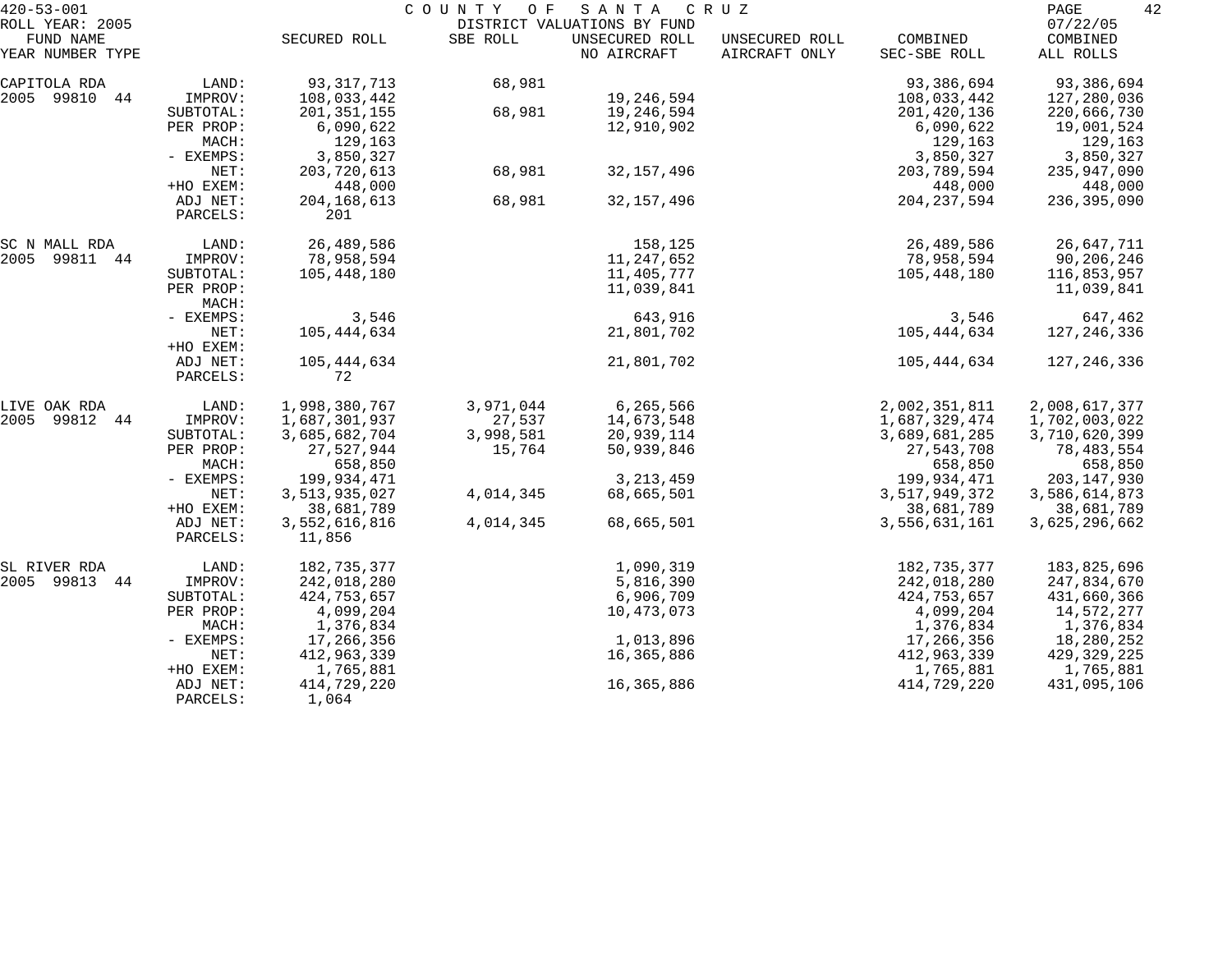| $420 - 53 - 001$              |                      |                        | COUNTY<br>O F | SANTA                         | C R U Z                         |                          | PAGE<br>43            |
|-------------------------------|----------------------|------------------------|---------------|-------------------------------|---------------------------------|--------------------------|-----------------------|
| ROLL YEAR: 2005               |                      |                        |               | DISTRICT VALUATIONS BY FUND   |                                 |                          | 07/22/05              |
| FUND NAME<br>YEAR NUMBER TYPE |                      | SECURED ROLL           | SBE ROLL      | UNSECURED ROLL<br>NO AIRCRAFT | UNSECURED ROLL<br>AIRCRAFT ONLY | COMBINED<br>SEC-SBE ROLL | COMBINED<br>ALL ROLLS |
| SL RIVER 1990 RD              | LAND:                | 63, 451, 650           | 24,458        |                               |                                 | 63, 476, 108             | 63,476,108            |
| 2005 99814 44                 | IMPROV:              | 75,473,774             | 18,362        | 47,052                        |                                 | 75,492,136               | 75,539,188            |
|                               | SUBTOTAL:            | 138,925,424            | 42,820        | 47,052                        |                                 | 138,968,244              | 139,015,296           |
|                               | PER PROP:<br>MACH:   | 228,473                | 10,512        | 374,271                       |                                 | 238,985                  | 613,256               |
|                               | - EXEMPS:            | 9,135,720              |               |                               |                                 | 9,135,720                | 9,135,720             |
|                               | NET:                 | 130,018,177            | 53,332        | 421,323                       |                                 | 130,071,509              | 130,492,832           |
|                               | +HO EXEM:            | 784,000                |               |                               |                                 | 784,000                  | 784,000               |
|                               | ADJ NET:<br>PARCELS: | 130,802,177<br>321     | 53,332        | 421,323                       |                                 | 130,855,509              | 131,276,832           |
| WTSV CITY - RTRM              | LAND:                | 1,286,795,443          | 628,929       | 8,412,610                     |                                 | 1, 287, 424, 372         | 1,295,836,982         |
| 2005<br>99815<br>42           | IMPROV:              | 1,506,527,882          | 29,571        | 50, 345, 849                  |                                 | 1,506,557,453            | 1,556,903,302         |
|                               | SUBTOTAL:            | 2,793,323,325          | 658,500       | 58,758,459                    |                                 | 2,793,981,825            | 2,852,740,284         |
|                               | PER PROP:            | 63, 164, 564           | 16,929        | 113,195,144                   | 38,632,809                      | 63, 181, 493             | 215,009,446           |
|                               | MACH:                | 30,966,580             |               |                               |                                 | 30,966,580               | 30,966,580            |
|                               | - EXEMPS:            | 128,589,772            |               | 1,801,113                     | 270,560                         | 128,589,772              | 130,661,445           |
|                               | NET:                 | 2,758,864,697          | 675,429       | 170,152,490                   | 38, 362, 249                    | 2,759,540,126            | 2,968,054,865         |
|                               | +HO EXEM:            | 30, 273, 600           |               |                               |                                 | 30, 273, 600             | 30, 273, 600          |
|                               | ADJ NET:<br>PARCELS: | 2,789,138,297<br>9,441 | 675,429       | 170,152,490                   | 38, 362, 249                    | 2,789,813,726            | 2,998,328,465         |
| WTSNVL CITY-DT S              | LAND:                | 1,200,676,794          | 375,053       | 8,079,114                     |                                 | 1,201,051,847            | 1,209,130,961         |
| 2005 99816<br>42              | IMPROV:              | 1,350,313,387          |               | 42,634,576                    |                                 | 1,350,313,387            | 1,392,947,963         |
|                               | SUBTOTAL:            | 2,550,990,181          | 375,053       | 50,713,690                    |                                 | 2,551,365,234            | 2,602,078,924         |
|                               | PER PROP:            | 23,646,227             |               | 95,084,044                    | 38,632,809                      | 23,646,227               | 157,363,080           |
|                               | MACH:                | 3,729,146              |               |                               |                                 | 3,729,146                | 3,729,146             |
|                               | - EXEMPS:            | 109,393,744            |               | 1,728,566                     | 270,560                         | 109,393,744              | 111,392,870           |
|                               | NET:                 | 2,468,971,810          | 375,053       | 144,069,168                   | 38, 362, 249                    | 2,469,346,863            | 2,651,778,280         |
|                               | +HO EXEM:            | 29,941,800             |               |                               |                                 | 29,941,800               | 29,941,800            |
|                               | ADJ NET:<br>PARCELS: | 2,498,913,610<br>9,016 | 375,053       | 144,069,168                   | 38, 362, 249                    | 2,499,288,663            | 2,681,720,080         |
| WTSNVL CITY-PRK               | LAND:                | 12, 223, 635           |               | 274,499                       |                                 | 12, 223, 635             | 12,498,134            |
| 2005 99817<br>- 70            | IMPROV:              | 25, 163, 226           |               | 1,922,958                     |                                 | 25, 163, 226             | 27,086,184            |
|                               | SUBTOTAL:            | 37, 386, 861           |               | 2,197,457                     |                                 | 37,386,861               | 39,584,318            |
|                               | PER PROP:            | 366,272                |               | 1,328,092                     |                                 | 366,272                  | 1,694,364             |
|                               | MACH:                | 30,917                 |               |                               |                                 | 30,917                   | 30,917                |
|                               | - EXEMPS:            | 5,299,059              |               | 46,322                        |                                 | 5,299,059                | 5, 345, 381           |
|                               | NET:                 | 32,484,991             |               | 3,479,227                     |                                 | 32,484,991               | 35,964,218            |
|                               | +HO EXEM:            | 12,600                 |               |                               |                                 | 12,600                   | 12,600                |
|                               | ADJ NET:<br>PARCELS: | 32, 497, 591<br>45     |               | 3,479,227                     |                                 | 32, 497, 591             | 35,976,818            |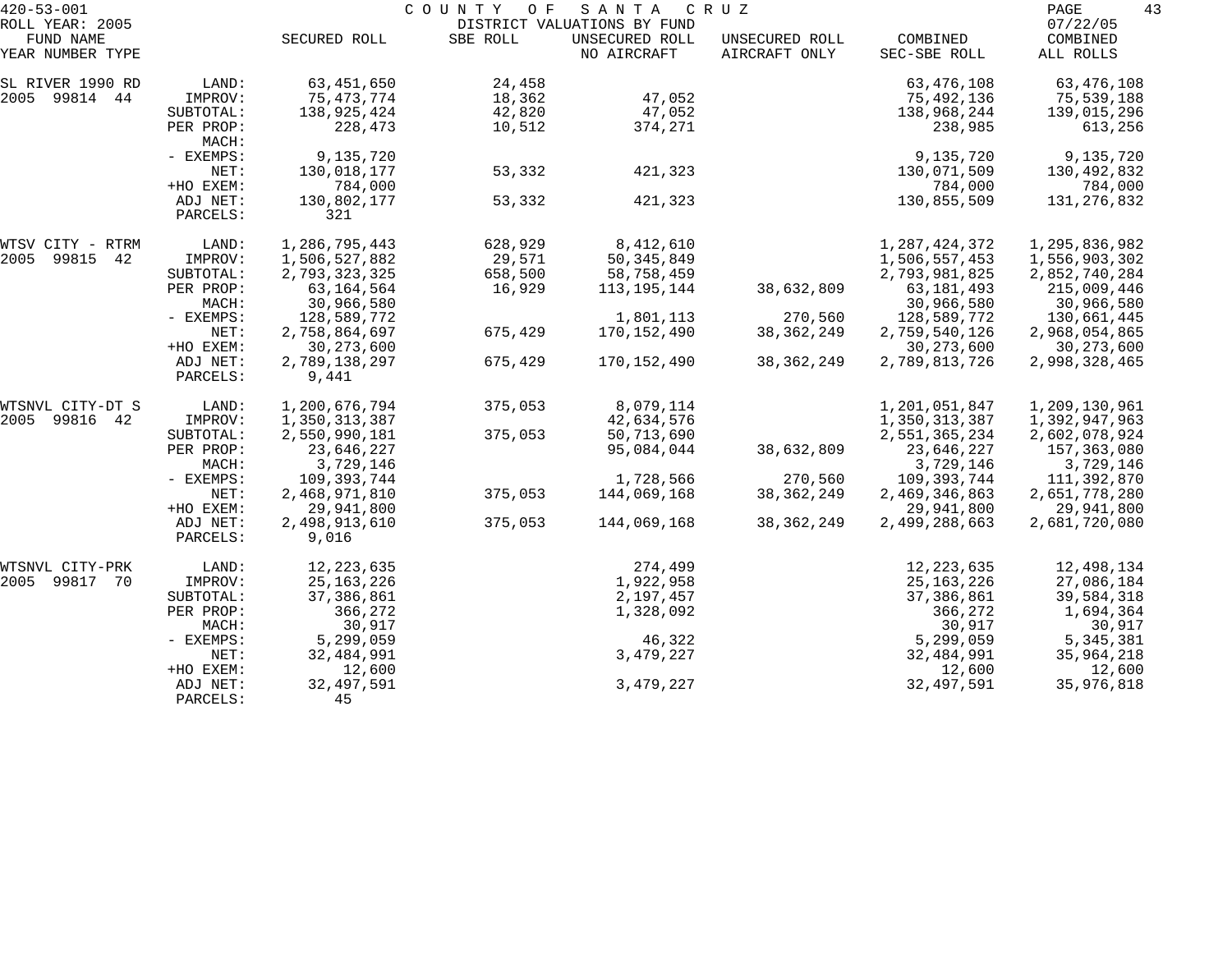| $420 - 53 - 001$             |           |                  | COUNTY<br>O F | S A N T A                                     | C R U Z        |                  | 44<br>PAGE           |
|------------------------------|-----------|------------------|---------------|-----------------------------------------------|----------------|------------------|----------------------|
| ROLL YEAR: 2005<br>FUND NAME |           | SECURED ROLL     | SBE ROLL      | DISTRICT VALUATIONS BY FUND<br>UNSECURED ROLL | UNSECURED ROLL | COMBINED         | 07/22/05<br>COMBINED |
| YEAR NUMBER TYPE             |           |                  |               | NO AIRCRAFT                                   | AIRCRAFT ONLY  | SEC-SBE ROLL     | ALL ROLLS            |
| S C CITY-LIBRY D             | LAND:     | 2,843,838,473    | 671,819       | 18,922,502                                    |                | 2,844,510,292    | 2,863,432,794        |
| 2005 99819 42                | IMPROV:   | 2,720,333,632    | 170,766       | 61,472,056                                    |                | 2,720,504,398    | 2,781,976,454        |
|                              | SUBTOTAL: | 5,564,172,105    | 842,585       | 80,394,558                                    |                | 5,565,014,690    | 5,645,409,248        |
|                              | PER PROP: | 27,026,947       | 108,896       | 146,989,961                                   |                | 27, 135, 843     | 174,125,804          |
|                              | MACH:     | 15,747,782       |               |                                               |                | 15,747,782       | 15,747,782           |
|                              | - EXEMPS: | 163,729,825      |               | 10,891,607                                    |                | 163,729,825      | 174,621,432          |
|                              | NET:      | 5, 443, 217, 009 | 951,481       | 216, 492, 912                                 |                | 5, 444, 168, 490 | 5,660,661,402        |
|                              | +HO EXEM: | 54,730,681       |               | 151,100                                       |                | 54,730,681       | 54,881,781           |
|                              | ADJ NET:  | 5,497,947,690    | 951,481       | 216,644,012                                   |                | 5,498,899,171    | 5,715,543,183        |
|                              | PARCELS:  | 16,372           |               |                                               |                |                  |                      |
| CITY SC 99 DS GO             | LAND:     | 2,824,515,973    | 671,819       | 18,922,502                                    |                | 2,825,187,792    | 2,844,110,294        |
| 2005 99820 42                | IMPROV:   | 2,703,475,699    | 170,766       | 61,472,056                                    |                | 2,703,646,465    | 2,765,118,521        |
|                              | SUBTOTAL: | 5,527,991,672    | 842,585       | 80,394,558                                    |                | 5,528,834,257    | 5,609,228,815        |
|                              | PER PROP: | 27,026,947       | 108,896       | 146,973,686                                   |                | 27, 135, 843     | 174,109,529          |
|                              | MACH:     | 15,747,782       |               |                                               |                | 15,747,782       | 15,747,782           |
|                              | - EXEMPS: | 163,010,724      |               | 10,891,607                                    |                | 163,010,724      | 173,902,331          |
|                              | NET:      | 5,407,755,677    | 951,481       | 216, 476, 637                                 |                | 5,408,707,158    | 5,625,183,795        |
|                              | +HO EXEM: | 54, 373, 681     |               | 151,100                                       |                | 54, 373, 681     | 54, 524, 781         |
|                              | ADJ NET:  | 5, 462, 129, 358 | 951,481       | 216,627,737                                   |                | 5,463,080,839    | 5,679,708,576        |
|                              | PARCELS:  | 16,286           |               |                                               |                |                  |                      |
| SANTA CRUZ CITY              | LAND:     | 2,824,515,973    | 671,819       | 18,922,502                                    |                | 2,825,187,792    | 2,844,110,294        |
| 99821 42<br>2005             | IMPROV:   | 2,703,475,699    | 170,766       | 61,472,056                                    |                | 2,703,646,465    | 2,765,118,521        |
|                              | SUBTOTAL: | 5,527,991,672    | 842,585       | 80,394,558                                    |                | 5,528,834,257    | 5,609,228,815        |
|                              | PER PROP: | 27,026,947       | 108,896       | 146,973,686                                   |                | 27, 135, 843     | 174,109,529          |
|                              | MACH:     | 15,747,782       |               |                                               |                | 15,747,782       | 15,747,782           |
|                              | - EXEMPS: | 163,010,724      |               | 10,891,607                                    |                | 163,010,724      | 173,902,331          |
|                              | NET:      | 5,407,755,677    | 951,481       | 216, 476, 637                                 |                | 5,408,707,158    | 5,625,183,795        |
|                              | +HO EXEM: | 54, 373, 681     |               | 151,100                                       |                | 54, 373, 681     | 54, 524, 781         |
|                              | ADJ NET:  | 5, 462, 129, 358 | 951,481       | 216,627,737                                   |                | 5,463,080,839    | 5,679,708,576        |
|                              | PARCELS:  | 16,286           |               |                                               |                |                  |                      |
| CITY SC 99 DS GO             | LAND:     | 2,824,515,973    | 671,819       | 18,922,502                                    |                | 2,825,187,792    | 2,844,110,294        |
| 2005 99822<br>42             | IMPROV:   | 2,703,475,699    | 170,766       | 61,472,056                                    |                | 2,703,646,465    | 2,765,118,521        |
|                              | SUBTOTAL: | 5,527,991,672    | 842,585       | 80,394,558                                    |                | 5,528,834,257    | 5,609,228,815        |
|                              | PER PROP: | 27,026,947       | 108,896       | 146,973,686                                   |                | 27, 135, 843     | 174,109,529          |
|                              | MACH:     | 15,747,782       |               |                                               |                | 15,747,782       | 15,747,782           |
|                              | - EXEMPS: | 163,010,724      |               | 10,891,607                                    |                | 163,010,724      | 173,902,331          |
|                              | NET:      | 5,407,755,677    | 951,481       | 216, 476, 637                                 |                | 5,408,707,158    | 5,625,183,795        |
|                              | +HO EXEM: | 54, 373, 681     |               | 151,100                                       |                | 54, 373, 681     | 54, 524, 781         |
|                              | ADJ NET:  | 5, 462, 129, 358 | 951,481       | 216,627,737                                   |                | 5,463,080,839    | 5,679,708,576        |
|                              | PARCELS:  | 16,286           |               |                                               |                |                  |                      |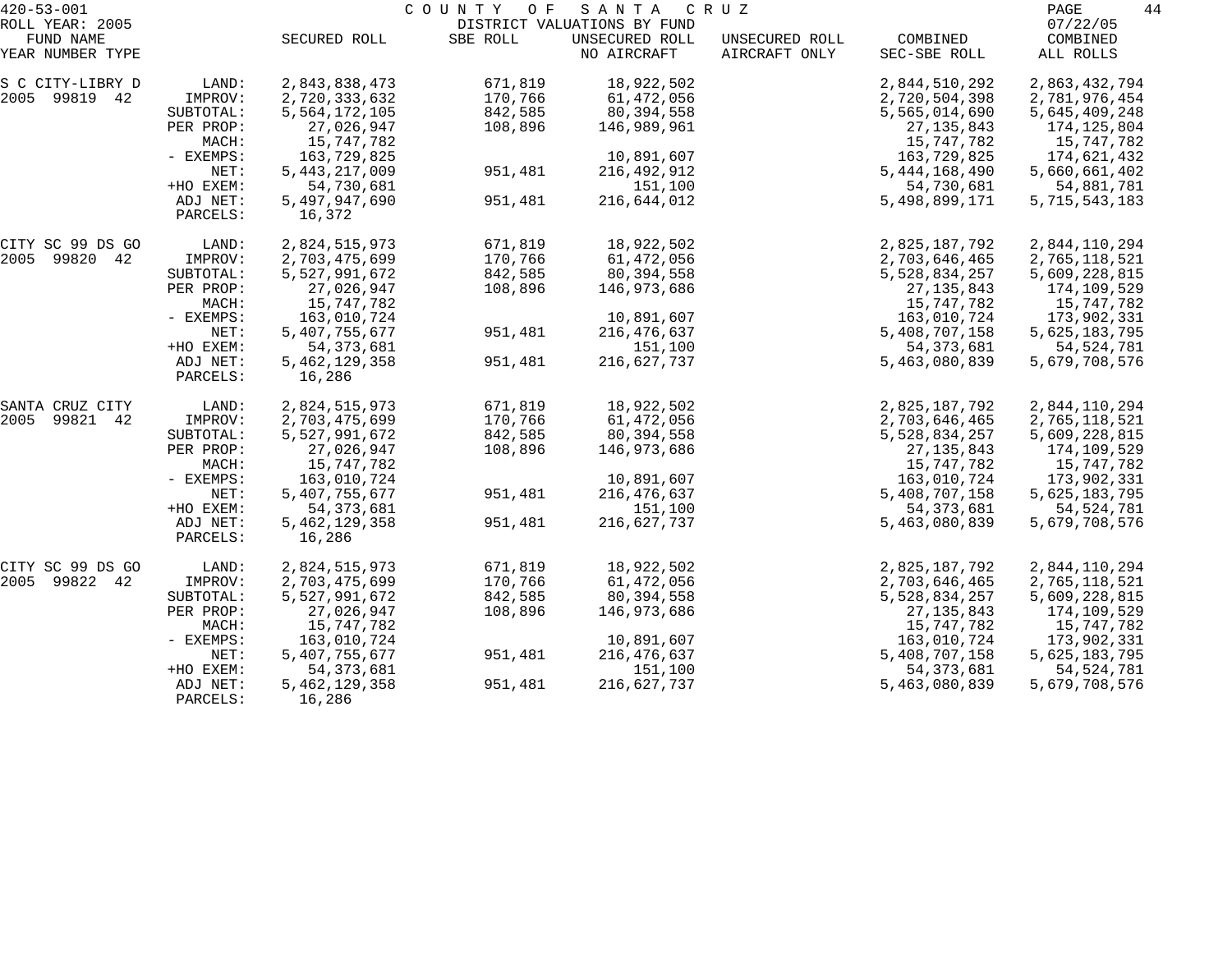| $420 - 53 - 001$    |                    | COUNTY<br>O F<br>SANTA<br>C R U Z |           |                             |                |                  |               |  |
|---------------------|--------------------|-----------------------------------|-----------|-----------------------------|----------------|------------------|---------------|--|
| ROLL YEAR: 2005     |                    |                                   |           | DISTRICT VALUATIONS BY FUND |                |                  | 07/22/05      |  |
| FUND NAME           |                    | SECURED ROLL                      | SBE ROLL  | UNSECURED ROLL              | UNSECURED ROLL | COMBINED         | COMBINED      |  |
| YEAR NUMBER TYPE    |                    |                                   |           | NO AIRCRAFT                 | AIRCRAFT ONLY  | SEC-SBE ROLL     | ALL ROLLS     |  |
| WATSONVILLE CITY    | LAND:              | 1,286,795,443                     | 628,929   | 8,412,610                   |                | 1, 287, 424, 372 | 1,295,836,982 |  |
| 2005 99823<br>42    | IMPROV:            | 1,506,527,882                     | 29,571    | 50, 345, 849                |                | 1,506,557,453    | 1,556,903,302 |  |
|                     | SUBTOTAL:          | 2,793,323,325                     | 658,500   | 58,758,459                  |                | 2,793,981,825    | 2,852,740,284 |  |
|                     | PER PROP:          | 63,164,564                        | 16,929    | 113, 195, 144               | 38,632,809     | 63, 181, 493     | 215,009,446   |  |
|                     | MACH:              | 30,966,580                        |           |                             |                | 30,966,580       | 30,966,580    |  |
|                     | - EXEMPS:          | 128,589,772                       |           | 1,801,113                   | 270,560        | 128,589,772      | 130,661,445   |  |
|                     | NET:               | 2,758,864,697                     | 675,429   | 170,152,490                 | 38, 362, 249   | 2,759,540,126    | 2,968,054,865 |  |
|                     | +HO EXEM:          | 30, 273, 600                      |           |                             |                | 30, 273, 600     | 30, 273, 600  |  |
|                     | ADJ NET:           | 2,789,138,297                     | 675,429   | 170,152,490                 | 38, 362, 249   | 2,789,813,726    | 2,998,328,465 |  |
|                     | PARCELS:           | 9,441                             |           |                             |                |                  |               |  |
| SCOTTS VLY CITY     | LAND:              | 845, 236, 817                     |           | 2,773,496                   |                | 845, 236, 817    | 848,010,313   |  |
| 2005<br>99824 42    | IMPROV:            | 943,689,057                       |           | 18,193,966                  |                | 943,689,057      | 961,883,023   |  |
|                     | SUBTOTAL:          | 1,788,925,874                     |           | 20,967,462                  |                | 1,788,925,874    | 1,809,893,336 |  |
|                     | PER PROP:          | 7,917,499                         |           | 81,113,969                  |                | 7,917,499        | 89,031,468    |  |
|                     | MACH:              | 1,470,266                         |           |                             |                | 1,470,266        | 1,470,266     |  |
|                     | - EXEMPS:          | 41,755,033                        |           | 542,906                     |                | 41,755,033       | 42,297,939    |  |
|                     | NET:               | 1,756,558,606                     |           | 101,538,525                 |                | 1,756,558,606    | 1,858,097,131 |  |
|                     | +HO EXEM:          | 15,677,200                        |           |                             |                | 15,677,200       | 15,677,200    |  |
|                     | ADJ NET:           | 1,772,235,806                     |           | 101,538,525                 |                | 1,772,235,806    | 1,873,774,331 |  |
|                     | PARCELS:           | 4,142                             |           |                             |                |                  |               |  |
| CAPITOLA CITY       | LAND:              | 765,757,071                       | 1,072,686 | 2,574,700                   |                | 766,829,757      | 769,404,457   |  |
| 2005<br>99825<br>42 | IMPROV:            | 635,041,693                       | 244,039   | 29,806,487                  |                | 635, 285, 732    | 665,092,219   |  |
|                     | SUBTOTAL:          | 1,400,798,764                     | 1,316,725 | 32, 381, 187                |                | 1,402,115,489    | 1,434,496,676 |  |
|                     | PER PROP:          | 7,582,392                         | 139,704   | 30, 222, 367                |                | 7,722,096        | 37,944,463    |  |
|                     | MACH:              | 750,545                           |           |                             |                | 750,545          | 750,545       |  |
|                     | - EXEMPS:          | 31,896,781                        |           | 114,915                     |                | 31,896,781       | 32,011,696    |  |
|                     | NET:               | 1,377,234,920                     | 1,456,429 | 62,488,639                  |                | 1,378,691,349    | 1,441,179,988 |  |
|                     | +HO EXEM:          | 10,876,600                        |           |                             |                | 10,876,600       | 10,876,600    |  |
|                     | ADJ NET:           | 1,388,111,520                     | 1,456,429 | 62,488,639                  |                | 1,389,567,949    | 1,452,056,588 |  |
|                     | PARCELS:           | 4,255                             |           |                             |                |                  |               |  |
| LMA PRTA-ST SCH     | LAND:              | 312,099,727                       |           |                             |                | 312,099,727      | 312,099,727   |  |
| 2005<br>99881<br>43 | IMPROV:            | 292,774,305                       |           | 122,451                     |                | 292,774,305      | 292,896,756   |  |
|                     | SUBTOTAL:          | 604,874,032                       |           | 122,451                     |                | 604,874,032      | 604,996,483   |  |
|                     | PER PROP:<br>MACH: | 41,876                            |           | 872,839                     |                | 41,876           | 914,715       |  |
|                     | - EXEMPS:          | 7,592,860                         |           |                             |                | 7,592,860        | 7,592,860     |  |
|                     | NET:               | 597, 323, 048                     |           | 995,290                     |                | 597, 323, 048    | 598, 318, 338 |  |
|                     | +HO EXEM:          | 6,385,400                         |           |                             |                | 6,385,400        | 6,385,400     |  |
|                     | ADJ NET:           | 603,708,448                       |           | 995,290                     |                | 603,708,448      | 604,703,738   |  |
|                     | PARCELS:           | 1,666                             |           |                             |                |                  |               |  |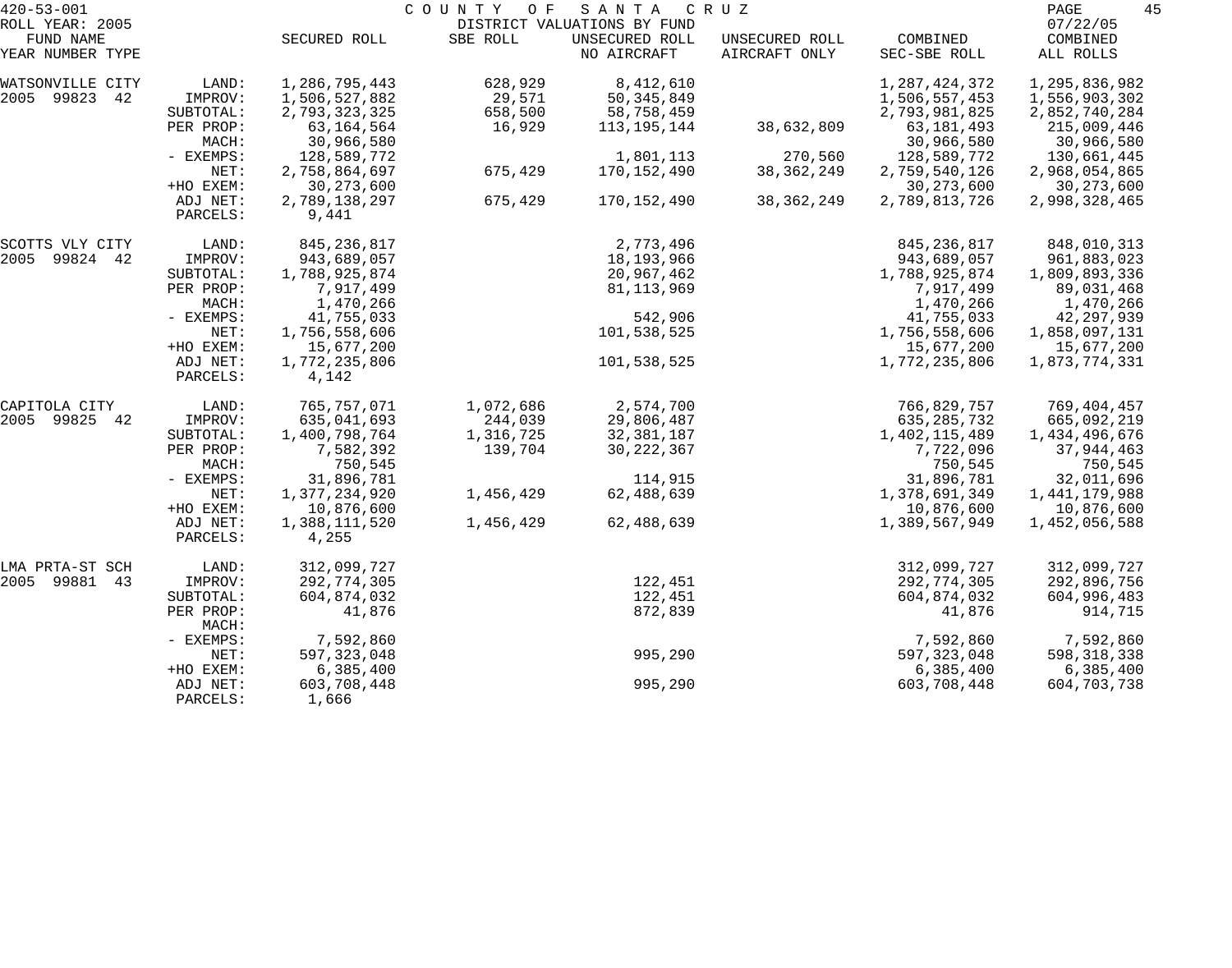| $420 - 53 - 001$              |                      | COUNTY<br>O F<br>SANTA<br>C R U Z |                                                           |                |                            |                            |  |
|-------------------------------|----------------------|-----------------------------------|-----------------------------------------------------------|----------------|----------------------------|----------------------------|--|
| ROLL YEAR: 2005<br>FUND NAME  |                      | SECURED ROLL                      | DISTRICT VALUATIONS BY FUND<br>SBE ROLL<br>UNSECURED ROLL | UNSECURED ROLL | COMBINED                   | 07/22/05<br>COMBINED       |  |
| YEAR NUMBER TYPE              |                      |                                   | NO AIRCRAFT                                               | AIRCRAFT ONLY  | SEC-SBE ROLL               | ALL ROLLS                  |  |
| LAKESIDE SCH ST               | LAND:                | 114,206,215                       | 29,235                                                    |                | 114,206,215                | 114,235,450                |  |
| 2005 99882 43                 | IMPROV:              | 105,913,539                       | 48,510                                                    |                | 105,913,539                | 105,962,049                |  |
|                               | SUBTOTAL:            | 220, 119, 754                     | 77,745                                                    |                | 220, 119, 754              | 220, 197, 499              |  |
|                               | PER PROP:<br>MACH:   | 1,291,873                         | 1,212,397                                                 |                | 1,291,873                  | 2,504,270                  |  |
|                               | - EXEMPS:            | 2,518,236                         |                                                           |                | 2,518,236                  | 2,518,236                  |  |
|                               | NET:                 | 218,893,391                       | 1,290,142                                                 |                | 218,893,391                | 220, 183, 533              |  |
|                               | +HO EXEM:            | 2,273,600                         |                                                           |                | 2,273,600                  | 2,273,600                  |  |
|                               | ADJ NET:<br>PARCELS: | 221, 166, 991<br>727              | 1,290,142                                                 |                | 221,166,991                | 222, 457, 133              |  |
|                               |                      |                                   |                                                           |                |                            |                            |  |
| LAKESIDE SCH<br>2005 99883 43 | LAND:<br>IMPROV:     | 114,206,215<br>105,913,539        | 29,235<br>48,510                                          |                | 114,206,215<br>105,913,539 | 114,235,450<br>105,962,049 |  |
|                               | SUBTOTAL:            | 220, 119, 754                     | 77,745                                                    |                | 220, 119, 754              | 220, 197, 499              |  |
|                               | PER PROP:            | 1,291,873                         | 1,212,397                                                 |                | 1,291,873                  | 2,504,270                  |  |
|                               | MACH:                |                                   |                                                           |                |                            |                            |  |
|                               | - EXEMPS:            | 2,518,236                         |                                                           |                | 2,518,236                  | 2,518,236                  |  |
|                               | NET:                 | 218,893,391                       | 1,290,142                                                 |                | 218,893,391                | 220, 183, 533              |  |
|                               | +HO EXEM:            | 2,273,600                         |                                                           |                | 2,273,600                  | 2,273,600                  |  |
|                               | ADJ NET:             | 221, 166, 991                     | 1,290,142                                                 |                | 221,166,991                | 222, 457, 133              |  |
|                               | PARCELS:             | 727                               |                                                           |                |                            |                            |  |
| LOMA PRIETA SCH               | LAND:                | 312,099,727                       |                                                           |                | 312,099,727                | 312,099,727                |  |
| 2005<br>99884 43              | IMPROV:              | 292,774,305                       | 122,451                                                   |                | 292,774,305                | 292,896,756                |  |
|                               | SUBTOTAL:            | 604,874,032                       | 122,451                                                   |                | 604,874,032                | 604,996,483                |  |
|                               | PER PROP:<br>MACH:   | 41,876                            | 872,839                                                   |                | 41,876                     | 914,715                    |  |
|                               | - EXEMPS:            | 7,592,860                         |                                                           |                | 7,592,860                  | 7,592,860                  |  |
|                               | NET:                 | 597, 323, 048                     | 995,290                                                   |                | 597, 323, 048              | 598, 318, 338              |  |
|                               | +HO EXEM:            | 6,385,400                         |                                                           |                | 6,385,400                  | 6,385,400                  |  |
|                               | ADJ NET:             | 603,708,448                       | 995,290                                                   |                | 603,708,448                | 604,703,738                |  |
|                               | PARCELS:             | 1,666                             |                                                           |                |                            |                            |  |
| LOS GATOS HI                  | LAND:                | 426, 305, 942                     | 29,235                                                    |                | 426,305,942                | 426, 335, 177              |  |
| 2005 99885 43                 | IMPROV:              | 398,687,844                       | 170,961                                                   |                | 398,687,844                | 398,858,805                |  |
|                               | SUBTOTAL:            | 824,993,786                       | 200,196                                                   |                | 824,993,786                | 825, 193, 982              |  |
|                               | PER PROP:<br>MACH:   | 1,333,749                         | 2,085,236                                                 |                | 1,333,749                  | 3,418,985                  |  |
|                               | - EXEMPS:            | 10,111,096                        |                                                           |                | 10,111,096                 | 10,111,096                 |  |
|                               | NET:                 | 816, 216, 439                     | 2,285,432                                                 |                | 816, 216, 439              | 818,501,871                |  |
|                               | +HO EXEM:            | 8,659,000                         |                                                           |                | 8,659,000                  | 8,659,000                  |  |
|                               | ADJ NET:<br>PARCELS: | 824,875,439<br>2,393              | 2,285,432                                                 |                | 824,875,439                | 827,160,871                |  |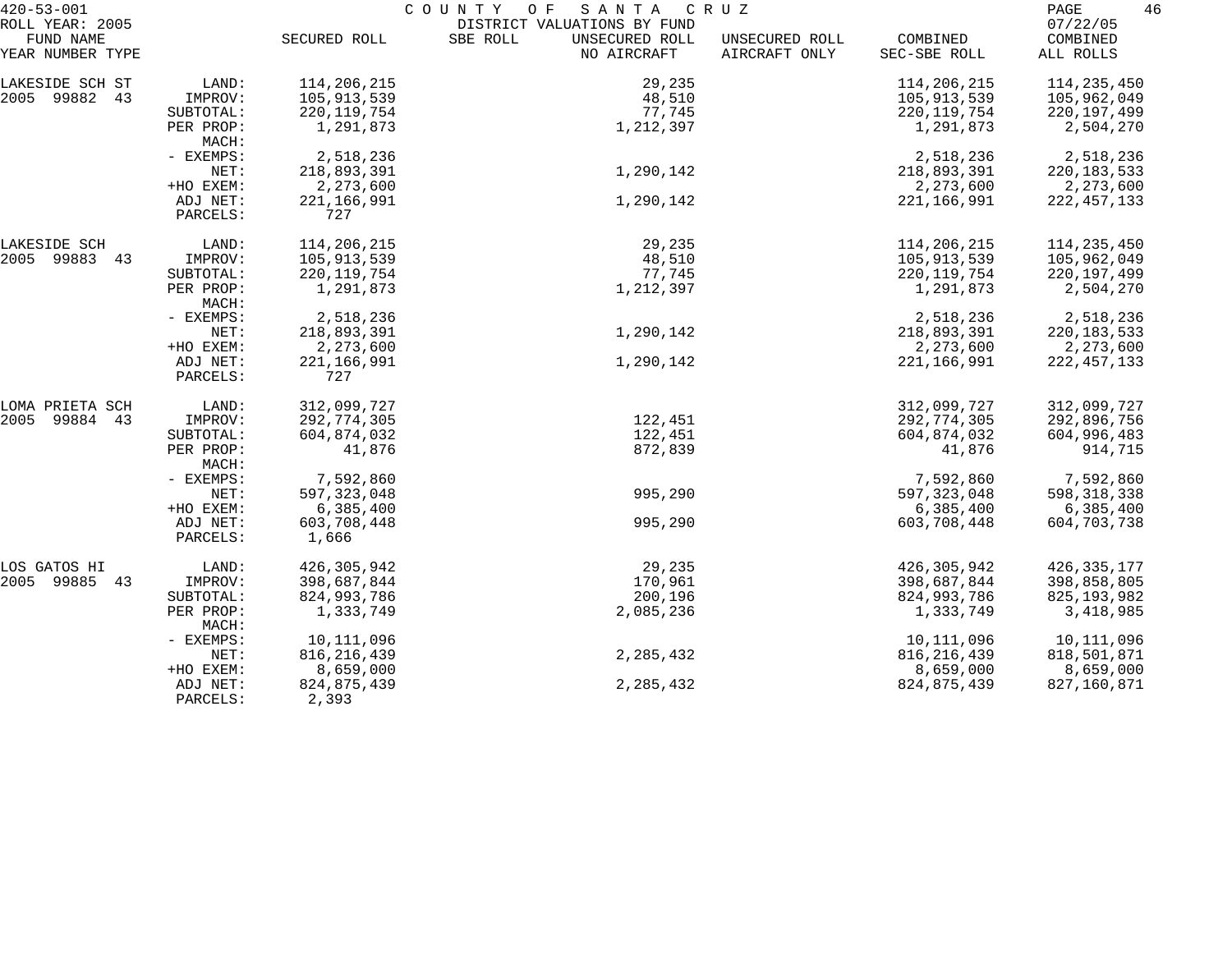| $420 - 53 - 001$              |                      | 47<br>PAGE             |                                           |                                 |                          |                       |
|-------------------------------|----------------------|------------------------|-------------------------------------------|---------------------------------|--------------------------|-----------------------|
| ROLL YEAR: 2005               |                      |                        | DISTRICT VALUATIONS BY FUND               |                                 |                          | 07/22/05              |
| FUND NAME<br>YEAR NUMBER TYPE |                      | SECURED ROLL           | SBE ROLL<br>UNSECURED ROLL<br>NO AIRCRAFT | UNSECURED ROLL<br>AIRCRAFT ONLY | COMBINED<br>SEC-SBE ROLL | COMBINED<br>ALL ROLLS |
| LAKESIDE SC 98 S              | LAND:                | 114,206,215            | 29,235                                    |                                 | 114,206,215              | 114,235,450           |
| 2005 99886 43                 | IMPROV:              | 105,913,539            | 48,510                                    |                                 | 105,913,539              | 105,962,049           |
|                               | SUBTOTAL:            | 220, 119, 754          | 77,745                                    |                                 | 220, 119, 754            | 220, 197, 499         |
|                               | PER PROP:<br>MACH:   | 1,291,873              | 1,212,397                                 |                                 | 1,291,873                | 2,504,270             |
|                               | - EXEMPS:            | 2,518,236              |                                           |                                 | 2,518,236                | 2,518,236             |
|                               | NET:                 | 218,893,391            | 1,290,142                                 |                                 | 218,893,391              | 220, 183, 533         |
|                               | +HO EXEM:            | 2,273,600              |                                           |                                 | 2,273,600                | 2,273,600             |
|                               | ADJ NET:<br>PARCELS: | 221, 166, 991<br>727   | 1,290,142                                 |                                 | 221, 166, 991            | 222, 457, 133         |
| LOMA PR SCH 2002              | LAND:                | 312,099,727            |                                           |                                 | 312,099,727              | 312,099,727           |
| 2005 99887 43                 | IMPROV:              | 292,774,305            | 122,451                                   |                                 | 292,774,305              | 292,896,756           |
|                               | SUBTOTAL:            | 604,874,032            | 122,451                                   |                                 | 604,874,032              | 604,996,483           |
|                               | PER PROP:<br>MACH:   | 41,876                 | 872,839                                   |                                 | 41,876                   | 914,715               |
|                               | - EXEMPS:            | 7,592,860              |                                           |                                 | 7,592,860                | 7,592,860             |
|                               | NET:                 | 597, 323, 048          | 995,290                                   |                                 | 597, 323, 048            | 598, 318, 338         |
|                               | +HO EXEM:            | 6,385,400              |                                           |                                 | 6,385,400                | 6,385,400             |
|                               | ADJ NET:<br>PARCELS: | 603,708,448<br>1,666   | 995,290                                   |                                 | 603,708,448              | 604,703,738           |
| LOS GATOS HS 98S              | LAND:                | 426,305,942            | 29,235                                    |                                 | 426,305,942              | 426, 335, 177         |
| 2005 99888 43                 | IMPROV:              | 398,687,844            | 170,961                                   |                                 | 398,687,844              | 398,858,805           |
|                               | SUBTOTAL:            | 824,993,786            | 200,196                                   |                                 | 824,993,786              | 825, 193, 982         |
|                               | PER PROP:<br>MACH:   | 1,333,749              | 2,085,236                                 |                                 | 1,333,749                | 3,418,985             |
|                               | - EXEMPS:            | 10,111,096             |                                           |                                 | 10,111,096               | 10,111,096            |
|                               | NET:                 | 816, 216, 439          | 2,285,432                                 |                                 | 816,216,439              | 818,501,871           |
|                               | +HO EXEM:            | 8,659,000              |                                           |                                 | 8,659,000                | 8,659,000             |
|                               | ADJ NET:<br>PARCELS: | 824, 875, 439<br>2,393 | 2,285,432                                 |                                 | 824, 875, 439            | 827,160,871           |
| LAKESIDE 1998 SR              | LAND:                | 114,206,215            | 29,235                                    |                                 | 114,206,215              | 114,235,450           |
| 2005 99890<br>43              | IMPROV:              | 105,913,539            | 48,510                                    |                                 | 105,913,539              | 105,962,049           |
|                               | SUBTOTAL:            | 220, 119, 754          | 77,745                                    |                                 | 220, 119, 754            | 220,197,499           |
|                               | PER PROP:<br>MACH:   | 1,291,873              | 1,212,397                                 |                                 | 1,291,873                | 2,504,270             |
|                               | - EXEMPS:            | 2,518,236              |                                           |                                 | 2,518,236                | 2,518,236             |
|                               | NET:                 | 218,893,391            | 1,290,142                                 |                                 | 218,893,391              | 220, 183, 533         |
|                               | +HO EXEM:            | 2,273,600              |                                           |                                 | 2,273,600                | 2,273,600             |
|                               | ADJ NET:<br>PARCELS: | 221, 166, 991<br>727   | 1,290,142                                 |                                 | 221, 166, 991            | 222, 457, 133         |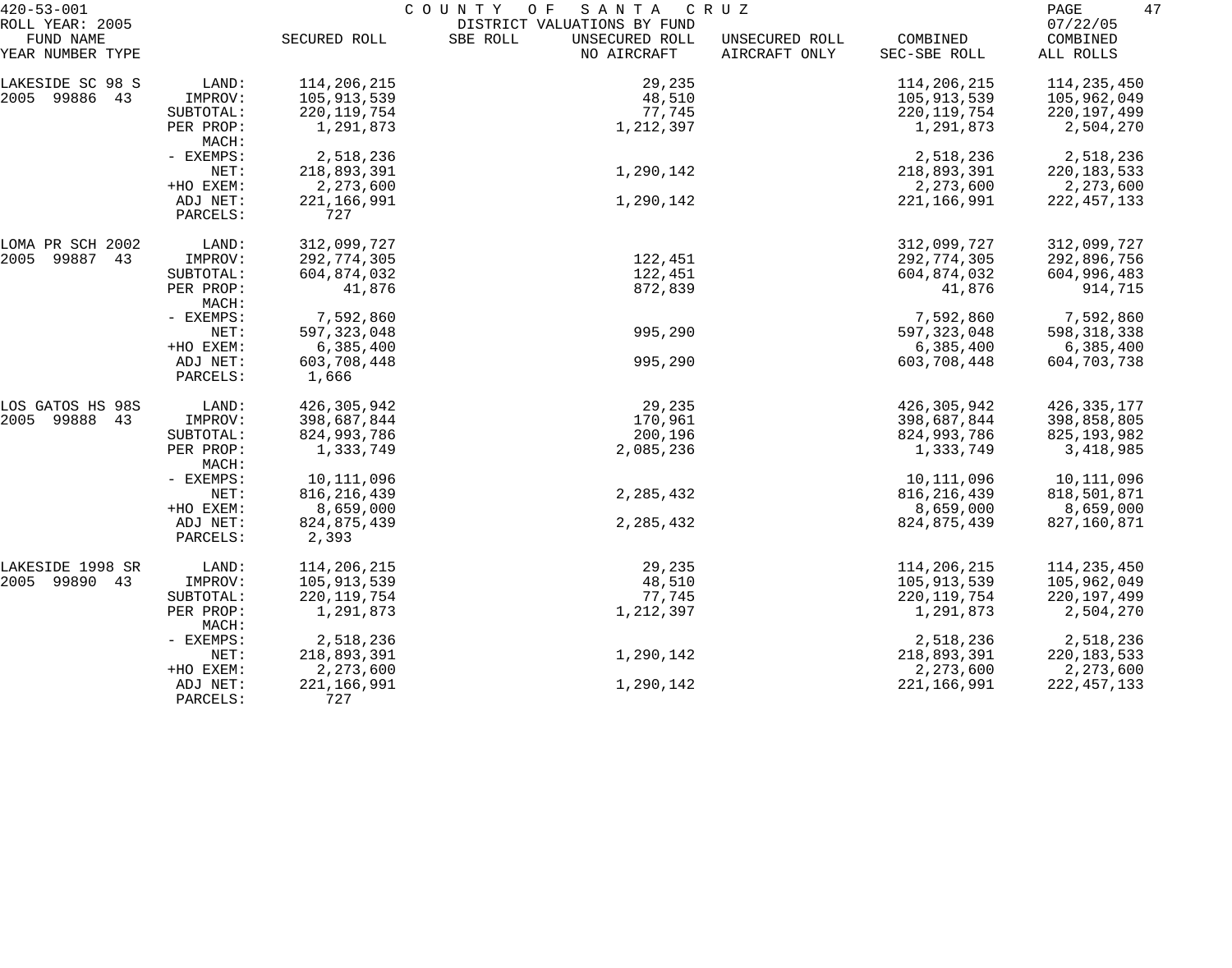| $420 - 53 - 001$             |                      |                                   | COUNTY<br>O F     | SANTA                                         | C R U Z        |                                   | 48<br>PAGE                     |
|------------------------------|----------------------|-----------------------------------|-------------------|-----------------------------------------------|----------------|-----------------------------------|--------------------------------|
| ROLL YEAR: 2005<br>FUND NAME |                      | SECURED ROLL                      | SBE ROLL          | DISTRICT VALUATIONS BY FUND<br>UNSECURED ROLL | UNSECURED ROLL | COMBINED                          | 07/22/05<br>COMBINED           |
| YEAR NUMBER TYPE             |                      |                                   |                   | NO AIRCRAFT                                   | AIRCRAFT ONLY  | SEC-SBE ROLL                      | ALL ROLLS                      |
| PV WTR MGMT AGEN             | LAND:                | 2,548,242,106                     | 703,571           | 10,023,716                                    |                | 2,548,945,677                     | 2,558,969,393                  |
| 99915<br>2005<br>44          | IMPROV:<br>SUBTOTAL: | 2,573,391,933<br>5, 121, 634, 039 | 71,999<br>775,570 | 57,848,221<br>67,871,937                      |                | 2,573,463,932<br>5, 122, 409, 609 | 2,631,312,153<br>5,190,281,546 |
|                              | PER PROP:<br>MACH:   | 74,526,786<br>31,378,756          | 41,217            | 139,617,021                                   | 38,632,809     | 74,568,003<br>31,378,756          | 252,817,833<br>31,378,756      |
|                              | - EXEMPS:            | 205,467,697                       |                   | 1,882,782                                     | 270,560        | 205, 467, 697                     | 207,621,039                    |
|                              | NET:<br>+HO EXEM:    | 5,022,071,884<br>54,403,937       | 816,787           | 205,606,176                                   | 38, 362, 249   | 5,022,888,671<br>54,403,937       | 5,266,857,096<br>54,403,937    |
|                              | ADJ NET:<br>PARCELS: | 5,076,475,821<br>16,843           | 816,787           | 205,606,176                                   | 38, 362, 249   | 5,077,292,608                     | 5, 321, 261, 033               |
| SC PARKING #1                | LAND:                | 68,495,670                        |                   | 543,261                                       |                | 68,495,670                        | 69,038,931                     |
| 2005 99941 43                | IMPROV:              | 172,698,206                       |                   | 15,476,131                                    |                | 172,698,206                       | 188,174,337                    |
|                              | SUBTOTAL:            | 241, 193, 876                     |                   | 16,019,392                                    |                | 241,193,876                       | 257, 213, 268                  |
|                              | PER PROP:            | 2,721,329                         |                   | 16,977,486                                    |                | 2,721,329                         | 19,698,815                     |
|                              | MACH:                | 1,318,761                         |                   |                                               |                | 1,318,761                         | 1,318,761                      |
|                              | - EXEMPS:<br>NET:    | 4,601,789<br>240,632,177          |                   | 1,629,985<br>31,366,893                       |                | 4,601,789<br>240,632,177          | 6, 231, 774<br>271,999,070     |
|                              | +HO EXEM:            | 28,000                            |                   |                                               |                | 28,000                            | 28,000                         |
|                              | ADJ NET:<br>PARCELS: | 240,660,177<br>229                |                   | 31, 366, 893                                  |                | 240,660,177                       | 272,027,070                    |
| SANTA CRUZ RDA               | LAND:                | 26,489,586                        |                   | 158,125                                       |                | 26,489,586                        | 26,647,711                     |
| 2005<br>99942 43             | IMPROV:              | 78,958,594                        |                   | 11,247,652                                    |                | 78,958,594                        | 90,206,246                     |
|                              | SUBTOTAL:            | 105,448,180                       |                   | 11,405,777                                    |                | 105,448,180                       | 116,853,957                    |
|                              | PER PROP:<br>MACH:   |                                   |                   | 11,039,841                                    |                |                                   | 11,039,841                     |
|                              | - EXEMPS:            | 3,546                             |                   | 643,916                                       |                | 3,546                             | 647,462                        |
|                              | NET:<br>+HO EXEM:    | 105,444,634                       |                   | 21,801,702                                    |                | 105,444,634                       | 127,246,336                    |
|                              | ADJ NET:<br>PARCELS: | 105, 444, 634<br>72               |                   | 21,801,702                                    |                | 105,444,634                       | 127,246,336                    |
| SLV WTR DIST                 | LAND:                | 980,835,171                       | 362,186           | 23,714                                        |                | 981,197,357                       | 981,221,071                    |
| 2005 99951<br>-44            | IMPROV:              | 912, 175, 578                     | 190,577           | 1,363,669                                     |                | 912,366,155                       | 913,729,824                    |
|                              | SUBTOTAL:            | 1,893,010,749                     | 552,763           | 1,387,383                                     |                | 1,893,563,512                     | 1,894,950,895                  |
|                              | PER PROP:            | 2,370,885                         | 163,589           | 6,245,428                                     |                | 2,534,474                         | 8,779,902                      |
|                              | MACH:                | 19,986                            |                   | 108,850                                       |                | 19,986                            | 19,986                         |
|                              | - EXEMPS:<br>NET:    | 53, 370, 406<br>1,842,031,214     | 716,352           | 7,523,961                                     |                | 53,370,406<br>1,842,747,566       | 53, 479, 256<br>1,850,271,527  |
|                              | +HO EXEM:            | 28, 156, 800                      |                   |                                               |                | 28, 156, 800                      | 28,156,800                     |
|                              | ADJ NET:<br>PARCELS: | 1,870,188,014<br>11,427           | 716,352           | 7,523,961                                     |                | 1,870,904,366                     | 1,878,428,327                  |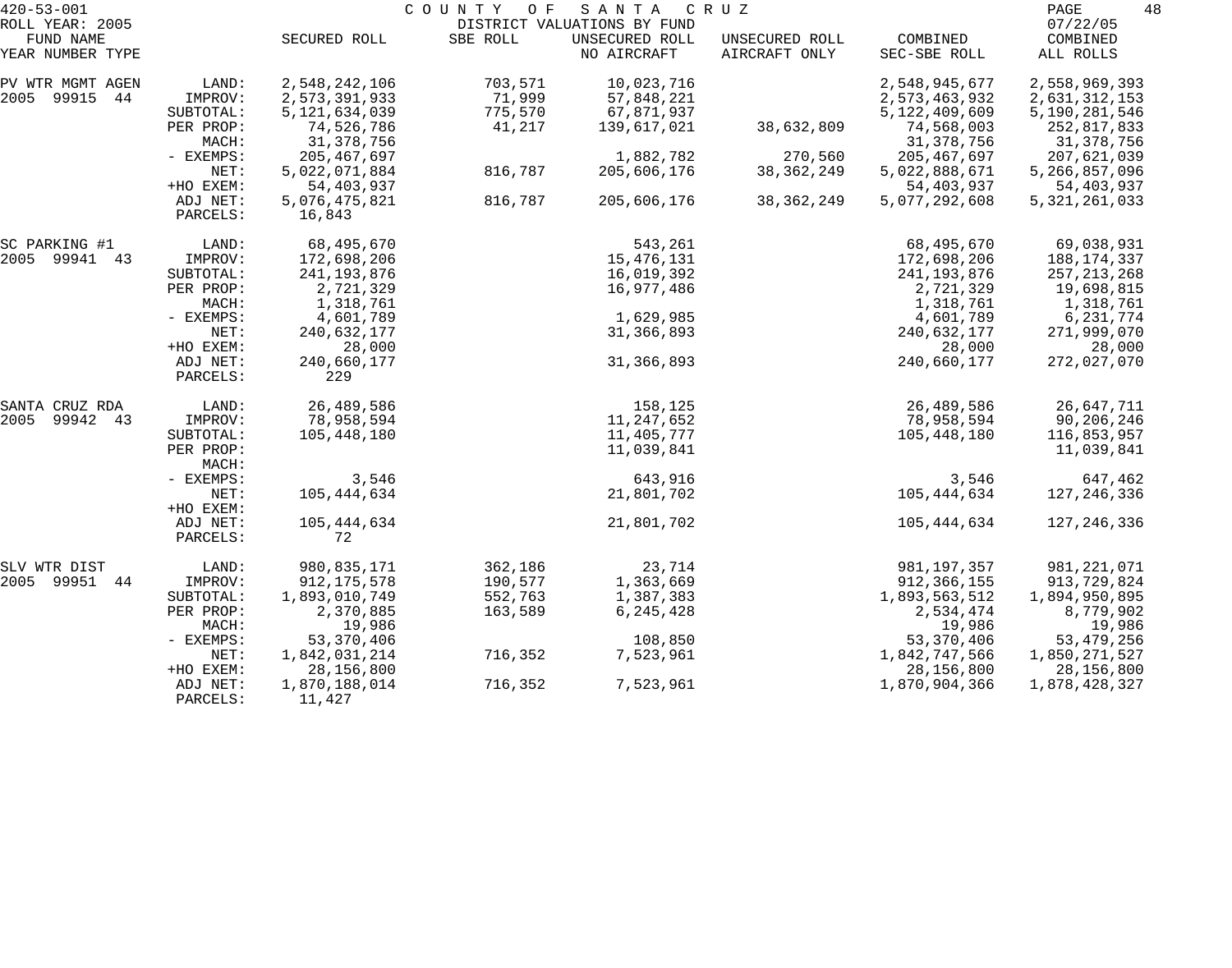| $420 - 53 - 001$              | COUNTY OF<br>SANTA<br>C R U Z |                        |           |                               |                                 |                          | 49<br>PAGE            |
|-------------------------------|-------------------------------|------------------------|-----------|-------------------------------|---------------------------------|--------------------------|-----------------------|
| ROLL YEAR: 2005               |                               |                        |           | DISTRICT VALUATIONS BY FUND   |                                 |                          | 07/22/05              |
| FUND NAME<br>YEAR NUMBER TYPE |                               | SECURED ROLL           | SBE ROLL  | UNSECURED ROLL<br>NO AIRCRAFT | UNSECURED ROLL<br>AIRCRAFT ONLY | COMBINED<br>SEC-SBE ROLL | COMBINED<br>ALL ROLLS |
| SC PORT DIST                  | LAND:                         | 5,161,406,671          | 4,654,350 | 23, 338, 002                  |                                 | 5,166,061,021            | 5,189,399,023         |
| 2005 99952 44                 | IMPROV:                       | 4,693,859,754          | 206,927   | 73,665,410                    |                                 | 4,694,066,681            | 4,767,732,091         |
|                               | SUBTOTAL:                     | 9,855,266,425          | 4,861,277 | 97,003,412                    |                                 | 9,860,127,702            | 9,957,131,114         |
|                               | PER PROP:                     | 55,954,811             | 129,597   | 197,643,006                   |                                 | 56,084,408               | 253,727,414           |
|                               | MACH:                         | 16,432,204             |           |                               |                                 | 16,432,204               | 16,432,204            |
|                               | - EXEMPS:                     | 377,644,335            |           | 14,110,066                    |                                 | 377,644,335              | 391,754,401           |
|                               | NET:                          | 9,550,009,105          | 4,990,874 | 280,536,352                   |                                 | 9,554,999,979            | 9,835,536,331         |
|                               | +HO EXEM:                     | 99,648,838             |           | 151,100                       |                                 | 99,648,838               | 99,799,938            |
|                               | ADJ NET:                      | 9,649,657,943          | 4,990,874 | 280,687,452                   |                                 | 9,654,648,817            | 9,935,336,269         |
|                               | PARCELS:                      | 30,131                 |           |                               |                                 |                          |                       |
| SV WTR DIST                   | LAND:                         | 783,075,820            |           | 2,773,496                     |                                 | 783,075,820              | 785,849,316           |
| 2005 99953<br>44              | IMPROV:                       | 859,581,679            |           | 18,195,066                    |                                 | 859,581,679              | 877, 776, 745         |
|                               | SUBTOTAL:                     | 1,642,657,499          |           | 20,968,562                    |                                 | 1,642,657,499            | 1,663,626,061         |
|                               | PER PROP:                     | 7,488,129              |           | 81,206,388                    |                                 | 7,488,129                | 88,694,517            |
|                               | MACH:                         | 1,470,266              |           |                               |                                 | 1,470,266                | 1,470,266             |
|                               | - EXEMPS:                     | 39,589,086             |           | 542,906                       |                                 | 39,589,086               | 40,131,992            |
|                               | NET:                          | 1,612,026,808          |           | 101,632,044                   |                                 | 1,612,026,808            | 1,713,658,852         |
|                               | +HO EXEM:                     | 13,809,600             |           |                               |                                 | 13,809,600               | 13,809,600            |
|                               | ADJ NET:<br>PARCELS:          | 1,625,836,408<br>3,778 |           | 101,632,044                   |                                 | 1,625,836,408            | 1,727,468,452         |
| SOQUEL WTR DIST               | LAND:                         | 3, 414, 954, 001       | 1,315,804 | 7,197,499                     |                                 | 3, 416, 269, 805         | 3, 423, 467, 304      |
| 2005<br>99954 44              | IMPROV:                       | 2,660,607,856          | 362,360   | 19,183,383                    |                                 | 2,660,970,216            | 2,680,153,599         |
|                               | SUBTOTAL:                     | 6,075,561,857          | 1,678,164 | 26,380,882                    |                                 | 6,077,240,021            | 6,103,620,903         |
|                               | PER PROP:                     | 7,631,099              | 207,437   | 41,666,763                    |                                 | 7,838,536                | 49,505,299            |
|                               | MACH:                         | 938,115                |           |                               |                                 | 938,115                  | 938,115               |
|                               | - EXEMPS:                     | 127,005,979            |           | 2,235,400                     |                                 | 127,005,979              | 129,241,379           |
|                               | NET:                          | 5,957,125,092          | 1,885,601 | 65,812,245                    |                                 | 5,959,010,693            | 6,024,822,938         |
|                               | +HO EXEM:                     | 56,774,200             |           |                               |                                 | 56,774,200               | 56,774,200            |
|                               | ADJ NET:                      | 6,013,899,292          | 1,885,601 | 65,812,245                    |                                 | 6,015,784,893            | 6,081,597,138         |
|                               | PARCELS:                      | 18,312                 |           |                               |                                 |                          |                       |
| S CLARA SPEC SCH              | LAND:                         | 426,305,942            |           | 29,235                        |                                 | 426,305,942              | 426, 335, 177         |
| 2005 99957<br>43              | IMPROV:                       | 398,687,844            |           | 170,961                       |                                 | 398,687,844              | 398,858,805           |
|                               | SUBTOTAL:                     | 824,993,786            |           | 200,196                       |                                 | 824,993,786              | 825, 193, 982         |
|                               | PER PROP:<br>MACH:            | 1,333,749              |           | 2,085,236                     |                                 | 1,333,749                | 3,418,985             |
|                               | - EXEMPS:                     | 10,111,096             |           |                               |                                 | 10,111,096               | 10,111,096            |
|                               | NET:                          | 816, 216, 439          |           | 2,285,432                     |                                 | 816, 216, 439            | 818,501,871           |
|                               | +HO EXEM:                     | 8,659,000              |           |                               |                                 | 8,659,000                | 8,659,000             |
|                               | ADJ NET:                      | 824,875,439            |           | 2,285,432                     |                                 | 824,875,439              | 827,160,871           |
|                               | PARCELS:                      | 2,393                  |           |                               |                                 |                          |                       |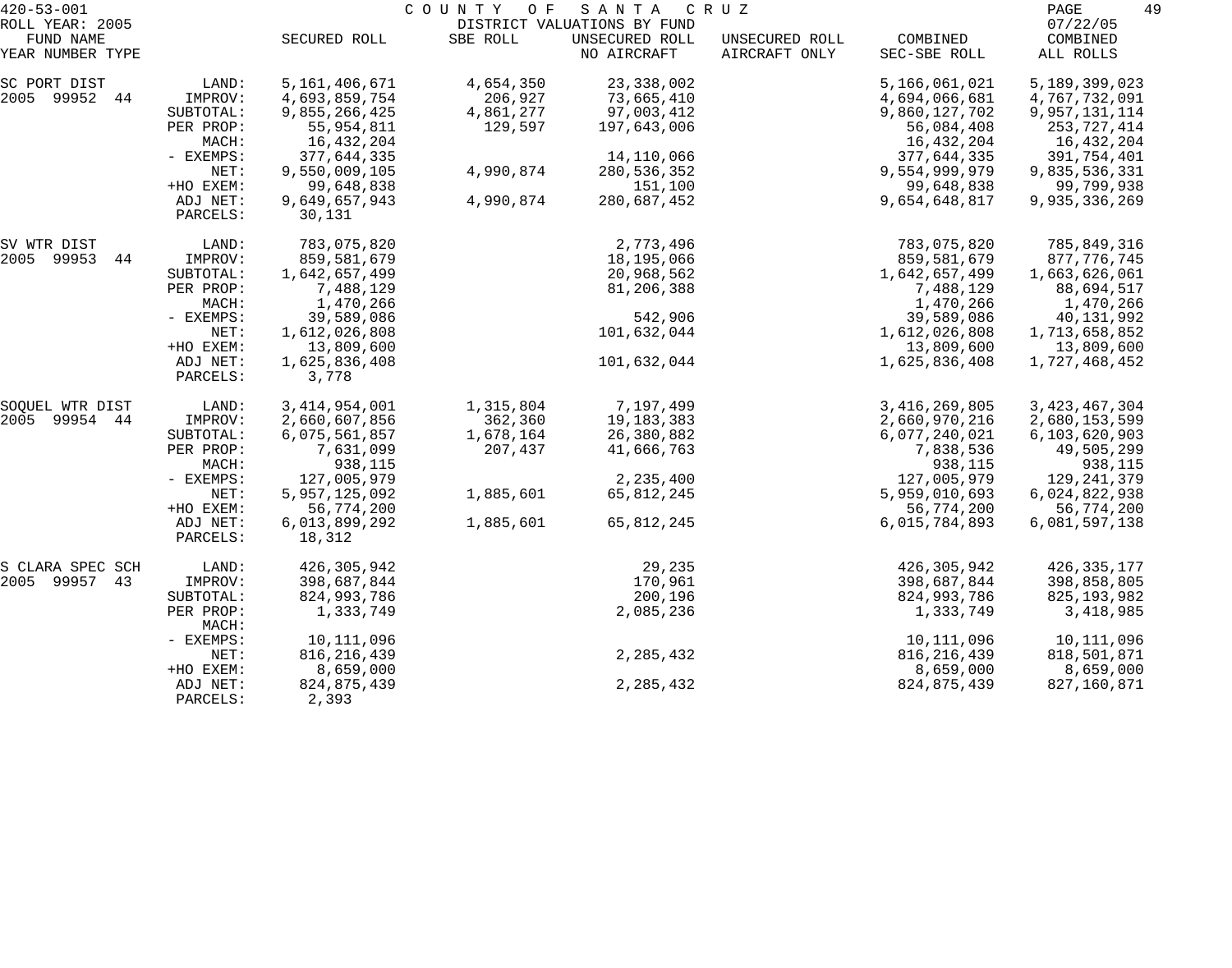| $420 - 53 - 001$ |                    | C O U N T Y<br>O F<br>SANTA<br>C R U Z |                             |                |               |               |
|------------------|--------------------|----------------------------------------|-----------------------------|----------------|---------------|---------------|
| ROLL YEAR: 2005  |                    |                                        | DISTRICT VALUATIONS BY FUND |                |               | 07/22/05      |
| FUND NAME        |                    | SECURED ROLL                           | SBE ROLL<br>UNSECURED ROLL  | UNSECURED ROLL | COMBINED      | COMBINED      |
| YEAR NUMBER TYPE |                    |                                        | NO AIRCRAFT                 | AIRCRAFT ONLY  | SEC-SBE ROLL  | ALL ROLLS     |
| S CLARA INST TAX | LAND:              | 426,305,942                            | 29,235                      |                | 426,305,942   | 426, 335, 177 |
| 2005 99958 43    | IMPROV:            | 398,687,844                            | 170,961                     |                | 398,687,844   | 398,858,805   |
|                  | SUBTOTAL:          | 824,993,786                            | 200,196                     |                | 824,993,786   | 825, 193, 982 |
|                  | PER PROP:          | 1,333,749                              | 2,085,236                   |                | 1,333,749     | 3,418,985     |
|                  | MACH:              |                                        |                             |                |               |               |
|                  | - EXEMPS:          | 10,111,096                             |                             |                | 10,111,096    | 10,111,096    |
|                  | NET:               | 816, 216, 439                          | 2, 285, 432                 |                | 816, 216, 439 | 818,501,871   |
|                  | +HO EXEM:          | 8,659,000                              |                             |                | 8,659,000     | 8,659,000     |
|                  | ADJ NET:           | 824, 875, 439                          | 2, 285, 432                 |                | 824, 875, 439 | 827,160,871   |
|                  | PARCELS:           | 2,393                                  |                             |                |               |               |
| S CLARA DEV CTR  | LAND:              | 426,305,942                            | 29,235                      |                | 426,305,942   | 426, 335, 177 |
| 2005 99959<br>43 | IMPROV:            | 398,687,844                            | 170,961                     |                | 398,687,844   | 398,858,805   |
|                  | SUBTOTAL:          | 824,993,786                            | 200,196                     |                | 824,993,786   | 825, 193, 982 |
|                  | PER PROP:          | 1,333,749                              | 2,085,236                   |                | 1,333,749     | 3,418,985     |
|                  | MACH:              |                                        |                             |                |               |               |
|                  | - EXEMPS:          | 10,111,096                             |                             |                | 10,111,096    | 10,111,096    |
|                  | NET:               | 816, 216, 439                          | 2, 285, 432                 |                | 816, 216, 439 | 818,501,871   |
|                  | +HO EXEM:          | 8,659,000                              |                             |                | 8,659,000     | 8,659,000     |
|                  | ADJ NET:           | 824,875,439                            | 2,285,432                   |                | 824, 875, 439 | 827,160,871   |
|                  | PARCELS:           | 2,393                                  |                             |                |               |               |
| S CLARA PHYS HND | LAND:              | 426,305,942                            | 29,235                      |                | 426,305,942   | 426, 335, 177 |
| 2005 99960<br>43 | IMPROV:            | 398,687,844                            | 170,961                     |                | 398,687,844   | 398,858,805   |
|                  | SUBTOTAL:          | 824,993,786                            | 200,196                     |                | 824,993,786   | 825, 193, 982 |
|                  | PER PROP:<br>MACH: | 1,333,749                              | 2,085,236                   |                | 1,333,749     | 3,418,985     |
|                  | - EXEMPS:          | 10,111,096                             |                             |                | 10,111,096    | 10,111,096    |
|                  | NET:               | 816, 216, 439                          | 2,285,432                   |                | 816,216,439   | 818,501,871   |
|                  | +HO EXEM:          | 8,659,000                              |                             |                | 8,659,000     | 8,659,000     |
|                  | ADJ NET:           | 824, 875, 439                          | 2,285,432                   |                | 824, 875, 439 | 827,160,871   |
|                  | PARCELS:           | 2,393                                  |                             |                |               |               |
| S CLARA CO SCH S | LAND:              | 426,305,942                            | 29,235                      |                | 426,305,942   | 426, 335, 177 |
| 2005 99961 43    | IMPROV:            | 398,687,844                            | 170,961                     |                | 398,687,844   | 398,858,805   |
|                  | SUBTOTAL:          | 824,993,786                            | 200,196                     |                | 824,993,786   | 825, 193, 982 |
|                  | PER PROP:          | 1,333,749                              | 2,085,236                   |                | 1,333,749     | 3,418,985     |
|                  | MACH:              |                                        |                             |                |               |               |
|                  | - EXEMPS:          | 10,111,096                             |                             |                | 10,111,096    | 10,111,096    |
|                  | NET:               | 816, 216, 439                          | 2,285,432                   |                | 816, 216, 439 | 818,501,871   |
|                  | +HO EXEM:          | 8,659,000                              |                             |                | 8,659,000     | 8,659,000     |
|                  | ADJ NET:           | 824, 875, 439                          | 2, 285, 432                 |                | 824,875,439   | 827,160,871   |
|                  | PARCELS:           | 2,393                                  |                             |                |               |               |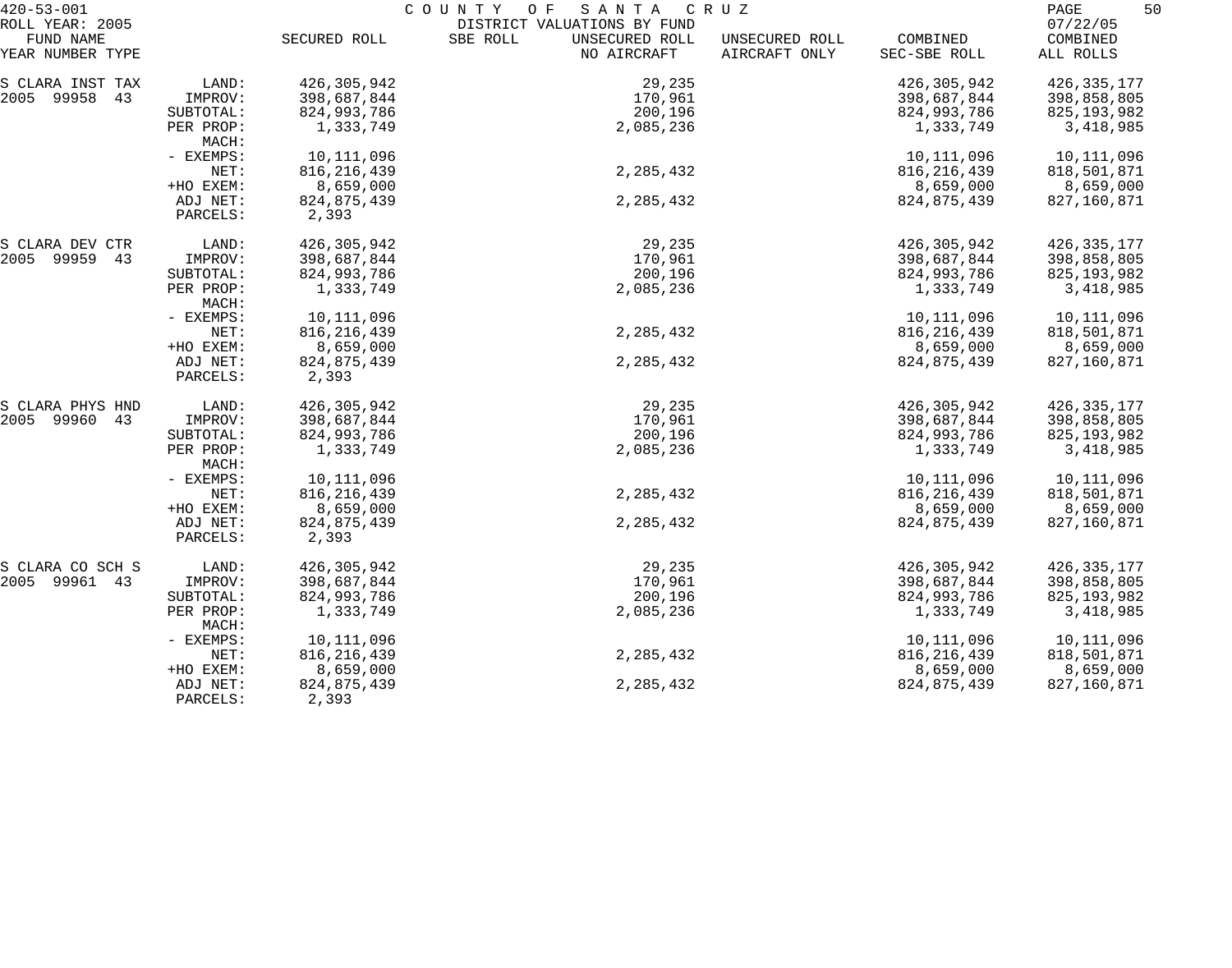| $420 - 53 - 001$ |                      | COUNTY OF<br>SANTA CRUZ |                             |                |               |               |
|------------------|----------------------|-------------------------|-----------------------------|----------------|---------------|---------------|
| ROLL YEAR: 2005  |                      |                         | DISTRICT VALUATIONS BY FUND |                |               | 07/22/05      |
| FUND NAME        |                      | SECURED ROLL            | UNSECURED ROLL<br>SBE ROLL  | UNSECURED ROLL | COMBINED      | COMBINED      |
| YEAR NUMBER TYPE |                      |                         | NO AIRCRAFT                 | AIRCRAFT ONLY  | SEC-SBE ROLL  | ALL ROLLS     |
| LOMA PRTA AREAWI | LAND:                | 312,099,727             |                             |                | 312,099,727   | 312,099,727   |
| 99962 43<br>2005 | IMPROV:              | 292,774,305             | 122,451                     |                | 292,774,305   | 292,896,756   |
|                  | SUBTOTAL:            | 604,874,032             | 122,451                     |                | 604,874,032   | 604,996,483   |
|                  | PER PROP:<br>MACH:   | 41,876                  | 872,839                     |                | 41,876        | 914,715       |
|                  | - EXEMPS:            | 7,592,860               |                             |                | 7,592,860     | 7,592,860     |
|                  | NET:                 | 597, 323, 048           | 995,290                     |                | 597, 323, 048 | 598, 318, 338 |
|                  | +HO EXEM:            | 6,385,400               |                             |                | 6,385,400     | 6,385,400     |
|                  |                      |                         | 995,290                     |                |               |               |
|                  | ADJ NET:<br>PARCELS: | 603,708,448<br>1,666    |                             |                | 603,708,448   | 604,703,738   |
| S CLARA ALL CAP  | LAND:                | 426,305,942             | 29,235                      |                | 426,305,942   | 426, 335, 177 |
| 2005 99964 43    | IMPROV:              | 398,687,844             | 170,961                     |                | 398,687,844   | 398,858,805   |
|                  | SUBTOTAL:            | 824,993,786             | 200,196                     |                | 824,993,786   | 825, 193, 982 |
|                  | PER PROP:            | 1,333,749               | 2,085,236                   |                | 1,333,749     | 3,418,985     |
|                  | MACH:                |                         |                             |                |               |               |
|                  | - EXEMPS:            | 10,111,096              |                             |                | 10,111,096    | 10,111,096    |
|                  | NET:                 | 816, 216, 439           | 2, 285, 432                 |                | 816, 216, 439 | 818,501,871   |
|                  |                      |                         |                             |                | 8,659,000     |               |
|                  | +HO EXEM:            | 8,659,000               |                             |                |               | 8,659,000     |
|                  | ADJ NET:<br>PARCELS: | 824,875,439<br>2,393    | 2, 285, 432                 |                | 824, 875, 439 | 827,160,871   |
| S CLARA EQU AID  | LAND:                | 426, 305, 942           | 29,235                      |                | 426,305,942   | 426, 335, 177 |
| 2005 99965<br>43 | IMPROV:              | 398,687,844             | 170,961                     |                | 398,687,844   | 398,858,805   |
|                  | SUBTOTAL:            | 824,993,786             | 200,196                     |                | 824,993,786   | 825, 193, 982 |
|                  | PER PROP:<br>MACH:   | 1,333,749               | 2,085,236                   |                | 1,333,749     | 3,418,985     |
|                  | - EXEMPS:            | 10,111,096              |                             |                | 10,111,096    | 10,111,096    |
|                  | NET:                 | 816, 216, 439           | 2,285,432                   |                | 816,216,439   | 818,501,871   |
|                  | +HO EXEM:            | 8,659,000               |                             |                | 8,659,000     | 8,659,000     |
|                  | ADJ NET:             | 824,875,439             | 2,285,432                   |                | 824, 875, 439 | 827,160,871   |
|                  | PARCELS:             | 2,393                   |                             |                |               |               |
| S CLARA JUV HALL | LAND:                | 426,305,942             | 29,235                      |                | 426,305,942   | 426, 335, 177 |
| 2005 99966<br>43 | IMPROV:              | 398,687,844             | 170,961                     |                | 398,687,844   | 398,858,805   |
|                  | SUBTOTAL:            | 824,993,786             | 200,196                     |                | 824,993,786   | 825, 193, 982 |
|                  | PER PROP:<br>MACH:   | 1,333,749               | 2,085,236                   |                | 1,333,749     | 3,418,985     |
|                  | $-$ EXEMPS:          | 10,111,096              |                             |                | 10,111,096    | 10,111,096    |
|                  | NET:                 | 816, 216, 439           | 2,285,432                   |                | 816, 216, 439 | 818,501,871   |
|                  | +HO EXEM:            | 8,659,000               |                             |                | 8,659,000     | 8,659,000     |
|                  | ADJ NET:             | 824,875,439             | 2, 285, 432                 |                | 824, 875, 439 | 827,160,871   |
|                  | PARCELS:             | 2,393                   |                             |                |               |               |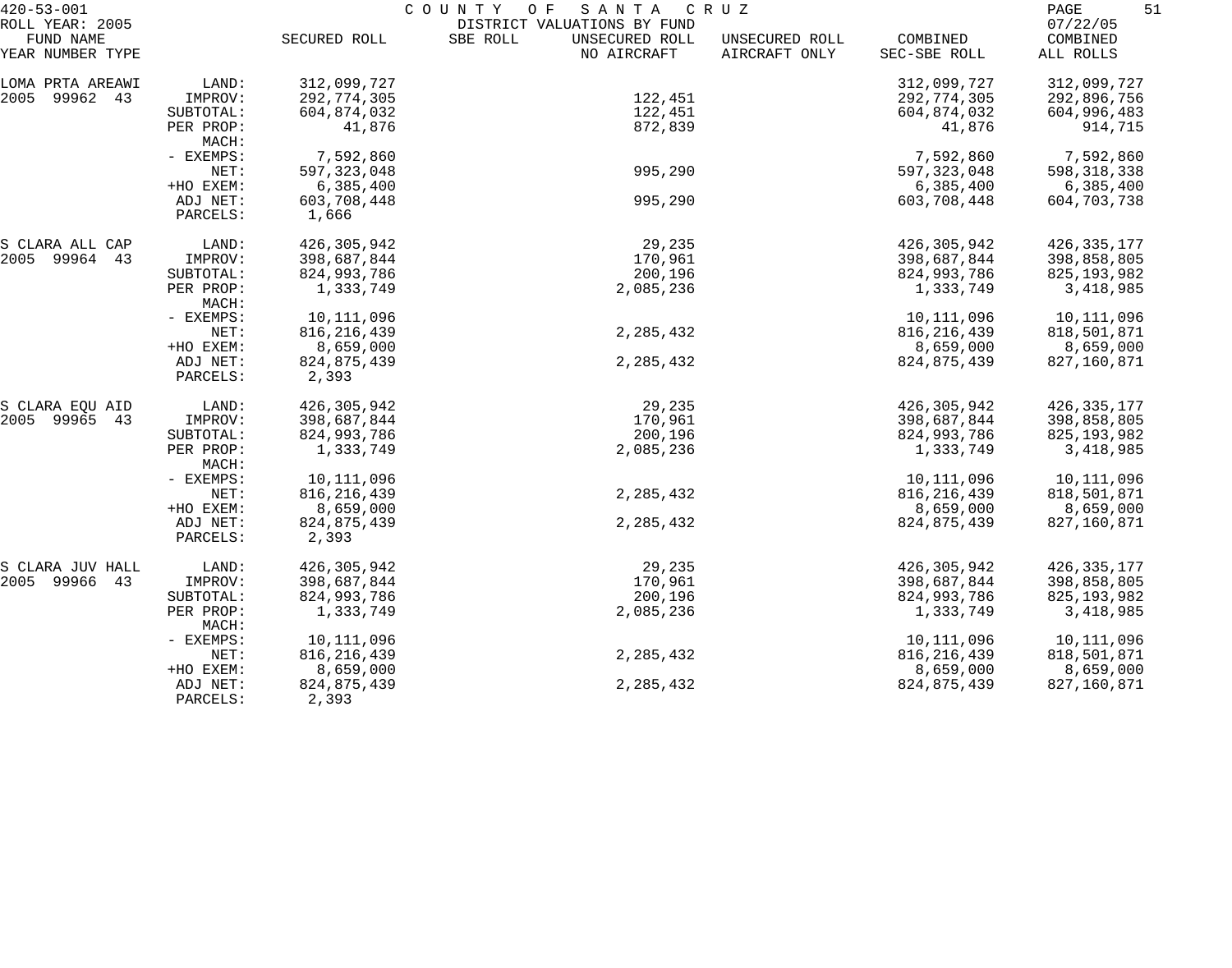| $420 - 53 - 001$                     |                    | COUNTY OF<br>SANTA<br>C R U Z |          |                             |                |               | 52<br>PAGE             |
|--------------------------------------|--------------------|-------------------------------|----------|-----------------------------|----------------|---------------|------------------------|
| ROLL YEAR: 2005                      |                    |                               |          | DISTRICT VALUATIONS BY FUND |                |               | 07/22/05               |
| FUND NAME                            |                    | SECURED ROLL                  | SBE ROLL | UNSECURED ROLL              | UNSECURED ROLL | COMBINED      | COMBINED               |
| YEAR NUMBER TYPE                     |                    |                               |          | NO AIRCRAFT                 | AIRCRAFT ONLY  | SEC-SBE ROLL  | ALL ROLLS              |
| LAKESIDE AREAWID                     | LAND:              | 114,206,215                   |          | 29,235                      |                | 114,206,215   | 114,235,450            |
| 2005 99967 43                        | IMPROV:            | 105,913,539                   |          | 48,510                      |                | 105,913,539   | 105,962,049            |
|                                      | SUBTOTAL:          | 220, 119, 754                 |          | 77,745                      |                | 220, 119, 754 | 220, 197, 499          |
|                                      | PER PROP:          | 1,291,873                     |          | 1,212,397                   |                | 1,291,873     | 2,504,270              |
|                                      | MACH:              |                               |          |                             |                |               |                        |
|                                      | - EXEMPS:          | 2,518,236                     |          |                             |                | 2,518,236     | 2,518,236              |
|                                      | NET:               | 218,893,391                   |          | 1,290,142                   |                | 218,893,391   | 220, 183, 533          |
|                                      | +HO EXEM:          | 2,273,600                     |          |                             |                | 2,273,600     | 2,273,600              |
|                                      | ADJ NET:           | 221,166,991                   |          | 1,290,142                   |                | 221, 166, 991 | 222, 457, 133          |
|                                      | PARCELS:           | 727                           |          |                             |                |               |                        |
|                                      |                    |                               |          |                             |                |               |                        |
| WATS RDA-CENTRAL                     | LAND:              | 49,398,868                    |          | 333,496                     |                | 49,398,868    | 49,732,364             |
| 2005<br>99971 43                     | IMPROV:            | 70,805,366                    |          | 3,014,812                   |                | 70,805,366    | 73,820,178             |
|                                      | SUBTOTAL:          | 120, 204, 234                 |          | 3,348,308                   |                | 120, 204, 234 | 123,552,542            |
|                                      | PER PROP:          | 836,867                       |          | 4,372,126                   |                | 836,867       | 5,208,993              |
|                                      | MACH:              | 384,354                       |          |                             |                | 384,354       | 384,354                |
|                                      | - EXEMPS:          | 17,498,524                    |          | 72,547                      |                | 17,498,524    | 17,571,071             |
|                                      | NET:               | 103,926,931                   |          | 7,647,887                   |                | 103,926,931   | 111,574,818            |
|                                      | +HO EXEM:          | 289,800                       |          |                             |                | 289,800       | 289,800                |
|                                      | ADJ NET:           | 104, 216, 731                 |          | 7,647,887                   |                | 104, 216, 731 | 111,864,618            |
|                                      | PARCELS:           | 294                           |          |                             |                |               |                        |
| WATS RDA-WESTSID                     | LAND:              | 36,770,429                    | 253,876  |                             |                | 37,024,305    | 37,024,305             |
| 2005<br>99972 43                     | IMPROV:            | 85, 413, 572                  | 29,571   | 4,696,461                   |                | 85, 443, 143  | 90,139,604             |
|                                      | SUBTOTAL:          | 122,184,001                   | 283,447  | 4,696,461                   |                | 122,467,448   | 127,163,909            |
|                                      | PER PROP:          | 38,681,470                    | 16,929   | 13,738,974                  |                | 38,698,399    | 52, 437, 373           |
|                                      | MACH:              | 26,853,080                    |          |                             |                | 26,853,080    | 26,853,080             |
|                                      | - EXEMPS:          | 1,697,504                     |          |                             |                | 1,697,504     | 1,697,504              |
|                                      | NET:               | 186,021,047                   | 300,376  | 18,435,435                  |                | 186, 321, 423 | 204,756,858            |
|                                      | +HO EXEM:          | 42,000                        |          |                             |                | 42,000        | 42,000                 |
|                                      | ADJ NET:           | 186,063,047                   | 300,376  | 18, 435, 435                |                | 186, 363, 423 | 204,798,858            |
|                                      | PARCELS:           | 134                           |          |                             |                |               |                        |
|                                      | LAND:              | 2,810,960                     |          |                             |                | 2,810,960     | 2,810,960              |
| WATS RDA CNTL 19<br>2005 99973<br>43 | IMPROV:            | 6,348,925                     |          | 3,206                       |                | 6,348,925     |                        |
|                                      | SUBTOTAL:          | 9,159,885                     |          | 3,206                       |                | 9,159,885     | 6,352,131<br>9,163,091 |
|                                      |                    | 357,024                       |          | 67,251                      |                | 357,024       |                        |
|                                      | PER PROP:<br>MACH: |                               |          |                             |                |               | 424,275                |
|                                      | - EXEMPS:          | 665,524                       |          |                             |                | 665,524       | 665,524                |
|                                      | NET:               | 8,851,385                     |          | 70,457                      |                | 8,851,385     | 8,921,842              |
|                                      | +HO EXEM:          |                               |          |                             |                |               |                        |
|                                      | ADJ NET:           | 8,851,385                     |          | 70,457                      |                | 8,851,385     | 8,921,842              |
|                                      | PARCELS:           | 16                            |          |                             |                |               |                        |